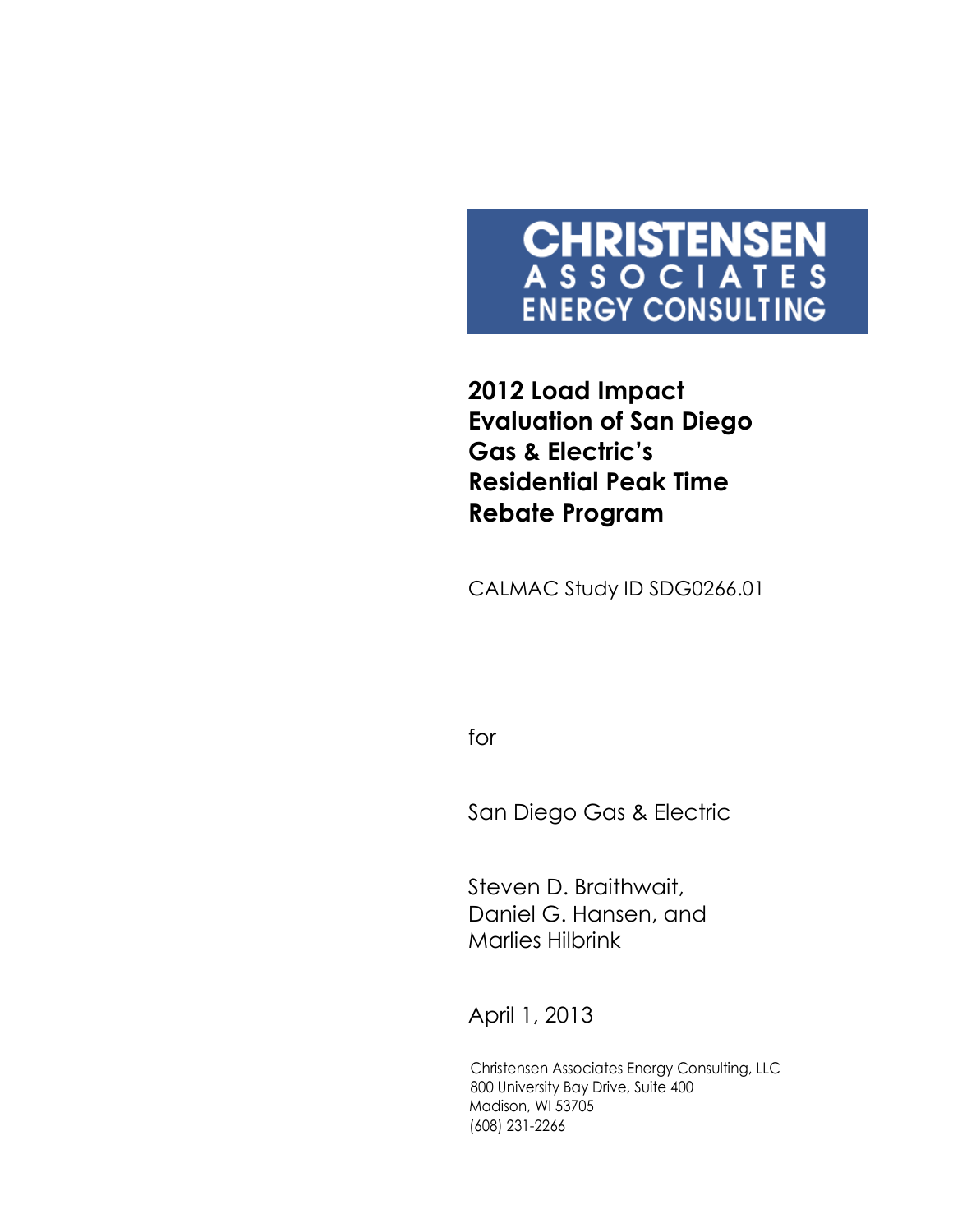## **Table of Contents**

| 1. |                                                                                              |  |
|----|----------------------------------------------------------------------------------------------|--|
|    |                                                                                              |  |
|    |                                                                                              |  |
|    |                                                                                              |  |
|    |                                                                                              |  |
|    |                                                                                              |  |
|    |                                                                                              |  |
|    |                                                                                              |  |
|    |                                                                                              |  |
|    |                                                                                              |  |
|    |                                                                                              |  |
|    |                                                                                              |  |
|    |                                                                                              |  |
|    |                                                                                              |  |
|    | 4.2 LOAD IMPACTS FOR NON-SDEC OPT-IN ALERT CUSTOMERS, INCLUDING SUMMER SAVER PARTICIPANTS 27 |  |
|    |                                                                                              |  |
|    |                                                                                              |  |
|    |                                                                                              |  |
|    |                                                                                              |  |
|    |                                                                                              |  |
|    |                                                                                              |  |
|    |                                                                                              |  |
|    |                                                                                              |  |
|    |                                                                                              |  |
|    |                                                                                              |  |
|    |                                                                                              |  |
|    |                                                                                              |  |
|    |                                                                                              |  |
|    |                                                                                              |  |
|    |                                                                                              |  |
|    |                                                                                              |  |
|    |                                                                                              |  |
|    |                                                                                              |  |
|    |                                                                                              |  |
|    |                                                                                              |  |
|    |                                                                                              |  |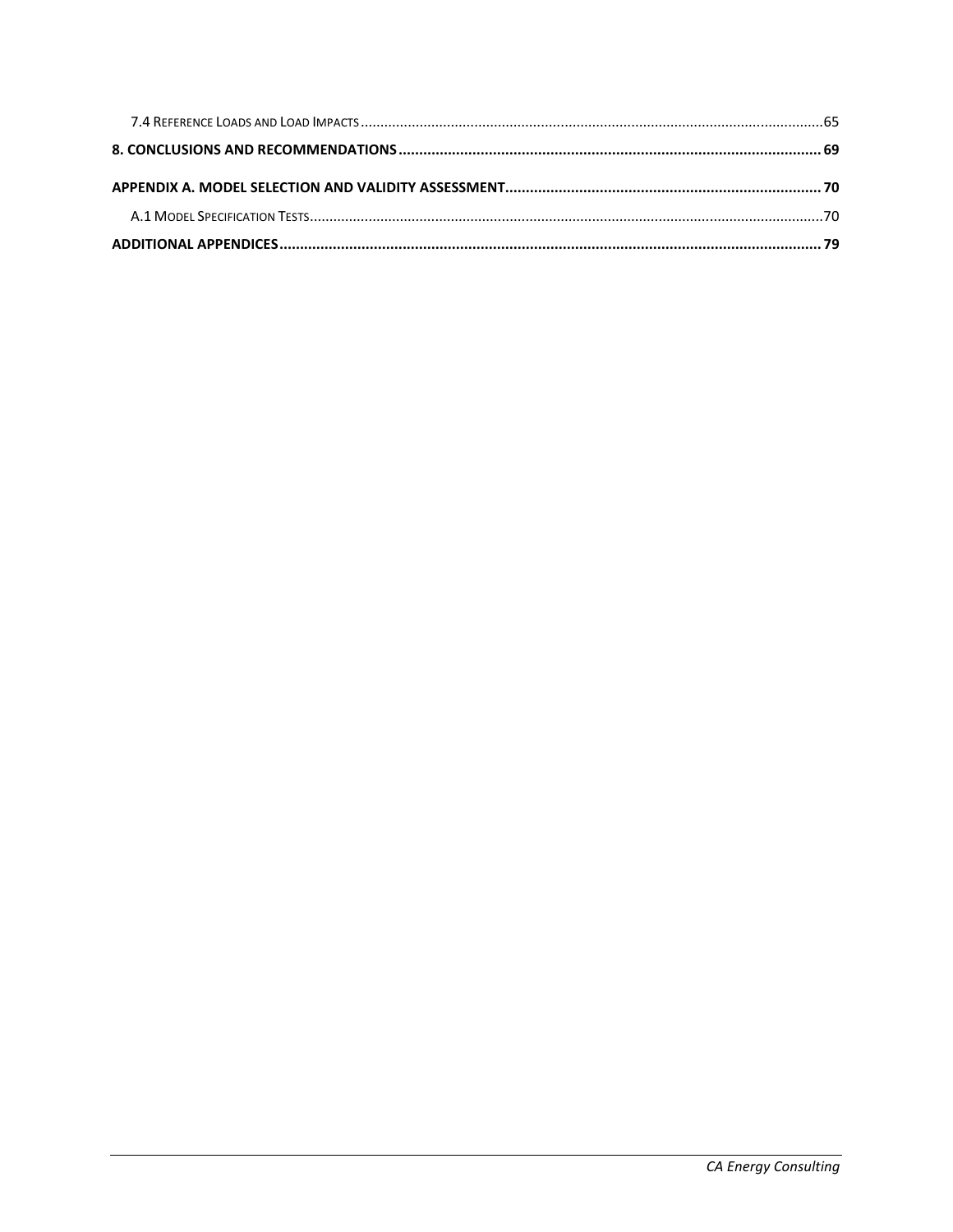## **List of Tables**

| Table ES-2: Average Hourly PTR Usage Impacts (MW) by Customer Type 5                          |  |
|-----------------------------------------------------------------------------------------------|--|
|                                                                                               |  |
|                                                                                               |  |
|                                                                                               |  |
|                                                                                               |  |
|                                                                                               |  |
|                                                                                               |  |
|                                                                                               |  |
| Table 4-1: Estimated Per-Customer and Aggregate PTR Usage Reductions - SDEC Participants 26   |  |
| Table 4-2: Estimated Per-Customer and Aggregate PTR Usage Reductions - Non-SDEC Opt-in        |  |
|                                                                                               |  |
| Table 4-3: Per-Customer and Aggregate PTR Usage Reductions - All Opt-in Alert, including      |  |
|                                                                                               |  |
| Table 4-4: Per-Customer and Aggregate PTR Usage Reductions - IHD Customers  30                |  |
| Table 4-5: Estimated PTR Usage Impacts by Usage Level and Low Income - SDEC and Opt-in        |  |
|                                                                                               |  |
| Table 4-6: Effect of Awareness on Estimated PTR Usage Reductions - (Customers Responding to   |  |
|                                                                                               |  |
|                                                                                               |  |
| Table 4-8: Overall PTR Usage Reductions and Confidence Intervals - Opt-in Alert and Non-Alert |  |
|                                                                                               |  |
| Table 4-9: Fractions of Significant Customer-Level Usage Reductions and Increases - Opt-in    |  |
|                                                                                               |  |
|                                                                                               |  |
| Table 5-2: Average Hourly PTR Usage Impacts (MW) by Customer Type  45                         |  |
| Table 5-3: Overall CRL Baseline Performance, by Event Type and Day Type Errors in kWh/hour    |  |
|                                                                                               |  |
| Table 5-4: Overall CRL Baseline Performance, by Event Type and Day Type Percent Errors  47    |  |
|                                                                                               |  |
| Table 6-1: Observed Differences in SDEC and Control Group Usage - Average Hourly              |  |
|                                                                                               |  |
| Table 6-2: Basic Fixed Effects Model Estimate of SDEC Conservation Effect  57                 |  |
|                                                                                               |  |
|                                                                                               |  |
| Table 6-1: Descriptions of Terms included in the Ex ante Regression Equation  63              |  |
|                                                                                               |  |
|                                                                                               |  |
|                                                                                               |  |
|                                                                                               |  |
| Table A-4: Synthetic Event-Day Tests by Customer Group, Population Customers  79              |  |
| Table A-5: Synthetic Event-Day Tests by Customer Group, Alert Customers 79                    |  |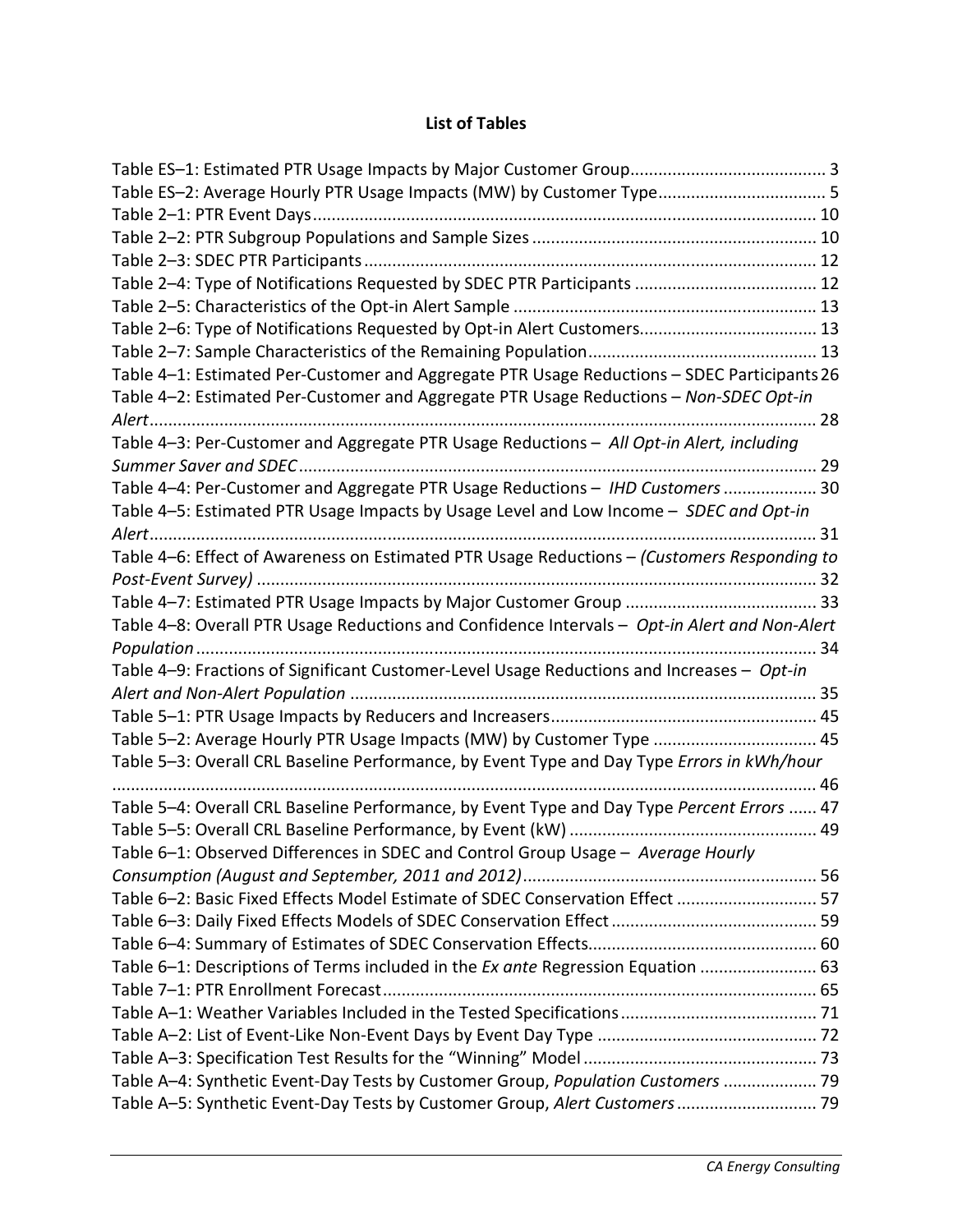# **List of Figures**

| Figure 2-1: Observed Average Customer Loads for August 9 and 10 Event Days Coastal; SDEC         |
|--------------------------------------------------------------------------------------------------|
|                                                                                                  |
| Figure 2-2: Observed Average Customer Loads for August 9 and 10 Event Days Coastal; Opt-in       |
|                                                                                                  |
| Figure 2-3: Observed Average Customer Loads for August 9 and 10 Event Days Inland; SDEC          |
|                                                                                                  |
|                                                                                                  |
|                                                                                                  |
| Figure 2-5: Observed Average Customer Loads for September 15 Event; Inland; SDEC Alert Only      |
|                                                                                                  |
| Figure 2-6: Observed Average Customer Loads - July 20 Event Inland; Opt-in Alert and             |
|                                                                                                  |
| Figure 2-7: Observed Average Customer Loads - August 9 Event Inland; Opt-in Alert and            |
|                                                                                                  |
| Figure 2-8: Observed Average Customer Loads - September 15 Event Inland; Alert and               |
|                                                                                                  |
| Figure 4-1: Estimated PTR Usage Reductions for SDEC Participants Average Hourly Load Impacts     |
|                                                                                                  |
| Figure 4-2: Hourly Estimated Reference Load, Observed Load, and Estimated Load Impacts -         |
|                                                                                                  |
| Figure 4-3: Fractions of Significant Customer-Level Usage Reductions and Increases - Opt-in      |
|                                                                                                  |
| Figure 4-4: Average Load Profiles for Responders on Events and Event-like Days - Opt-in Alert;   |
|                                                                                                  |
| Figure 4-5: Average Load Profiles for Non-Responders on Events and Event-like Days - Opt-in      |
|                                                                                                  |
| Figure 4-6: Average Load Profiles for All Opt-in Alert Customers on Events and Event-like Days - |
|                                                                                                  |
| Figure 4-7: Average Load Profiles for Responders on Events and Event-like Days - Non-Alert       |
|                                                                                                  |
| Figure 5-1: Overall CRL Baseline Performance, by Event Type and Day Type  47                     |
| Figure 5-2: Percentiles of CRL Baseline Errors, by Event Type and Day Type 48                    |
|                                                                                                  |
|                                                                                                  |
| Figure 6-1: Average Daily Load Profiles of SDEC and Control Group Customers - August-            |
|                                                                                                  |
| Figure 6-2: Average Daily Load Profiles of SDEC and Control Group Customers - August-            |
|                                                                                                  |
| Figure 7-1: PTR Opt-in Alert Reference Load and Load Impacts - (August Peak Day; 2015; 1-in-2    |
|                                                                                                  |
| Figure 7-2: PTR Opt-in Alert Reference Load and Load Impacts - (August Peak Day; 2015; 1-in-2    |
|                                                                                                  |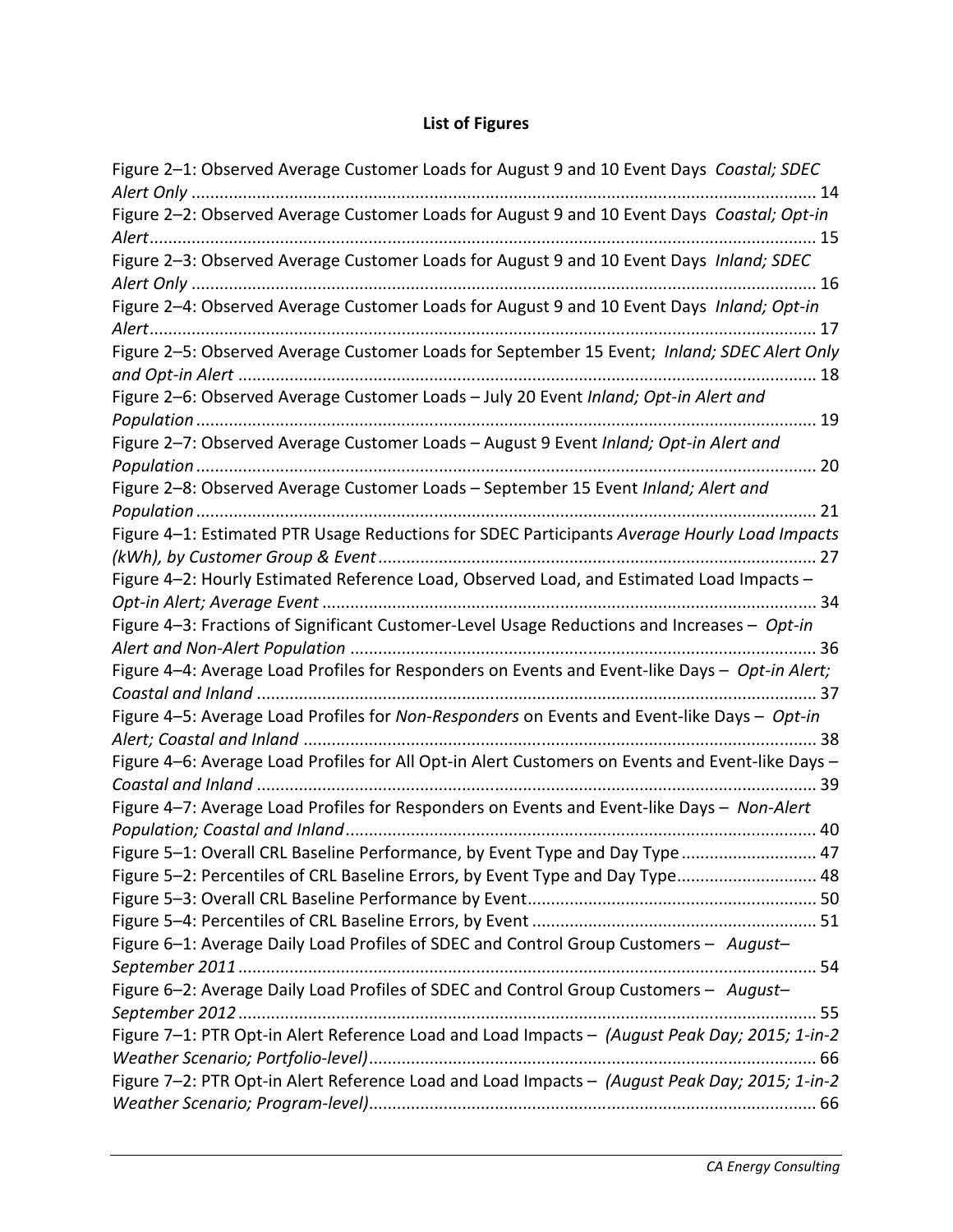| Figure 7-3: PTR Average Event-Hour Load Impacts for August of Each Forecast Year, by                    |
|---------------------------------------------------------------------------------------------------------|
|                                                                                                         |
| Figure 7-4: Opt-in Alert PTR Portfolio-Level Average Event-Hour Load Impacts: by Monthly                |
|                                                                                                         |
| Figure A-1: Average Event-Hour Load Impacts by Specification: Population, Coastal, Medium               |
|                                                                                                         |
| Figure A-2: Average Event-Hour Load Impacts by Specification, Population, Coastal, High Use 74          |
| Figure A-3: Average Event-Hour Load Impacts by Specification, Population, Inland, Med. Use. 75          |
| Figure A-4: Average Event-Hour Load Impacts by Specification, <i>Population, Inland, High Use.</i> . 75 |
| Figure A-5: Average Event-Hour Load Impacts by Specification, Opt-in Alert, Coastal, Med. Use           |
|                                                                                                         |
| Figure A-6: Average Event-Hour Load Impacts by Specification, Opt-in Alert, Coastal, High Use           |
|                                                                                                         |
| Figure A-7: Average Event-Hour Load Impacts by Specification, Opt-in Alert, Inland, Med. Use 77         |
| Figure A-8: Average Event-Hour Load Impacts by Specification, Opt-in Alert, Inland, High Use 78         |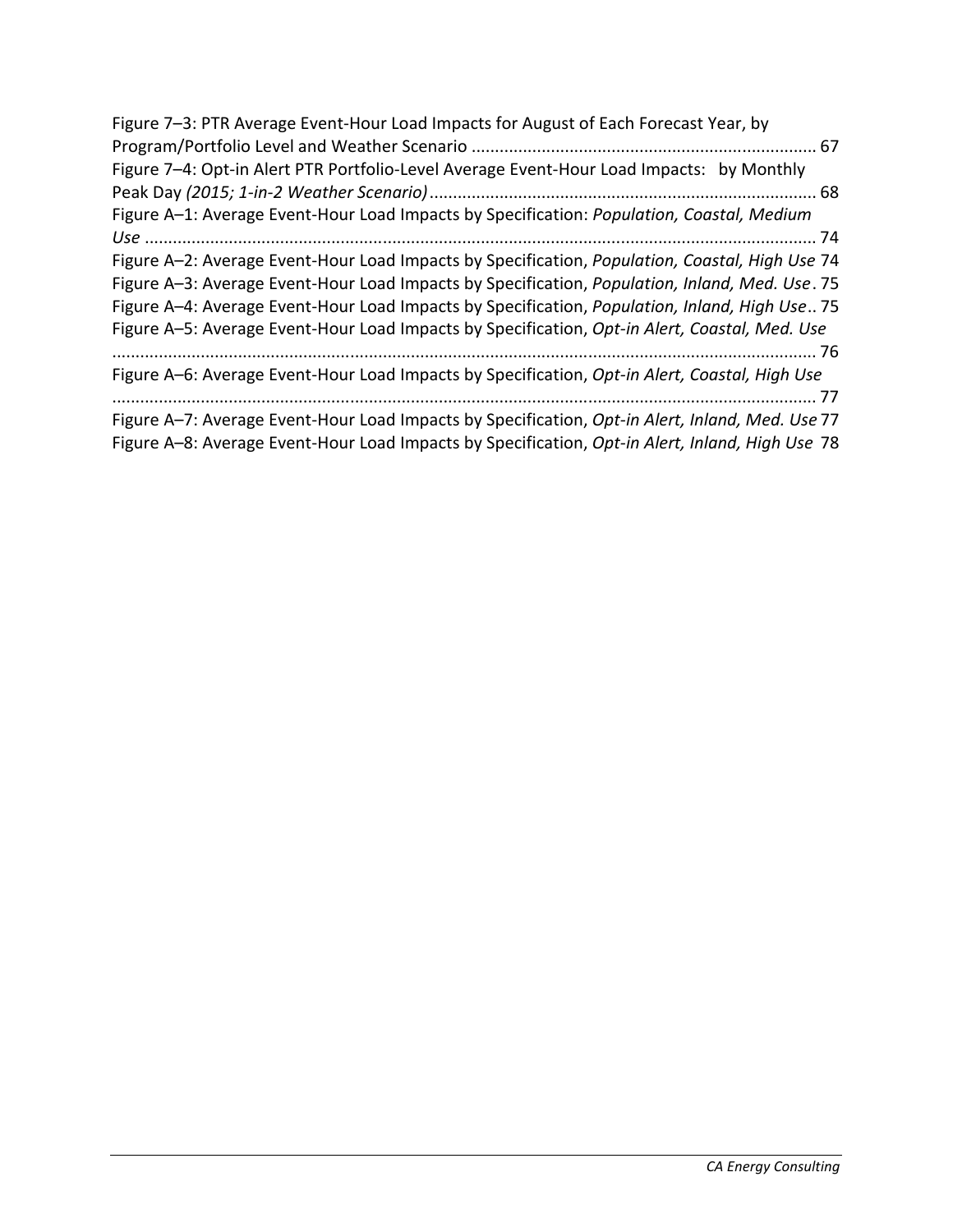## **EXECUTIVE SUMMARY**

This report documents the *ex post* and *ex ante* load impact evaluations of San Diego Gas & Electric's (SDG&E) 2012 Peak Time Rebate (PTR) program. In 2012, all SDG&E residential customers were automatically enrolled in PTR. SDG&E arranged for day-ahead public announcements (*e.g.*, through radio and TV news, and weather features) of PTR events (which are also referred to as "Reduce Your Use" days), and all customers have the opportunity to earn bill credits for usage reductions during event hours. Customers are also encouraged to sign up to receive electronic notification, or alerts, of events through email or text messages (or both).

The impact evaluation also includes an analysis of a subset of customers located in the City of San Diego who enrolled in the San Diego Energy Challenge (SDEC). The SDEC is a separate effort within the PTR (Reduce Your Use) program that involves a competition among middle schools in the San Diego Unified School District, in which schools earn entries into a sweepstakes for every percentage point of their school population that signs up.

## **Project Objectives**

The primary goals of the project are to estimate *ex post* and *ex ante* load impacts, or usage reductions, associated with the overall PTR program and with SDEC in particular.<sup>1</sup> In addition, the *ex post* evaluation is required to estimate event-day usage reductions for a range of subgroups of PTR participants, such as by climate zone, and by customers who requested electronic notification of events, and to evaluate the effect of SDEC participation on customers' overall average summer energy usage (*i.e.*, conservation). The *ex post* evaluation also includes an analysis of the performance of the program's *customer-specific reference level* (CRL), which is used in settlement to estimate customers' usage reductions during event hours for purposes of calculating bill credits.

## **Analysis Approach**

l

The evaluation approach involved first designing and selecting samples of customers from two populations of SDG&E residential customers – the approximately 41,000 customers who opted to receive electronic notification, or alerts of PTR events, and the approximately one million non-Summer Saver customers, other than SDEC and alert customers, who did not receive electronic event notification. Customer-level regression equations were then estimated using hourly load data for all of approximately 4,600 SDEC participants, 650 customers with installed In-Home Display (IHD) or Programmable Communicating Thermostat (PCT) devices, and samples of approximately 14,000 opt-in alert customers, and 30,000 customers in the remaining population. These regressions resulted in estimates of hourly load impacts for each analyzed customer, for each of the seven PTR events called in 2012. Results from the estimated

 $1$  The analysis in this evaluation excludes customers who are enrolled in the Summer Saver air conditioner cycling program, as their PTR load impacts have been estimated in the context of the Summer Saver evaluation. For completeness, the PTR load impacts of the Summer Saver participants are reported in *ex post* and *ex ante* tables in this report.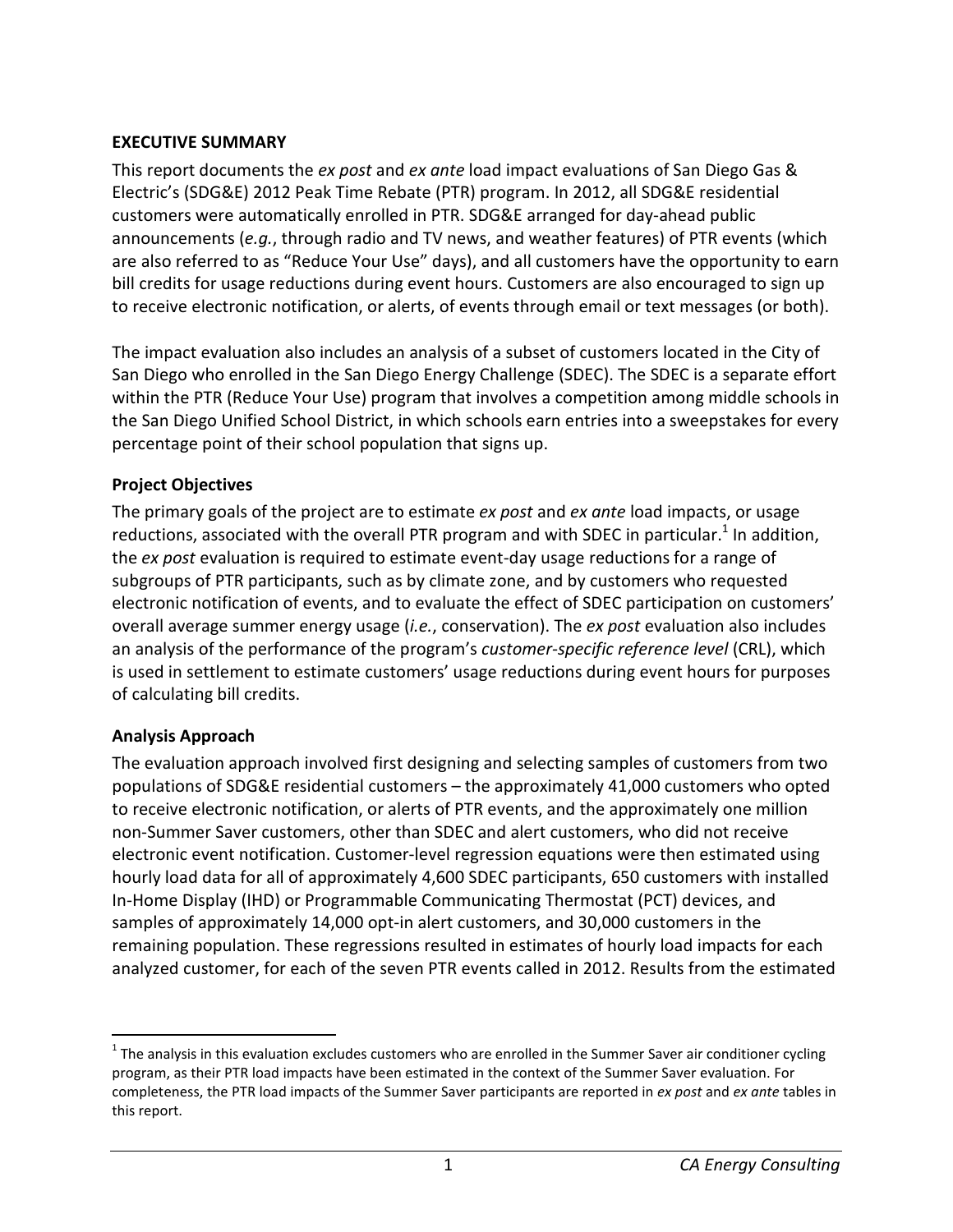equations were then tabulated and summarized for the various requested categories of customers.

## **Key Study Findings**

# *Ex post load impacts*

l

The primary overall finding from this study is that, on average, only customers who opted to receive electronic notifications, or alerts, of PTR events reduced their electricity usage during PTR event hours. They did so by relatively small but statistically significant amounts of 0.064 to 0.070 kWh per hour, or 5.0 to 8.5 percent of their reference load.<sup>2</sup> These opt-in alert customers include about 850 of the SDEC customers (the remaining SDEC customers received default email notifications through the program) and 41,000 customers from the general population.<sup>3</sup> Approximately 650 customers with IHD devices also reduced usage in comparable amounts. However, the average customer in the remaining population of more than 1 million customers did not reduce usage by any significant amount.

Table ES–1 summarizes PTR usage impact results for the average event for each of the major relevant SDG&E customer sub-groups, differentiated by climate zone. The first three rows in each panel show usage impacts for: 1) SDEC participants; 2) those customers opting to receive PTR alerts; and 3) those customers with IHD/PCT devices. Overall, those three groups reduced usage on average during PTR events by 2.2, 5.0, and 2.7 percent respectively, relative to their reference loads. The PTR usage impacts for the 2,917 Summer Saver participants who opted to receive PTR alerts are shown in the last line of the "All" results, since those results were not reported by climate zone.

The remaining population of non-opt-in alert customers is divided approximately evenly between those who registered for My Account and those that did not. Little difference was found between these groups, and the average estimated load impacts for both imply usage *increases* during PTR events. These estimates are not statistically significant, and likely reflect event-day responses to weather conditions or other factors that are not fully explained by the regression equations.

<sup>&</sup>lt;sup>2</sup> Close examination of customer-level results indicates that approximately 25 to 35 percent of the opt-in alert customers, differentiated by climate zone and size, reduced usage by consistent and statistically significant amounts on the order of 5 to 6 times the magnitude of the average opt-in alert customer.

 $3$  Approximately 2,900 Summer Saver participants also opted to receive PTR alerts, and they reduced usage on average by 0.4 kW, or 23 percent, where these greater usage reductions are presumably due in part to their air conditioning usage capacity, which is larger than for non-SS customers.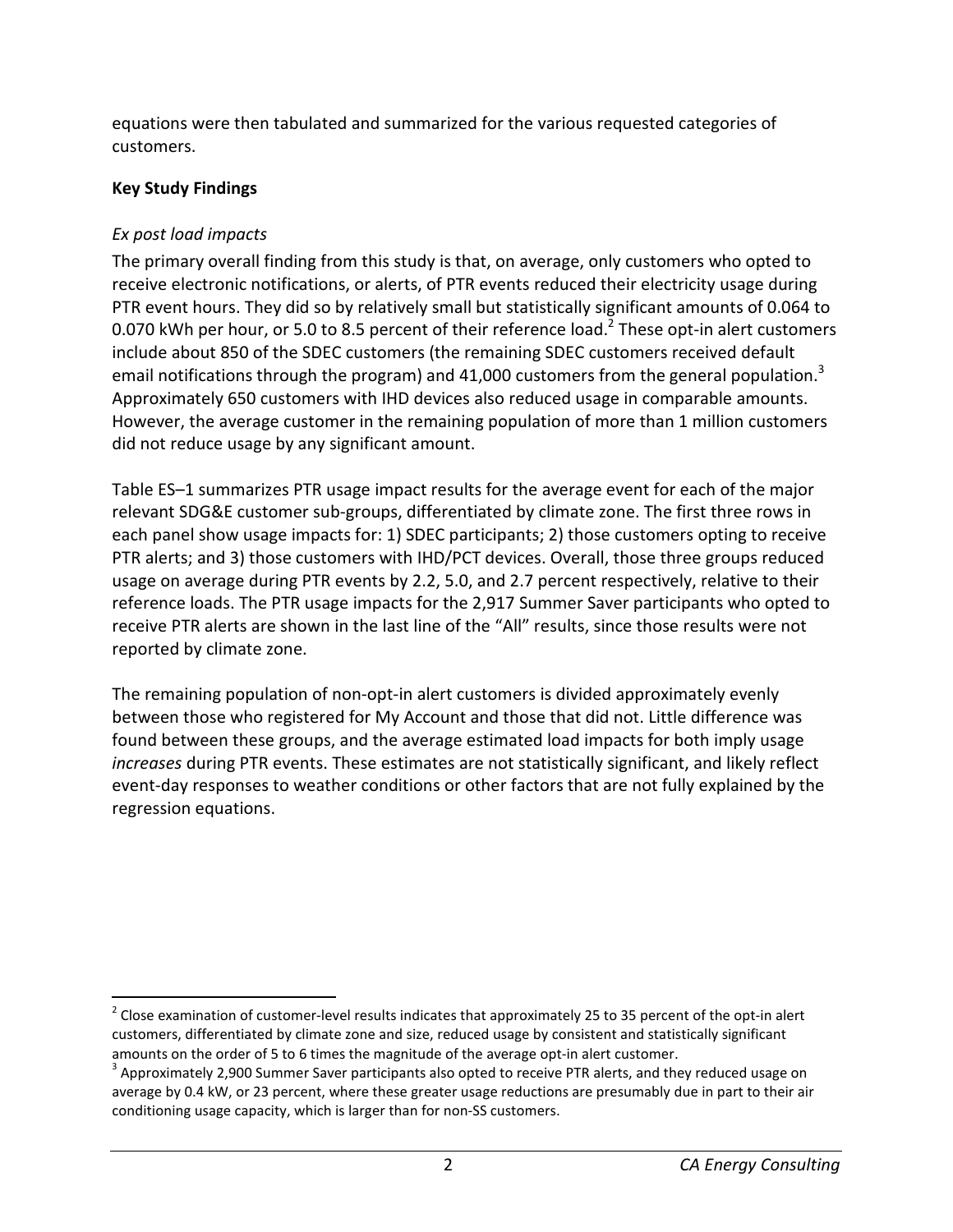|                       |                |                 | <b>Average Customer</b> |               | <b>Aggregate</b> |          |         |                |
|-----------------------|----------------|-----------------|-------------------------|---------------|------------------|----------|---------|----------------|
|                       |                | <b>Number</b>   |                         | Load          | <b>Reference</b> | Load     |         | <b>Average</b> |
|                       | <b>Climate</b> | of              | Reference               | <b>Impact</b> | Load             | Impact   | % Load  | <b>Event</b>   |
| <b>Customer Group</b> | Zone           | <b>Accounts</b> | Load (kW)               | (kW)          | (MW)             | (MW)     | Impact  | Temp.          |
| All SDEC              |                | 3,106           | 0.70                    | 0.017         | 2.2              | 0.05     | 2.4%    | 82.5           |
| Opt-in Alert          |                | 23,689          | 1.06                    | 0.062         | 25.2             | 1.47     | 5.8%    | 80.6           |
| IHD/PCT               | Coastal        | 359             | 1.88                    | 0.076         | 0.7              | 0.03     | 4.0%    | 81.6           |
| MyAccount             |                | 318,849         | 0.93                    | $-0.010$      | 296.7            | $-3.34$  | $-1.1%$ | 80.9           |
| Non-MyAccount         |                | 343,859         | 0.91                    | $-0.019$      | 311.8            | $-6.52$  | $-2.1%$ | 80.8           |
| <b>Total/Average</b>  |                | 689,861         | 0.92                    | $-0.012$      | 636.6            | $-8.31$  | $-1.3%$ | 80.9           |
| All SDEC              |                | 1,525           | 1.05                    | 0.018         | 1.6              | 0.03     | 1.8%    | 85.5           |
| Opt-in Alert          |                | 17,554          | 1.58                    | 0.067         | 27.8             | 1.18     | 4.2%    | 86.8           |
| IHD/PCT               | Inland         | 295             | 2.55                    | 0.039         | 0.8              | 0.01     | 1.5%    | 86.6           |
| MyAccount             |                | 234,138         | 1.52                    | $-0.046$      | 354.9            | $-10.74$ | $-3.0%$ | 86.4           |
| Non-MyAccount         |                | 257,300         | 1.33                    | $-0.040$      | 343.3            | $-10.29$ | $-3.0%$ | 86.3           |
| <b>Total/Average</b>  |                | 510,812         | 1.43                    | $-0.039$      | 728.3            | $-19.81$ | $-2.7%$ | 86.4           |
| All SDEC              |                | 4,631           | 0.81                    | 0.018         | 3.8              | 0.08     | 2.2%    | 83.8           |
| Opt-in Alert          |                | 41,243          | 1.29                    | 0.064         | 53.0             | 2.65     | 5.0%    | 83.9           |
| IHD/PCT               | All            | 654             | 2.18                    | 0.059         | 1.4              | 0.04     | 2.7%    | 84.3           |
| MyAccount             |                | 552,987         | 1.18                    | $-0.025$      | 651.6            | $-14.08$ | $-2.2%$ | 83.9           |
| Non-MyAccount         |                | 601,158         | 1.09                    | $-0.028$      | 655.2            | $-16.80$ | $-2.6%$ | 83.7           |
| SS Opt-in Alert       |                | 2,917           | 1.69                    | 0.392         | 4.9              | 1.14     | 23.2%   | 84.7           |
| <b>Total/Average</b>  |                | 1,203,590       | 1.14                    | $-0.022$      | 1,369.9          | $-26.98$ | $-2.0%$ | 83.8           |

**Table ES–1: Estimated PTR Usage Impacts by Major Customer Group** 

The above findings are generally comparable to those from last year's evaluation of the 2011 PTR pilot program. That study, which faced challenges due to the unusual nature of several of the events, found an average 0.06 kWh per hour usage reduction on the most typical of the five events, which translated into a 4.5 percent reduction.

Among the more detailed findings of the current study are the following:

- The SDEC customers who received only default notification reduced usage by an average of only a tenth of the amount of those who opted to receive alerts.
- Usage reductions of the average opt-in alert customer in the general population were quite consistent across the two climate zones, three customer size categories, and standard vs. low income tariff.
- Approximately half of the population of customers who did not opt-in to receive alerts did register for My Account, which allows online access to their energy usage data and bill payments. However, the average My Account customer did not reduce usage on PTR events by a statistically significant amount.
- The approximately 650 customers who received an IHD or PCT device reduced usage on average by about the same amount as the average opt-in alert customer, although that amount represented a smaller *percentage* reduction because the IHD customers generally had somewhat higher usage levels.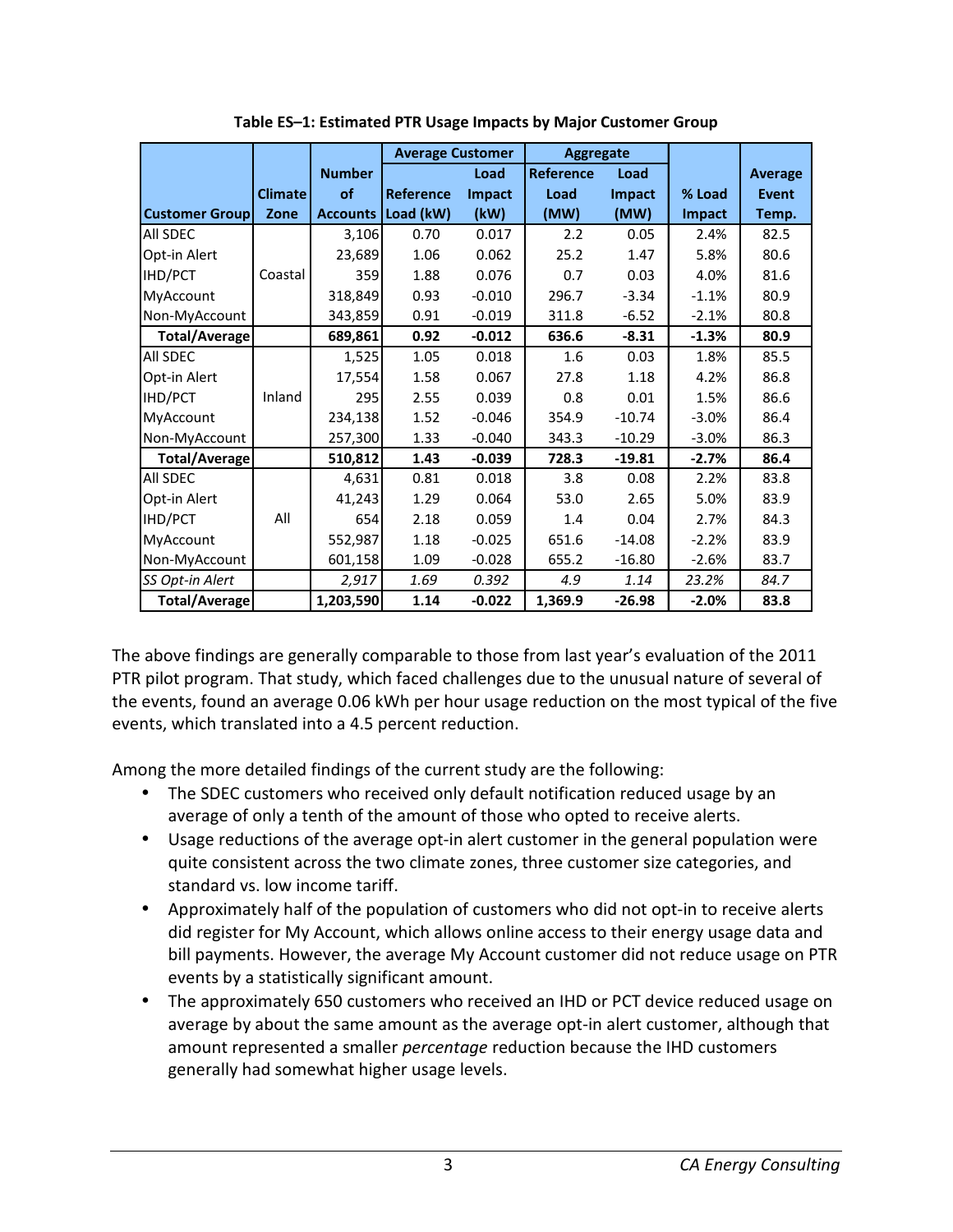• Analysis of a sample of customers who were separately surveyed as part of a process evaluation found that among three groups of customers who received alerts – SDEC default alerts, SDEC opt-in PTR alerts, and non-SDEC opt-in alerts – those who reported being *aware* of a specific recent PTR event had average event-hour usage reductions that were substantially greater than the usage reductions of those who said they were not aware of the event. However, for customers in the non-SDEC population (both My Account and non-My Account) who did not receive any form of alert, no significant usage reductions were found for either aware or non-aware customers.

## *SDEC conservation effects*

A separate analysis was conducted to evaluate whether SDEC participants changed their *overall* summer energy consumption (as distinct from their usage during PTR events) in response to the program. This analysis consisted of a difference-in-differences approach that compared average summer usage between 2011 and 2012 for the SDEC participants and a matched control group selected from the available sample of the non-opt-in alert population. The analysis found an overall reduction in average summer (August and September) usage for SDEC participants of approximately 6 percent relative to the control group.

## *CRL settlement and baseline analysis*

The CRL baseline analysis assessed the accuracy and bias of the CRL method for representing customers' baseline loads for each of the seven actual events, as well as for eight simulated event days that were similar to the actual event days. The study found generally poor CRL accuracy, with average absolute errors for weekday and weekend events in the range of 0.28 to 0.50 kW, or 30 to 50 percent relative to the true baseline load. In terms of bias, the *mean* errors on weekday events averaged 0.11 and 0.16 kW for the actual and simulated events, with relatively large standard deviations of 0.5 and 0.7 kW.

In addition, the CRLs generally had an *upward bias*. Looking at the distribution of errors for actual weekday events, the errors for the middle half of all customers fell in the range of -0.05 kW to 0.20 kW (*i.e.*, a downward bias of about 5 percent to an upward bias of about 20 percent). For a quarter of the remaining customers, the CRLs *understated* the true baseline by more than 0.05 kW, and they *overstated* the true baseline for another quarter of customers by more than 0.20 kW.

Since the CRL for a given event depends on customers' usage on prior days, the nature of baseline errors can vary substantially across events, depending in part on prior weather conditions. Two examples for PTR in 2012 illustrate the point. First, the weekday event called on August 21 occurred on a relatively mild day following a series of relatively hot days. The previous hot days produced *overstated* CRLs for nearly all customers. In contrast, two weekend events were called on days that were substantially hotter than previous weekend days, which resulted in CRLs that *understated* the true baselines of about half of all customers, in some cases by relatively large amounts (*e.g.*, 0.25 to 1 kWh per hour).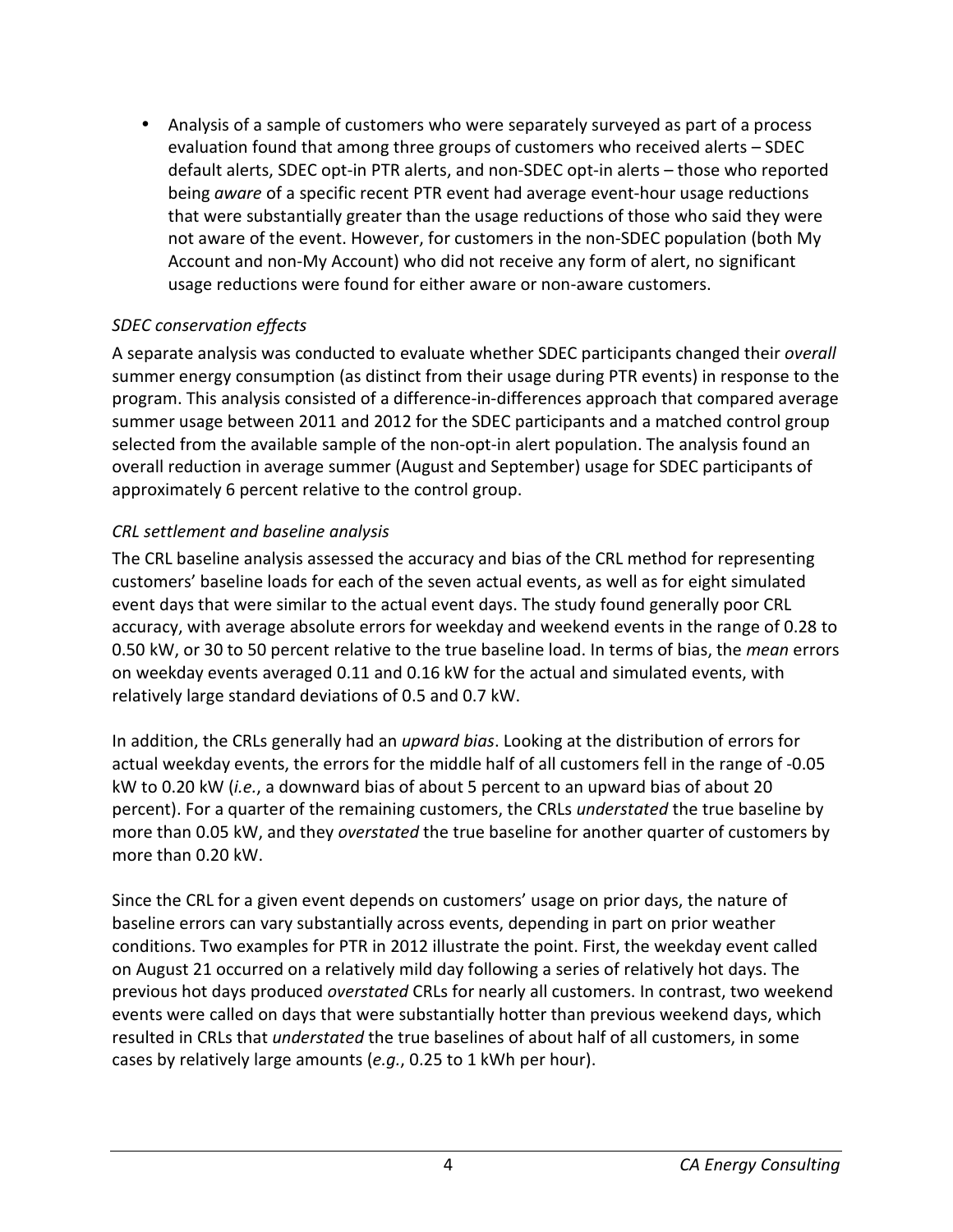In addition, a review of CRL settlement data indicates, as shown in Table ES–2, that net load impacts measured by the CRLs were uniformly greater than the comparable *ex post* load impacts, ranging from 50 percent greater for the opt-in alert customers, to twice as great for the IHD customers, and four times as great for SDEC customers. Most importantly, as shown in the last row of the table, for the much larger number of customers in the remaining population, the CRL-based net impacts indicate net *usage reductions* of 9.9 MW, while the *ex post* impact estimates represent load *increases* of 14.4 MW (though they are not statistically significant). However, PTR bill credits are paid for *usage reductions* relative to CRLs, not net impacts, and these amounted to an average event-hour value of 244.8 MW for the non-alert population.

|              | <b>Number of as Percent</b> | <b>Reducers</b> | Impact of<br><b>Reducers</b><br>per Hour | Impact of<br><b>Increasers</b><br>per Hour | <b>Net</b><br><b>Impact</b><br>per Hour | Impact<br>per Hour<br>(Ex-Post |
|--------------|-----------------------------|-----------------|------------------------------------------|--------------------------------------------|-----------------------------------------|--------------------------------|
| <b>Group</b> | <b>Reducers</b>             | of Total        | (CRL)                                    | (CRL)                                      | (CRL)                                   | <b>Analysis)</b>               |
| <b>SDEC</b>  | 3,065                       | 66%             | 0.94                                     | $-0.60$                                    | 0.34                                    | 0.08                           |
| Opt-in Alert | 26,768                      | 65%             | 13.0                                     | $-8.83$                                    | 4.1                                     | 2.65                           |
| IHD/PCT      | 404                         | 62%             | 0.30                                     | $-0.22$                                    | 0.08                                    | 0.04                           |
| Population   | 691,682                     | 60%             | 244.8                                    | $-234.9$                                   | 9.9                                     | $-14.4$                        |

**Table ES–2: Average Hourly PTR Usage Impacts (MW) by Customer Type** 

# **Conclusions and Recommendations**

l

This study found small but statistically significant usage reductions on PTR event days in 2012 for the average of the 855 SDEC participants and 41,000 other SDG&E customers who opted to receive electronic event notification, or alerts. $4$  Customers with IHD devices reduced usage by comparable amounts. In contrast, the more than 1 million customers who did not receive PTR alerts, including those who registered for My Account, showed virtually no usage reductions. Analysis of a separate sample of customers who were identified in a post-event survey as "aware" of the event found substantially greater usage reductions among aware customers than for those who were not aware, even among opt-in alert customers.

In addition to reporting on the nature of PTR usage impacts, this study found that the program's CRL baseline method for calculating usage changes and bill credits performed relatively poorly. In addition to raising fairness issues (*e.g.*, some customers being paid for "false" usage reductions and others not being paid due to under-stated usage reductions), these results suggest that customers could become wary about the value of making efforts to reduce usage. Discussion of ways to improve the CRL method seems warranted.

The above findings that significant PTR load impacts were largely limited to customers who opted to receive electronic alerts, and that the program's CRL method produced substantial errors in measuring customers' true baselines suggests two recommendations. One is that PTR bill credits be restricted to only those customers who opt to receive program alerts. The other

 $^4$  Approximately 2,900 Summer Saver participants also opted to receive alerts and reduced usage by even greater amounts, as reported in a separate evaluation of the Summer Saver program.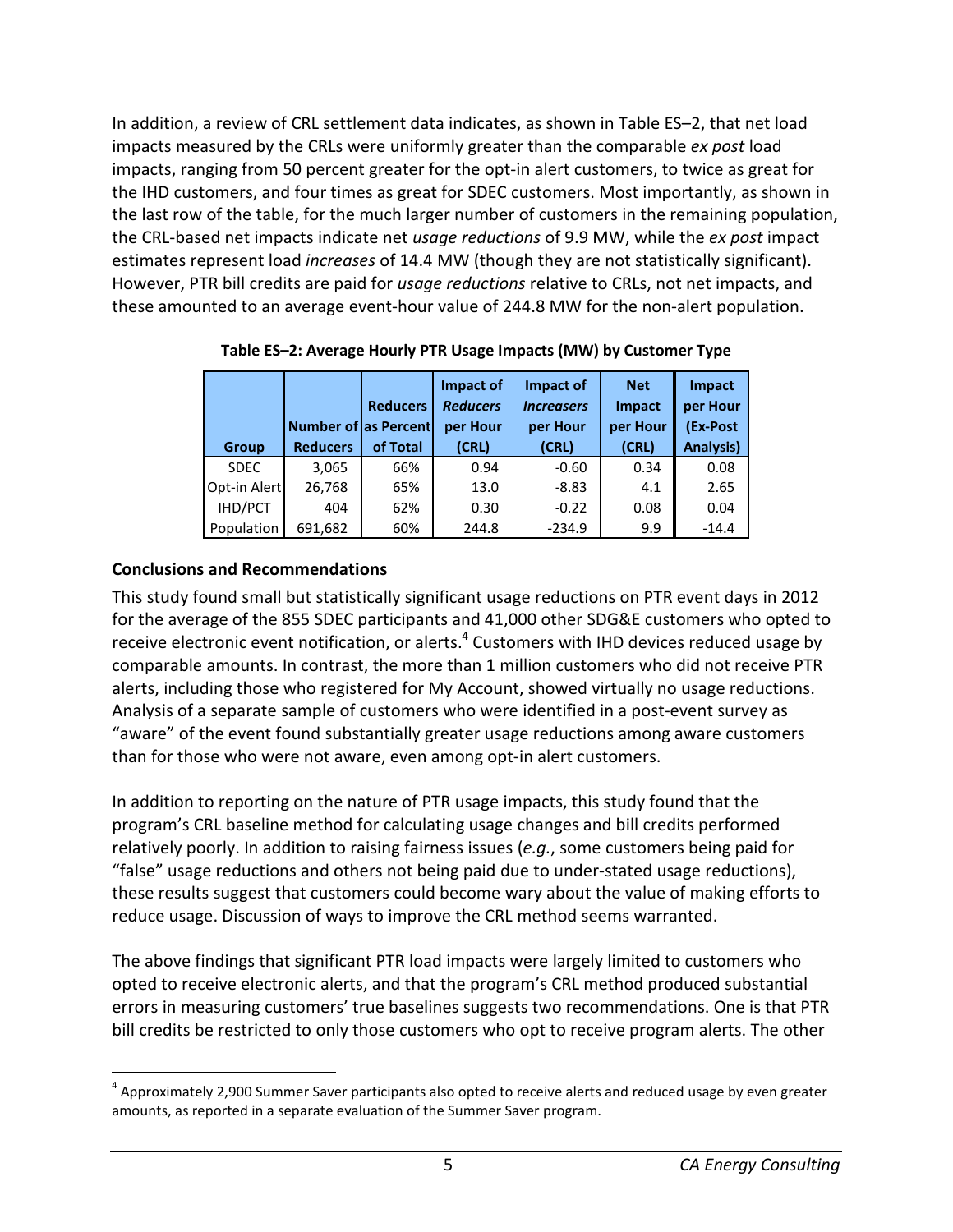is that efforts be made to improve the CRL baseline method, such as applying day-of adjustments.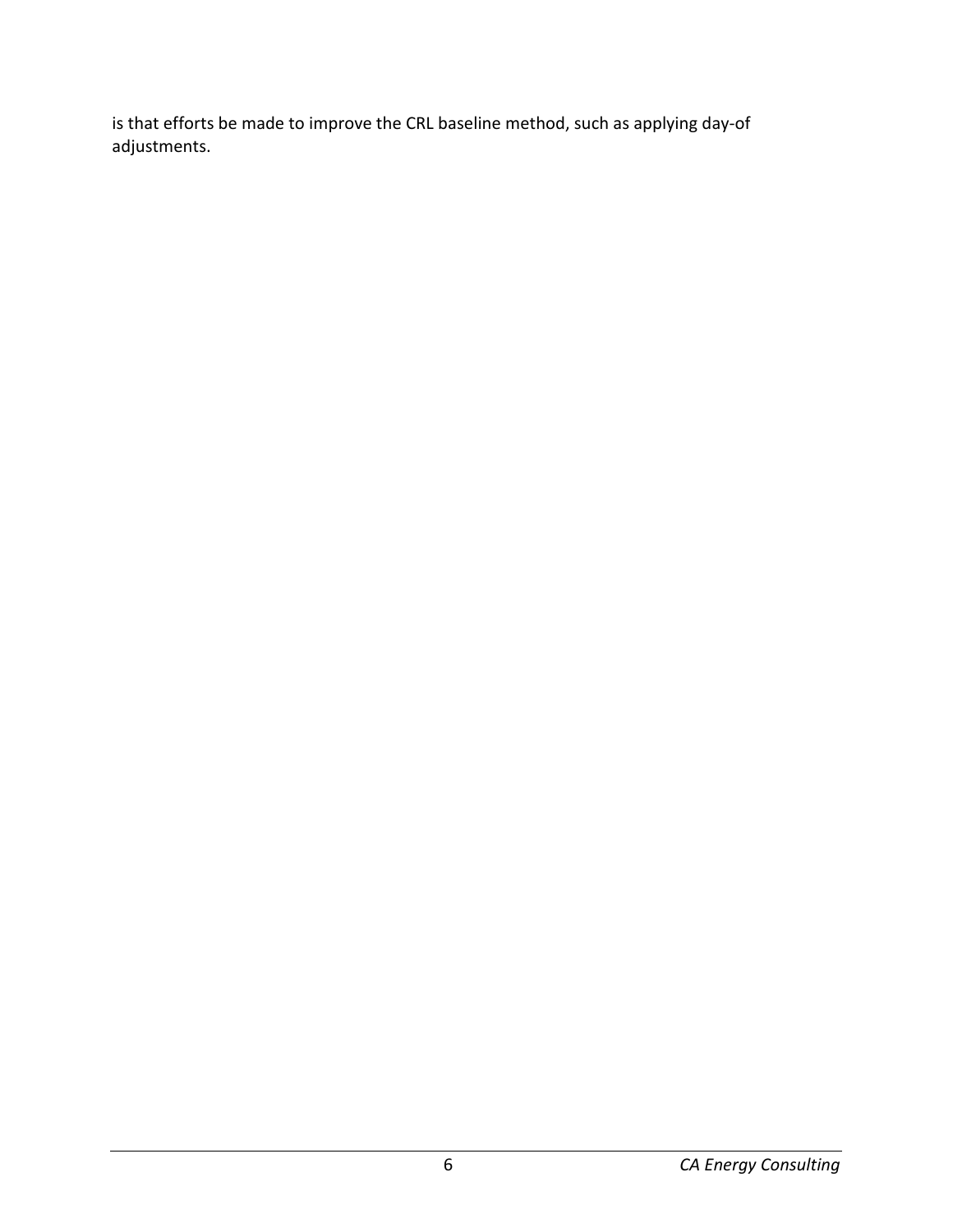# **1. INTRODUCTION AND KEY ISSUES**

This report documents the *ex post* and *ex ante* load impact evaluations of San Diego Gas & Electric's (SDG&E) 2012 Peak Time Rebate (PTR) program. In 2012, all SDG&E residential customers were automatically enrolled in PTR. SDG&E arranged for day-ahead public announcements (*e.g.*, through radio and TV news, and weather features) of PTR events (which are also referred to as "Reduce Your Use" days), and all customers have the opportunity to earn bill credits for usage reductions during event hours. Customers are also encouraged to sign up to receive electronic notification, or alerts, of events through email or text messages (or both).

The impact evaluation also includes an analysis of a subset of customers located in the City of San Diego who enrolled in the San Diego Energy Challenge (SDEC). The SDEC is a separate effort within the PTR (Reduce Your Use) program that involves a competition among middle schools in the San Diego Unified School District, in which schools earn entries into a sweepstakes for every percentage point of their school population that signs up. In addition, participation points can be earned through usage reductions on PTR event days of customers who affiliate with a school. The school with the highest participation points for each event wins a cash prize for school supplies, and individual prizes may be won by customers. All SDEC participants received email alerts of PTR events by default from SDG&E under the SDEC "brand", regardless of whether they had enrolled to receive separate electronic alerts from SDG&E.

# **1.1 Project Goals**

The primary goals of the project are to estimate *ex post* and *ex ante* load impacts, or usage reductions, associated with the overall PTR program and with SDEC. In addition, the *ex post* evaluation is required to estimate event-day usage reductions for certain subgroups within PTR. The overall evaluation includes the following specific activities:

In the *ex post* evaluation, for each PTR (Reduce Your Use) event day, estimate:

- 1. Program-level hourly load reductions;
- 2. Average participants' hourly load reduction;
- 3. Hourly load reductions by various subgroups, including the following:
	- a. by climate zone (Coastal and Inland),
	- b. by choice of event notification (*e.g.*, requested alerts by email or text message),
	- c. presence of in-home display (IHD) units,
	- d. presence of PCTs curtailed by a third-party vendor,
	- e. presence of solar systems,
	- f. by size category (*e.g.*, low, medium, and high-usage),
	- g. by *low-income* customers (*i.e.*, those on tariff DRLI),
	- h. for customers who have enrolled in the online My Account website,
	- i. for customers identified as "aware" of PTR events in post-event web surveys; and
	- j. for customers located in Orange County, at the northern edge of SDG&E's service area;
	- k. Hourly load reductions of SDEC participants; and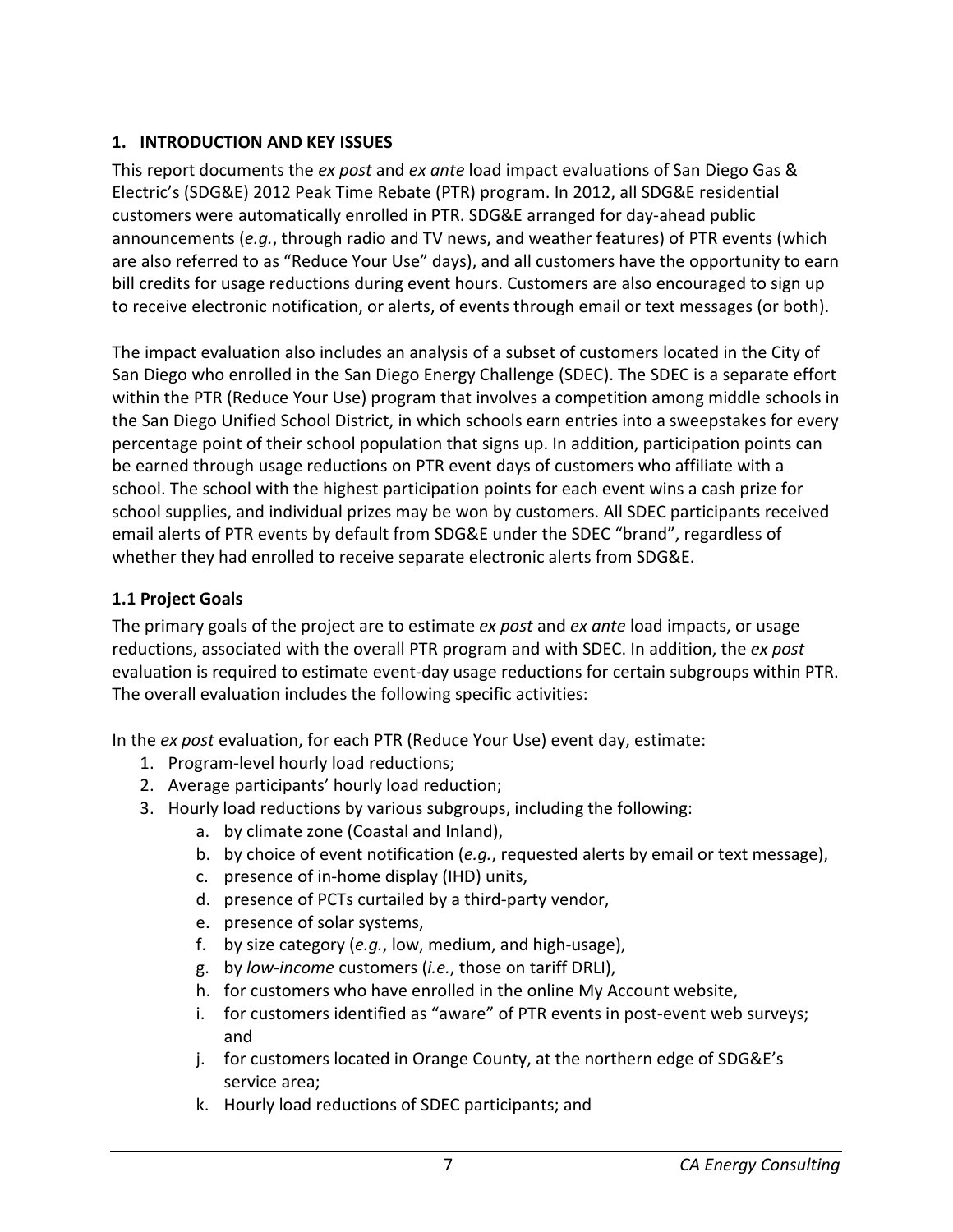- I. Incremental load reductions due to the SDEC program.<sup>5</sup>
- 4. Estimate the conservation effects of the SDEC program (*i.e.*, the changes in summer energy usage for the SDEC participants between 2011 and 2012.
- 5. As part of the *ex post* evaluation, conduct an analysis of the performance of the program's *customer-specific reference level* (CRL), which is used to estimate usage reductions during event hours for purposes of calculating bill credits.
- 6. In the *ex ante* evaluation, estimate the following:
	- a. Program-level hourly load reductions on monthly system peak days and a typical event day, for 1-in-2 and 1-in-10 weather years;
	- b. Average participant's hourly load reductions for the same day types.

The baseline analysis of the CRL involves two main activities. One summarizes a variety of statistics on usage reductions and bill credits paid, as calculated by SDG&E using the CRLs, and as implied by the customer-level regressions estimated in this measurement and evaluation (M&E) project. The other activity consists of an evaluation of the accuracy and bias of the CRL method for measuring customer-level baselines on both event days and event-like non-event days. In the latter case, CRLs for "synthetic," or test events are compared to observed loads on those days. In the former case, CRLs for actual events are compared to baselines constructed from the customer-level regressions that are estimated in the *ex post* evaluation. As part of the baseline analysis, we also report the frequency of "over-payments" and "under-payments" that are implied by the CRL calculations, compared to both the regression-based baselines (for actual events) and the observed loads (for synthetic events).

## **1.2 Roadmap to Report**

l

Section 2 describes features of the PTR program. Section 3 discusses technical issues and the methodology used in conducting the study. Section 4 presents *ex post* load impact results. Section 5 presents the CRL baseline analysis. Section 6 describes a separate analysis of the overall energy savings (conservation) effect of SDEC. Section 7 presents the *ex ante* forecast of PTR load impacts. Section 8 offers conclusions and recommendations.

<sup>&</sup>lt;sup>5</sup> SDG&E is also interested in investigating changes in overall energy consumption of SDEC customers, as discussed below.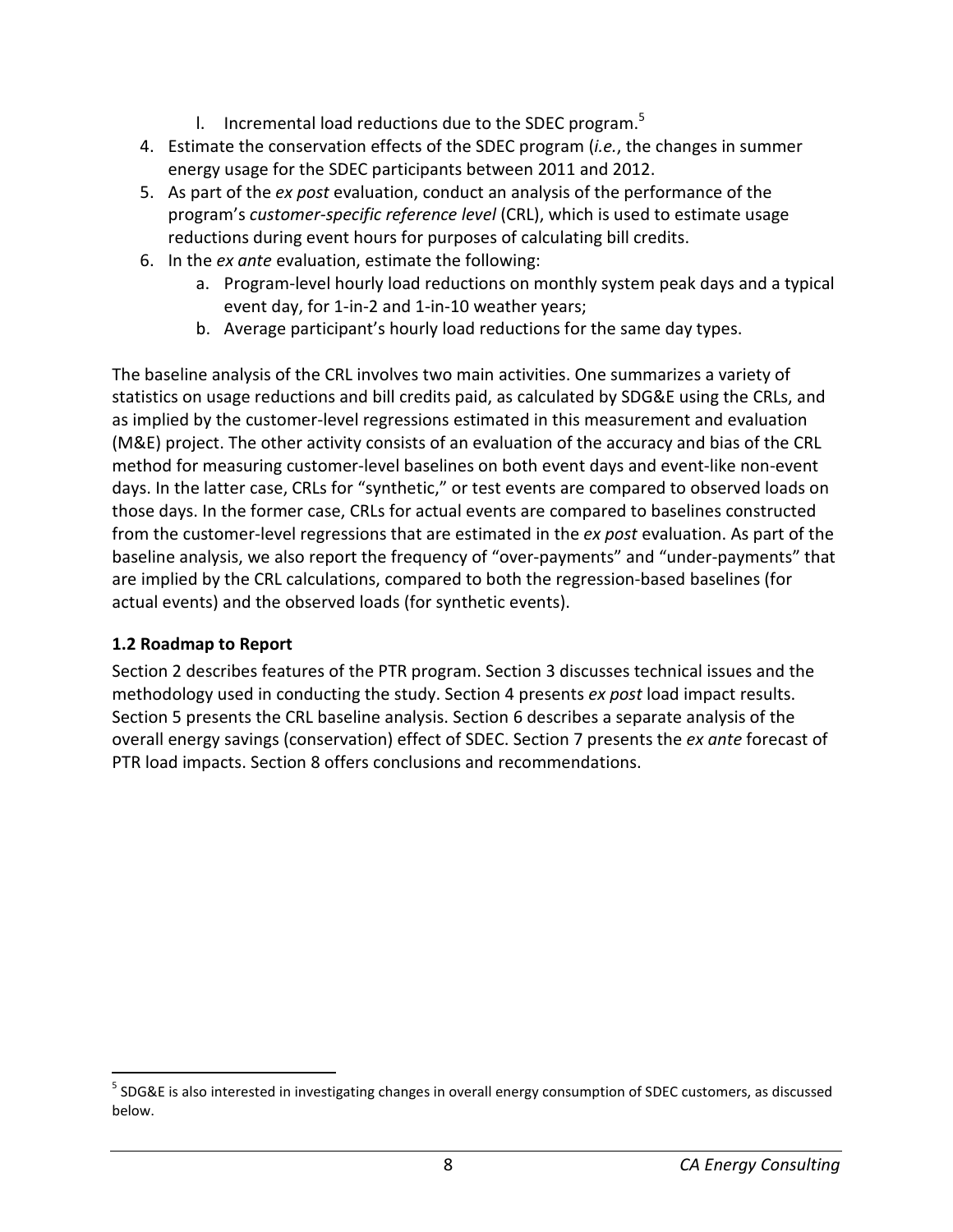# **2. RESOURCES COVERED IN THE STUDY**

This section begins by describing the features of the PTR program. It then lists the events that were called in 2012. Finally, it characterizes the nature of the participants in the various subgroups of interest.

## **2.1 Program Features**

SDG&E's PTR (Reduce Your Use) program includes the following features:

- Two rebate levels are available—a basic level of \$0.75/kWh and a premium level of \$1.25/kWh for customers who use automated enabling technology installed through a SDG&E program. For 2012, only those customers who are enrolled in SDG&E's Summer Saver air conditioner direct load control program are eligible for the premium level. $6$
- Load reductions for rebate purposes are measured relative to a customer-specific reference level (CRL) based on an average of the highest 3 out of the most recent 5 similar non-event days.<sup>7</sup>
- There is no maximum number of events, though rebate levels were designed assuming nine events each year. Seven events were called in 2012 through mid-September. The event window is 11 a.m. to 6 p.m.
- Customers received an educational kit containing information on the PTR program, how they can earn bill credits by reducing usage on event days, and the benefit of enrolling to receive day-ahead event notification through email and/or text message. Customers also have access to online information through My Account on their consumption history, CRL, event performance, and online rebate calculation.

## **2.2 PTR Events in 2012**

.

Table 2–1 summarizes the seven PTR events that were called in 2012. It shows the SDG&E maximum system demand, day of week, average temperature, day type, and type of event (*e.g.*, test). The two Saturday events are shaded. The California ISO called Flex Alert days on two of the PTR event days, August 10 and 14, and did not call any additional Flex Alert days.

 $^6$  Usage reductions for Summer Saver participants will be estimated in the evaluation of that program.

<sup>&</sup>lt;sup>7</sup> The "highest" days are those with the highest total consumption between the event window hours of 11 a.m. to 6 p.m. For events called on weekend or holiday days, the CRL is total consumption during the above hours on the highest of the three preceding weekend days.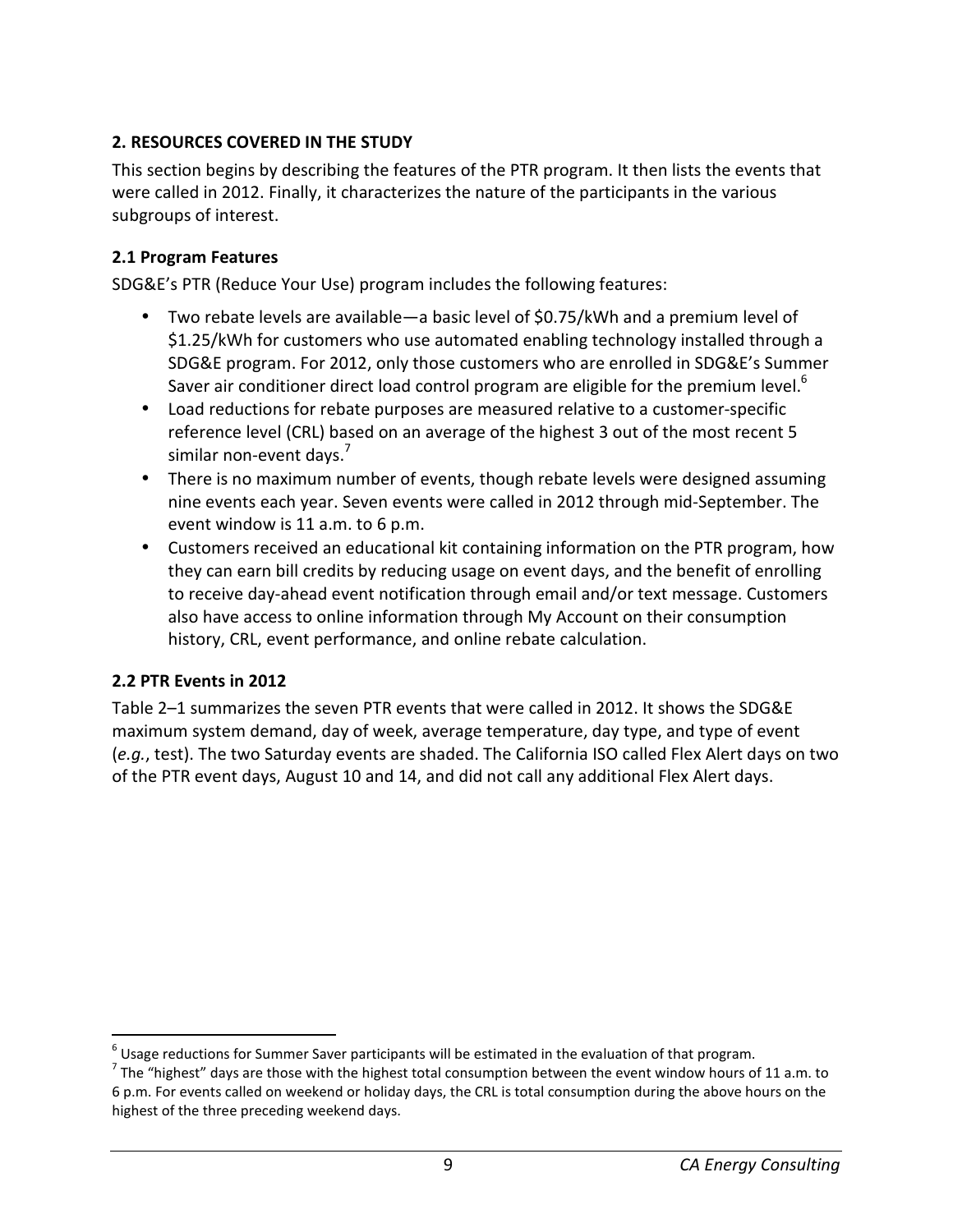|                             | <b>Maximum</b>     |             |                      |          |             |
|-----------------------------|--------------------|-------------|----------------------|----------|-------------|
|                             | <b>System Load</b> |             | <b>Average Daily</b> |          | Event       |
| <b>DATE</b>                 | (MW)               | Day Of Week | <b>Temperature</b>   | Day-Type | <b>Type</b> |
| 20-Jul-12                   | 3,521              | Friday      | 73                   | Weekday  | Test        |
| $9-Aug-12$                  | 3,925              | Thursday    | 75                   | Weekday  | Event       |
| 10-Aug-12                   | 4,137              | Friday*     | 76                   | Weekday  | Event       |
| 11-Aug-12                   | 3,711              | Saturday    | 77                   | Weekend  | Event       |
| 14-Aug-12                   | 4,137              | Tuesday*    | 75                   | Weekday  | Event       |
| 21-Aug-12                   | 3,642              | Tuesday     | 72                   | Weekday  | Event       |
| 15-Sep-12                   | 4,304              | Saturday    | 85                   | Weekend  | Event       |
|                             |                    |             |                      |          |             |
| * Also CAISO Flex Alert day |                    |             |                      |          |             |

**Table 2–1: PTR Event Days** 

## **2.3 Participant Characteristics**

This section provides information on the customers in various subgroups and samples of PTR participants that were used in the evaluation. Due to the large overall number of participants, samples of some large categories of customers were designed and their load data were included in the evaluation. For smaller categories, the entire population in the category was included. Table 2–2 provides an overview of the eligible PTR population, its breakdown into various subgroups of interest into which the population was segmented, and the samples for some of those groups that were used in the evaluation. The methods used to design the samples are described in Section 3.

As indicated in the table, Summer Saver participants were excluded from this evaluation and were analyzed in the context of the evaluation of that program. All SDEC and IHD/PCT customers were included in the evaluation, with the exception of a few due to data issues. Relatively large samples of the Opt-in Alert customers and the remaining population (after excluding all of the other subgroups), were designed, selected, and analyzed. In some cases, such as the approximately 50 percent of the population that signed up for MyAccount, customers in that category were represented as drawn in the samples.

| <b>PTR Subgroup</b>         | <b>Population</b> | <b>Analysis</b><br><b>Samples</b> |
|-----------------------------|-------------------|-----------------------------------|
| Summer Saver (excluded)     | 23,998            |                                   |
| SDEC (excluding SS)         | 4,633             | 4,631                             |
| Alert Opt-in                | 41,243            | 13,745                            |
| <b>IHD/PCT</b>              | 663               | 655                               |
| <b>Remaining Population</b> | 1,154,144         | 29,692                            |
| <b>Total (Excluding SS)</b> | 1,200,683         | 48,723                            |

| Table 2-2: PTR Subgroup Populations and Sample Sizes |  |
|------------------------------------------------------|--|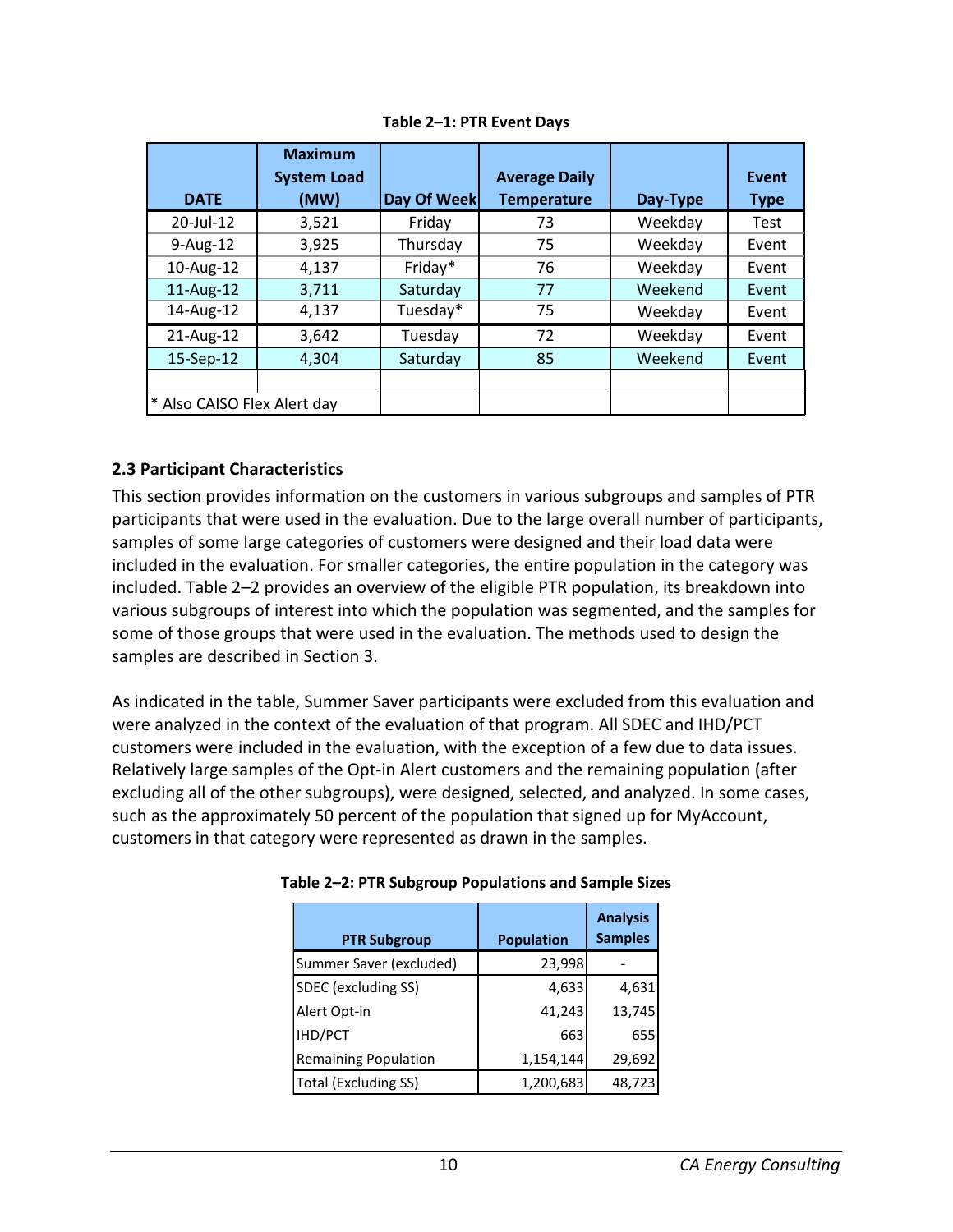The following subsections illustrate the characteristics of the customers in the largest subgroups. Those who enrolled in the San Diego Energy Challenge are presented first, followed by descriptions of the sample of the "Opt-in Alert" customers who enrolled to receive dayahead electronic notification, or alerts, of PTR events. Finally, we describe the population and sample of the remaining participants who did not enroll in SDEC or to receive Alerts.

## *2.3.1 Participant characteristics – SDEC*

l

Table 2–3 summarizes the number and summer average hourly usage of the customers enrolled in SDEC in 2012. $8$  Values are provided by climate zone, enrollment to receive electronic event notification (alerts), and rate (standard or low-income).<sup>9</sup> Two types of percentage values are shown in the table. The rows that indicate the two climate zones show overall values for participants in the two climate zones relative to the total. All other values show percentages relative to the total *within* each climate zone. As shown, two-thirds of SDEC participants reside in the Coastal climate zone, and as a result have somewhat lower average summer usage than the overall average. In both climate zones, nearly 20 percent of participants enrolled to receive email or text message alerts of PTR events, while the remainder received default SDEC alerts. Overall, about 34 percent of SDEC participants were served under the low-income (DRLI) tariff, and they were somewhat less likely to enroll to receive email or text alerts, especially in the Inland climate zone.

 $^8$  The values in the table do not include SDEC participants who were also enrolled in the Summer Saver program, as usage reductions for these customers will be estimated and included in the Summer Saver evaluation.

 $9$  Customers enrolled in SDEC actually received separate default email alerts from SDG&E, which mention the opportunity to win points through the challenge for usage reductions during the event hours on the following day. Thus, in the SDEC portion of this overall PTR evaluation, we refer to customers who did not opt to receive email or text alerts of Reduce Your Use days as "SDEC Alert Only."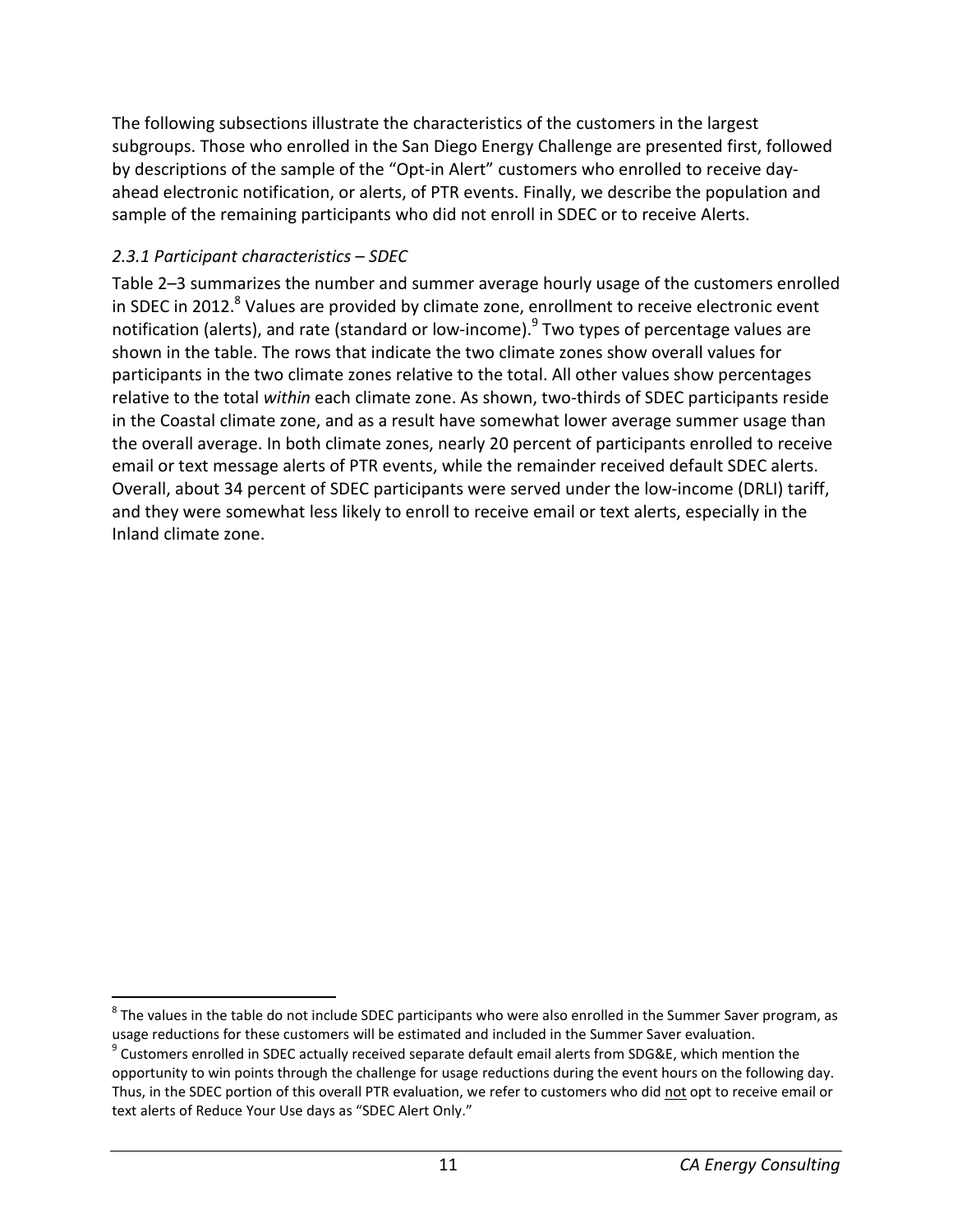| <b>Climate</b><br>Zone | <b>Alert</b>           | Rate       | Count | % of Total<br>(Bold) or<br><b>Climate</b><br>zone | Average<br><b>Hourly</b><br><b>Summer</b><br>Use (kWh) |
|------------------------|------------------------|------------|-------|---------------------------------------------------|--------------------------------------------------------|
| Coastal                |                        |            | 3108  | 67%                                               | 0.52                                                   |
|                        | Opt-in Alert           |            | 583   | 19%                                               | 0.55                                                   |
|                        |                        | Standard   | 415   | 13%                                               | 0.54                                                   |
|                        |                        | Low Income | 168   | 5%                                                | 0.56                                                   |
|                        | <b>SDEC Alert Only</b> |            | 2525  | 81%                                               | 0.51                                                   |
|                        |                        | Standard   | 1760  | 57%                                               | 0.53                                                   |
|                        |                        | Low Income | 765   | 25%                                               | 0.48                                                   |
| <b>Inland</b>          |                        |            | 1525  | 33%                                               | 0.64                                                   |
|                        | Opt-in Alert           |            | 273   | 18%                                               | 0.64                                                   |
|                        |                        | Standard   | 179   | 12%                                               | 0.66                                                   |
|                        |                        | Low Income | 94    | 6%                                                | 0.60                                                   |
|                        | <b>SDEC Alert Only</b> |            | 1252  | 82%                                               | 0.64                                                   |
|                        |                        | Standard   | 708   | 46%                                               | 0.67                                                   |
|                        |                        | Low Income | 544   | 36%                                               | 0.60                                                   |
| <b>Total</b>           |                        |            | 4,633 |                                                   | 0.56                                                   |

#### **Table 2–3: SDEC PTR Participants**

Table 2–4 indicates the percentage of customers who requested PTR alerts, and the breakdown by type of alert—email, text message, or both. The majority requested emails only.

| <b>Alert Type</b>      | Coastal | <b>Inland</b> | <b>Total</b> |
|------------------------|---------|---------------|--------------|
| <b>SDEC Alert Only</b> | 81%     | 82%           | 82%          |
| Opt-in Alert           | 19%     | 18%           | 18%          |
| Opt-in Alert by Type   |         |               |              |
| Email                  | 60%     | 54%           | 58%          |
| Text                   | 17%     | 19%           | 17%          |
| <b>Both</b>            | 23%     | 27%           | 24%          |

**Table 2–4: Type of Notifications Requested by SDEC PTR Participants** 

#### *2.3.2 Customer characteristics – Opt-in Alert*

Table 2–5 summarizes the characteristics of the sample that represents the population of Optin Alert customers. The sample was based on a stratified random design, as described in Section 3, in which relatively higher fractions of high-use and medium-use customers were selected, due to the greater variability in their usage patterns.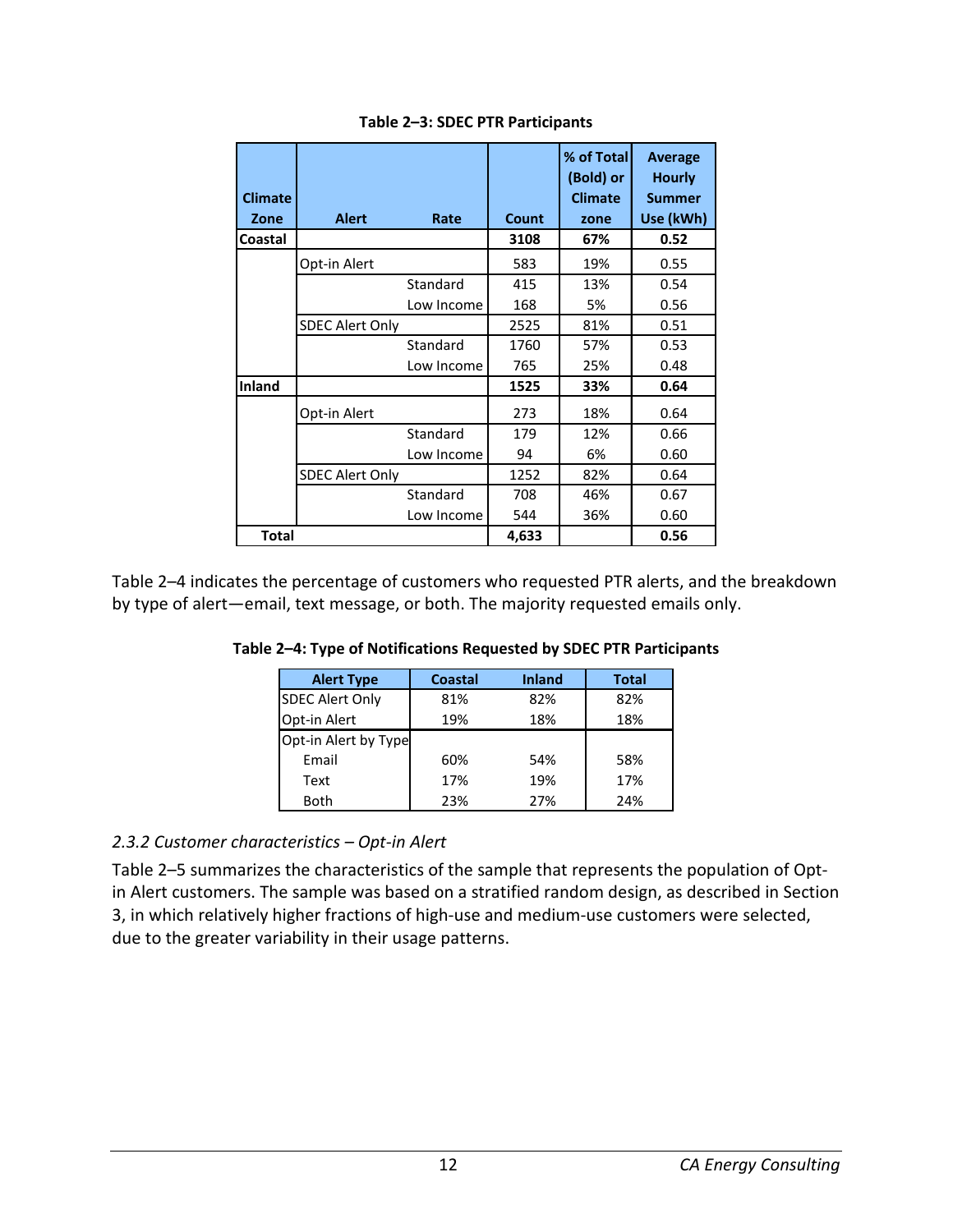| <b>Climate</b> |                      | <b>Total</b> |               | <b>Sample</b>   |
|----------------|----------------------|--------------|---------------|-----------------|
| Zone           | <b>Size</b>          | Count        | <b>Sample</b> | <b>Fraction</b> |
|                | Low                  | 7,832        | 1,113         | 14%             |
| Coastal        | Medium               | 12,600       | 3,693         | 29%             |
|                | High                 | 3,257        | 3,056         | 94%             |
|                | All                  | 23,689       | 7,862         | 33%             |
|                | Low                  | 3,609        | 488           | 14%             |
| Inland         | Medium               | 10,234       | 2,822         | 28%             |
|                | High                 | 3,711        | 2,573         | 69%             |
|                | All                  | 17,554       | 5,883         | 34%             |
|                | <b>Overall Total</b> | 41,243       | 13,745        |                 |

**Table 2–5: Characteristics of the Opt-in Alert Sample** 

Table 2–6 summarizes the types of alerts that were requested by the opt-in alert customers. Similar to the SDEC participants, a majority requested only email alerts

#### **Table 2–6: Type of Notifications Requested by Opt-in Alert Customers**

| <b>Alert Type</b> | Coastal | <b>Inland</b> | <b>Total</b> |
|-------------------|---------|---------------|--------------|
| Email             | 61%     | 54%           | 58%          |
| <b>Text</b>       | 14%     | 17%           | 15%          |
| <b>Both</b>       | 25%     | 29%           | 26%          |

## *2.3.3 Customer characteristics – Sample of non-alert population*

Table 2–7 summarizes characteristics of the sample representing the remaining population of PTR customers. As for the Alert sample, the "remaining population" sample was skewed toward high-use and medium-use customers.

| <b>Climate</b> |               |                    |               | <b>Sample</b>   |
|----------------|---------------|--------------------|---------------|-----------------|
| Zone           | <b>Size</b>   | <b>Total Count</b> | <b>Sample</b> | <b>Fraction</b> |
|                | Low           | 306,394            | 3,471         | 1.1%            |
| Coastal        | Medium        | 290,463            | 9,168         | 3.2%            |
|                | High          | 65,851             | 5,651         | 8.6%            |
|                | Alll          | 662,708            | 18,290        | 2.8%            |
|                | Low           | 158,312            | 2,155         | 1.4%            |
| Inland         | Medium        | 254,138            | 5,426         | 2.1%            |
|                | High          | 78,986             | 3,821         | 4.8%            |
|                | All           | 491,436            | 11,402        | 2.3%            |
|                | Overall Total | 1,154,144          | 29,692        |                 |

**Table 2–7: Sample Characteristics of the Remaining Population** 

## **2.4 Observed Loads on Selected Event Days and Non-event Days**

This sub-section lays the groundwork for determining likely magnitudes of estimated PTR usage reductions by providing the reader with examples of observed average-customer load profiles for selected customer groups on certain event and non-event days. We focus first on the SDEC customers. The differences in load profiles are indicative of the estimated PTR load impacts reported in Section 4. However, a lack of fully comparable non-event days limits the extent to which load impacts may be observed directly as differences between event and non-event day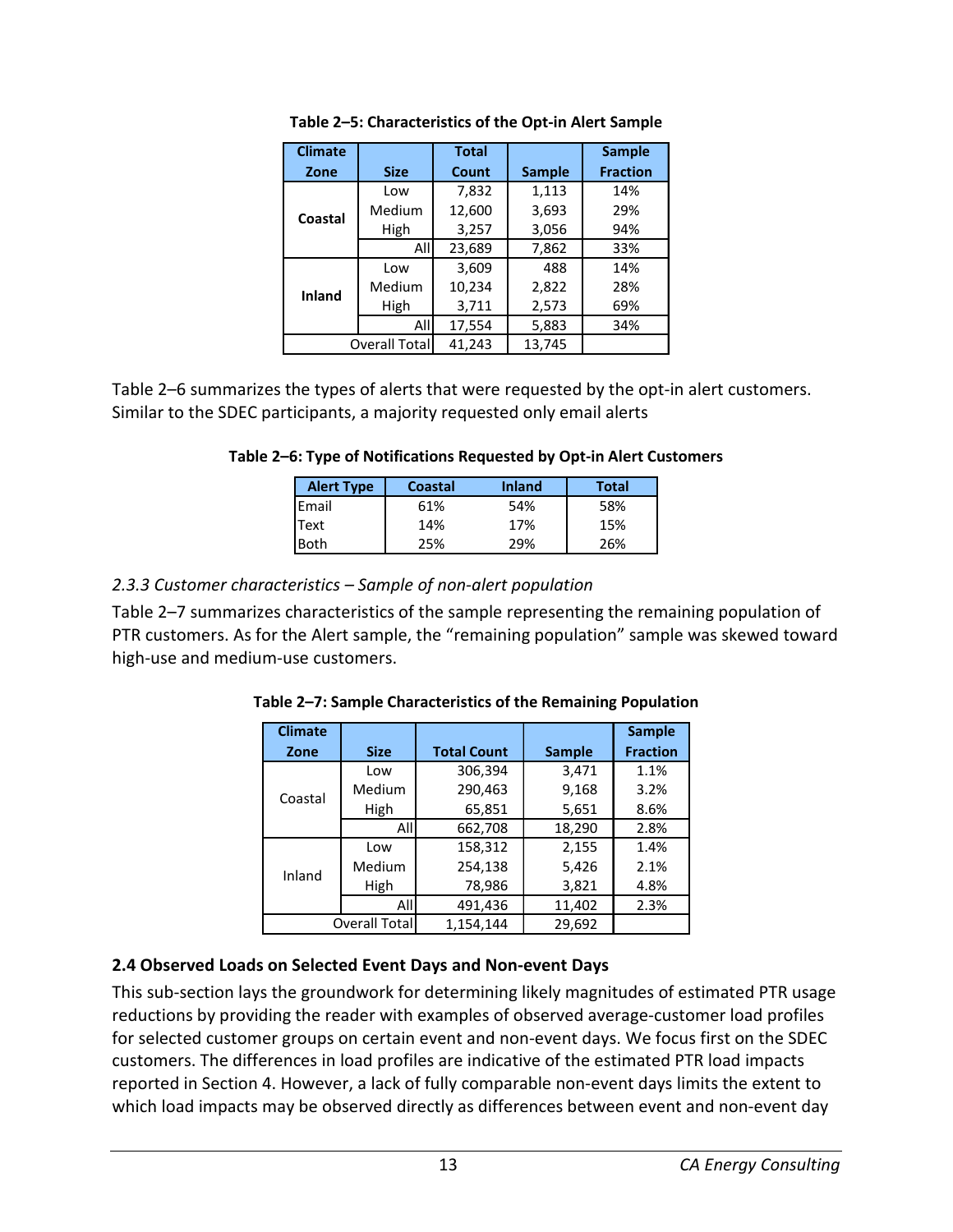load profiles. The formal estimates of *ex post* load impacts designed to meet the Protocols are produced by the regression-based methodology described in Section 3, and are presented in Section 4.

### *2.4.1 SDEC*

The following figures show hourly load and temperature profiles for the average "SDEC Alert Only" and "Opt-in Alert" customer in both climate zones, on selected event days and non-event days, to illustrate differences in event-hour usage patterns between customer groups and between event and non-event days.

Figure 2–1 shows the average loads for the Coastal *SDEC-Alert Only* customers for August 8 – 10, where the 9<sup>th</sup> and 10<sup>th</sup> were event days. It is difficult to assign specific load differences in this figure to reductions due to the event. For example, the lower load on August 9 is consistent with relatively lower temperatures on that day up to the middle of the event window, which could imply some combination of a weather effect and/or event usage reductions. Also, the fact that the loads on the  $8<sup>th</sup>$  and  $10<sup>th</sup>$  were similar even though temperatures were higher on the  $10<sup>th</sup>$  could imply some event response. Small usage reductions for both event days were estimated by the regression analysis.



**Figure 2–1: Observed Average Customer Loads for August 9 and 10 Event Days**  *Coastal; SDEC Alert Only*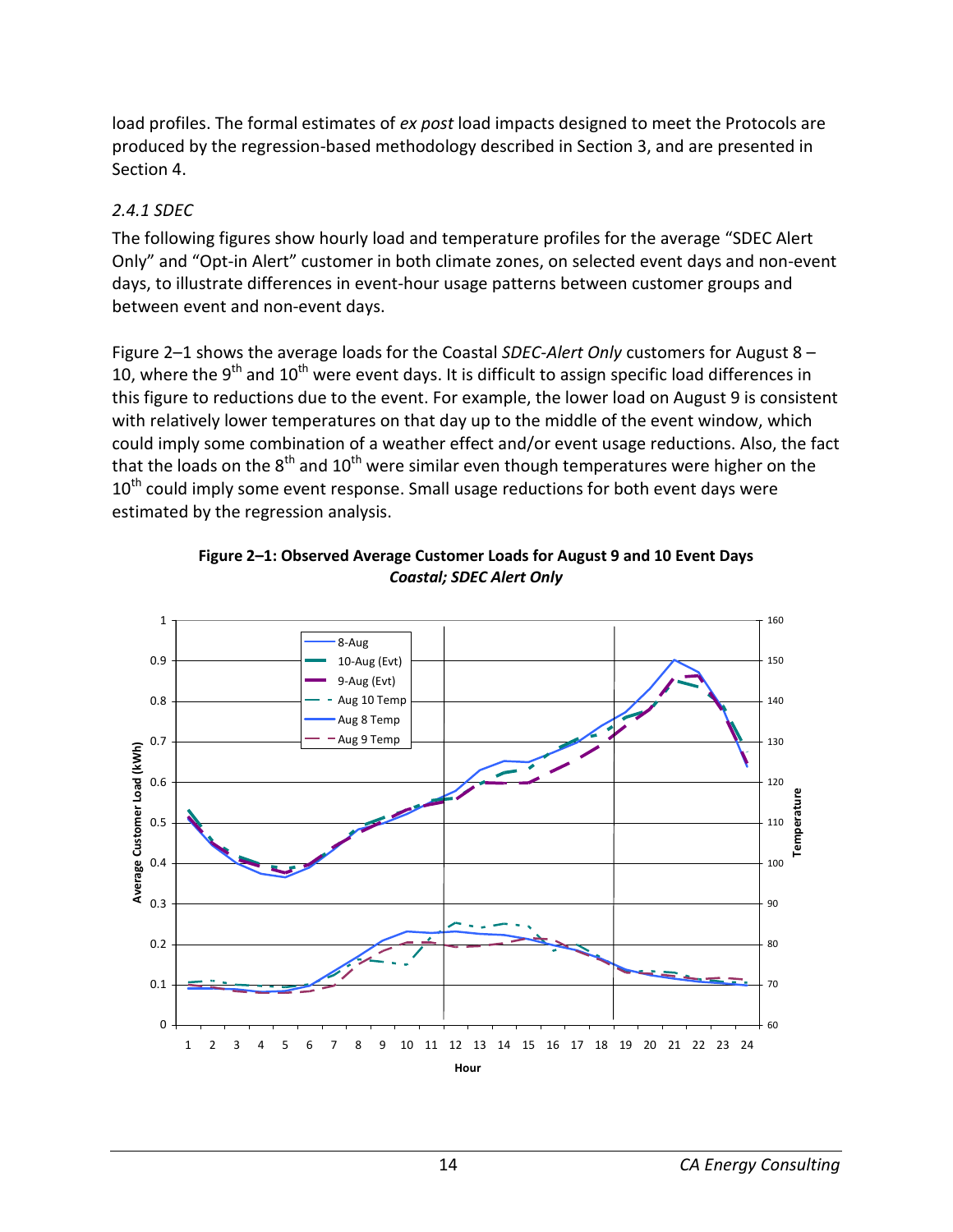Figure 2–2 shows load profiles for the same days for the average *Opt-in Alert* customer in the Coastal group. In this case, the loads on both event days lie substantially below the load on August 8. This result is consistent with the relatively larger and significant usage reductions for this group that were estimated in the regressions.



#### **Figure 2–2: Observed Average Customer Loads for August 9 and 10 Event Days**  *Coastal; Opt-in Alert*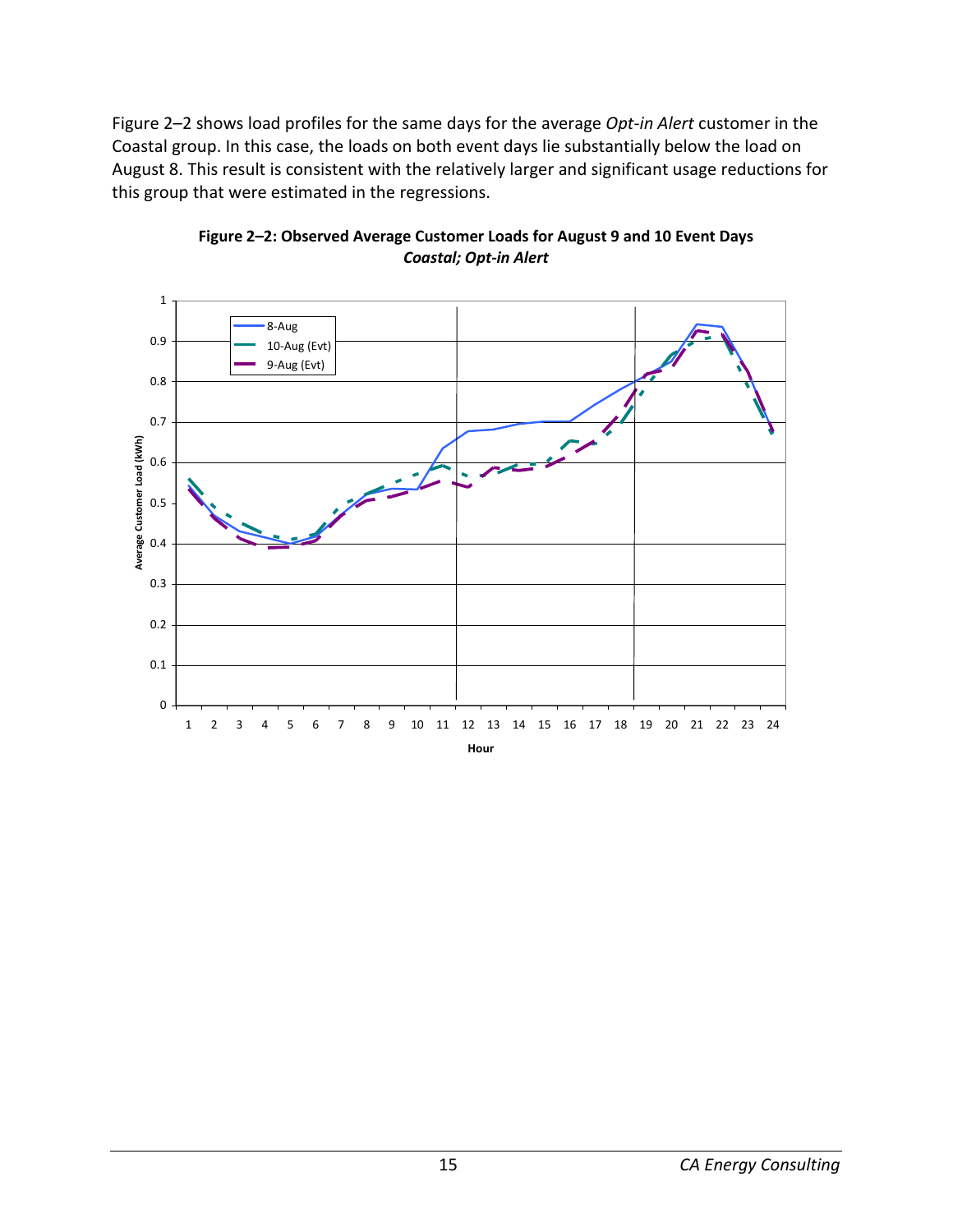Figure 2–3 shows loads and temperature for the same days for the average customer in the Inland group that received *SDEC alerts only*. Similar to the case with the Coastal customers, the lower load on August 9 is consistent with relatively lower temperatures on that day. The somewhat lower load on the 10<sup>th</sup> compared to the 8<sup>th</sup>, even though temperatures were generally higher on the 10<sup>th</sup> during the event window could imply some event response, as estimated in the regression.



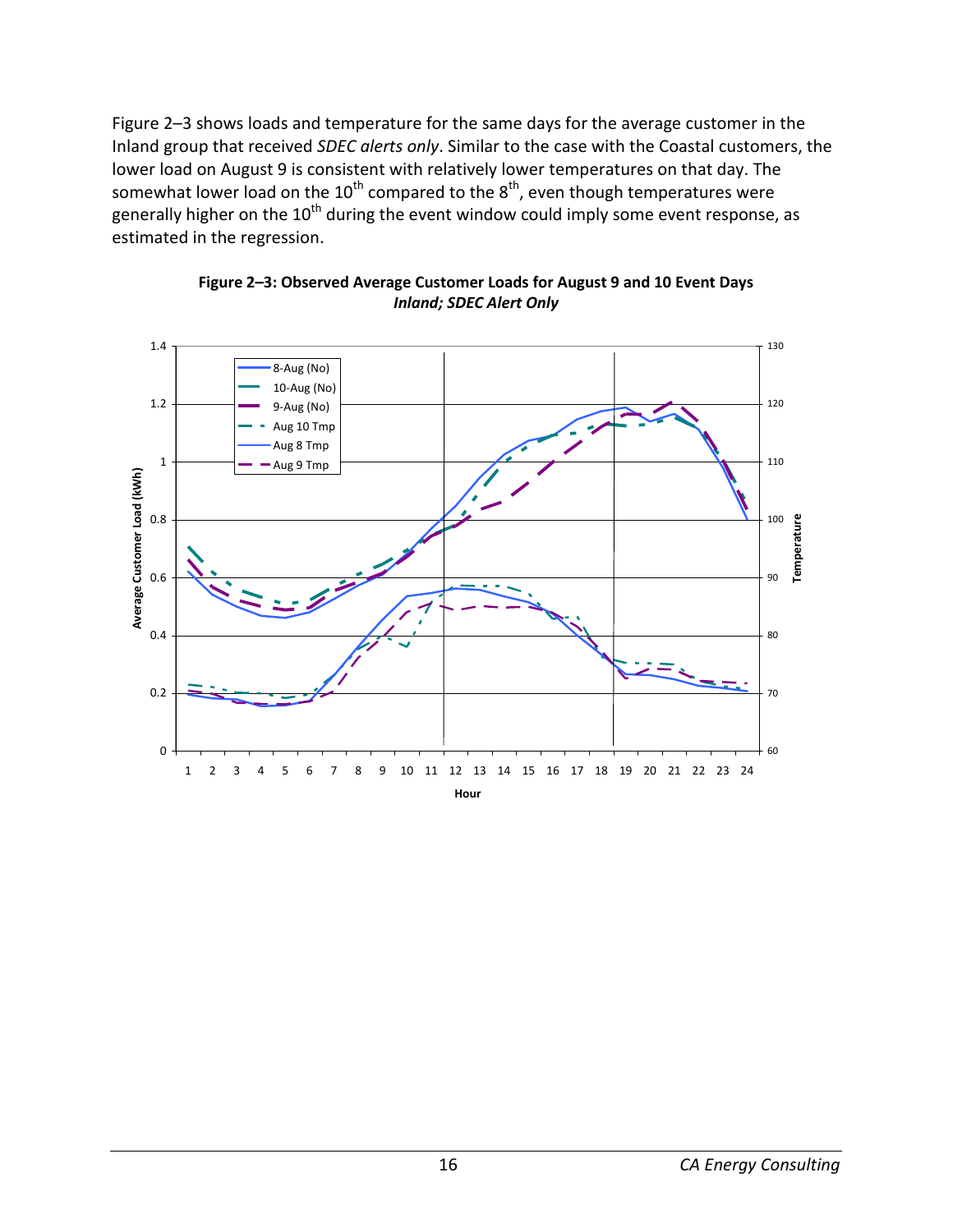Figure 2–4 shows load profiles for the same days for the average *Opt-in Alert* customer in the Inland group. Similar to the comparable Coastal group, the loads on both event days lie substantially below the August 8 load. These results are consistent with the significant usage reductions estimated in the regressions.



**Figure 2–4: Observed Average Customer Loads for August 9 and 10 Event Days**  *Inland; Opt-in Alert*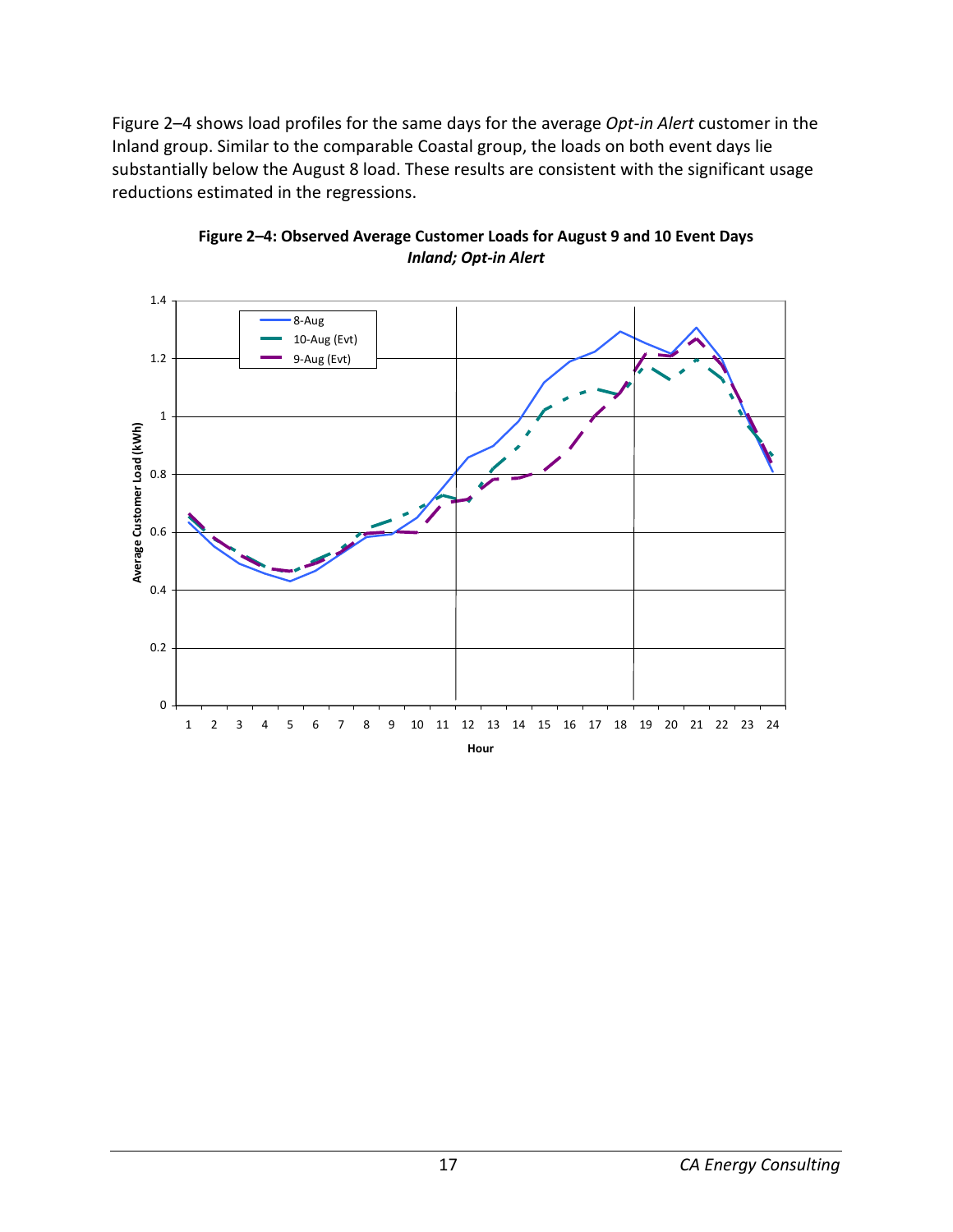Figure 2–5 shows the average customer loads for the September 15 event for the Inland *SDEC alert only* group and the *Opt-in Alert* group. This day had the highest temperature of any of the events, and is also unique in that it is a Saturday, and the high temperatures on that day and the previous day were isolated occurrences after a string of moderate days. The load for the SDEC Opt-in Alert group is substantially lower than the SDEC alert only group, which is consistent with the differences in the regression-based estimated usage reductions.





## *2.4.2 Opt-in Alert and population customers*

While no formal control group was available to assist in estimating PTR load impacts, the findings of no significant usage reductions on the part of the non-alert population customers suggests comparing the average population customer load to the average Alert customer load to view potential load impacts. The following figures make that comparison for several events for the average customer in the Inland climate zone. Figure 2–6 makes the comparison for the July 20 event and the prior non-event day. The top and bottom solid lines within the event window show the Alert and Population loads respectively on July 19. The two dashed lines in the middle show the loads for the same customers on the July 20 event day, with the Alert load beginning above the Population load before the event and then dropping below during the event window, suggesting response to the PTR event.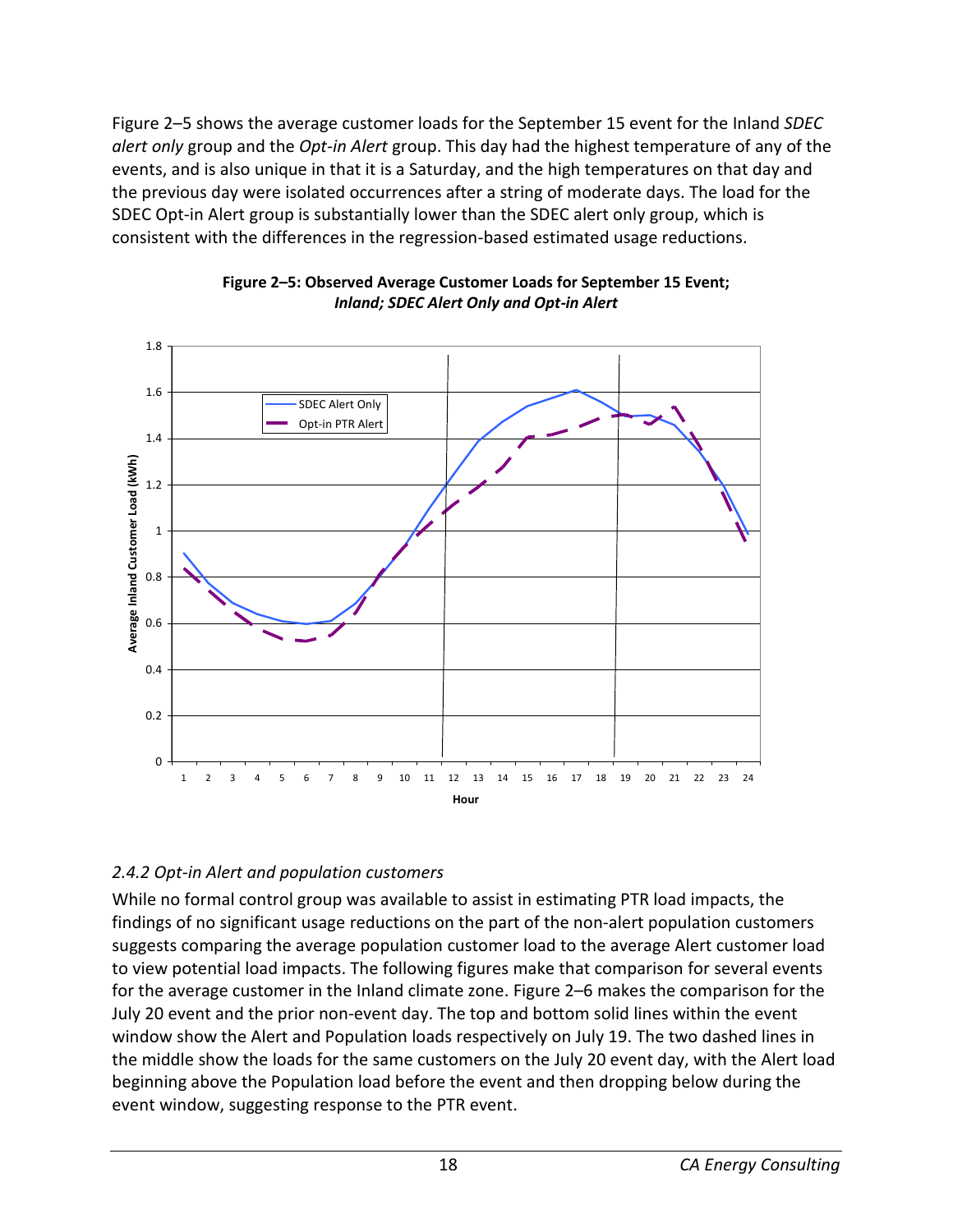

**Figure 2–6: Observed Average Customer Loads – July 20 Event**  *Inland; Opt-in Alert and Population*

**Hours**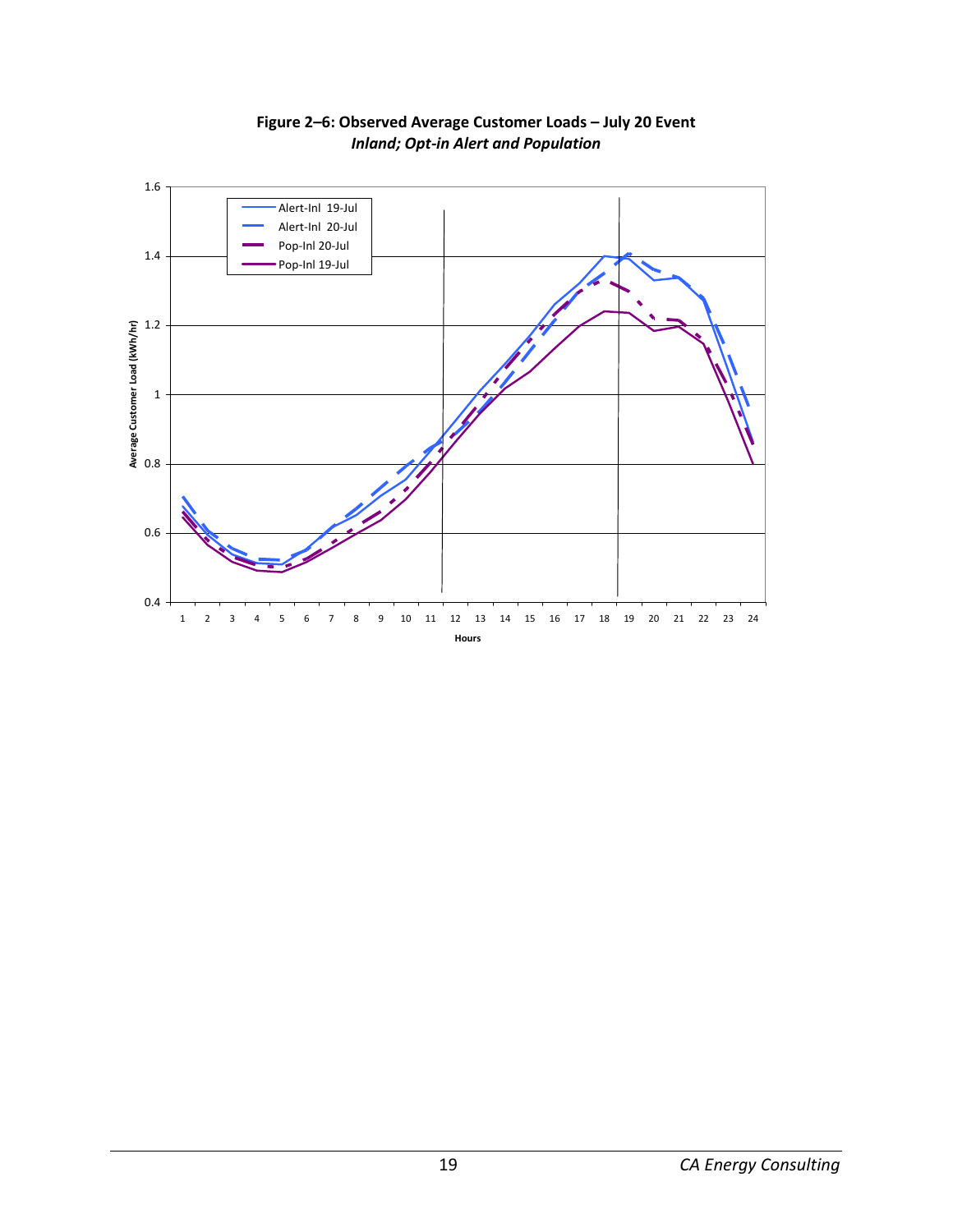Figure 2–7 shows comparable pairs of load profiles for August 8 and the following event day on August 9. As in the previous figure, the Alert load lies above the Population load on the nonevent day, but the profiles are much closer on the event day, which is consistent with event-day usage reductions on the part of Alert customers relative to the Population.



#### **Figure 2–7: Observed Average Customer Loads – August 9 Event**  *Inland; Opt-in Alert and Population*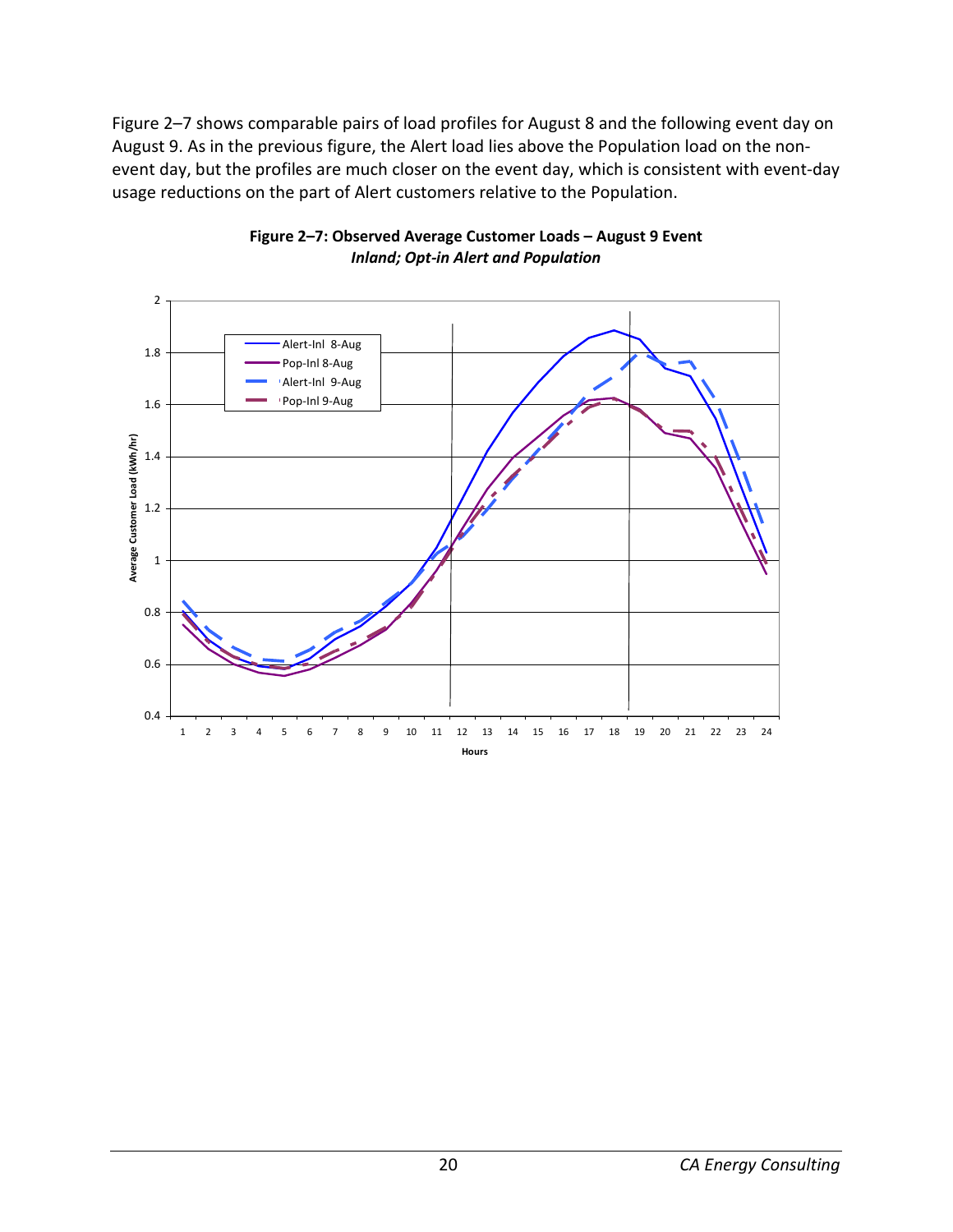Figure 2–8 compares Alert and Population loads on the final event day, on Saturday September 15, and the prior non-event day. As in the previous figures, the Alert load on the non-event day is higher than that of the Population load. On the event day, the Alert load begins above the Population load, then appears to "kink" downward somewhat, unlike the other three loads, suggesting some event-day response.



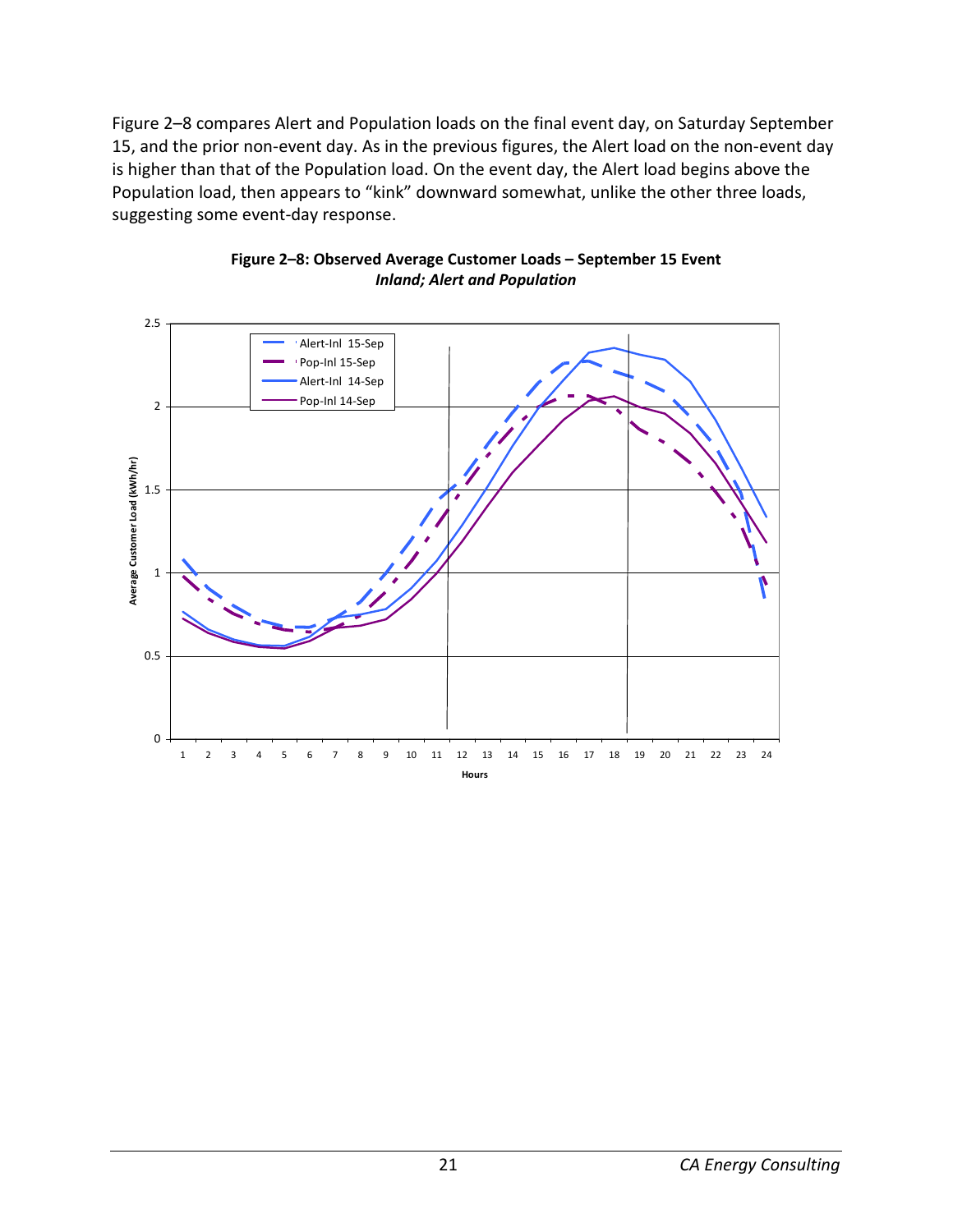# **3. ANALYSIS METHODS**

This section discusses technical issues that need to be addressed in the *ex post* evaluation portion of this study, including sample design and methods for estimating *ex post* load impacts. Methods for developing the *ex ante* forecasts are described in Section 7. Sample design was based on customer and usage data provided by SDG&E, and was guided by targeted levels of precision in estimating load impacts. Our approach for conducting the *ex post* impact evaluation involves exploration and testing of regression-based methods for estimating load impacts for event-based demand response programs. These methods apply regression analysis to hourly load data for populations and samples of participating customers in various groups of interest. Customers' loads on non-event days are used as controls for their use on event days (*i.e.*, *"participant-only"* approach). The analysis controls for factors other than PTR events that influence customers' load profiles, including hour of day, day of week, and weather conditions, and also includes hourly variables that indicate event days. The coefficients on the event variables allow direct estimation of hourly PTR load impacts for each event day.

## **3.1 Sample Design**

The key factors that guided the sample design were the number of characteristics by which the sample should be stratified (*e.g.*, climate zone and customer size), as well as possible separate treatment of certain key population groups (*e.g.*, enrollment in SDEC and presence of IHD), and the required sample sizes. Discussions with SDG&E staff at the PI meeting and subsequently led to the following overall sample design framework:

- Summer Saver participants were excluded from the target population and their PTR load response will be estimated in a separate evaluation.
- The SDEC participants (approximately 4,600) were treated as a separate "certainty" sample due to their relatively small number and strong interest by SDG&E in load impact results for that group.
- The IHD participants (approximately 600) were also treated as a separate "certainty" sample.
- The Alert group (about 48,000) was removed from the remaining population and oversampled to achieve a designed 95/5 degree of confidence and precision.
- Net-metering customers with solar installations were also held out of the target population and analyzed separately.
- The remaining eligible target population of approximately a million customers was sampled at a rate designed to obtain 90/10 precision at the climate zone level. The sample was stratified by climate zone (Coastal and Inland) and size (small, medium, and high-use customers, based on summer average daily usage). Information on usage variability by climate zone and size obtained from the 2011 PTR pilot, along with population counts from the target population were combined to allocate the sample to strata using Neyman allocation methods.
- A control group of SCE customers may be selected in a separate sample design undertaken in conjunction with an impact evaluation of SCE's PTR program.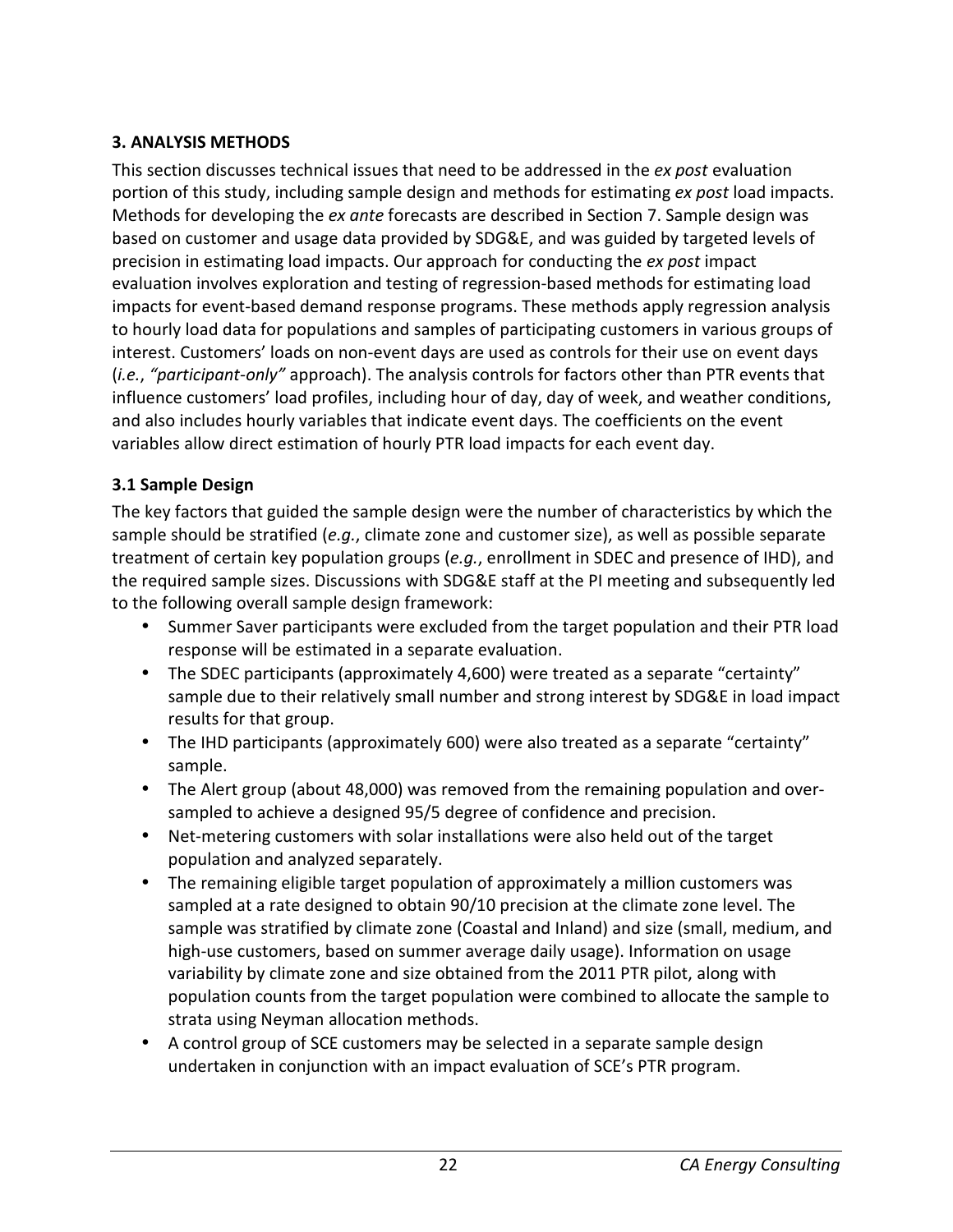• The remaining sub-groups of interest (CARE/low-income customers, My Account customers, and Orange County customers) were to be evaluated using the relevant customers of those types that were drawn into the analysis samples or subgroups.

Sample size requirements are generally related to two primary factors: 1) the variability in usage across customers, and 2) the expected size of the event-day usage reductions that need to be estimated. We worked closely with SDG&E staff on the sample design and selection of customers. As described above, CA Energy Consulting designed separate samples of Alert customers and customers in the remaining eligible population, and SDG&E selected customers at random according to the design parameters (*i.e.*, sample sizes and sample strata). The sample sizes and comparable target populations were summarized in Section 2.3.

## **3.2 Level of Analysis**

The relatively large number of customer types for which PTR load impact results have been requested suggested that the most straightforward approach to the evaluation would be to use *customer-level* regression analysis, which allows results for customers to be aggregated into any relevant category.

In a preliminary analysis of SDEC customers, we conducted initial tests of the performance of various possible regression specifications using data for the average customer in four subgroups of participants, differentiated by *climate zone* (Coastal and Inland) and type of *event notification* ("Requested PTR Alert" and "SDEC Alert Only"). The regression testing focused on the selection of the most effective set of weather variables. We applied the selected models to data for the average customer in each group to produce preliminary estimates of PTR load impacts by group and event.

Similar testing was conducted for the Alert and "Remaining population" groups, as described in Appendix A. The selected regression models were applied to customer-level data for the customers in each of the certainty subgroups and the samples.

# **3.3 Estimating** *Ex Post* **Load Impacts**

The model presented below represents the "base" *ex post* load impact model that was used to estimate hourly impacts for each event day, for the individual customer accounts, while controlling for factors such as weather conditions and regular daily and monthly usage patterns (*i.e.*, accounting for differences in load levels across hours of the day, days of the week, and months of the year). The base model is:

$$
\begin{aligned} &\boldsymbol{Q}_{t}=\boldsymbol{\alpha}+\sum_{\ell\leq t-1}^{\ell}\sum_{i=1}^{24}(\boldsymbol{\beta}_{i}^{\ell\leq t}\times\boldsymbol{h}_{i,t}\times\boldsymbol{D}\boldsymbol{R}_{t})+\sum_{i=1}^{24}(\boldsymbol{\beta}_{i}^{\text{Wth}}\times\boldsymbol{h}_{i,t}\times\boldsymbol{W}\boldsymbol{t}\boldsymbol{h}_{t})+\sum_{i=1}^{24}\boldsymbol{\beta}_{i}^{\text{Mornload}}\times\boldsymbol{MornLoad}_{t}\\ &+\sum_{i=1}^{7}\sum_{j=1}^{24}(\boldsymbol{\beta}_{i,j}^{\text{DT},H}\times\boldsymbol{D}\boldsymbol{T}_{i,t}\times\boldsymbol{h}_{j,t})+\sum_{i=8}^{9}(\boldsymbol{\beta}_{i}^{\text{MONTH}}\times\boldsymbol{MONTH}_{i,t})+\sum_{i=2}^{24}(\boldsymbol{\beta}_{i}^{\text{Sep}}\times\boldsymbol{SEP}_{i,t}\times\boldsymbol{h}_{i,t})+\boldsymbol{e}_{t}\end{aligned}
$$

The variables are explained in the table below.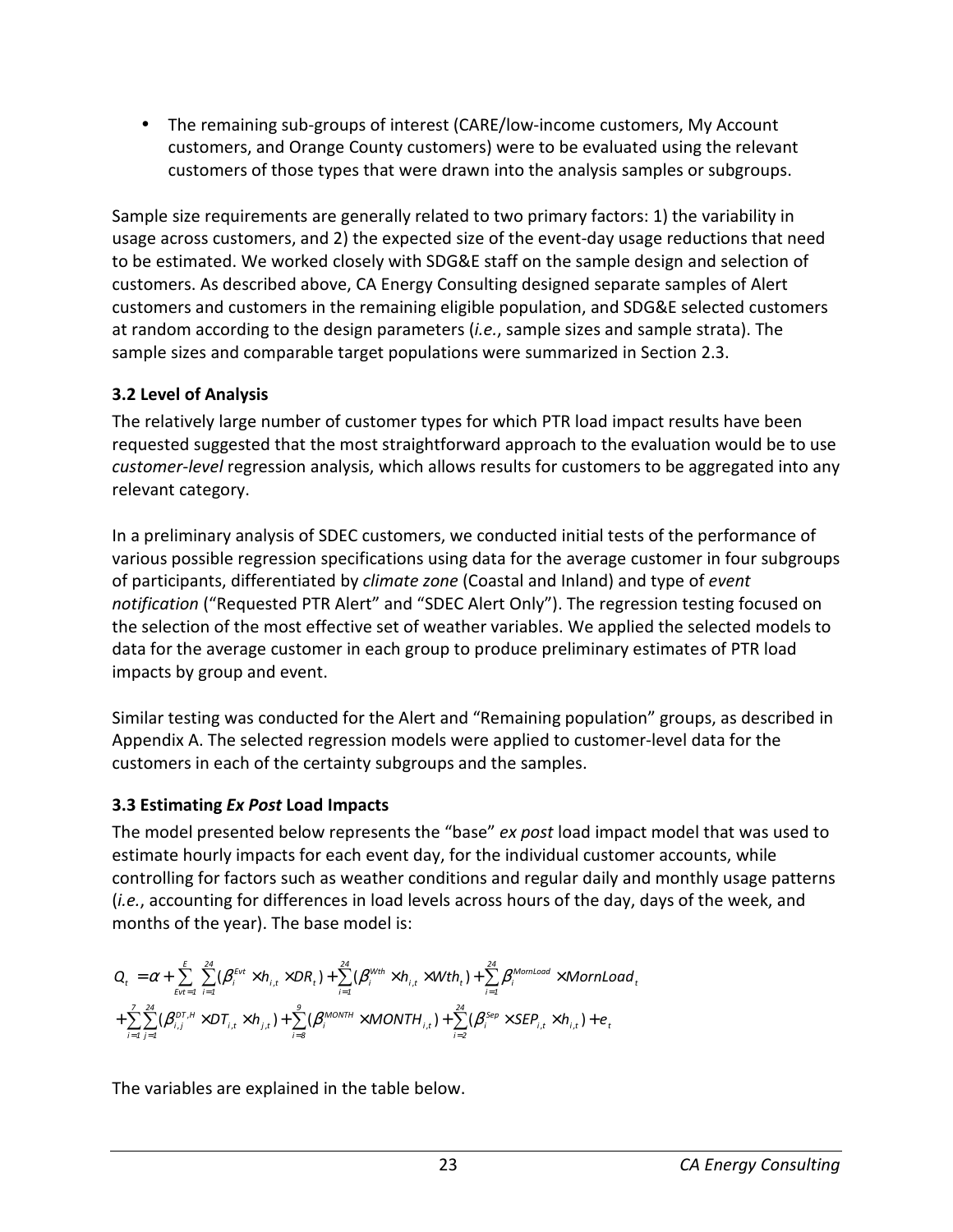| <b>Variable Name / Term</b>         | <b>Variable / Term Description</b>                                      |
|-------------------------------------|-------------------------------------------------------------------------|
|                                     | the customer's demand in hour t                                         |
| $\alpha$ and the various $\beta$ 's | the estimated parameters                                                |
| $h_{i,t}$                           | a dummy variable for hour i                                             |
| $DR_t$                              | an indicator variable for program event days                            |
| $Wth_t$                             | weather conditions during hour t (e.g., measured by CDD, CDH, or THI)   |
| F                                   | the number of event days that occurred during the program year          |
| $MornLoad_t$                        | a variable equal to the average of the day's load in hours 1 through 10 |
| $DT_{i.t.}$                         | a dummy variable for day type i                                         |
| $MONTH_{i,t}$                       | a series of dummy variables for each month                              |
| $\mathsf{SEP}_{i.t}$                | a dummy variable for the month of September                             |
| $e_t$                               | the error term.                                                         |

The first term in the equation that contains the double summation signs is the component of the equation that allows estimation of *hourly load impacts* (the *b Evt i* coefficients). It does so via the hourly indicator variables *hi,t* interacted with the event variables (indicated by *DRt*). The remaining terms in the equation are designed to control for weather and other periodic factors (*e.g.*, hours, days, and months) that determine customers' loads. The interaction of day-type indicators with the hourly indicators is designed to account for potentially different hourly load profiles on different days of the workweek and weekends.

We allow for a different hourly profile during the month of September to account for changes in usage patterns that may occur when summer ends and children return to school. The "morning load" variable is used in the same spirit as the optional day-of adjustment to the 10 in-10 baseline method currently used in some DR programs (*e.g.*, Demand Bidding Program). That is, it is intended to adjust the reference load (*i.e.*, the regression-based estimate of the loads that are expected to occur on a given day, including the load that would have occurred on event days if the events had not been called) for unobservable exogenous factors that cause loads to vary from day to day.<sup>10</sup> Finally, the models were estimated using Newey-West standard errors that account for autocorrelation of one hour.

We have tested a variety of specifications to determine the regression model that performs best according to several performance and validity tests. As noted above, these tests are conducted using average-customer data (*e.g.*, by climate zone) rather than at the individual customer level. The model variations and the performance statistics are reported in an appendix.

l

 $10$  The use of the morning load variable assumes that variations in the morning load are related to variations in reference loads later in the day; but that the changes in the morning load are not part of the customer's response to the event itself (*e.g.*, pre-cooling). If customers do shift usage to morning hours, the presence of the morning variable could produce an upward bias in the load impact estimate. (That is, the reference load will be shifted too high under the assumption that exogenous factors have increased the customer's reference load.) In our experience, there does not appear to be a significant amount of pre-cooling or other load shifting behavior, at least into hours 1 through 10 on event days, and the presence of the morning load variable has helped to estimate more reasonable load impacts in some difficult cases of highly variable loads. We will continue to examine event-day behavior for the 2012 program year to ensure that this remains the case, and remove the variable if we determine that it is not improving the load impact estimates.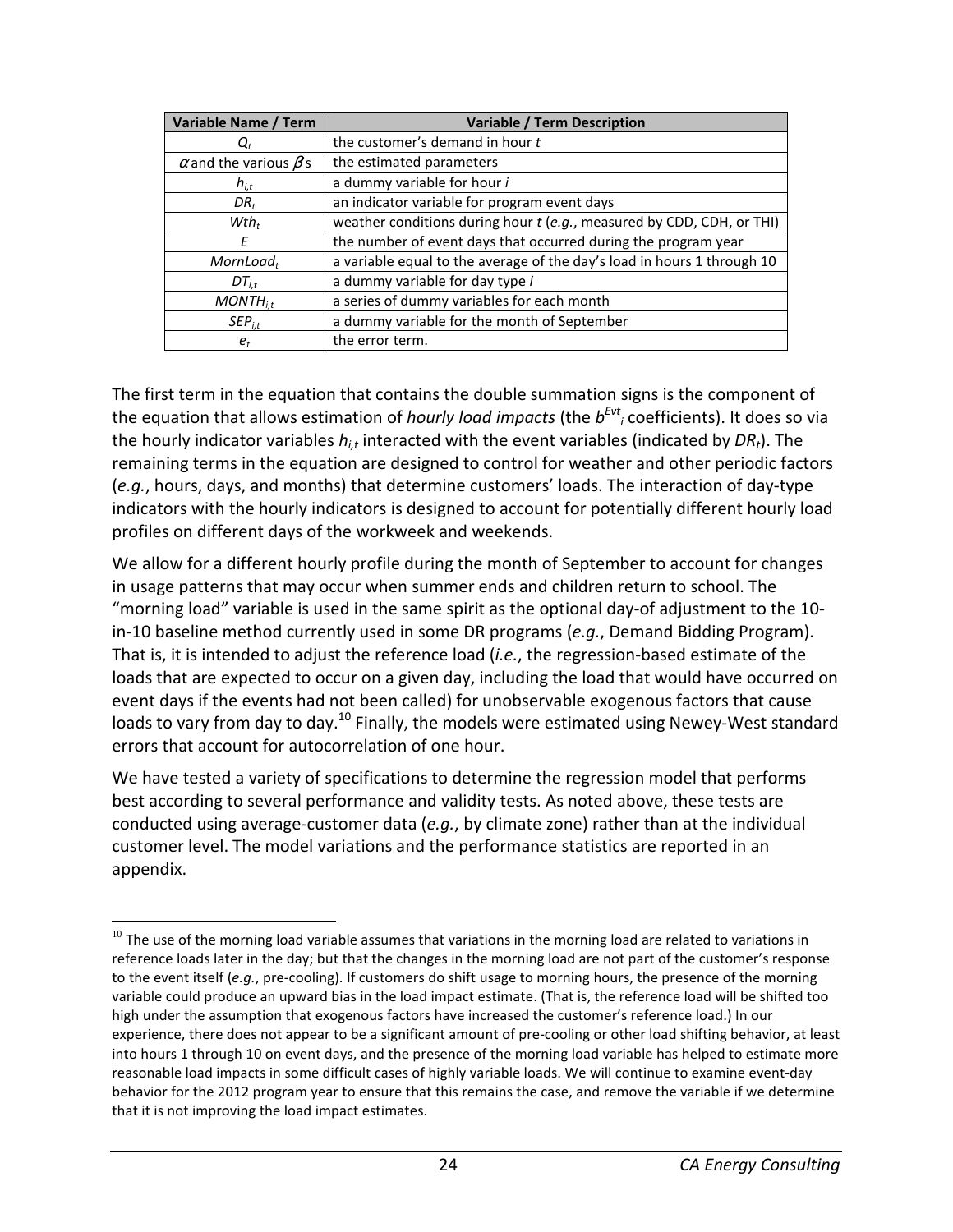## **4. STUDY FINDINGS –** *EX POST* **LOAD IMPACTS**

This section reports the following types of findings from the *ex post* load impact analysis:

- Average hourly reference loads and load impacts for the average customer and in aggregate, for each event day and a typical, or average, event day for each of the primary customer groups of interest;
- Load impacts for the average event for sub-groups such as by customer size; standard and low-income rates; and by survey-based awareness measures;
- A summary of load impacts for the average event for the major groups of interest;
- Load impacts at the program level, based on analysis of aggregated load data, including confidence intervals around the estimated load impacts;
- Illustrative hourly load impacts for selected customer groups and event days; and
- Findings from the customer-level analysis on percentages of opt-in alert and non-alert customers who display statistically significant usage reductions.

Results are shown first for the SDEC customers. These are followed by similar results for the Opt-in Alert customers, including Summer Saver participants, and for the IHD customers.

# **4.1 SDEC Load Impacts**

l

Estimated average hourly reference loads and usage reductions, or load impacts (LI), at an average customer and aggregate level, are shown in Table 4–1 for each event, for all SDEC participants, differentiated by climate zone (Coastal and Inland) and type of notification (SDEC alert only and Opt-in PTR alert). Also shown are the number of customer accounts in each group and the average event temperature. The estimated usage reductions are illustrated in Figure 4–1.

Estimated usage reductions for the two groups that requested PTR alerts are statistically significant and reasonably consistent across events, averaging 0.055 kWh per hour for customers in the Coastal zone and 0.10 kW for those in the Inland zone. Estimates for the groups receiving only default SDEC alerts are generally smaller and more variable, with statistically significant reductions in a few hours for the first two or three events, but also several cases of usage increases and non-significant reductions. The usage reductions for the Coastal and Inland Opt-in PTR alert groups average 7.7 percent and 9.7 percent respectively, with the Inland estimates less variable across events. As shown in the last row, the aggregate load impact provided by the 4,631 SDEC participants is 0.08 MW for the average event.<sup>11</sup>

 $11$  This count of SDEC participants differs slightly from the value shown in Section 2 due to data availability. The count also excludes approximately 200 Summer Saver participants who also participated in SDEC, but were analyzed in the Summer Saver evaluation.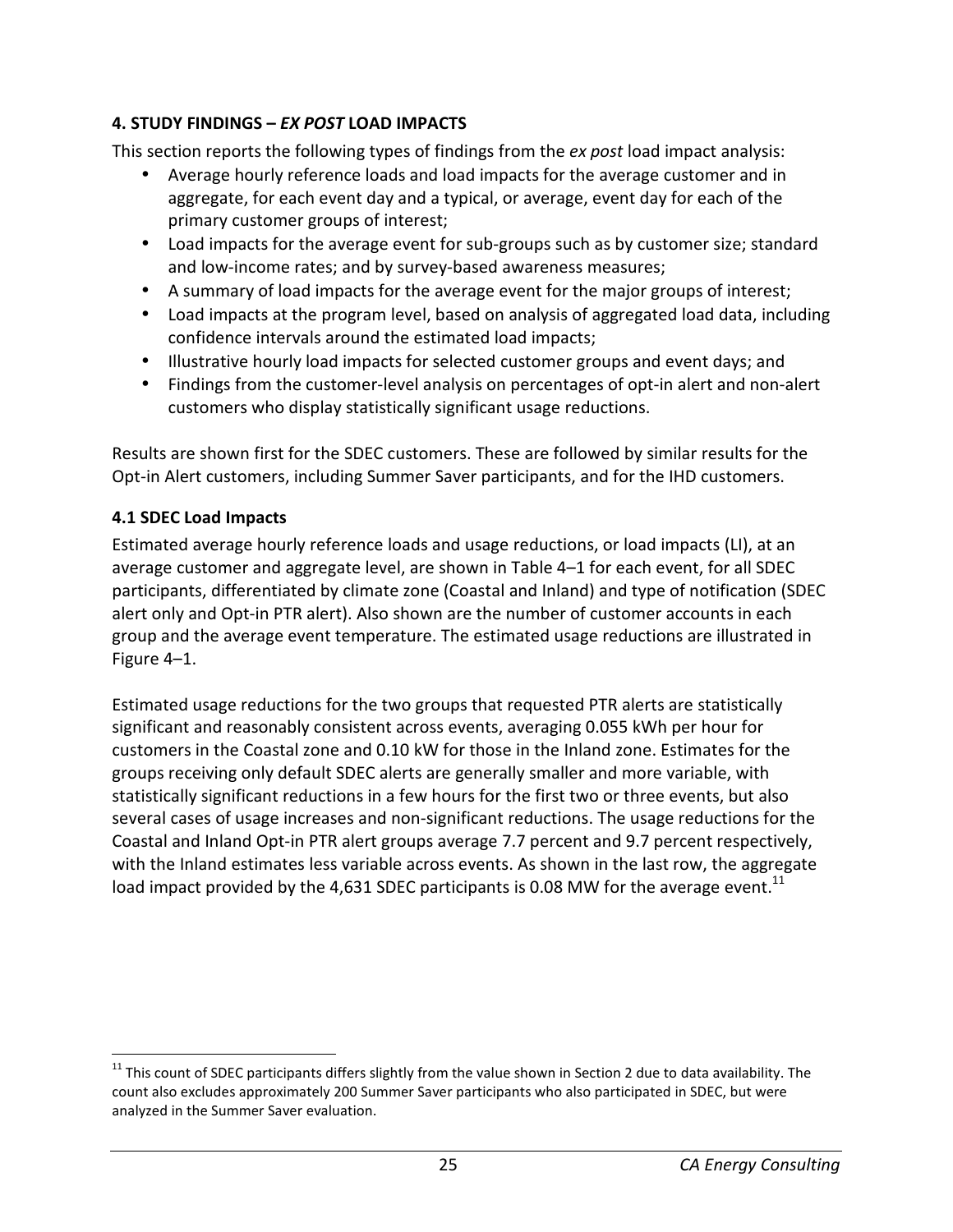|                         |                |                   |                 |           | <b>Average Customer</b><br>Aggregate |           |                    |         |            |
|-------------------------|----------------|-------------------|-----------------|-----------|--------------------------------------|-----------|--------------------|---------|------------|
|                         | <b>Climate</b> |                   | Num. of         |           | Reference Load Impact                | Reference | <b>Load Impact</b> | % Load  | Ave. Event |
| <b>Event Date</b>       | Zone           | <b>Notice</b>     | <b>Accounts</b> | Load (kW) | (kW)                                 | Load (MW) | (MW)               | Impact  | Temp.      |
| 07/20/2012              |                |                   | 2,524           | 0.60      | 0.037                                | 1.51      | 0.093              | 6.2%    | 79.0       |
| 08/09/2012              |                |                   | 2,524           | 0.63      | 0.012                                | 1.59      | 0.031              | 2.0%    | 79.8       |
| 08/10/2012              |                | <b>SDEC Alert</b> | 2,524           | 0.67      | 0.020                                | 1.68      | 0.051              | 3.1%    | 82.5       |
| 08/11/2012              | Coastal        | Only              | 2,524           | 0.74      | $-0.001$                             | 1.86      | $-0.002$           | $-0.1%$ | 83.1       |
| 08/14/2012              |                |                   | 2,524           | 0.67      | $-0.011$                             | 1.69      | $-0.027$           | $-1.6%$ | 81.7       |
| 08/21/2012              |                |                   | 2,524           | 0.59      | $-0.006$                             | 1.49      | $-0.014$           | $-0.9%$ | 75.2       |
| 09/15/2012              |                |                   | 2,524           | 0.95      | 0.005                                | 2.39      | 0.013              | 0.5%    | 96.2       |
| Tot./Ave.               |                |                   | 2,524           | 0.69      | 0.008                                | 1.75      | 0.021              | 1.2%    | 82.5       |
| 07/20/2012              |                |                   | 582             | 0.64      | 0.111                                | 0.37      | 0.064              | 17.4%   | 79.0       |
| 08/09/2012              |                |                   | 582             | 0.65      | 0.038                                | 0.38      | 0.022              | 5.8%    | 79.8       |
| 08/10/2012              |                | Opt-in PTR        | 582             | 0.70      | 0.087                                | 0.41      | 0.050              | 12.3%   | 82.7       |
| 08/11/2012              | Coastal        | Alert             | 582             | 0.77      | 0.038                                | 0.45      | 0.022              | 4.9%    | 83.1       |
| 08/14/2012              |                |                   | 582             | 0.70      | 0.033                                | 0.41      | 0.019              | 4.7%    | 81.9       |
| 08/21/2012              |                |                   | 582             | 0.60      | 0.026                                | 0.35      | 0.015              | 4.4%    | 75.2       |
| 09/15/2012              |                |                   | 582             | 0.99      | 0.055                                | 0.57      | 0.032              | 5.6%    | 96.2       |
| Tot./Ave.               |                |                   | 582             | 0.72      | 0.055                                | 0.42      | 0.032              | 7.7%    | 82.6       |
| 07/20/2012              |                |                   | 3,106           | 0.61      | 0.051                                | 1.88      | 0.158              | 8.4%    | 79.0       |
| 08/09/2012              |                |                   | 3,106           | 0.63      | 0.017                                | 1.97      | 0.053              | 2.7%    | 79.8       |
| 08/10/2012              |                |                   | 3,106           | 0.67      | 0.033                                | 2.09      | 0.102              | 4.9%    | 82.5       |
| 08/11/2012              | Coastal        | All               | 3,106           | 0.74      | 0.006                                | 2.31      | 0.020              | 0.9%    | 83.1       |
| 08/14/2012              |                |                   | 3,106           | 0.68      | $-0.002$                             | 2.10      | $-0.007$           | $-0.3%$ | 81.8       |
| 08/21/2012              |                |                   | 3,106           | 0.59      | 0.000                                | 1.84      | 0.001              | 0.1%    | 75.2       |
| 09/15/2012              |                |                   | 3,106           | 0.96      | 0.014                                | 2.97      | 0.045              | 1.5%    | 96.2       |
| Tot./Ave.               | Coastal        |                   | 3,106           | 0.70      | 0.017                                | 2.17      | 0.053              | 2.4%    | 82.5       |
| 07/20/2012              |                |                   | 1,252           | 0.86      | 0.052                                | 1.08      | 0.065              | 6.0%    | 82.5       |
| 08/09/2012              |                |                   | 1,252           | 0.97      | 0.025                                | 1.21      | 0.031              | 2.5%    | 83.8       |
| 08/10/2012              |                | <b>SDEC Alert</b> | 1,252           | 1.03      | 0.019                                | 1.29      | 0.023              | 1.8%    | 85.6       |
| 08/11/2012              | Inland         | Only              | 1,252           | 1.08      | $-0.050$                             | 1.35      | $-0.062$           | $-4.6%$ | 85.2       |
| 08/14/2012              |                |                   | 1,252           | 1.06      | $-0.051$                             | 1.33      | $-0.064$           | $-4.8%$ | 86.5       |
| 08/21/2012              |                |                   | 1,252           | 0.83      | $-0.005$                             | 1.03      | $-0.006$           | $-0.6%$ | 78.4       |
| 09/15/2012              |                |                   | 1,252           | 1.50      | 0.011                                | 1.87      | 0.014              | 0.8%    | 96.9       |
| Tot./Ave.               |                |                   | 1,252           | 1.05      | 0.000                                | 1.31      | 0.000              | 0.0%    | 85.6       |
| 07/20/2012              |                |                   | 273             | 0.83      | 0.095                                | 0.23      | 0.026              | 11.4%   | 82.1       |
| 08/09/2012              |                |                   | 273             | 0.97      | 0.101                                | 0.26      | 0.028              | 10.5%   | 83.5       |
| 08/10/2012              |                | Opt-in PTR        | 273             | 1.01      | 0.060                                | 0.28      | 0.016              | 5.9%    | 85.5       |
| 08/11/2012              | Inland         | Alert             | 273             | 1.12      | 0.075                                | 0.30      | 0.021              | 6.8%    | 85.1       |
| 08/14/2012              |                |                   | 273             | 1.07      | 0.092                                | 0.29      | 0.025              | 8.6%    | 86.0       |
| 08/21/2012              |                |                   | 273             | 0.84      | 0.094                                | 0.23      | 0.026              | 11.2%   | 78.0       |
| 09/15/2012              |                |                   | 273             | 1.53      | 0.199                                | 0.42      | 0.054              | 13.0%   | 96.9       |
| Tot./Ave.               |                |                   | 273             | 1.05      | 0.102                                | 0.29      | 0.028              | 9.7%    | 85.3       |
| $\overline{07/20/2012}$ |                |                   | 1,525           | 0.86      | 0.060                                | 1.31      | 0.091              | 7.0%    | 82.4       |
| 08/09/2012              |                |                   | 1,525           | 0.97      | 0.038                                | 1.47      | 0.058              | 4.0%    | 83.8       |
| 08/10/2012              |                |                   | 1,525           | 1.02      | 0.026                                | 1.56      | 0.040              | 2.5%    | 85.6       |
| 08/11/2012              | Inland         | All               | 1,525           | 1.09      | $-0.027$                             | 1.65      | $-0.042$           | $-2.5%$ | 85.2       |
| 08/14/2012              |                |                   | 1,525           | 1.06      | $-0.025$                             | 1.62      | $-0.039$           | $-2.4%$ | 86.4       |
| 08/21/2012              |                |                   | 1,525           | 0.83      | 0.013                                | 1.26      | 0.020              | 1.6%    | 78.3       |
| 09/15/2012              |                |                   | 1,525           | 1.50      | 0.045                                | 2.29      | 0.069              | 3.0%    | 96.9       |
| Tot./Ave.               | Inland         |                   | 1,525           | 1.05      | 0.018                                | 1.60      | 0.028              | 1.8%    | 85.5       |
| 07/20/2012              |                |                   | 4,631           | 0.69      | 0.054                                | 3.19      | 0.248              | 7.8%    | 80.4       |
| 08/09/2012              |                |                   | 4,631           | 0.74      | 0.024                                | 3.44      | 0.111              | 3.2%    | 81.5       |
| 08/10/2012              |                |                   | 4,631           | 0.79      | 0.031                                | 3.65      | 0.141              | 3.9%    | 83.8       |
| 08/11/2012              | All            | All               | 4,631           | 0.86      | $-0.005$                             | 3.97      | $-0.022$           | $-0.5%$ | 84.0       |
| 08/14/2012              |                |                   | 4,631           | 0.80      | $-0.010$                             | 3.72      | $-0.046$           | $-1.2%$ | 83.8       |
| 08/21/2012              |                |                   | 4,631           | 0.67      | 0.005                                | 3.10      | 0.021              | 0.7%    | 76.4       |
| 09/15/2012              |                |                   | 4,631           | 1.14      | 0.024                                | 5.26      | 0.113              | 2.2%    | 96.5       |
| Tot./Ave.               | All            | All               | 4,631           | 0.81      | 0.018                                | 3.76      | 0.081              | 2.2%    | 83.8       |

**Table 4–1: Estimated Per-Customer and Aggregate PTR Usage Reductions – SDEC Participants**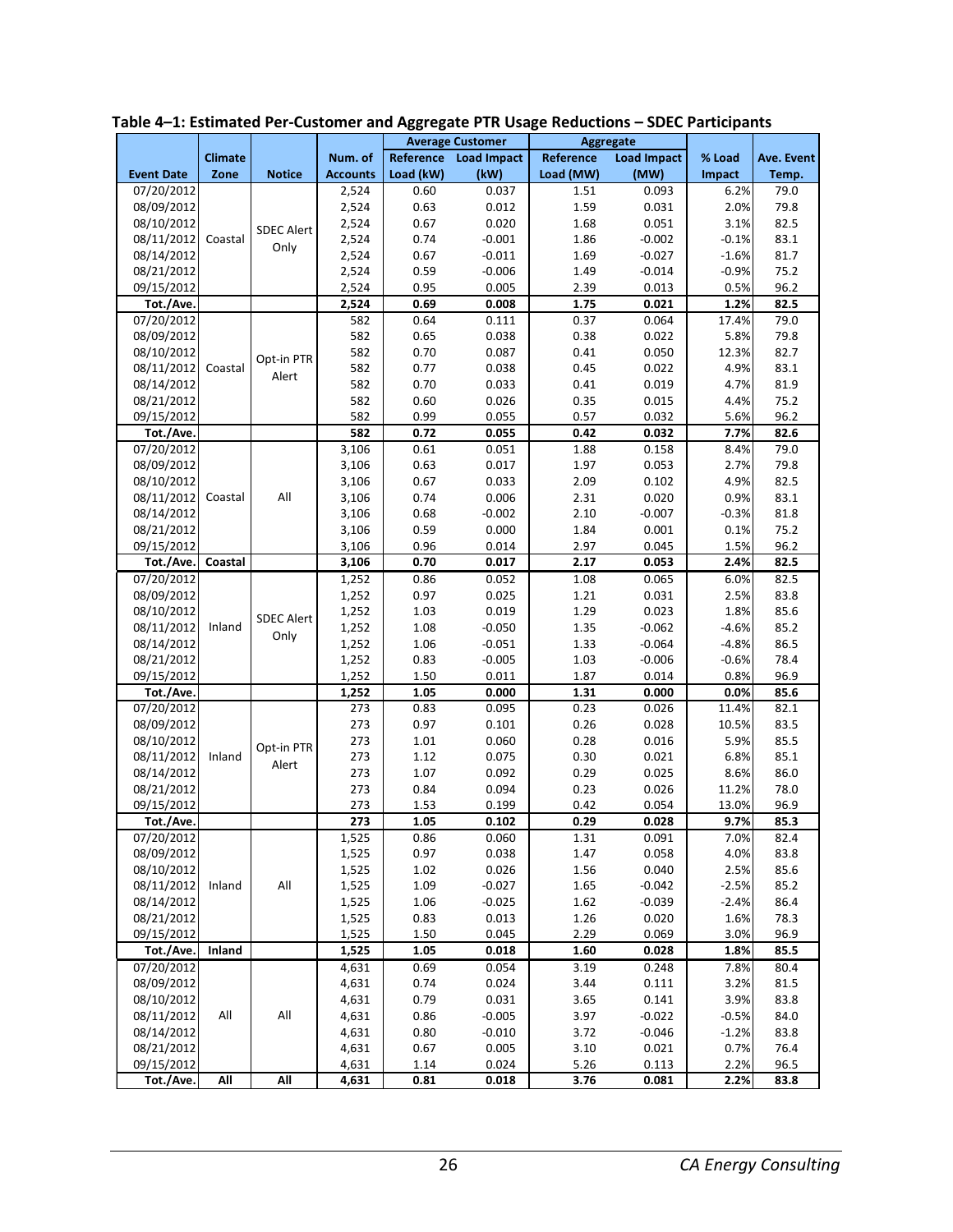

#### **Figure 4–1: Estimated PTR Usage Reductions for SDEC Participants**  *Average Hourly Load Impacts (kWh), by Customer Group & Event*

## **4.2 Load Impacts for Non-SDEC Opt-in Alert Customers, including Summer Saver Participants**

Estimated load impacts for the approximately 41,000 customers outside of SDEC who opted to receive electronic event notifications, or alerts, are shown in Table 4–2 for each PTR event.<sup>12</sup> The average customer in the Coastal and Inland climate zones reduced usage by 0.062 kW and 0.067 kW respectively during event hours. Results varied considerably across events, particularly for the Inland climate zone. The estimated load impacts represent 5.8 percent and 4.2 percent of the reference loads for the two groups. Aggregate hourly usage reductions across both climate zones totaled 2.65 MW.

.

 $12$  The results shown are based on analysis of the sample of opt-in Alert customers. These results are then scaled up to the full group based on appropriate sample scaling factors.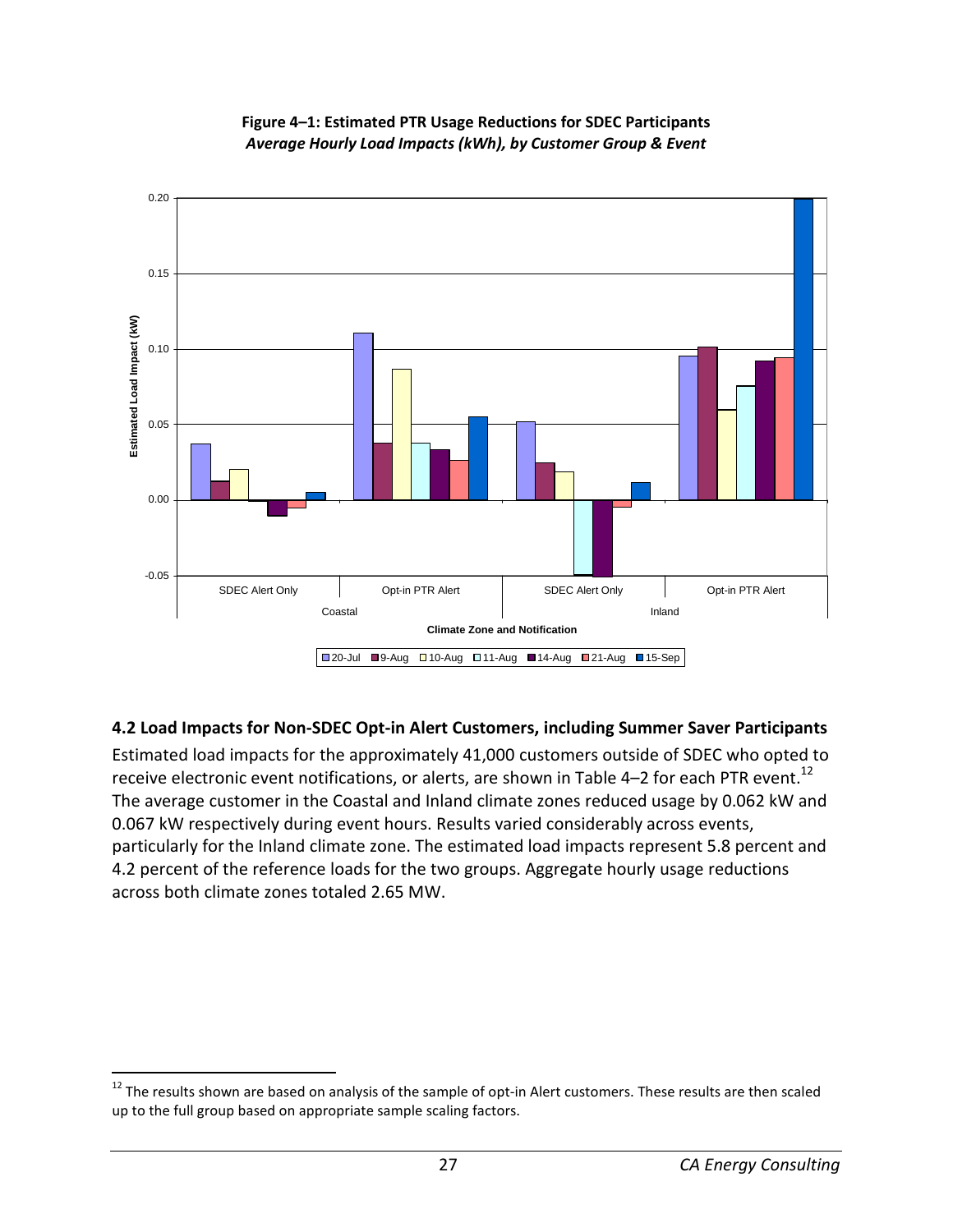|                   |                |                 |                 | <b>Average Customer</b> |                       | Aggregate |             |               |              |      |
|-------------------|----------------|-----------------|-----------------|-------------------------|-----------------------|-----------|-------------|---------------|--------------|------|
|                   |                |                 |                 |                         |                       |           |             |               | Average      |      |
|                   | <b>Climate</b> |                 | Number of       |                         | Reference Load Impact | Reference | Load Impact | % Load        | <b>Event</b> |      |
| <b>Event Date</b> | Zone           | <b>Notice</b>   | <b>Accounts</b> | Load (kW)               | (kW)                  | Load (MW) | (MW)        | <b>Impact</b> | Temp.        |      |
| 07/20/2012        |                |                 | 23,689          | 0.90                    | 0.112                 | 21.2      | 2.64        | 12.5%         | 76.9         |      |
| 08/09/2012        |                |                 | 23,689          | 0.95                    | 0.027                 | 22.5      | 0.65        | 2.9%          | 78.0         |      |
| 08/10/2012        |                | Opt-In          | 23,689          | 1.01                    | 0.064                 | 23.9      | 1.52        | 6.4%          | 80.0         |      |
| 08/11/2012        | Coastal        | Alert           | 23,689          | 1.13                    | 0.037                 | 26.7      | 0.87        | 3.3%          | 81.3         |      |
| 08/14/2012        |                |                 | 23,689          | 1.02                    | 0.002                 | 24.1      | 0.05        | 0.2%          | 79.3         |      |
| 08/21/2012        |                |                 | 23,689          | 0.89                    | 0.059                 | 21.1      | 1.40        | 6.6%          | 75.2         |      |
| 09/15/2012        |                |                 | 23,689          | 1.56                    | 0.133                 | 37.1      | 3.14        | 8.5%          | 93.8         |      |
| Tot./Ave.         |                |                 | 23,689          | 1.06                    | 0.062                 | 25.2      | 1.47        | 5.8%          | 80.6         |      |
| 07/20/2012        |                |                 |                 | 17,554                  | 1.27                  | 0.145     | 22.3        | 2.55          | 11.5%        | 83.5 |
| 08/09/2012        |                |                 | 17,554          | 1.49                    | 0.074                 | 26.2      | 1.30        | 5.0%          | 86.2         |      |
| 08/10/2012        |                | Opt-In<br>Alert | 17,554          | 1.59                    | 0.034                 | 27.8      | 0.60        | 2.1%          | 87.1         |      |
| 08/11/2012        | Inland         |                 | 17,554          | 1.71                    | $-0.021$              | 30.1      | $-0.36$     | $-1.2%$       | 86.8         |      |
| 08/14/2012        |                |                 | 17,554          | 1.59                    | $-0.015$              | 27.9      | $-0.27$     | $-1.0%$       | 87.8         |      |
| 08/21/2012        |                |                 | 17,554          | 1.21                    | 0.059                 | 21.3      | 1.03        | 4.9%          | 79.8         |      |
| 09/15/2012        |                |                 | 17,554          | 2.22                    | 0.193                 | 38.9      | 3.39        | 8.7%          | 96.3         |      |
| Tot./Ave.         |                |                 | 17,554          | 1.58                    | 0.067                 | 27.8      | 1.18        | 4.2%          | 86.8         |      |
| 07/20/2012        |                |                 | 41,243          | 1.05                    | 0.126                 | 43.5      | 5.19        | 11.9%         | 80.3         |      |
| 08/09/2012        |                |                 | 41,243          | 1.18                    | 0.047                 | 48.7      | 1.95        | 4.0%          | 82.4         |      |
| 08/10/2012        |                | Opt-In          | 41,243          | 1.25                    | 0.051                 | 51.8      | 2.12        | 4.1%          | 83.8         |      |
| 08/11/2012        | All<br>Alert   |                 | 41,243          | 1.38                    | 0.012                 | 56.7      | 0.51        | 0.9%          | 84.2         |      |
| 08/14/2012        |                |                 | 41,243          | 1.26                    | $-0.005$              | 52.0      | $-0.22$     | $-0.4%$       | 83.8         |      |
| 08/21/2012        |                |                 | 41,243          | 1.03                    | 0.059                 | 42.4      | 2.44        | 5.7%          | 77.5         |      |
| 09/15/2012        |                |                 | 41,243          | 1.84                    | 0.158                 | 76.0      | 6.53        | 8.6%          | 95.1         |      |
| Tot./Ave.         |                |                 | 41,243          | 1.29                    | 0.064                 | 53.0      | 2.65        | 5.0%          | 83.9         |      |

**Table 4–2: Estimated Per-Customer and Aggregate PTR Usage Reductions –** *Non-SDEC Opt-in Alert* 

Table 4–3 summarizes estimated PTR load impacts for all three groups of opt-in alert customers: 1) Summer Saver participants who also opted to receive PTR alerts, 2) those SDEC participants who opted to receive PTR alerts (as reported in Table 4–1), and 3) the opt-in alert customers whose results are reported in Table 4–2. The Summer Saver results were developed in that program's evaluation, and are reported here and in the associated Protocol tables for completeness.<sup>13</sup> The PTR usage reductions of Summer Saver participants who opted to receive PTR alerts are notably larger in both level and percentage terms than the opt-in alert customers in the other two groups.<sup>14</sup> They also have substantially larger reference loads. Aggregate PTR load impacts across the three groups of opt-in alert customers total 3.9 MW for the average event, or 6.6 percent of the total reference load.

l

<sup>13</sup> The Summer Saver evaluation is documented in "2012 *Ex post* and *Ex ante* Load Impact Evaluation of San Diego Gas & Electric Company's Summer Saver Program and Peak Time Rebate Program for Summer Saver Customers," April 1, 2013, by Freeman, Sullivan and Company.

 $14$  Like the current study, the evaluation of PTR load impacts for Summer Saver participants found no significant usage reductions for those who did not opt to receive PTR alerts.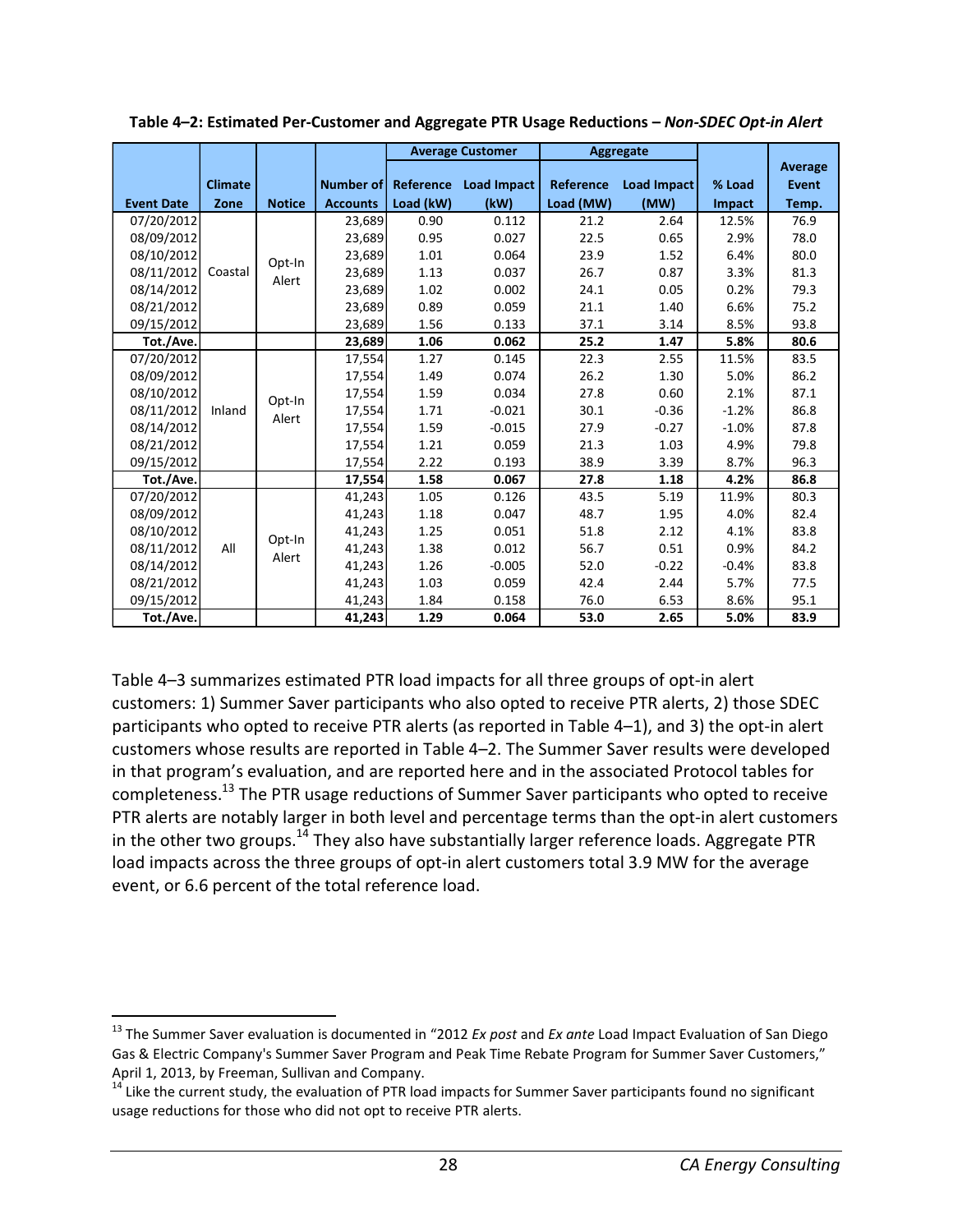|                   |                |               |                  |           | <b>Average Customer</b> |           | <b>Aggregate</b> |               |              |
|-------------------|----------------|---------------|------------------|-----------|-------------------------|-----------|------------------|---------------|--------------|
|                   |                |               |                  |           |                         |           |                  |               | Average      |
|                   | <b>Climate</b> |               | <b>Number of</b> | Reference | <b>Load Impact</b>      | Reference | Load Impact      | % Load        | <b>Event</b> |
| <b>Event Date</b> | Zone           | <b>Notice</b> | <b>Accounts</b>  | Load (kW) | (kW)                    | Load (MW) | (MW)             | <b>Impact</b> | Temp.        |
| 07/20/2012        |                |               | 2,917            | 1.24      | 0.323                   | 3.63      | 0.943            | 26.0%         | 81.3         |
| 08/09/2012        |                |               | 2,917            | 1.60      | 0.431                   | 4.67      | 1.256            | 26.9%         | 83.1         |
| 08/10/2012        |                | Summer        | 2,917            | 1.58      | 0.344                   | 4.62      | 1.002            | 21.7%         | 84.1         |
| 08/11/2012        | All            | Saver Opt     | 2,917            | 1.85      | 0.417                   | 5.41      | 1.217            | 22.5%         | 84.4         |
| 08/14/2012        |                | In Alert      | 2,917            | 1.89      | 0.453                   | 5.53      | 1.322            | 23.9%         | 83.8         |
| 08/21/2012        |                |               | 2,917            | 1.12      | 0.190                   | 3.26      | 0.554            | 17.0%         | 78.1         |
| 09/15/2012        |                |               | 2,917            | 2.54      | 0.583                   | 7.41      | 1.702            | 23.0%         | 97.8         |
| Average           |                |               | 2,917            | 1.69      | 0.392                   | 4.932     | 1.142            | 23.2%         | 84.7         |
| 07/20/2012        |                |               | 855              | 0.70      | 0.106                   | 0.60      | 0.090            | 7.8%          | 80.4         |
| 08/09/2012        |                |               | 855              | 0.75      | 0.058                   | 0.64      | 0.050            | 3.2%          | 81.5         |
| 08/10/2012        |                | SDEC Opt-     | 855              | 0.80      | 0.078                   | 0.69      | 0.067            | 3.9%          | 83.8         |
| 08/11/2012        | All            | In Alert      | 855              | 0.88      | 0.050                   | 0.75      | 0.042            | $-0.5%$       | 84.0         |
| 08/14/2012        |                |               | 855              | 0.82      | 0.052                   | 0.70      | 0.044            | $-1.2%$       | 83.8         |
| 08/21/2012        |                |               | 855              | 0.68      | 0.048                   | 0.58      | 0.041            | 0.7%          | 76.4         |
| 09/15/2012        |                |               | 855              | 1.16      | 0.101                   | 0.99      | 0.086            | 2.2%          | 96.5         |
| Average           |                |               | 855              | 0.83      | 0.070                   | 0.71      | 0.060            | 8.5%          | 83.8         |
| 07/20/2012        |                |               | 41,243           | 1.05      | 0.126                   | 43.5      | 5.19             | 11.9%         | 80.3         |
| 08/09/2012        |                | Non-SS,       | 41,243           | 1.18      | 0.047                   | 48.7      | 1.95             | 4.0%          | 82.4         |
| 08/10/2012        |                | Non-          | 41,243           | 1.25      | 0.051                   | 51.8      | 2.12             | 4.1%          | 83.8         |
| 08/11/2012        | All            | SDEC Opt-     | 41,243           | 1.38      | 0.012                   | 56.7      | 0.51             | 0.9%          | 84.2         |
| 08/14/2012        |                | In Alert      | 41,243           | 1.26      | $-0.005$                | 52.0      | $-0.22$          | $-0.4%$       | 83.8         |
| 08/21/2012        |                |               | 41,243           | 1.03      | 0.059                   | 42.4      | 2.44             | 5.7%          | 77.5         |
| 09/15/2012        |                |               | 41,243           | 1.84      | 0.158                   | 76.0      | 6.53             | 8.6%          | 95.1         |
| Average           |                |               | 41,243           | 1.29      | 0.064                   | 53.0      | 2.65             | 5.0%          | 83.9         |
| 07/20/2012        |                |               | 45,015           | 1.06      | 0.138                   | 47.7      | 6.23             | 13.0%         | 80.3         |
| 08/09/2012        |                |               | 45,015           | 1.20      | 0.072                   | 54.0      | 3.25             | 6.0%          | 82.4         |
| 08/10/2012        |                | All Opt-In    | 45,015           | 1.27      | 0.071                   | 57.1      | 3.19             | 5.6%          | 83.8         |
| 08/11/2012        | All            | Alert         | 45,015           | 1.40      | 0.039                   | 62.9      | 1.77             | 2.8%          | 84.2         |
| 08/14/2012        |                |               | 45,015           | 1.29      | 0.026                   | 58.2      | 1.15             | 2.0%          | 83.8         |
| 08/21/2012        |                |               | 45,015           | 1.03      | 0.067                   | 46.2      | 3.03             | 6.6%          | 77.5         |
| 09/15/2012        |                |               | 45,015           | 1.88      | 0.185                   | 84.4      | 8.32             | 9.9%          | 95.3         |
| Average           |                |               | 45,015           | 1.30      | 0.085                   | 58.6      | 3.85             | 6.6%          | 83.9         |

#### **Table 4–3: Per-Customer and Aggregate PTR Usage Reductions –**  *All Opt-in Alert, including Summer Saver and SDEC*

## **4.3 Load Impacts of IHD Customers**

Table 4–4 reports per-customer and aggregate load impacts for the customers with installed IHD devices. The average hourly per-customer load impacts are comparable in magnitude to those of the opt-in alert customers, at 0.6 kW. However, the reference loads are greater, resulting in smaller percentage load impacts.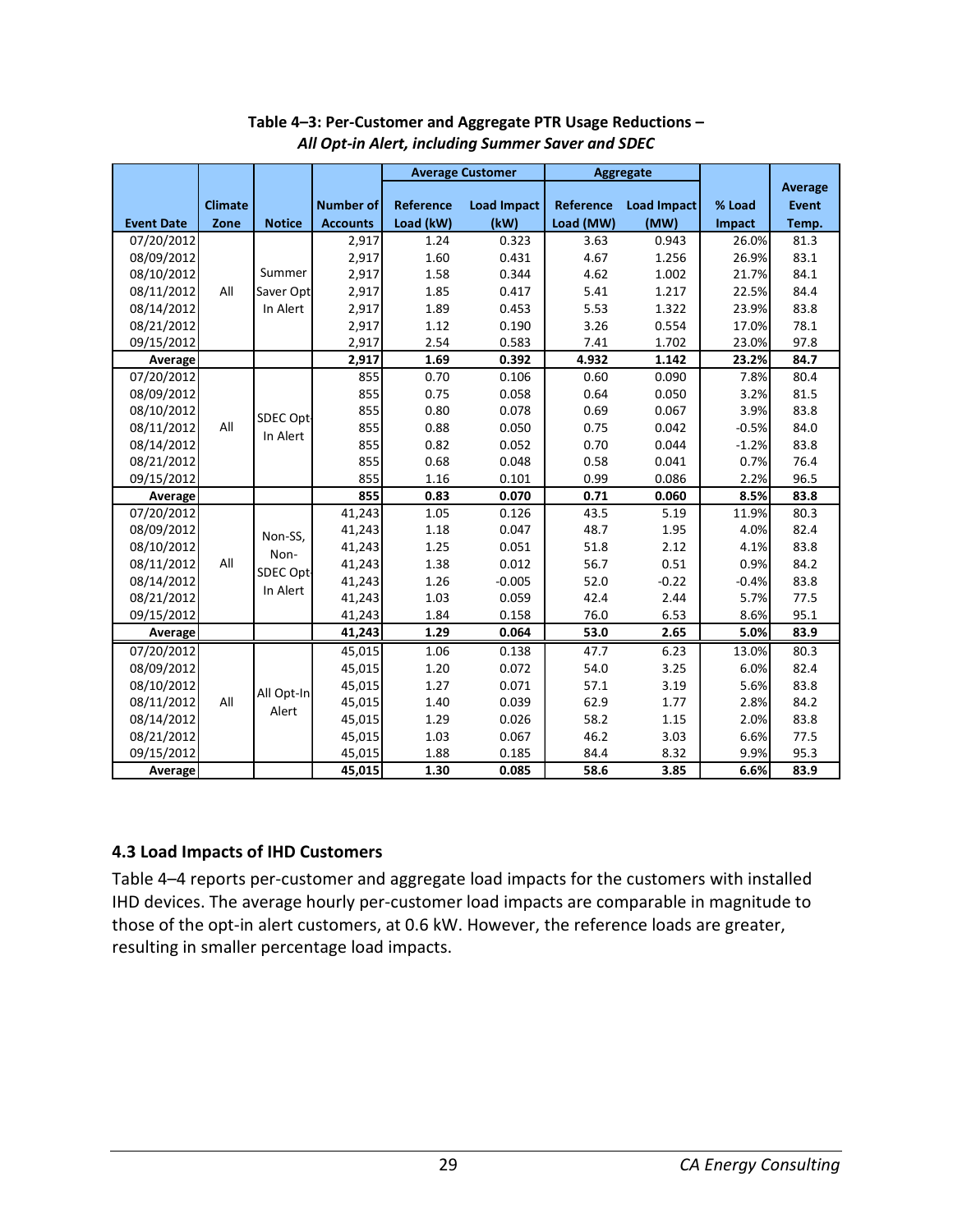|              |                 | <b>Average Customer</b> |               | <b>Aggregate</b> |               |               |                |
|--------------|-----------------|-------------------------|---------------|------------------|---------------|---------------|----------------|
|              | <b>Number</b>   |                         | Load          | <b>Reference</b> | Load          |               | <b>Average</b> |
| Event        | οf              | <b>Reference</b>        | <b>Impact</b> | Load             | <b>Impact</b> | % Load        | Event          |
| <b>Date</b>  | <b>Accounts</b> | Load (kW)               | (kW)          | (MW)             | (MW)          | <b>Impact</b> | Temp.          |
| 20-Jul-12    | 655             | 1.86                    | 0.23          | 1.22             | 0.15          | 12%           | 72.7           |
| $9-Aug-12$   | 654             | 2.04                    | 0.05          | 1.34             | 0.03          | 2%            | 75.3           |
| 10-Aug-12    | 654             | 2.19                    | 0.06          | 1.43             | 0.04          | 3%            | 76.2           |
| 11-Aug-12    | 654             | 2.30                    | $-0.02$       | 1.51             | $-0.02$       | $-1%$         | 76.5           |
| 14-Aug-12    | 654             | 2.17                    | $-0.05$       | 1.42             | $-0.03$       | $-2%$         | 75.9           |
| $21$ -Aug-12 | 653             | 1.80                    | 0.05          | 1.17             | 0.03          | 3%            | 72.4           |
| $15-Sep-12$  | 652             | 2.92                    | 0.10          | 1.90             | 0.07          | 4%            | 83.8           |
| Average      | 654             | 2.18                    | 0.06          | 1.43             | 0.04          | 3%            | 76.1           |

**Table 4–4: Per-Customer and Aggregate PTR Usage Reductions –**  *IHD Customers* 

## **4.4 Load Impacts by Customer Size, Standard/Low-income Rates, and Awareness**

This section reports additional breakdowns of *ex post* load impacts by the following categories of customers:

- Customer size (low, medium, and high-usage categories);
- Income category, defined by the domestic tariffs (standard or low-income); and
- Customers who were categorized as "aware" of specific PTR events on the basis of their responses to a separate customer survey.

## *4.4.1 Results by customer size and income category*

The breakdowns by customer size and income category are shown in Table 4–5 for the SDEC participants and opt-in Alert groups, the only ones to provide significant usage reductions. The pattern of usage reductions across customer size generally follows the size of reference load, with the exception of the high-usage SDEC group. The percentage load impacts for the opt-in Alert customers are close to 5 percent for each usage category. The average low-income customers in both groups have slightly lower reference loads and load impacts, resulting in somewhat smaller percentage load impacts than the standard tariff customers.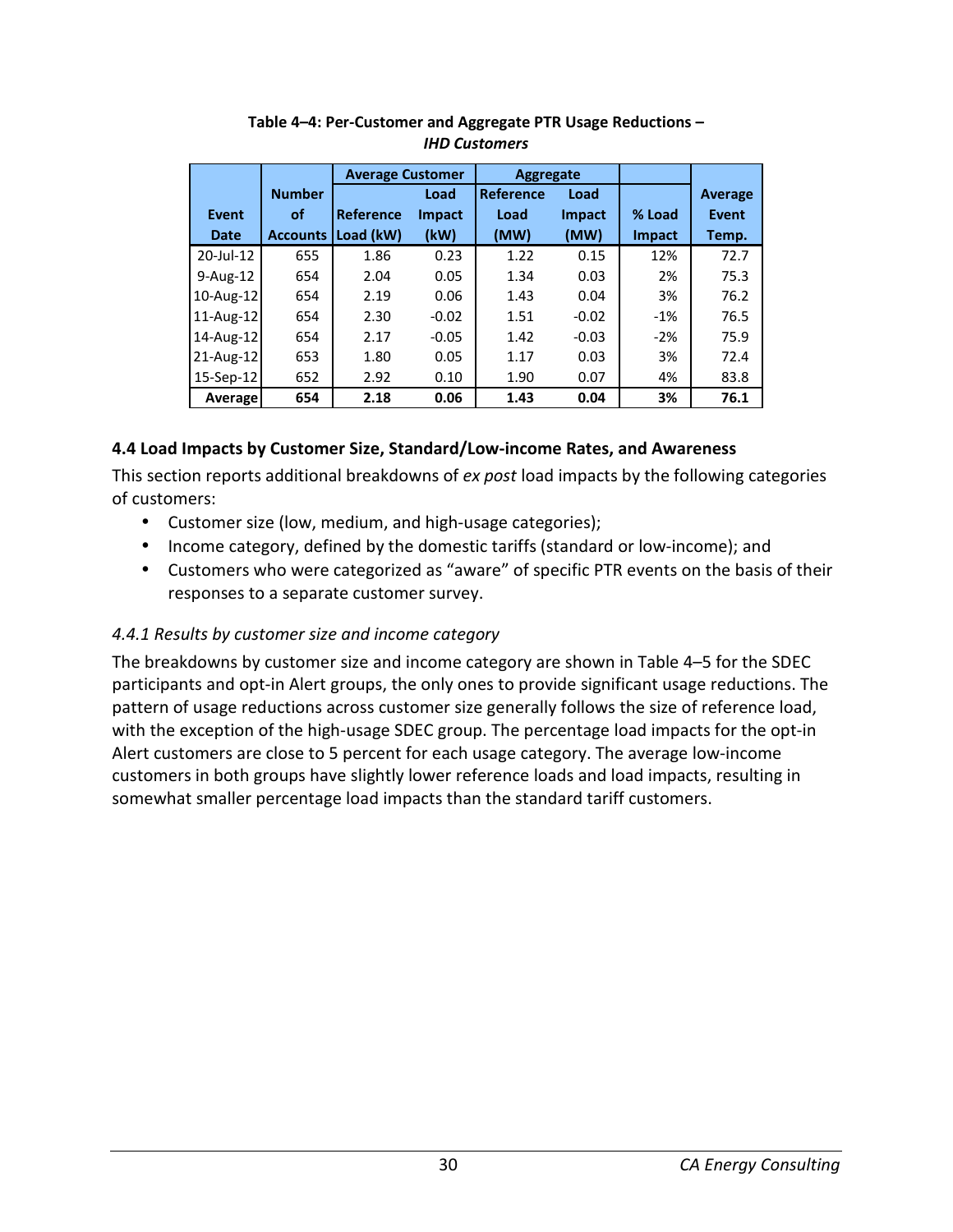|               |                       |                  | <b>Average Customer</b> |               | Aggregate        |               |               |                |
|---------------|-----------------------|------------------|-------------------------|---------------|------------------|---------------|---------------|----------------|
|               |                       |                  |                         | Load          |                  | Load          |               | <b>Average</b> |
|               |                       | <b>Number of</b> | Reference               | <b>Impact</b> | <b>Reference</b> | <b>Impact</b> | % Load        | <b>Event</b>   |
| <b>Notice</b> | <b>Customer Group</b> | <b>Accounts</b>  | Load (kW)               | (kW)          | Load (MW)        | (MW)          | <b>Impact</b> | Temp.          |
|               | Low                   | 2,009            | 0.36                    | 0.011         | 0.7              | 0.022         | 3.0%          | 82.9           |
| <b>SDEC</b>   | Medium                | 2,315            | 0.98                    | 0.024         | 2.3              | 0.054         | 2.4%          | 83.8           |
|               | High                  | 307              | 2.50                    | 0.016         | 0.8              | 0.005         | 0.6%          | 84.4           |
|               | <b>Total/Average</b>  | 4,631            | 0.81                    | 0.018         | 3.8              | 0.081         | 2.2%          | 83.5           |
| Opt-in        | Low                   | 11,441           | 0.41                    | 0.018         | 4.7              | 0.210         | 4.5%          | 82.5           |
|               | Medium                | 22,834           | 1.21                    | 0.059         | 27.7             | 1.352         | 4.9%          | 83.6           |
| Alert         | High                  | 6,968            | 2.97                    | 0.155         | 20.7             | 1.083         | 5.2%          | 84.5           |
|               | <b>Total/Average</b>  | 41,243           | 1.29                    | 0.064         | 53.0             | 2.646         | 5.0%          | 83.4           |
| <b>SDEC</b>   | Standard              | 3,061            | 0.84                    | 0.020         | 2.6              | 0.061         | 2.4%          | 83.8           |
|               | Low Income            | 1,570            | 0.75                    | 0.013         | 1.2              | 0.020         | 1.7%          | 83.7           |
|               | <b>Total/Average</b>  | 4,631            | 0.81                    | 0.018         | 3.8              | 0.081         | 2.2%          | 83.8           |
| Opt-in        | Standard              | 31,852           | 1.33                    | 0.067         | 42.4             | 2.143         | 5.1%          | 83.6           |
| Alert         | Low Income            | 9,391            | 1.13                    | 0.054         | 10.6             | 0.503         | 4.7%          | 84.8           |
|               | <b>Total/Average</b>  | 41,243           | 1.29                    | 0.064         | 53.0             | 2.646         | 5.0%          | 83.9           |

**Table 4–5: Estimated PTR Usage Impacts by Usage Level and Low Income –**  *SDEC and Opt-in Alert* 

### *4.4.2 Results by customer awareness*

To examine the effect of customer awareness on estimated PTR usage reductions, we conducted a separate analysis of load data for a sample of customers who responded to a postevent survey of SDG&E customers that was conducted as part of the PTR process evaluation. Approximately 2,000 non-Summer Saver customers were surveyed, the majority of which were conducted online. The customers were asked a series of questions regarding their general awareness of the PTR program and their ability to earn credits. One specific question asked about their specific awareness of the September 15 event, shortly after which the survey was undertaken. We used their response to that question as an indicator of awareness, and compared usage changes for "aware" and "non-aware" customer groups.

The surveyed customers were drawn from the following four customer groups for which we have reported estimated usage reductions:

- SDEC customers receiving only default SDEC alerts;
- SDEC customers who opted to receive PTR alerts;
- Non-SDEC customers who opted to receive PTR alerts (Opt-in alert);
- Non-SDEC customers who received no alerts (no-alert population).

We divided the surveyed customers into eight groups, consisting of "aware" and "non-aware" versions of each of the above four groups. We then averaged the hourly loads across all sample customers in each group, and applied our standard regression model to estimate hourly load impacts for each event. The resulting reference loads and load impacts are summarized in Table 4–6. With the exception of the "No Alert" group in the last row, the aware customers show greater usage reductions than non-aware customers, especially for the two Opt-in Alert groups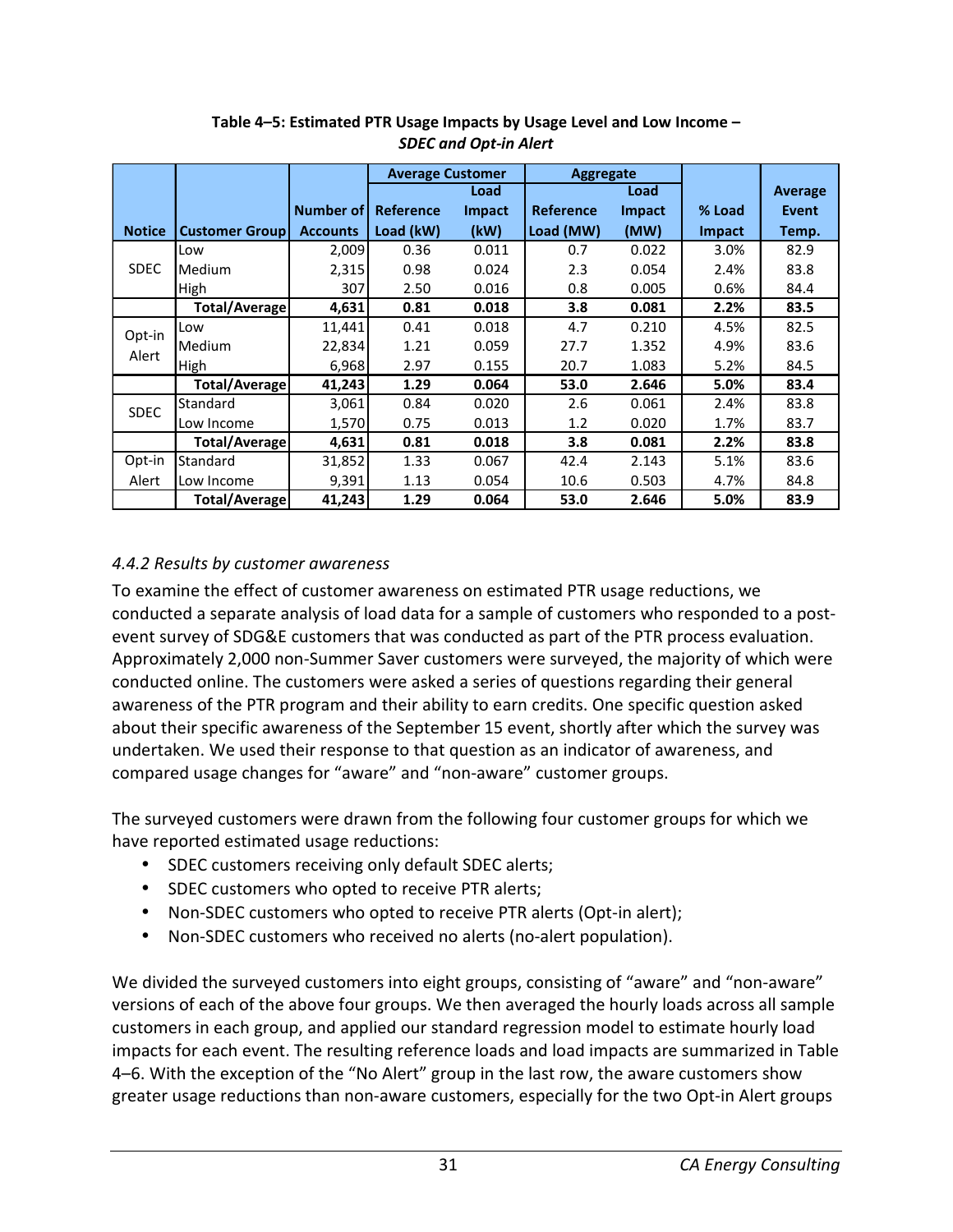(SDEC and non-SDEC), for which the estimated load impacts are substantially larger. On the basis of this limited information, it appears that the combination of taking the initiative to request electronic notification of events and understanding the operation of the program sufficiently to be aware when events are called tends to produce the greatest usage reductions on event days.

|                |                    |        |                  | <b>Average Customer</b> |               |         |                |
|----------------|--------------------|--------|------------------|-------------------------|---------------|---------|----------------|
|                |                    |        | Number of        |                         | Load          |         | <b>Average</b> |
|                |                    |        | <b>Survey</b>    | Reference               | <b>Impact</b> | % Load  | <b>Event</b>   |
| Group          | <b>Notice Type</b> | Aware? | <b>Responses</b> | Load (kW)               | (kW)          | Impact  | Temp.          |
|                | Default Alert      | No     | 165              | 0.79                    | 0.028         | 3.5%    | 83.3           |
| <b>SDEC</b>    |                    | Yes    | 286              | 0.78                    | 0.030         | 3.9%    | 83.5           |
|                | Opt-in Alert       |        | 43               | 0.85                    | 0.018         | 2.1%    | 83.6           |
|                |                    | Yes    | 103              | 0.78                    | 0.115         | 14.8%   | 83.0           |
|                | Opt-in Alert       | No     | 205              | 1.36                    | 0.061         | 4.5%    | 82.4           |
| PTR (Non-SDEC) |                    | Yes    | 395              | 1.30                    | 0.099         | 7.6%    | 83.0           |
|                | No Alert           |        | 499              | 1.33                    | $-0.018$      | $-1.4%$ | 83.1           |
|                |                    | Yes    | 358              | 1.35                    | $-0.009$      | $-0.7%$ | 83.0           |

#### **Table 4–6: Effect of Awareness on Estimated PTR Usage Reductions –**  *(Customers Responding to Post-Event Survey)*

# **4.5 Summary of PTR Load Impacts for the Average Event across Major Customer Groups**

No significant usage reductions were found for the average customer in the population that did not participate in SDEC, receive an IHD or PCT device, or opt in to receive PTR alerts. Thus, a presentation of results by event for these customers is of little value. Instead, Table 4–7 summarizes results for the average event for all relevant SDG&E customer groups, differentiated by climate zone where available. The first three rows in each panel show results for SDEC participants, those customers opting to receive PTR alerts, and those with IHD/PCT devices. Overall, those groups reduced usage on average during PTR events by 2.2, 5.0, and 2.7 percent respectively. The PTR usage impacts for the Summer Saver participants who opted to receive PTR alerts are shown in the last line of the "All" results, since those results were not reported by climate zone.

The remaining population is shown divided approximately evenly among those who registered for MyAccount and those that did not. Little difference was found between those two groups, and the average estimated load impacts implied usage *increases* during PTR events, though those estimated increases were not statistically significant (see below). These estimates likely reflect event-day responses to weather or other unknown factors that are not fully explained by the regression equations.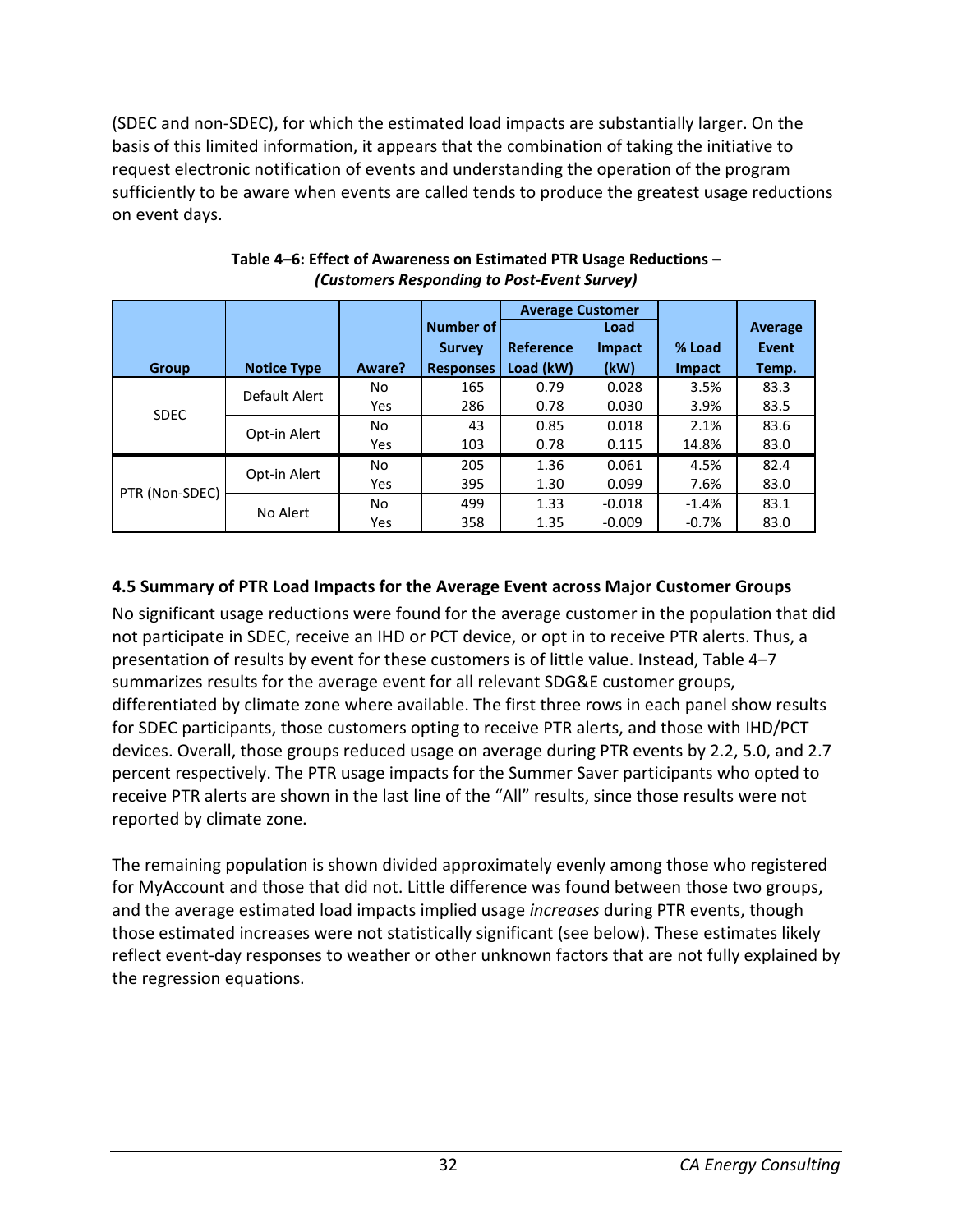|                       |                |                 | <b>Average Customer</b> |          | <b>Aggregate</b> |               |         |              |
|-----------------------|----------------|-----------------|-------------------------|----------|------------------|---------------|---------|--------------|
|                       |                | <b>Number</b>   |                         | Load     | <b>Reference</b> | Load          |         | Average      |
|                       | <b>Climate</b> | of              | <b>Reference</b>        | Impact   | Load             | <b>Impact</b> | % Load  | <b>Event</b> |
| <b>Customer Group</b> | Zone           | <b>Accounts</b> | Load (kW)               | (kW)     | (MW)             | (MW)          | Impact  | Temp.        |
| <b>All SDEC</b>       |                | 3,106           | 0.70                    | 0.017    | 2.2              | 0.05          | 2.4%    | 82.5         |
| Opt-in Alert          |                | 23,689          | 1.06                    | 0.062    | 25.2             | 1.47          | 5.8%    | 80.6         |
| <b>IHD/PCT</b>        | Coastal        | 359             | 1.88                    | 0.076    | 0.7              | 0.03          | 4.0%    | 81.6         |
| MyAccount             |                | 318,849         | 0.93                    | $-0.010$ | 296.7            | $-3.34$       | $-1.1%$ | 80.9         |
| Non-MyAccount         |                | 343,859         | 0.91                    | $-0.019$ | 311.8            | $-6.52$       | $-2.1%$ | 80.8         |
| Total/Average         |                | 689,861         | 0.92                    | $-0.012$ | 636.6            | $-8.31$       | $-1.3%$ | 80.9         |
| <b>All SDEC</b>       |                | 1,525           | 1.05                    | 0.018    | 1.6              | 0.03          | 1.8%    | 85.5         |
| Opt-in Alert          |                | 17,554          | 1.58                    | 0.067    | 27.8             | 1.18          | 4.2%    | 86.8         |
| <b>IHD/PCT</b>        | Inland         | 295             | 2.55                    | 0.039    | 0.8              | 0.01          | 1.5%    | 86.6         |
| MyAccount             |                | 234,138         | 1.52                    | $-0.046$ | 354.9            | $-10.74$      | $-3.0%$ | 86.4         |
| Non-MyAccount         |                | 257,300         | 1.33                    | $-0.040$ | 343.3            | $-10.29$      | $-3.0%$ | 86.3         |
| <b>Total/Average</b>  |                | 510,812         | 1.43                    | $-0.039$ | 728.3            | $-19.81$      | $-2.7%$ | 86.4         |
| All SDEC              |                | 4,631           | 0.81                    | 0.018    | 3.8              | 0.08          | 2.2%    | 83.8         |
| Opt-in Alert          |                | 41,243          | 1.29                    | 0.064    | 53.0             | 2.65          | 5.0%    | 83.9         |
| <b>IHD/PCT</b>        | All            | 654             | 2.18                    | 0.059    | 1.4              | 0.04          | 2.7%    | 84.3         |
| <b>MyAccount</b>      |                | 552,987         | 1.18                    | $-0.025$ | 651.6            | $-14.08$      | $-2.2%$ | 83.9         |
| Non-MyAccount         |                | 601,158         | 1.09                    | $-0.028$ | 655.2            | $-16.80$      | $-2.6%$ | 83.7         |
| SS Opt-in Alert       |                | 2,917           | 1.69                    | 0.392    | 4.9              | 1.14          | 23.2%   | 84.7         |
| <b>Total/Average</b>  |                | 1,203,590       | 1.14                    | $-0.022$ | 1,369.9          | $-26.98$      | $-2.0%$ | 83.8         |

**Table 4–7: Estimated PTR Usage Impacts by Major Customer Group** 

#### **4.6 Program-Level Load Impacts and Confidence Intervals**

.

It is of interest to examine confidence intervals around the estimated PTR load *reductions* for the Opt-in Alert customers and the load *increases* estimated for the remaining population. Table 4–8 shows customer counts, reference loads, estimated load impacts (for the average event-hour of the average event), and 90% confidence intervals for the above two groups of SDG&E PTR customers in 2012. The first row in the table shows results for the opt-in Alert group. The second row shows results for the general population, excluding opt-in Alert customers and SDEC participants. The Alert group shows an overall load reduction of 3.1 MW, or nearly 6 percent of their aggregate reference load. The estimated load impacts are statistically significant, and a 90 percent confidence interval ranges from 1.7 to 4.6 MW of load reduction.<sup>15</sup>

The estimated load impacts for the general non-alert population are negative, indicating higher usage on event days than predicted by the other variables in the regression models, including weather effects. However, the estimates are not statistically significant (that is, they cannot be

<sup>&</sup>lt;sup>15</sup> To simplify the calculation of confidence intervals, the values in this table are developed from group-level models, rather than the customer-level regressions, where the groups are distinguished by climate zone and customer size. Load impact coefficients and standard errors from the six group-level models for the opt-in Alert and non-alert population were then combined using appropriate sample scaling factors to produce standard errors for the two overall groups.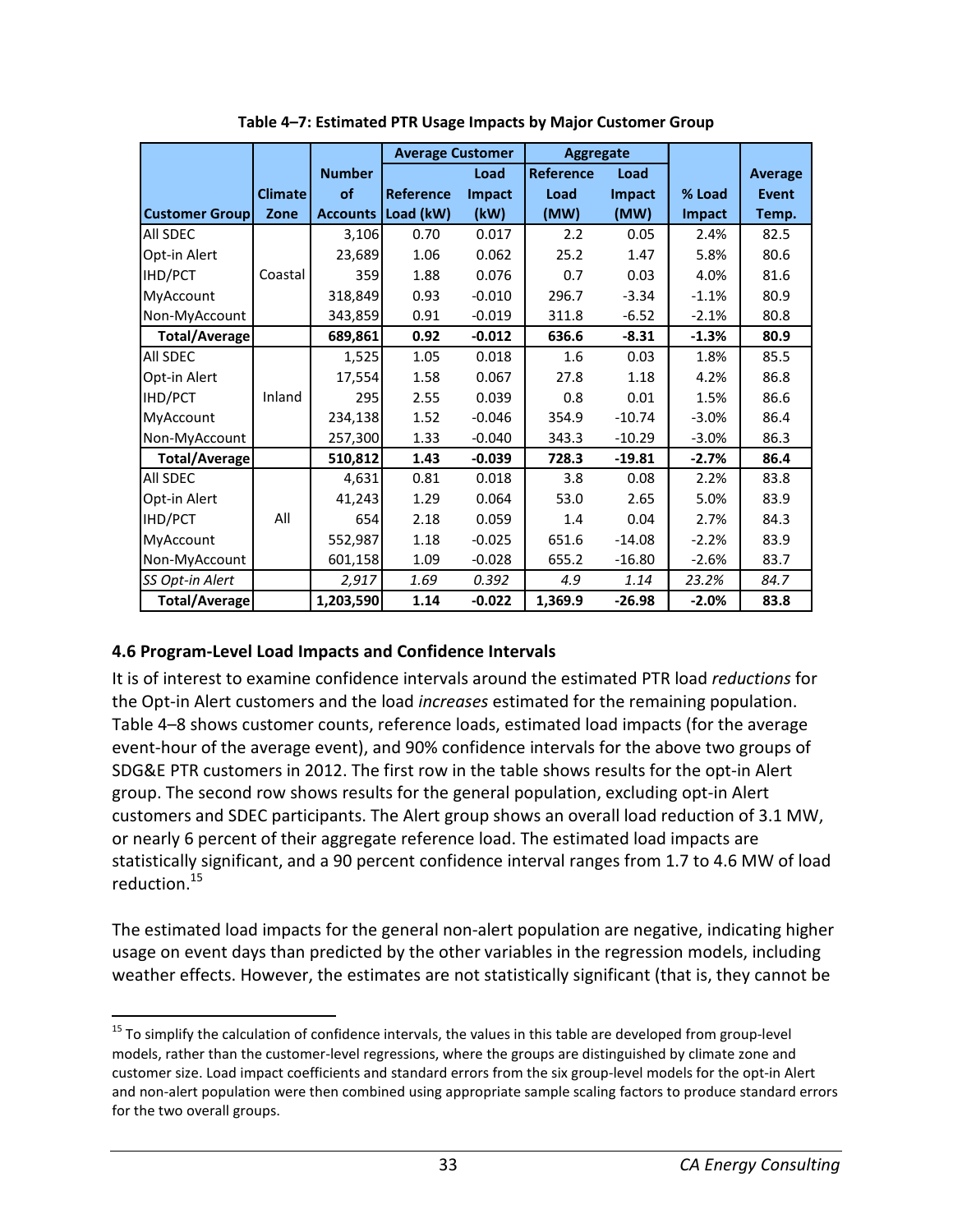distinguished statistically from zero), which produces a relatively wide 90 percent confidence interval, ranging from a usage *increase* of 4.0 percent to a usage reduction of 0.7 percent.

|                        |           |          |        |           |         | Conf. Interval (90%) |              |
|------------------------|-----------|----------|--------|-----------|---------|----------------------|--------------|
|                        |           | Ave. LI  | Stand. | Tot. Ref. | Tot. LI |                      |              |
| Group                  | Count     | (kW)     | Error  | Load (MW) | (MW)    | Lower                | <b>Upper</b> |
| Opt-in Alert           | 41,243    | 0.076    | 0.021  | 53        | 3.1     | 1.7                  | 4.6          |
| % of Ref. Load         |           |          |        |           | 5.8%    | 3.1%                 | 8.5%         |
| Population (Non-Alert) | 1,154,144 | $-0.018$ | 0.015  | 1,227     | $-20.3$ | $-49.4$              | 8.8          |
| % of Ref. Load         |           |          |        |           | $-1.7%$ | $-4.0%$              | 0.7%         |

#### **Table 4–8: Overall PTR Usage Reductions and Confidence Intervals –**  *Opt-in Alert and Non-Alert Population*

## **4.7 Hourly PTR Load Impacts**

Figure 4–2 illustrates the hourly profile of the estimated reference load, observed load and estimated load impacts for the overall opt-in Alert group on the average PTR event day. Note the observable kink in the observed load in the first hour of the event (hour-ending 12 noon) and the relatively constant estimated usage reduction of about 3 MWh/hour over the event period.

#### **Figure 4–2: Hourly Estimated Reference Load, Observed Load, and Estimated Load Impacts –**  *Opt-in Alert; Average Event*

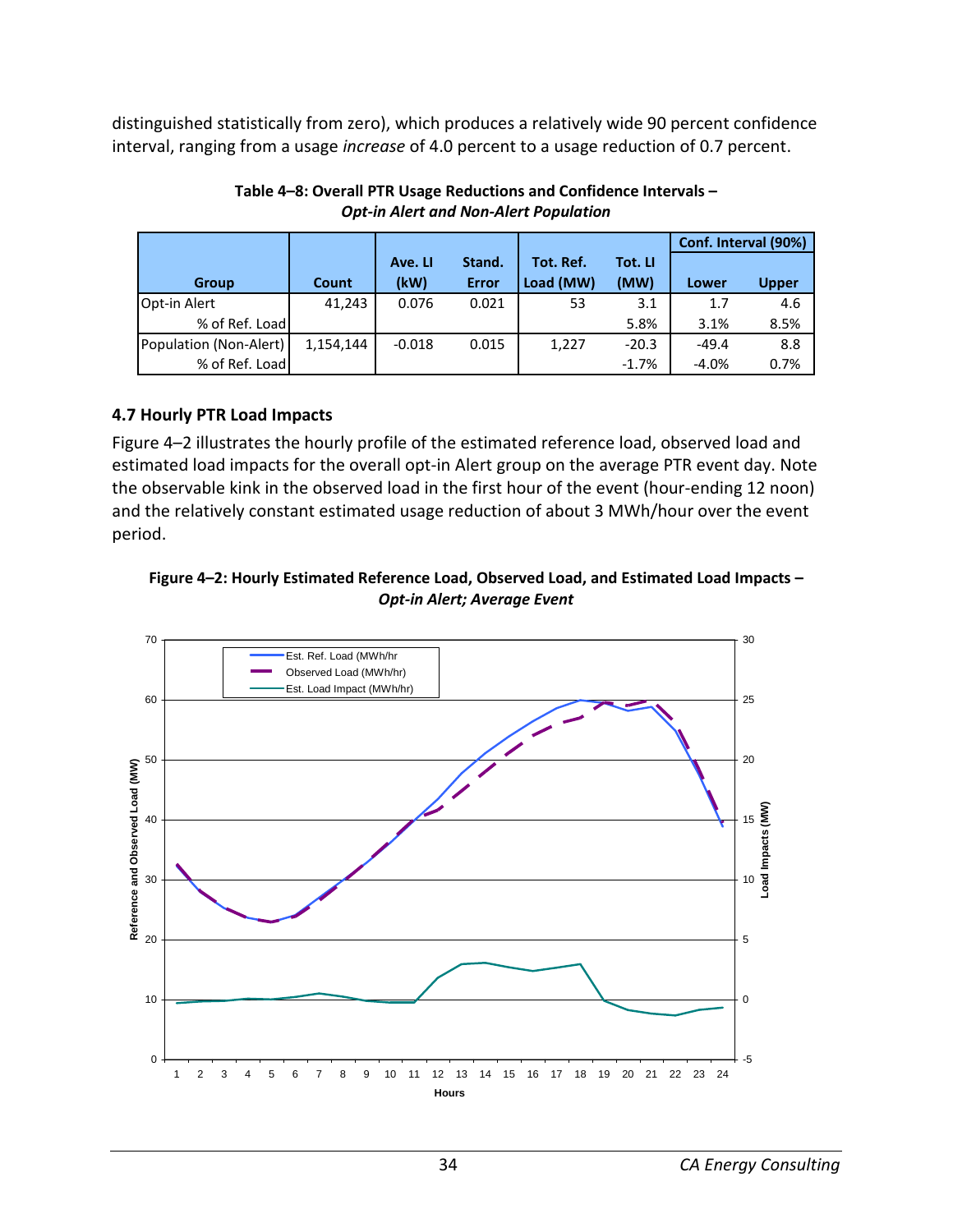## **4.8 Customer-Level Load Impacts**

This section provides summary statistics from the customer-level regressions on the fractions of customers in various groups whose estimated load impacts were either negative and significant (*i.e.*, load reductions) or positive and significant (*i.e.*, load increases). The first two columns in Table 4–9 show percentages of customers whose estimated load impacts implied statistically significant load reductions on average across all events and event hours.<sup>16</sup> The six categories of Alert and non-Alert Population customers are defined by climate zone and usage levels. The percentages of significant "reducers" range from about 25 percent for low-usage customers in the Coastal climate zone to 38 percent for high-usage customers in the same zone. While the average population customer showed no significant reduction, as reported in Section 4.2, the table shows that 17 to 21 percent of those customers were found to have significantly reduced usage.

The last two columns show percentages of customers in the six groups whose estimated load impacts were positive and significant, indicating higher usage during PTR event periods. Since there is no logical reason for customers to increase usage *because of* the event, we can only surmise that the event variables in the regression are picking up the effect of some unknown omitted variable, such as an extreme weather effect that is not accounted for by the weather variables in the regression. Nevertheless, even in the overall responsive Alert group, 14 to 24 percent of customers were found to have positive and significant event coefficients. Those percentages are higher in the Population groups, ranging from 18 to 32 percent.

| Climate Zone /        |                                          | <b>Percent Signif. Reductions</b> | <b>Percent Signif. Increases</b> |                   |  |  |
|-----------------------|------------------------------------------|-----------------------------------|----------------------------------|-------------------|--|--|
| <b>Usage Category</b> | <b>Opt-in Alert</b><br><b>Population</b> |                                   | <b>Opt-in Alert</b>              | <b>Population</b> |  |  |
| Coastal               |                                          |                                   |                                  |                   |  |  |
| Low                   | 24.5%                                    | 17.2%                             | 14.0%                            | 17.6%             |  |  |
| Medium                | 34.2%                                    | 19.5%                             | 16.4%                            | 22.8%             |  |  |
| <b>High</b>           | 38.4%                                    | 20.9%                             | 19.1%                            | 27.6%             |  |  |
| Inland                |                                          |                                   |                                  |                   |  |  |
| Low                   | 29.3%                                    | 18.8%                             | 19.3%                            | 22.9%             |  |  |
| Medium                | 32.9%                                    | 19.0%                             | 23.0%                            | 30.4%             |  |  |
| High                  | 35.6%                                    | 19.4%                             | 23.9%                            | 32.2%             |  |  |

#### **Table 4–9: Fractions of Significant Customer-Level Usage Reductions and Increases –**  *Opt-in Alert and Non-Alert Population*

Averaging the estimated load impacts across the opt-in alert responders produces average usage reductions for the average event of 0.31 and 0.45 kWh per hour for the Coastal and Inland climate zones respectively, or 0.37 kWh per hour for the whole group of opt-in alert responders. This contrasts with the estimated 0.06 kWh per hour usage reduction for the average opt-in alert customer (including responders and non-responders).

<sup>.</sup>  $16$  This criterion is relatively strict and indicative of consistent usage reductions. That is, load impacts were estimated for each hour of each event, and the criterion used to calculate the percentage of, for example, significant "reducers" is that the average load impact across all hours and events was negative and significant.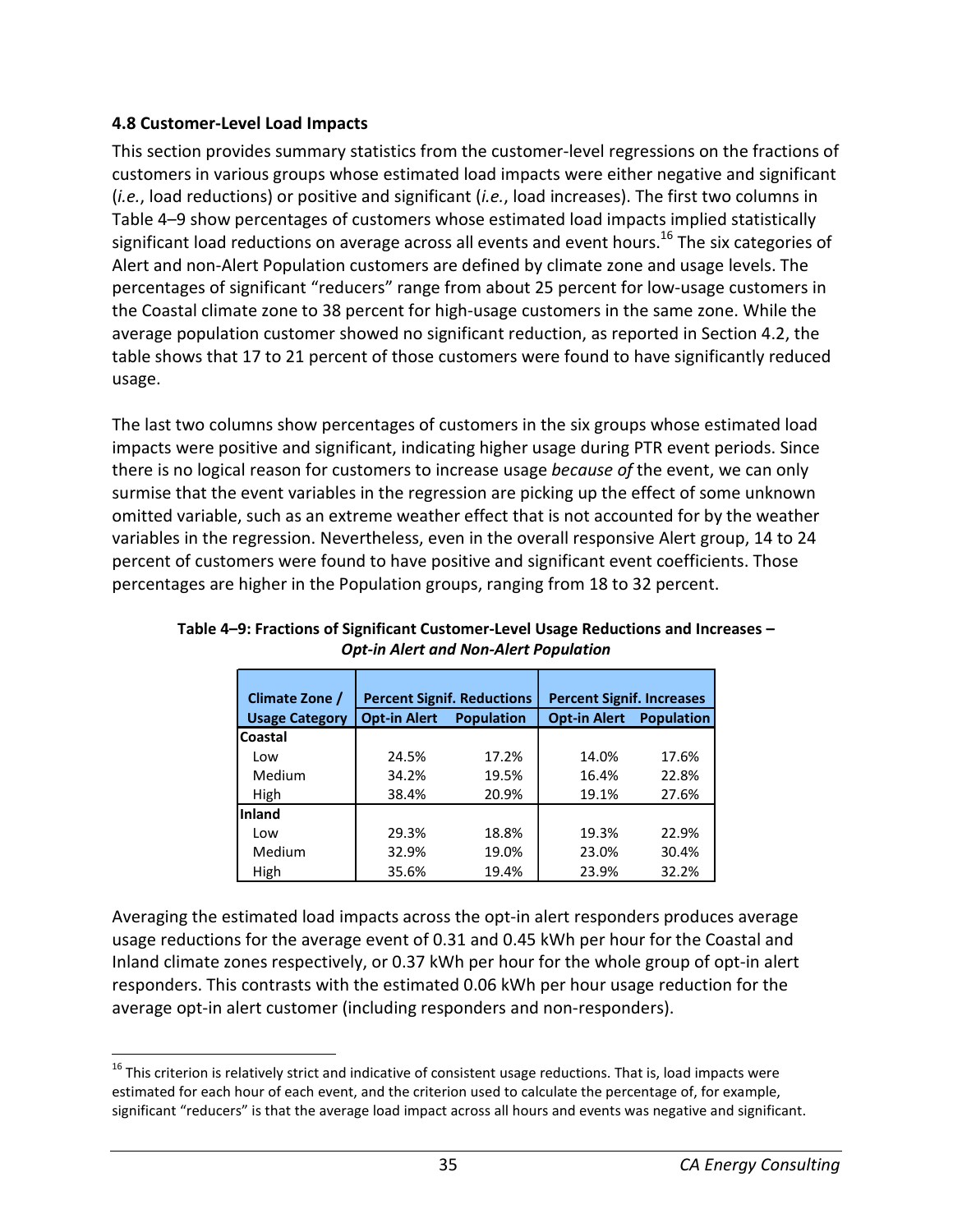Figure 4–3 illustrates the findings shown in Table 4–9. The bars show generally larger percentages of significant "reducers" at higher levels of usage among the Alert groups and relatively constant percentages for the Population groups. On the flip side, percentages of "increasers" tend to increase with usage level for the Population groups and increase by lesser amounts for the Alert groups. All of the above trends are consistent with the overall finding of statistically significant usage reductions for the Alert customers, and not statistically significant usage increases for Population customers.



**Figure 4–3: Fractions of Significant Customer-Level Usage Reductions and Increases –**  *Opt-in Alert and Non-Alert Population*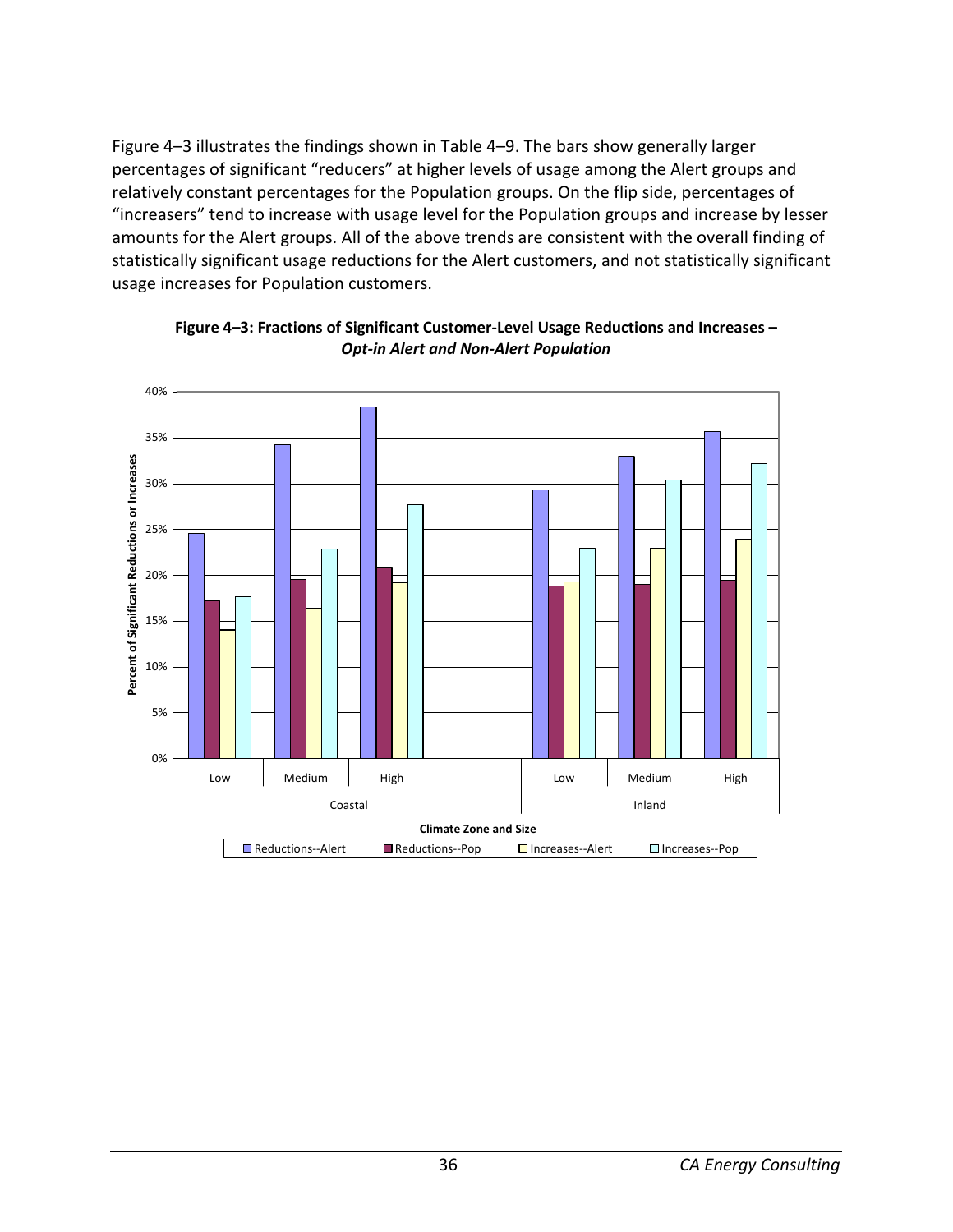To illustrate the usage patterns of the customers who were found to be "responders," Figure 4– 4 shows the average responder load profile (collapsed across usage category) for the average event day and the average event-type day, for the Coastal and Inland climate zones. The eventday load profiles, shown in heavy dashed lines, display clear evidence of "notched" usage reductions during the seven-hour event period. In contrast, the average loads on event-like non-event days show no such notched behavior.



#### **Figure 4–4: Average Load Profiles for Responders on Events and Event-like Days –**  *Opt-in Alert; Coastal and Inland*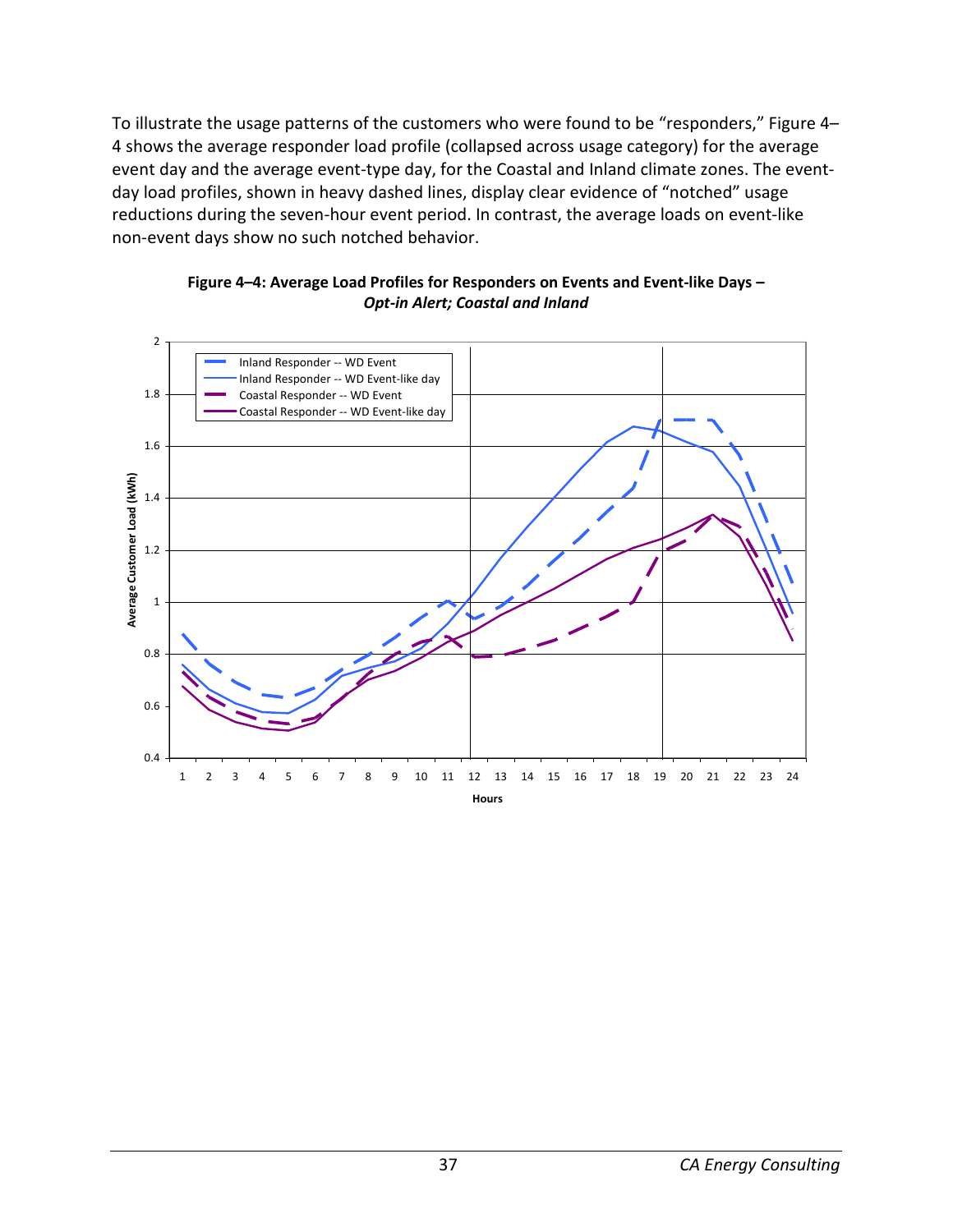In contrast, Figure 4–5 shows load profiles averaged across the same days for all opt-in alert customers except the responders shown in the previous figure, including those found to have increased usage by significant amounts. In this case, the event-day loads are higher than the non-event day loads, substantially so for the Inland customers, and show no evidence of eventday usage reductions.





**Hours**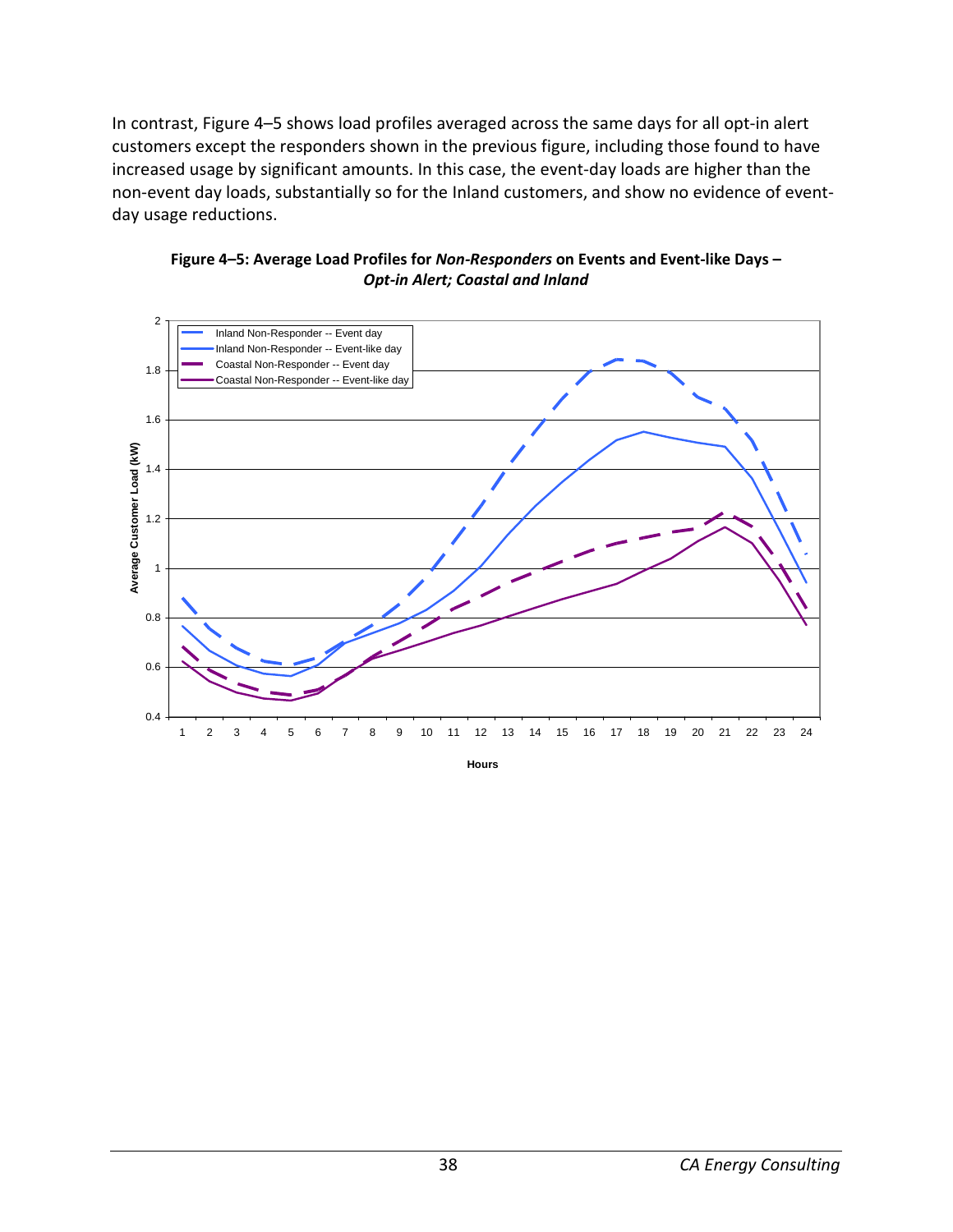To complete the picture for opt-in alert customers, Figure 4–6 shows event-day and non-event day load profiles averaged across all of those customers, by climate zone. It is effectively this type of averaging that is done when reporting the average customer usage impacts in the *ex post* evaluation. Focusing on the heavy dashed event-day lines, it is possible to see slight eventperiod notches beginning in hour-ending 12 and ending in hour-ending 18. These slight notches, formed by combining the strongly significant usage reductions of the "responders" in Figure 4– 4 with the non-responders in Figure 4–5, represent the small but statistically significant usage reductions (*e.g.*, 0.07 kWh per hour) reported for the average opt-in alert customer.



**Figure 4–6: Average Load Profiles for All Opt-in Alert Customers on Events and Event-like Days –**  *Coastal and Inland*

**Hours**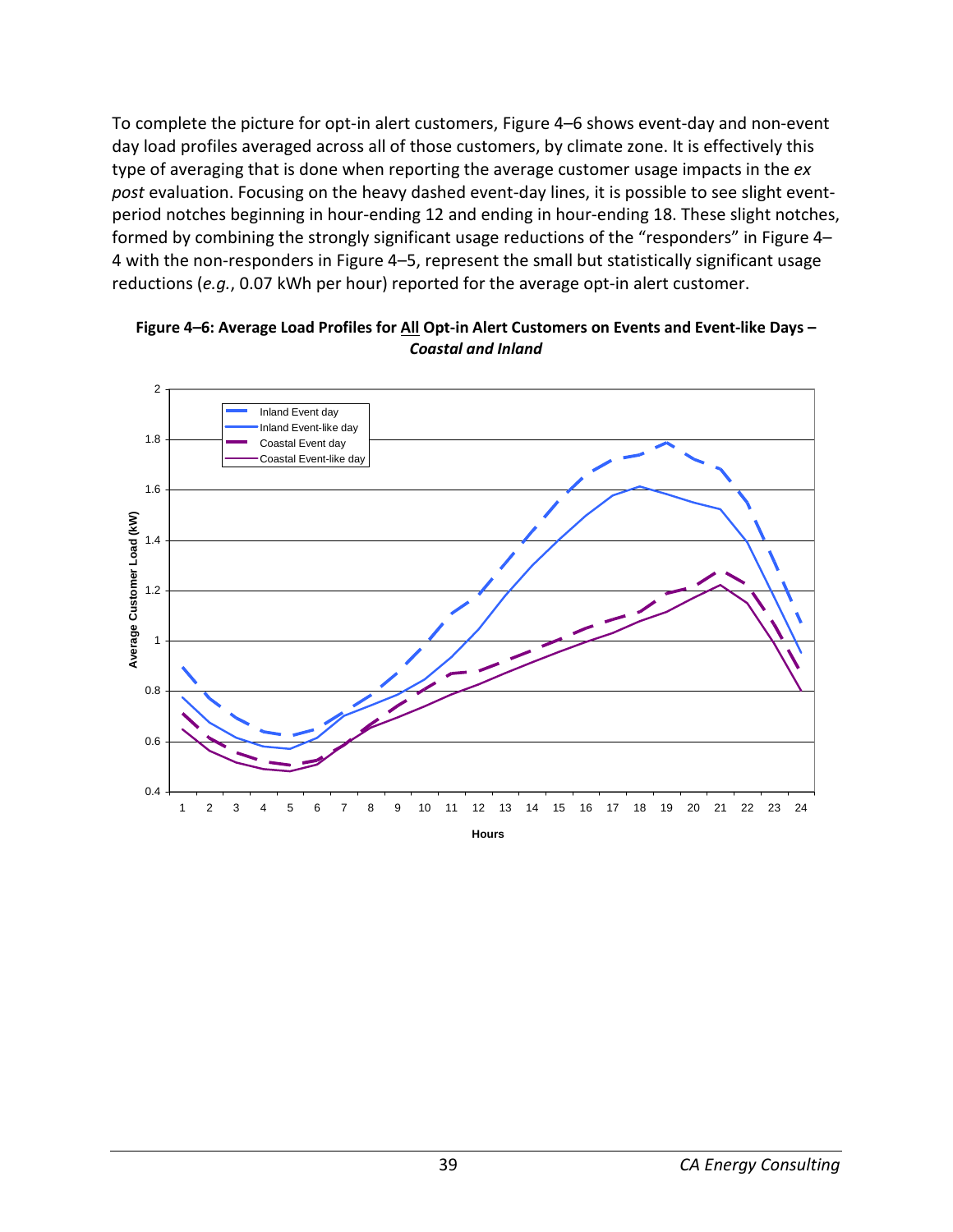In contrast to the well-defined notches of event-period usage reductions for the opt-in alert "responders," Figure 4–7 shows only slightly-defined reductions for the average customer in the non-alert population with statistically significant usage reductions.



#### **Figure 4–7: Average Load Profiles for Responders on Events and Event-like Days –**  *Non-Alert Population; Coastal and Inland*

## **4.9 Summary of** *Ex Post* **Load Impacts**

The primary overall finding from the *ex post* portion of the study is that only customers who opted to receive electronic notifications, or alerts, of PTR events reduced their electricity usage on average during PTR event hours. They did so by relatively small but statistically significant amounts of 0.064 to 0.07 kWh per hour, or 5 to 8.5 percent of their reference load.<sup>17</sup> These optin alert customers include 855 of the SDEC customers (the remaining SDEC customers received default email notifications through the program), and 41,000 customers from the general population.<sup>18</sup> Approximately 650 customers with IHD devices also reduce usage in comparable amounts. However, the average customer in the remaining population of more than 1 million

l  $17$  Close examination of customer-level results indicates that about 25 to 35 percent of the opt-in alert customers, differentiated by climate zone and size, reduced usage by consistent and statistically significant amounts on the order of 5 to 6 times the magnitude of the average opt-in alert customer.

 $^{18}$  Approximately 2,900 Summer Saver participants also opted to receive PTR alerts, and they reduced usage on average by 0.4 kW, or 23 percent, where these greater usage reductions are presumably due in part to their air conditioning usage capacity, which is larger than for non-SS customers.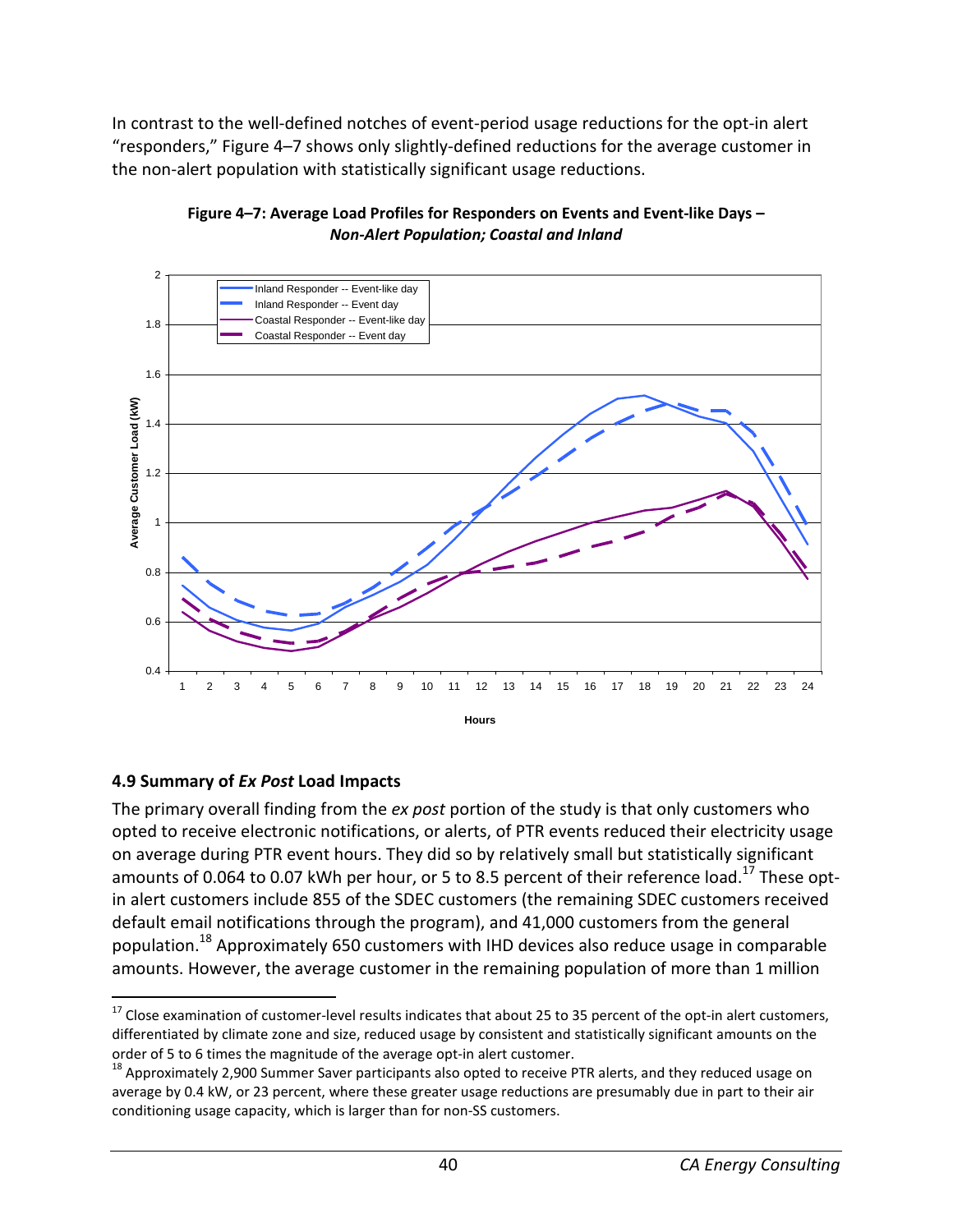customers did not reduce usage by any significant amount. In fact, most estimates indicated increases in usage (not statistically significant), likely due to unknown factors such as potentially greater weather-sensitive usage on event days than could be explained by the regression models.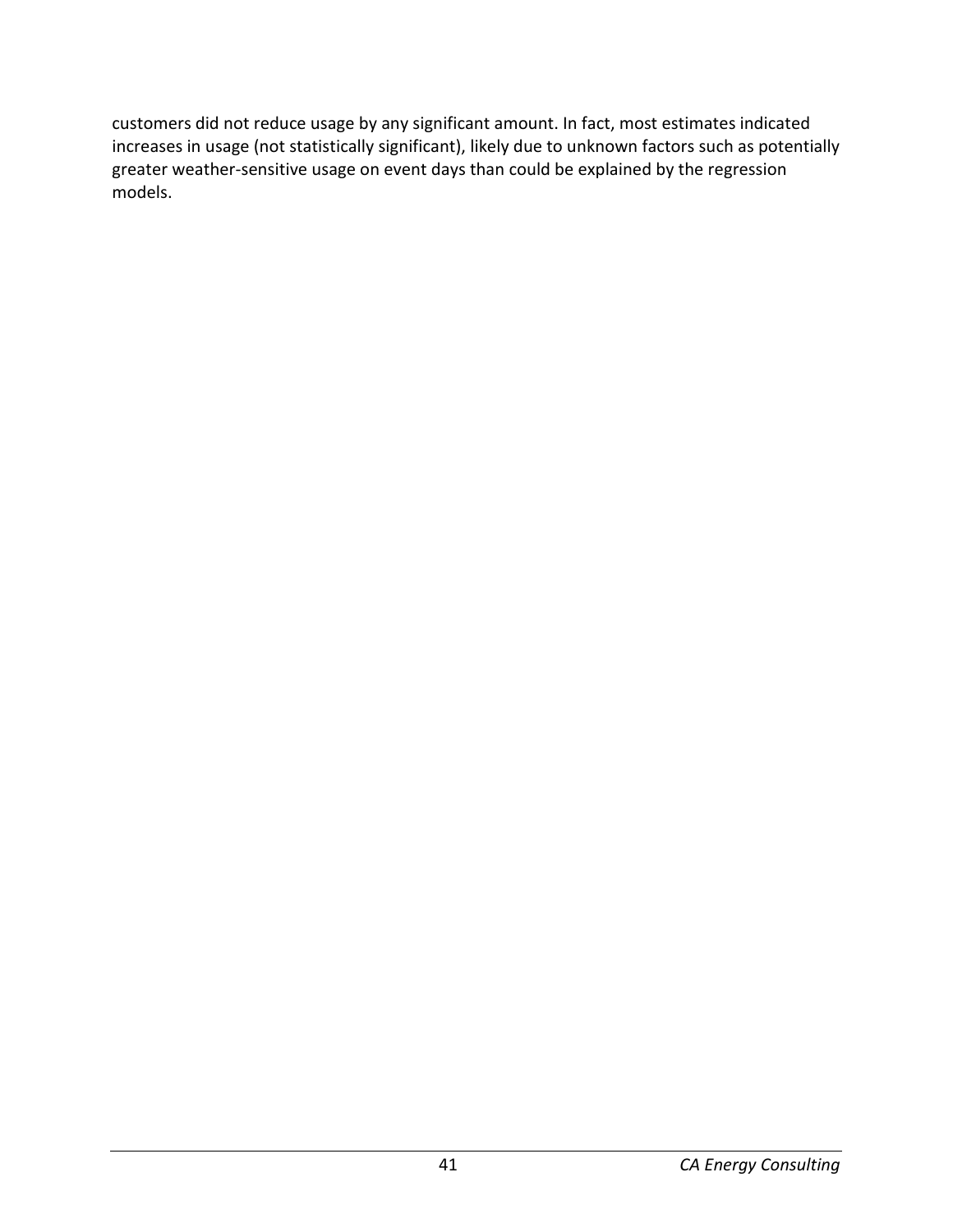### **5. CRL SETTLEMENT AND BASELINE ANALYSIS**

### **5.1 Introduction**

One additional objective of the *ex post* evaluation is to report a number of statistics on the relationship between customers' CRLs (*i.e.*, the program baselines) and their observed usage levels during 2012 PTR event hours. Another is to assess the performance of the program CRL method in representing customers' loads on event days and event-like days. As mentioned in Section 1, customers' CRLs, which serve as the basis for settlement and bill credits, are based on an average of their highest 3 out of the most recent 5 similar non-event days.<sup>19</sup>

The first category of analysis involves summarizing PTR event-day usage changes as measured by the program CRL and comparing those values to load impacts estimated in the *ex post* evaluation and reported in Section 4. A second category of analysis involves a baseline analysis of the performance of the CRL in representing customers' baseline usage levels during event days or event-like days. As part of this analysis, we examine the frequency with which customers appear to have been *over-paid* or *under-paid* for usage reductions, where the findings are based on estimated usage reductions from the customer-level regressions in the *ex post* evaluation.<sup>20</sup>

The first category of CRL analysis involves producing the following statistics:

- The number (and percent) of customers who used less than their CRL for each event;
- The total load reduction measured according to the CRL, by event, including data for all customers; and
- The total load reduction by event according to the CRL, for only those customers who used less than their CRL (this amount represents the PTR load reduction for which SDG&E paid bill credits).

## **5.2 Methodology**

l

The calculations of customers' usage relative to their CRLs were conducted in the following steps:

- Construct CRLs for each event and each customer included in the *ex post* load impact evaluation;
- Compare those values to the customers' *observed* usage during the event;

<sup>&</sup>lt;sup>19</sup> The "highest" days are those with the highest total consumption between the event window hours of 11 a.m. to 6 p.m. For events called on weekend or holiday days, the CRL is total consumption during the above hours on the highest of the three preceding weekend days.

<sup>&</sup>lt;sup>20</sup> Some have referred to the case of over-payments as "free ridership," presumably as an analog to the case of customers receiving energy efficiency payments for actions that they would have taken in any case. However, the analogy is not strictly appropriate for demand response programs, since customers have no incentive to reduce usage without the bill credit offer. In addition, others have pointed out the importance of the flip side of underpayments in cases where the CRL under-states what customers' loads would have been on an event day. It is generally accepted that the best estimate of that load is the reference load implied by the customer-level *ex post* regressions.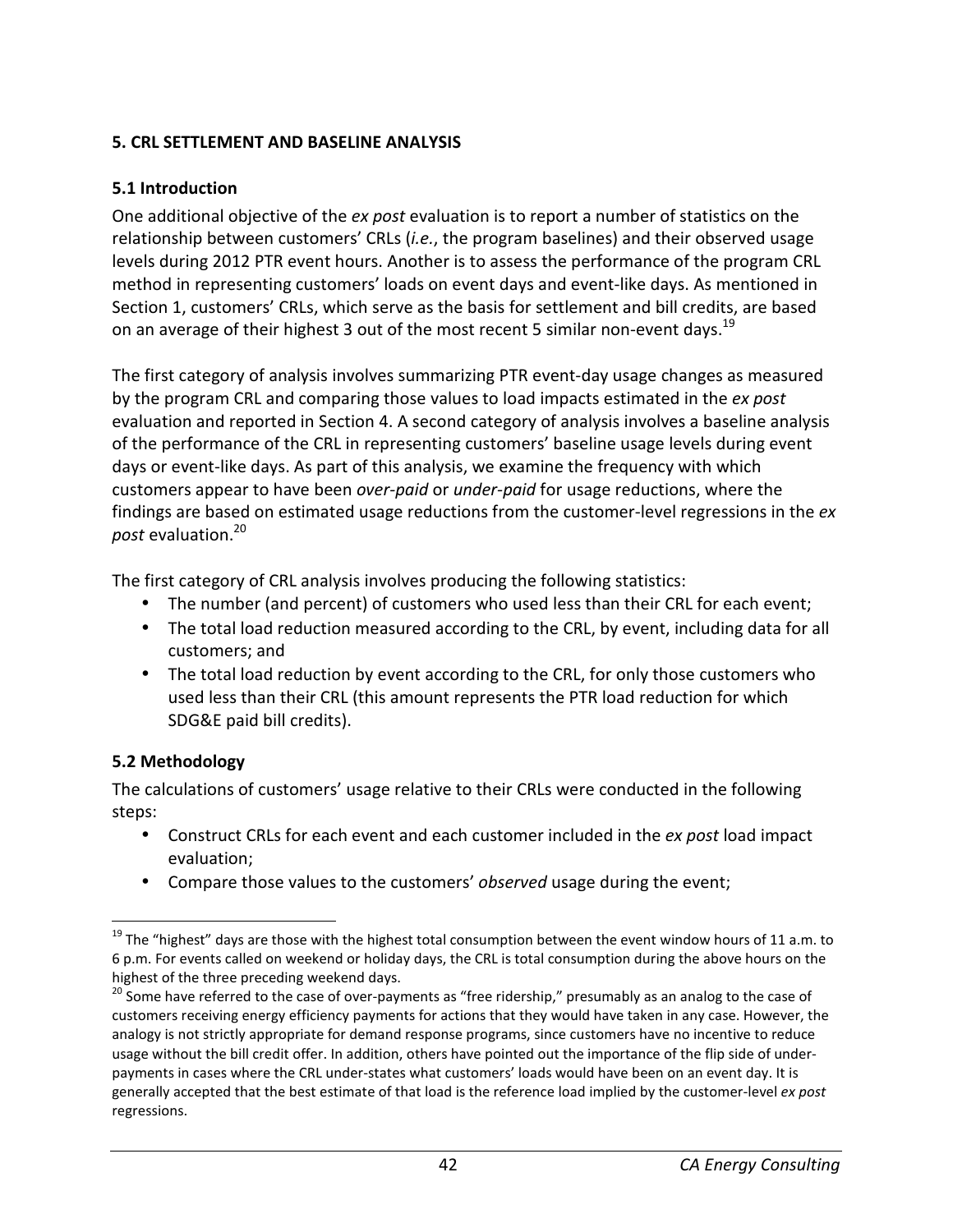- Summarize differences in usage relative the CBLs, for those whose usage fell below their CRL, those whose usage was greater than the CRL, and for all customers; and
- Compare the overall CBL-based usage reductions to those estimated in the *ex post* evaluation.

The CRL baseline analysis was conducted for both *actual* event days in 2012, as well as a set of event-like non-event days, or *simulated* events, in July, August, and September. In the case of *actual events*, customers' CRLs were compared to the reference loads implied by the customerlevel regression analyses conducted in the 2012 *ex post* evaluation (*i.e.*, estimated load impacts are added to the observed event-day loads to create a "but for the event" reference load). In the case of selected *simulated* events, the *observed loads* during the event window on the event-like days serve as true baselines, which are then compared to the calculated CRLs.

Two types of performance metrics were calculated for the CRL baseline: 1) measures of *accuracy* (*e.g.*, the average of absolute values of the errors), and 2) measures of *bias* (*i.e.*, the tendency of a baseline to under-state or over-state the true baseline). In both types of metrics, the calculations begin with the basic notion of a *baseline error*, which is the difference between the baseline for that period that is "predicted" by the program CRL method and the "actual," or "true," baseline during an event window. Under this convention, a positive error implies that the CRL prediction *exceeds* the true baseline (*i.e.*, it is biased upward). Given stakeholders' interest in the bill credit impacts suggested by baseline errors, most of the baseline performance results are reported in terms of levels of errors. However, since levels of errors can differ substantially across customers due to differences in load *levels*, it can also be useful to divide baseline errors by the level of the true baseline load to produce *percentage* errors. These are discussed below. It is also instructive to calculate and report baseline performance statistics for different types of events (*e.g.*, events on weekdays and weekends, or isolated hot days vs. consecutive events), and to report distributions of baseline errors as well as mean or median values.

# *5.2.1 Accuracy*

A common accuracy metric is the average of the absolute values of the errors or percent errors over the relevant observations, such as customers and events, where smaller values represent greater accuracy. The key feature of these measures is that the absolute values treat positive and negative errors equally, rather than, for example, allowing them to cancel each other in the averaging process. The relevant formulas for Mean Absolute Error (MAE), or Mean Absolute Percentage Error (MAPE), are the following:

 $MAE = (1/n) \sum |(L^P_i - L^A_i)|$ , and

$$
MAPE = (1/n) \sum |(L^{P_i} - L^{A_i})| / L^{A_i},
$$

where the summation is over all observations, *i* = 1 to *n* of customers and event hours,

- L A is the "actual" observed or regression-based baseline load, and
- L P is the CRL *predicted* baseline load.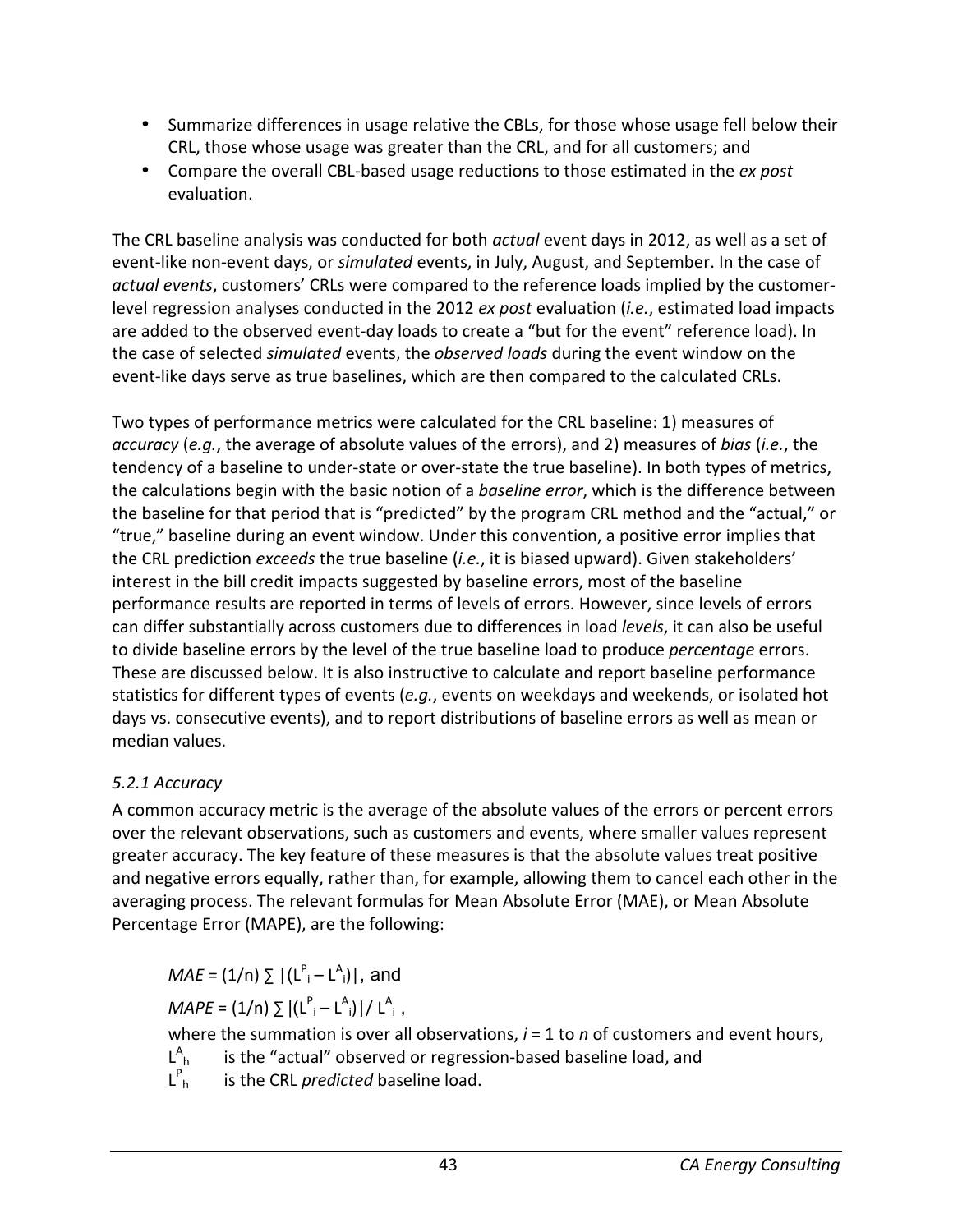### *5.2.2 Bias*

Bias metrics are designed to measure the extent to which errors tend to be positive or negative, or in the present application, for the CRL method to have a tendency to under-state or overstate true baseline values. Three basic metrics have been used in previous baseline studies to indicate the degree of bias—*mean* error, *median* error, and *percentiles* of the distribution of errors, where the errors may be stated in levels or percentages. The *mean* error is simply the average of errors across events and/or customers. The *median* error is the midpoint of the distribution of errors.

A principle advantage of the median, rather than the mean in the context of baseline errors, is that errors and percentage errors for some customers can be quite large, and can sometimes dominate the mean value, making it not representative of the full distribution. Presenting percentile statistics provides a more comprehensive picture of the full distribution of baseline errors than either the mean or median values alone. This study reports mean and median errors, along with standard deviations, and the following percentile values: 10%, 25%, 50% (the median value), 75%, and 90%.

## **5.3 CRL settlement and baseline analysis results**

# *5.3.1 CRL-based statistics*

.

Table 5–1 reports total changes in usage relative to the CRL, in PTR event-windows, on each event day, for three categories of customers—those who were observed to have reduced usage relative to their CRL ("reducers"), those who increased usage relative to their CRL ("increasers"), and net effect for all customers.<sup>21</sup> The first three columns show the event date, the number of customers who reduced usage, and their percentage of the total. The next three columns show the total usage changes of reducers, increasers, and all customers. The last two columns show the net impacts per hour for the seven-hour event window, and that net impact per hour per customer.

The percentage of reducers relative to the program CRL averages 60 percent, and ranges from somewhat more than half of all consumers on the two Saturday events (August 11 and September 15) to 80 percent on the August 21 event. Total energy *reductions* of the "reducers" during event hours averaged 1,711 MWh, ranging from approximately 1,100 to 3,500 MWh across events. Total *increases* in energy consumption relative to the CRL for the "increasers" averaged 1,613 MWh, and ranged from 362 to nearly 3,000 MWh. The overall net impact measured by the CRLs averaged a reduction of about 100 MWh, or 14.0 MW per event-hour, and ranged from an estimated net reduction of more than 3,000 MWh on the August 21 event to a net increase of nearly 1,500 MWh on August 11.

<sup>&</sup>lt;sup>21</sup> By convention, reductions in usage are shown as positive values and increases in usage as negative values.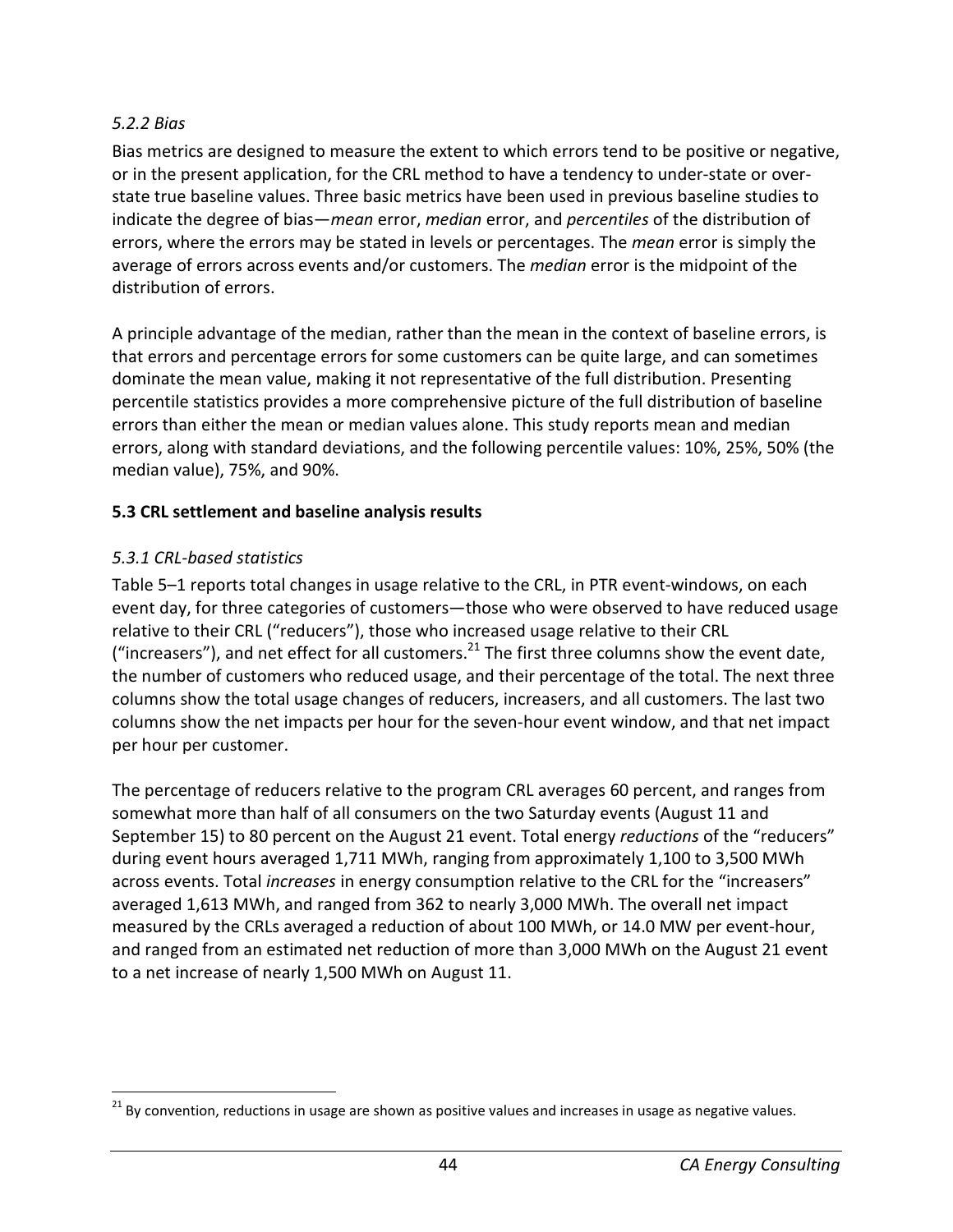|              |                               |                 | <b>Total</b>    |                     |                  | <b>Net</b> |
|--------------|-------------------------------|-----------------|-----------------|---------------------|------------------|------------|
|              |                               | <b>Reducers</b> | Impact of       | <b>Total Impact</b> | <b>Total Net</b> | Impact     |
|              | <b>Number of las Percentl</b> |                 | <b>Reducers</b> | of Increasers       | <b>Impact</b>    | per Hour   |
| Event        | <b>Reducers</b>               | of Total        | (MWh)           | (MWh)               | (MWh)            | (MW)       |
| 20-Jul-12    | 690,708                       | 58%             | 1,070           | $-1,395$            | $-325$           | $-46.4$    |
| $9-Aug-12$   | 685,615                       | 60%             | 1,292           | $-1,132$            | 160              | 22.8       |
| 10-Aug-12    | 639,059                       | 56%             | 1,246           | $-1,526$            | $-280$           | $-39.9$    |
| $11$ -Aug-12 | 597,541                       | 53%             | 1,510           | $-2,977$            | $-1,467$         | $-209.5$   |
| 14-Aug-12    | 678,356                       | 60%             | 1,495           | $-1,230$            | 266              | 37.9       |
| 21-Aug-12    | 906,797                       | 80%             | 3,481           | $-362$              | 3,119            | 445.6      |
| 15-Sep-12    | 621,470                       | 55%             | 1,879           | $-2,667$            | $-789$           | $-112.7$   |
| Average      | 688,507                       | 60%             | 1,711           | $-1,613$            | 98               | 14.0       |

**Table 5–1: PTR Usage Impacts by Reducers and Increasers** 

Table 5–2 converts the changes in usage for the average event in Table 5–1 to average event hour values (*i.e.*, by dividing the average event values by 7), and shows how they are distributed across key customer groups, including the SDEC customers, customers who opted to receive electronic alerts, those with IHDs or PCTs, and the remaining population. The last column reproduces the average hourly *ex post* load impacts for the same groups, as reported in Section 4. The third column, showing the total CRL-based usage reductions of "reducers," represents the total amount of average hourly usage reductions (244.8 MW) for which SDG&E paid bill credits in 2012, for each event-hour on average. However, those usage reductions were offset by the usage increases shown in the fourth column, with net effects shown in the next column. Those values may be compared to the *ex post* load impacts in the last column.

The net impacts as measured by the CRLs are uniformly greater than the *ex post* load impacts in the first three rows, ranging from 50 percent greater for the opt-in alert customers, and twice as great for the IHD customers, to four times as great for SDEC customers. For the much larger number of customers in the remaining population, the CRL-based impacts indicate net average hourly *usage reductions* of 10 MW, while the *ex post* impact estimates represent load *increases* of 14 MW (though they are not statistically significant). At the same time, bill credits are paid for the 245 MW of average hourly usage reductions measured relative to the CRLs.

|              |                             |                 | Impact of       | Impact of         | <b>Net</b>    | <b>Impact</b>    |
|--------------|-----------------------------|-----------------|-----------------|-------------------|---------------|------------------|
|              |                             | <b>Reducers</b> | <b>Reducers</b> | <b>Increasers</b> | <b>Impact</b> | per Hour         |
|              | <b>Number of as Percent</b> |                 | per Hour        | per Hour          | per Hour      | (Ex-Post         |
| <b>Group</b> | <b>Reducers</b>             | of Total        | (CRL)           | (CRL)             | (CRL)         | <b>Analysis)</b> |
| <b>SDEC</b>  | 3,065                       | 66%             | 0.94            | $-0.60$           | 0.34          | 0.08             |
| Opt-in Alert | 26,768                      | 65%             | 13.0            | $-8.83$           | 4.1           | 2.65             |
| IHD/PCT      | 404                         | 62%             | 0.30            | $-0.22$           | 0.08          | 0.04             |
| Population   | 691,682                     | 60%             | 244.8           | $-234.9$          | 9.9           | $-14.4$          |

| Table 5-2: Average Hourly PTR Usage Impacts (MW) by Customer Group and Method |  |  |
|-------------------------------------------------------------------------------|--|--|
|                                                                               |  |  |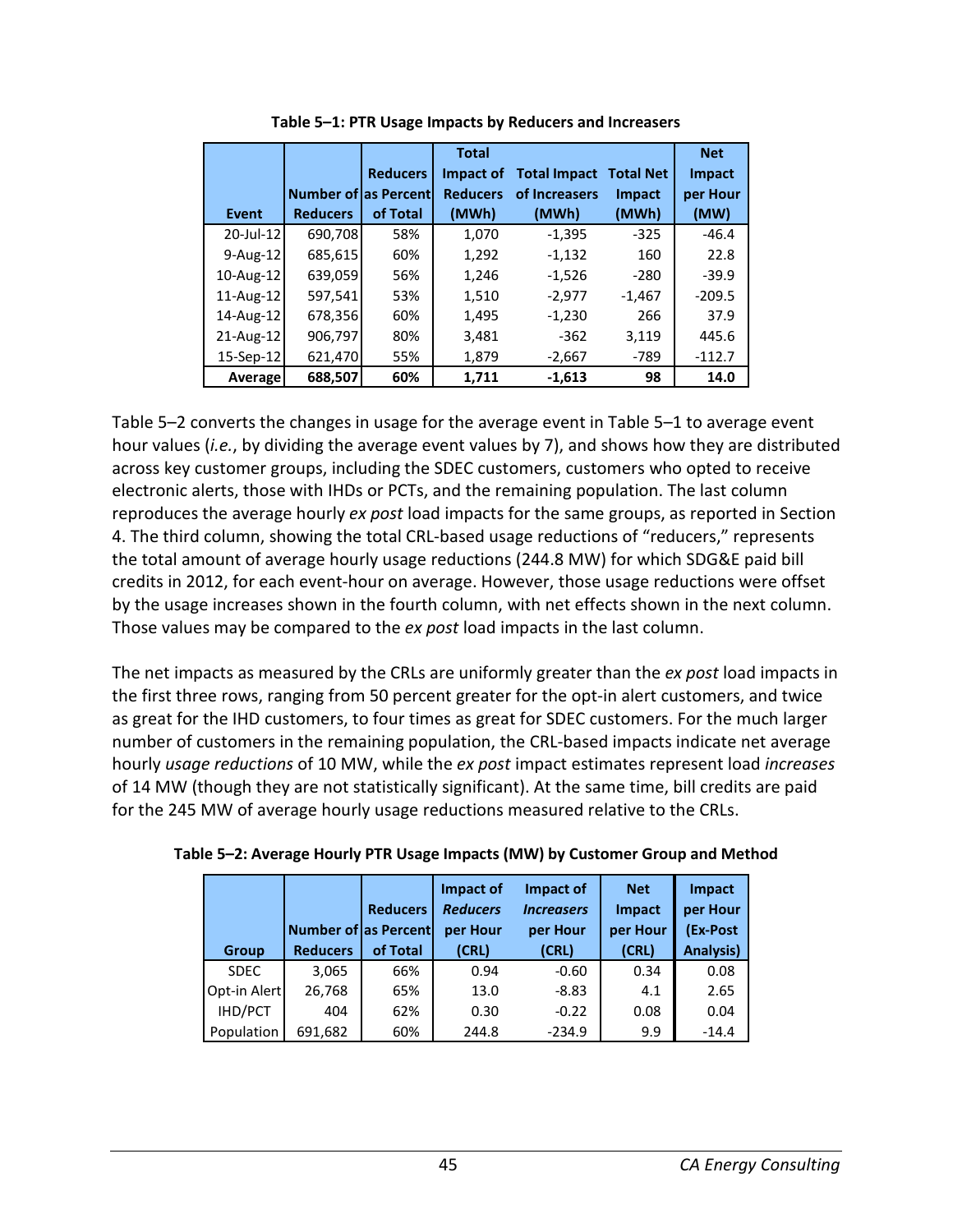## *5.3.2 CRL baseline analysis*

l

The CRL baseline analysis was conducted at the individual customer level, and then aggregated to the group level (*e.g.*, each of the six alert and population sample sub-groups), and finally to the overall level, using appropriate sample weights. Tables 5–3 and 5–4 summarize the performance of the CRL method at the highest level: that is, averaging across all customers and all events, and showing results by event-type and day-type. Table 5–3 shows CRL performance in terms of errors in levels of average kWh per hour, while Table 5–4 shows statistics on percent errors. The first two columns of Table 5–3 indicate the event type (Actual or Simulated) and day type (weekday or weekend). The next two columns report the overall average eventhour CRL and true baseline values for the average customer and event. The following three columns show mean errors and standard deviations, and mean absolute errors, all in units of kWh per event-hour. The final set of columns reports percentile values of the errors, where the median value is the  $50<sup>th</sup>$  percentile.

|                   |           |            |         | Average kWh/event-hour |                |              |         |         | <b>Percentiles of CRL Errors (kWh/hour)</b> |      |      |
|-------------------|-----------|------------|---------|------------------------|----------------|--------------|---------|---------|---------------------------------------------|------|------|
|                   |           |            |         |                        |                | <b>Mean</b>  |         |         |                                             |      |      |
|                   | Day       |            |         | <b>Mean</b>            |                | Abs.         |         |         |                                             |      |      |
| <b>Event Type</b> | Type      | <b>CRL</b> | True BL | Error                  | <b>Std Dev</b> | <b>Error</b> | p10     | p25     | <b>Median</b>                               | p75  | p90  |
| Actual            | WD        | 1.13       | 1.02    | 0.11                   | 0.52           | 0.28         | $-0.26$ | $-0.05$ | 0.04                                        | 0.20 | 0.56 |
|                   | WE        | 1.23       | 1.38    | $-0.14$                | 0.83           | 0.47         | $-1.03$ | $-0.27$ | 0.00                                        | 0.18 | 0.48 |
| Simulated         | WD        | 1.11       | 0.95    | 0.16                   | 0.69           | 0.38         | $-0.30$ | $-0.03$ | 0.06                                        | 0.27 | 0.77 |
|                   | <b>WE</b> | 1.46       | 1.18    | 0.28                   | 0.87           | 0.52         | $-0.32$ | $-0.02$ | 0.13                                        | 0.47 | 1.13 |

**Table 5–3: Overall CRL Baseline Performance, by Event Type and Day Type**  *Errors in kWh/hour*

Focusing first on overall accuracy, the mean absolute error (MAE) for weekday events was 0.28 kW for actual events and 0.4 kW for simulated events, or approximately 30 to 40 percent relative to the average true baseline load of approximately 1 kW. The MAEs on weekend events were somewhat larger, at approximately 0.5 kW, or approximately 40 to 45 percent of the true baseline load. Turning to measures of bias, and allowing positive and negative errors to cancel, the mean errors on weekday events are 0.11 and 0.16 kW for actual and simulated events, with relatively large standard deviations of 0.5 and 0.7 kW respectively. The *median* errors are much smaller than the mean errors, implying that positive errors are more frequent and larger than negative errors. This implies that the CRLs generally had an upward bias in 2012, which is confirmed by comparing the upper to lower percentile values, where the positive values at each percentile (*e.g.*, p75) are larger than the negative values at the corresponding lower percentile (*e.g.*, p25).

Table 5–4 presents statistics in the same format for CRL *percent errors*. <sup>22</sup> The patterns of the percent errors are similar to those of the errors in levels, although the average percent errors

<sup>&</sup>lt;sup>22</sup> Note that the discussion of the CRL errors in Table 5–3 characterized them in both levels and as percentages of the true baseline load (*e.g.*, the mean absolute error for actual weekday events was 0.28, or 30 percent of the true baseline). However, the mean of the absolute *percent* errors, as shown in Table 5–4, is 41 percent.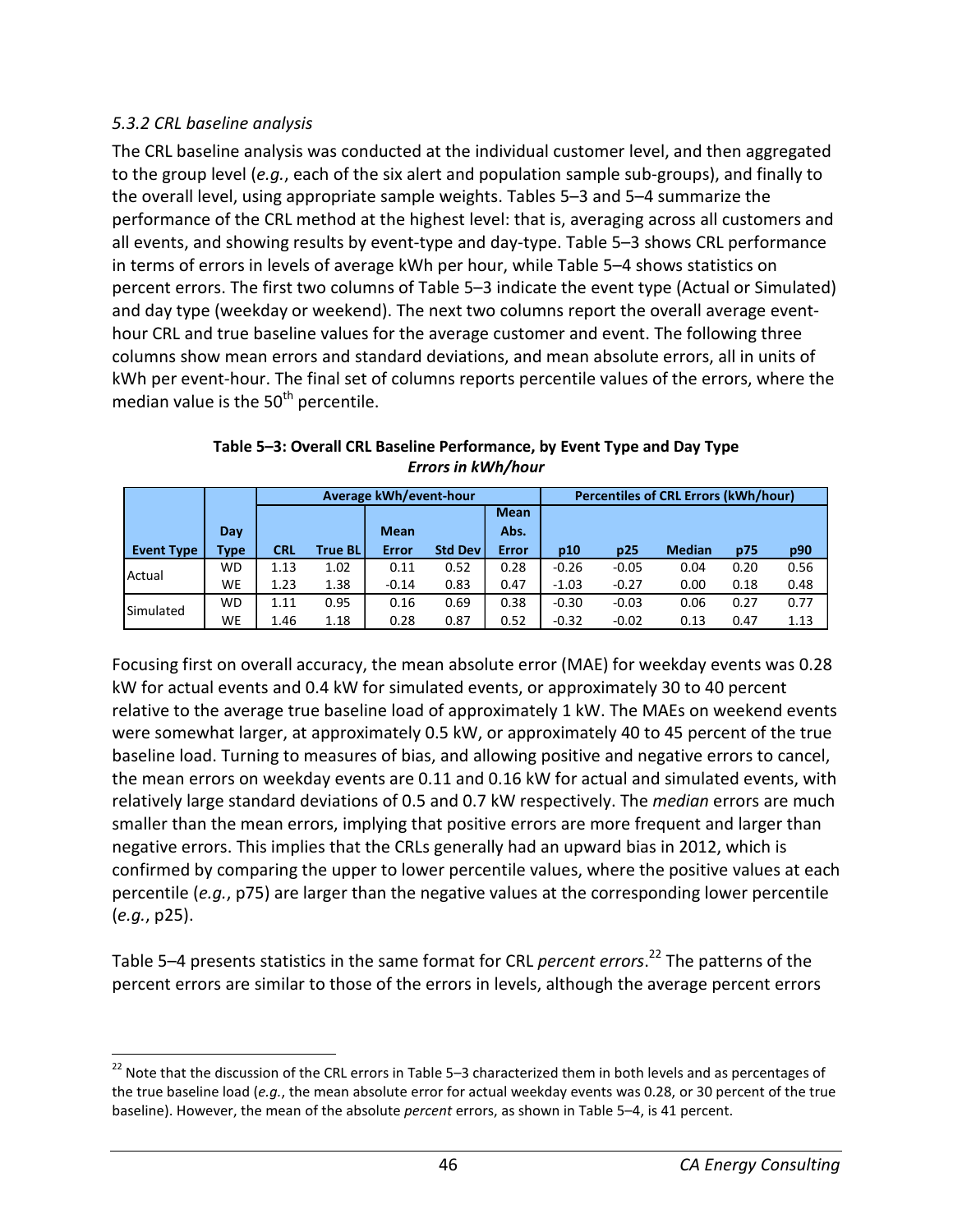and their standard deviations are quite large. This is a common result when reporting percent baseline errors across a large number of customers.

|                   |           |            | <b>Average kWh/hour</b> |                    | <b>CRL Percent Errors</b> |                          |          | <b>Percentiles of CRL Percent Errors</b> |               |       |        |  |
|-------------------|-----------|------------|-------------------------|--------------------|---------------------------|--------------------------|----------|------------------------------------------|---------------|-------|--------|--|
|                   | Day       |            |                         | <b>Mean</b>        |                           | <b>Mean</b><br>Abs. Pct. |          |                                          |               |       |        |  |
| <b>Event Type</b> | Type      | <b>CRL</b> | <b>True BL</b>          | <b>IPct.</b> Error | <b>Std Dev</b>            | Error                    | p10      | p25                                      | <b>Median</b> | p75   | p90    |  |
| Actual            | WD        | 1.13       | 1.02                    | 19%                | 883%                      | 41%                      | $-28.6%$ | $-8.2%$                                  | 8.1%          | 30.5% | 66.9%  |  |
|                   | <b>WE</b> | 1.23       | 1.38                    | $-20%$             | 6093%                     | 105%                     | $-47.4%$ | $-24.3%$                                 | 0.2%          | 30.6% | 77.0%  |  |
| Simulated         | WD        | 1.11       | 0.95                    | 50%                | 316%                      | 63%                      | $-26.4%$ | $-5.8%$                                  | 14.3%         | 53.5% | 133.4% |  |
|                   | WE        | 1.46       | 1.18                    | 76%                | 349%                      | 90%                      | $-25.8%$ | $-3.3%$                                  | 20.2%         | 71.5% | 189.4% |  |

**Table 5–4: Overall CRL Baseline Performance, by Event Type and Day Type**  *Percent Errors*

Figure 5–1 illustrates the MAE, mean errors, and standard deviations shown in Table 5–3, while Figure 5–2 illustrates the percentiles of CRL errors. The relatively wide range of errors may be seen in both the standard deviations around the mean, and in the percentiles of errors.



**Figure 5–1: Overall CRL Baseline Performance, by Event Type and Day Type**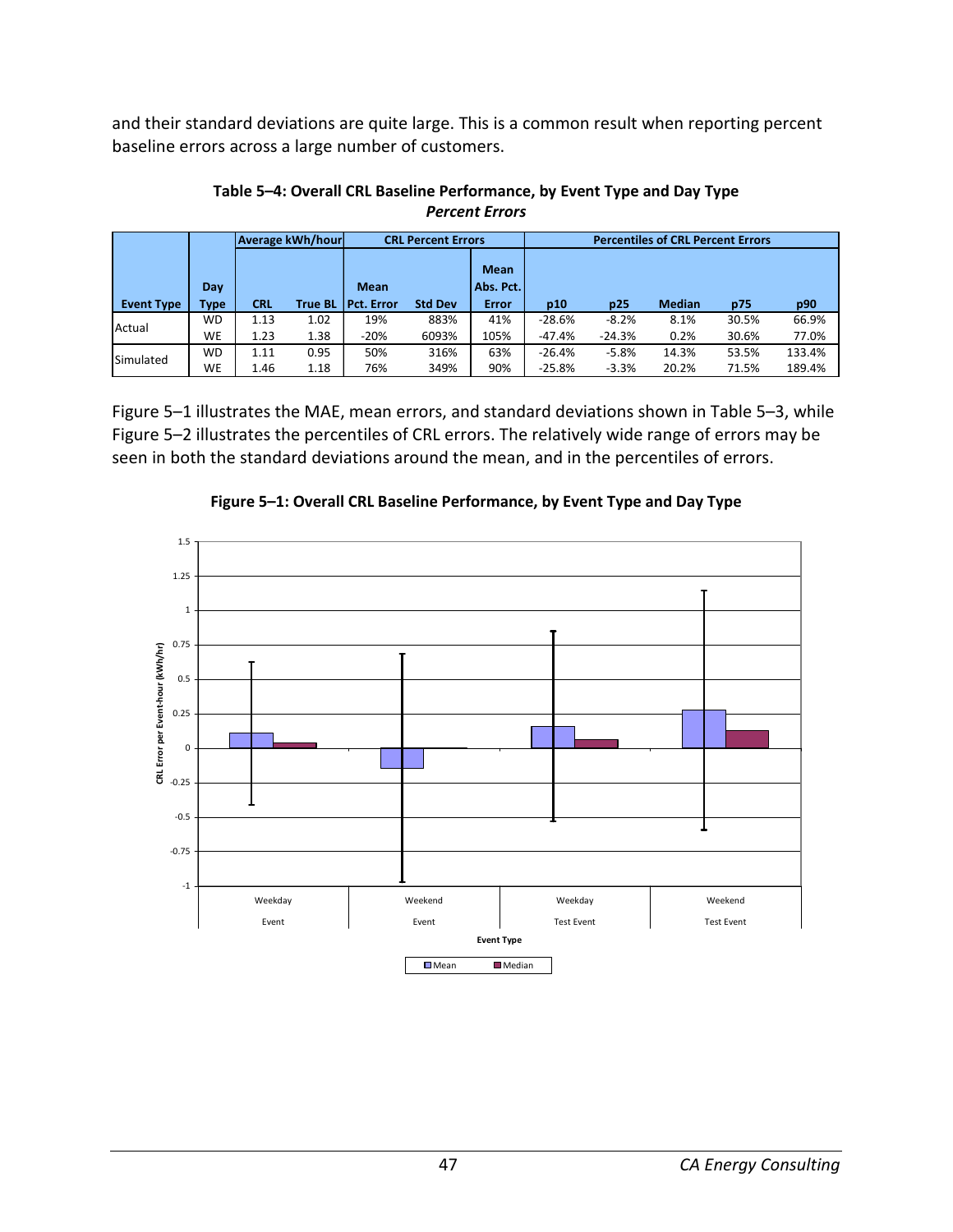

**Figure 5–2: Percentiles of CRL Baseline Errors, by Event Type and Day Type** 

Given the large variability of CRL errors, it is of interest to examine potential underlying factors, such as differences across events. As shown in Table 5–5 and the following figures, the CRL errors vary considerably across events. The table shows the dates of the actual and simulated events (shaded rows indicate weekend days, all Saturdays), the average CRLs and true baselines, average errors and associated standard deviations, median error, and mean absolute error. The last two columns show average temperatures for the event window and for the average of same period on the days included in the CRLs.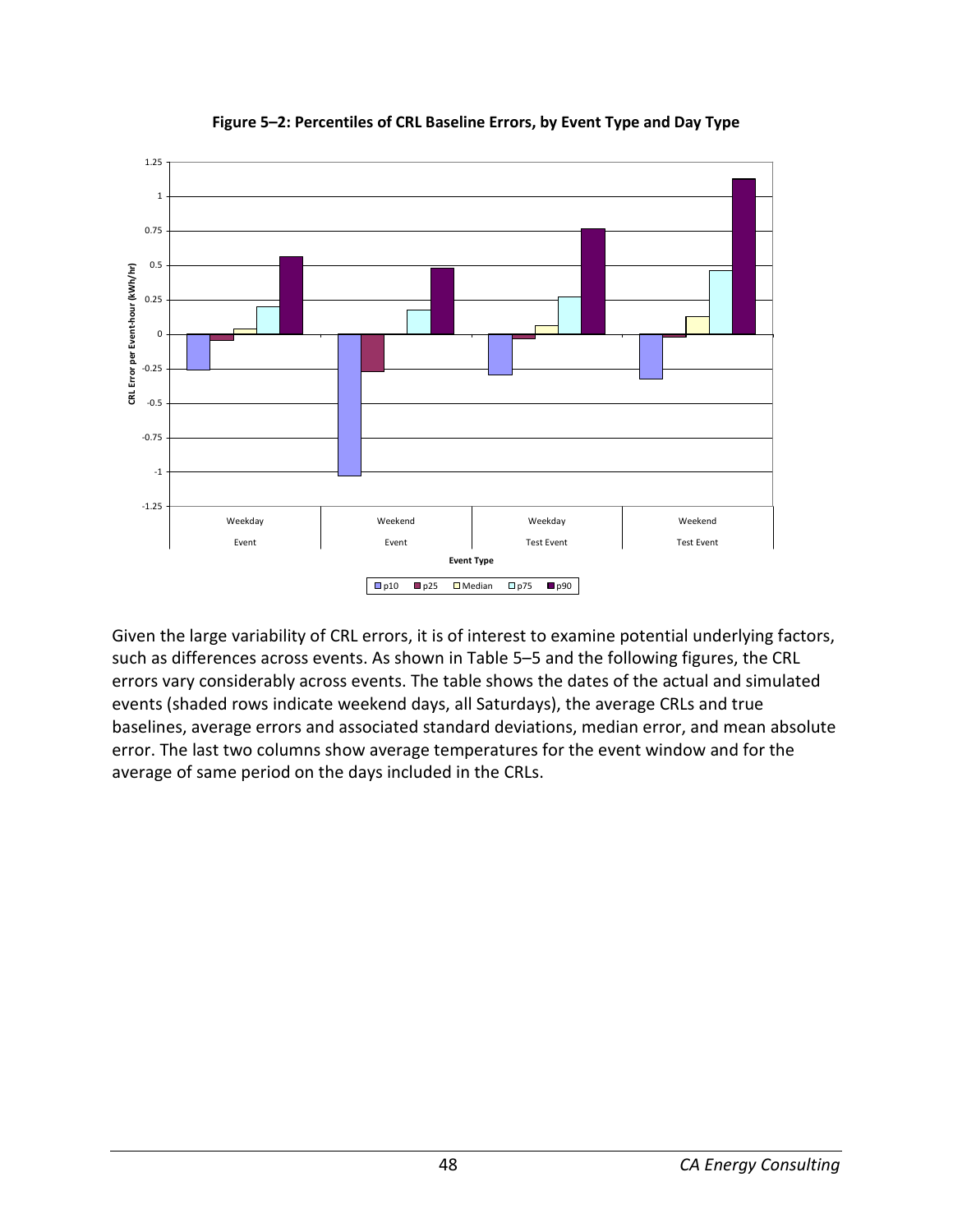| <b>Event</b> |                    |          | Ave. True |                   |           | <b>Median</b> | <b>Mean Abs.</b> |           | Ave. CRL    |
|--------------|--------------------|----------|-----------|-------------------|-----------|---------------|------------------|-----------|-------------|
| <b>Type</b>  | <b>Event Datel</b> | Ave. CRL | <b>BL</b> | <b>Mean Error</b> | Std. Dev. | <b>Error</b>  | <b>Error</b>     | Ave. Temp | <b>Temp</b> |
|              | 20-Jul             | 0.87     | 0.94      | $-0.07$           | 0.39      | 0.000         | 0.23             | 79.4      | 75.7        |
|              | 9-Aug              | 1.11     | 1.05      | 0.06              | 0.41      | 0.033         | 0.23             | 80.8      | 78.7        |
|              | $10$ -Aug          | 1.11     | 1.10      | 0.01              | 0.47      | 0.018         | 0.26             | 82.5      | 78.7        |
| Actual       | $11$ -Aug          | 1.06     | 1.18      | $-0.13$           | 0.74      | 0.000         | 0.42             | 83.1      | 74.0        |
|              | 14-Aug             | 1.23     | 1.12      | 0.11              | 0.43      | 0.047         | 0.25             | 82.4      | 80.7        |
|              | $21$ -Aug          | 1.35     | 0.93      | 0.42              | 0.69      | 0.149         | 0.46             | 76.8      | 82.8        |
|              | 15-Sep             | 1.41     | 1.57      | $-0.16$           | 0.91      | 0.003         | 0.52             | 95.0      | 79.3        |
|              | $13$ -Jul          | 0.91     | 0.77      | 0.14              | 0.50      | 0.066         | 0.28             | 77.7      | 75.5        |
|              | 8-Aug              | 1.02     | 1.11      | $-0.09$           | 0.63      | 0.006         | 0.34             | 81.6      | 77.3        |
|              | $15 - Aug$         | 1.23     | 0.98      | 0.25              | 0.67      | 0.095         | 0.40             | 80.0      | 80.7        |
| Simulated    | $18 - Aug$         | 1.48     | 1.31      | 0.17              | 0.91      | 0.085         | 0.51             | 84.7      | 81.0        |
|              | $22$ -Aug          | 1.35     | 0.85      | 0.50              | 0.87      | 0.178         | 0.57             | 75.3      | 82.8        |
|              | $30-Aug$           | 1.05     | 1.06      | 0.00              | 0.56      | 0.026         | 0.30             | 81.5      | 79.0        |
|              | 1-Sep              | 1.41     | 1.13      | 0.28              | 0.86      | 0.125         | 0.51             | 82.9      | 79.6        |
|              | $22-Sep$           | 1.48     | 1.11      | 0.37              | 0.83      | 0.175         | 0.52             | 82.6      | 79.5        |

**Table 5–5: Overall CRL Baseline Performance, by Event (kW)** 

Two notable results are the following. First, for the events on July 20, August 11, and September 15 (where the latter two event days are Saturdays), the median errors are nearly zero and the mean errors are negative. That is, the CRL tended to *understate* the true baseline for those events. The last two columns indicate that average temperatures on those event days were substantially higher than average temperatures on the days included in the associated CRLs, particularly for the two Saturday events.

Second, the mean and median errors for the sixth event, on August 21, are both much larger than for the other weekday events. This result is consistent with the unusually high percentage of estimated "reducers" shown for that event in Table 5–1, suggesting that the customer CRLs tended to *overstate* the true baselines on that event. Note that the mean and median errors for the following day, which was selected as a simulated event, are comparably large and positive. The values in the last two columns indicate that August 21 and 22 had relatively mild temperatures compared to the days included in the CRLs. Such conditions likely explain why the CRLs exceeded the true baseline loads for those days. Thus, the accuracy of the CRLs in representing customers' baseline loads appears to depend critically on the similarity of the weather conditions on the event days and the days included in the CRL calculations.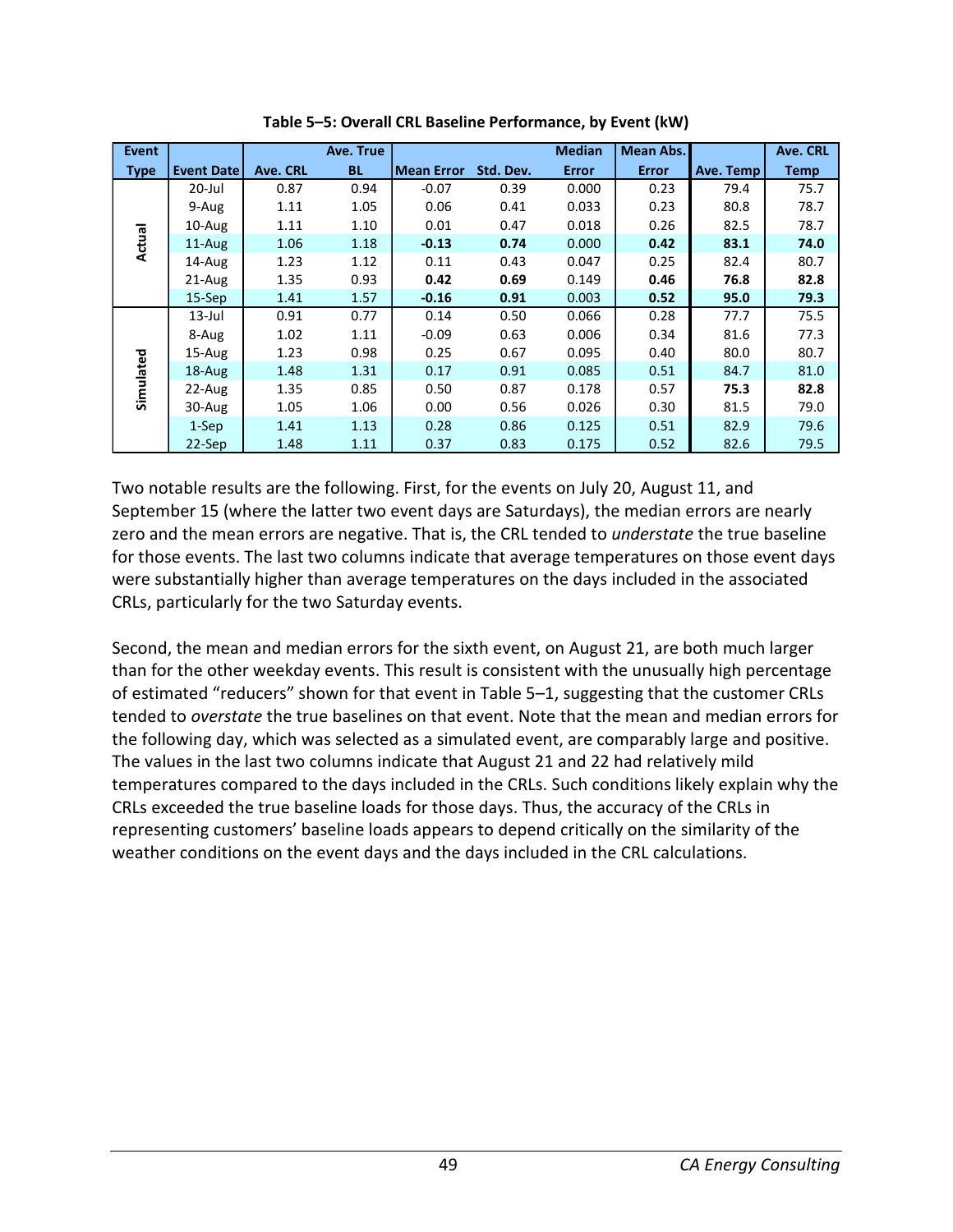Figure 5–3 illustrates the median and mean error, and standard deviation of the CRL baseline errors for each actual and simulated event, which are shown in Table 5–4. The downward bias of the CRLs on the July 20, August 11, and September 15 actual events, as well as the August 8 simulated event may be seen, along with relatively large standard deviations. Similarly, the large upward biases of the CRLs on August 21 and 22 are apparent, along with wide standard deviations.



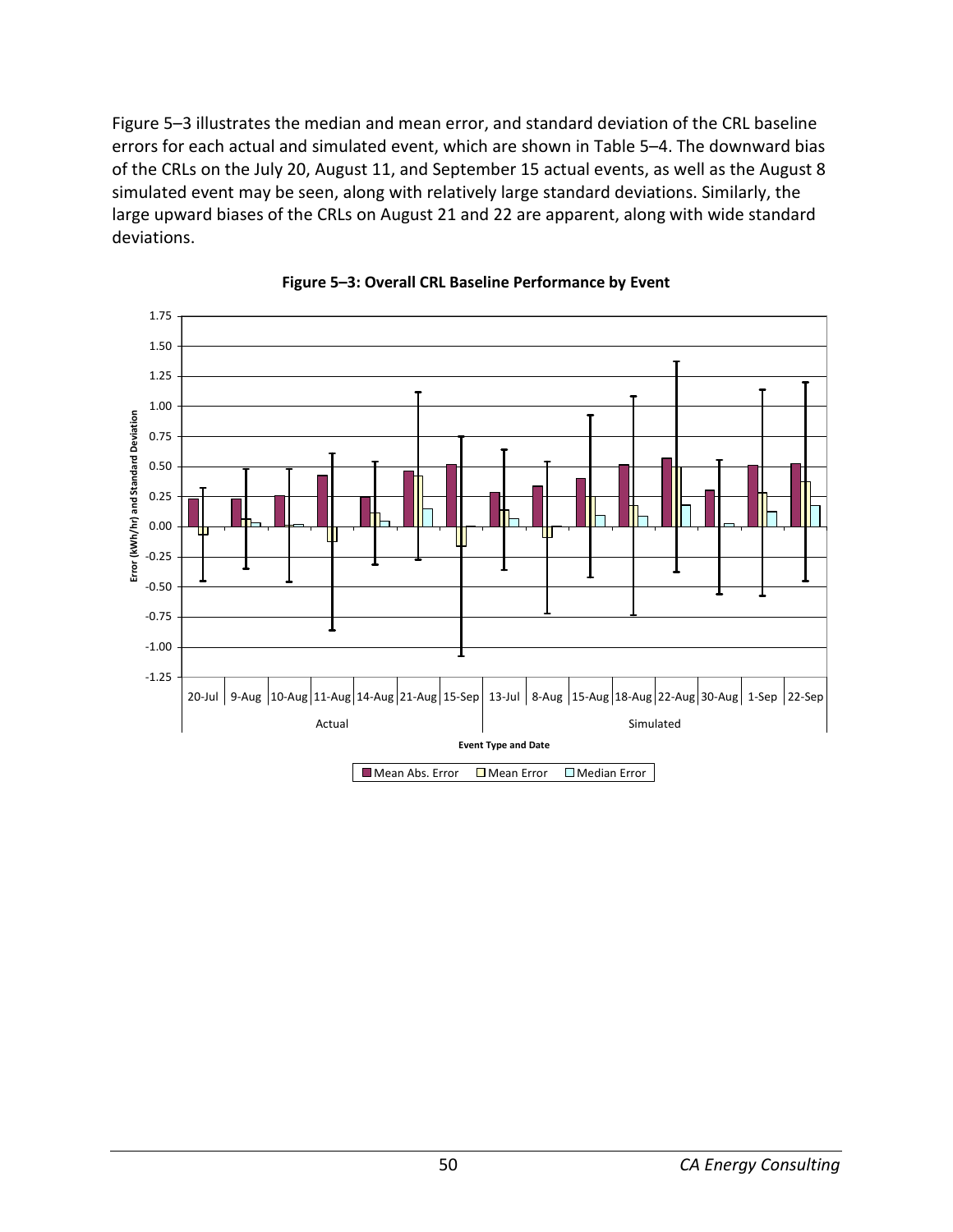The percentiles of CRL errors shown in Figure 5–4 for each event illustrate that most customers were likely overpaid in bill credits for the event on August 21, and would have been similarly overpaid on the following day if an event had been called (*i.e.*, nearly all of the errors are positive on both days). In contrast, with nearly zero medians and relatively large negative errors, about half of the customers were likely underpaid on the two Saturday events (August 11 and September 15).





## **5.4 Summary of CRL Settlement and Baseline Analysis**

At an overall level, combining results across all customers and events, we found that the CRL baseline method produced relatively high average errors (measured by the mean absolute error) in 2012, in the range of *30 to 50 percent* of the true baseline load (which averages about 1.1 kW on weekday events and 1.2 to 1.5 on weekend events). In addition, the CRLs generally had an *upward bias*. For actual weekday events, the errors for the middle half of all customers fell in the range of -0.05 kW to 0.20 kW (*i.e.*, a downward bias of about 5 percent to an upward bias of about 20 percent). For a quarter of the remaining customers, the CRLs *understated* the true baseline by more than 0.05 kW, and they *overstated* the true baseline for another quarter of customers by more than 0.20 kW.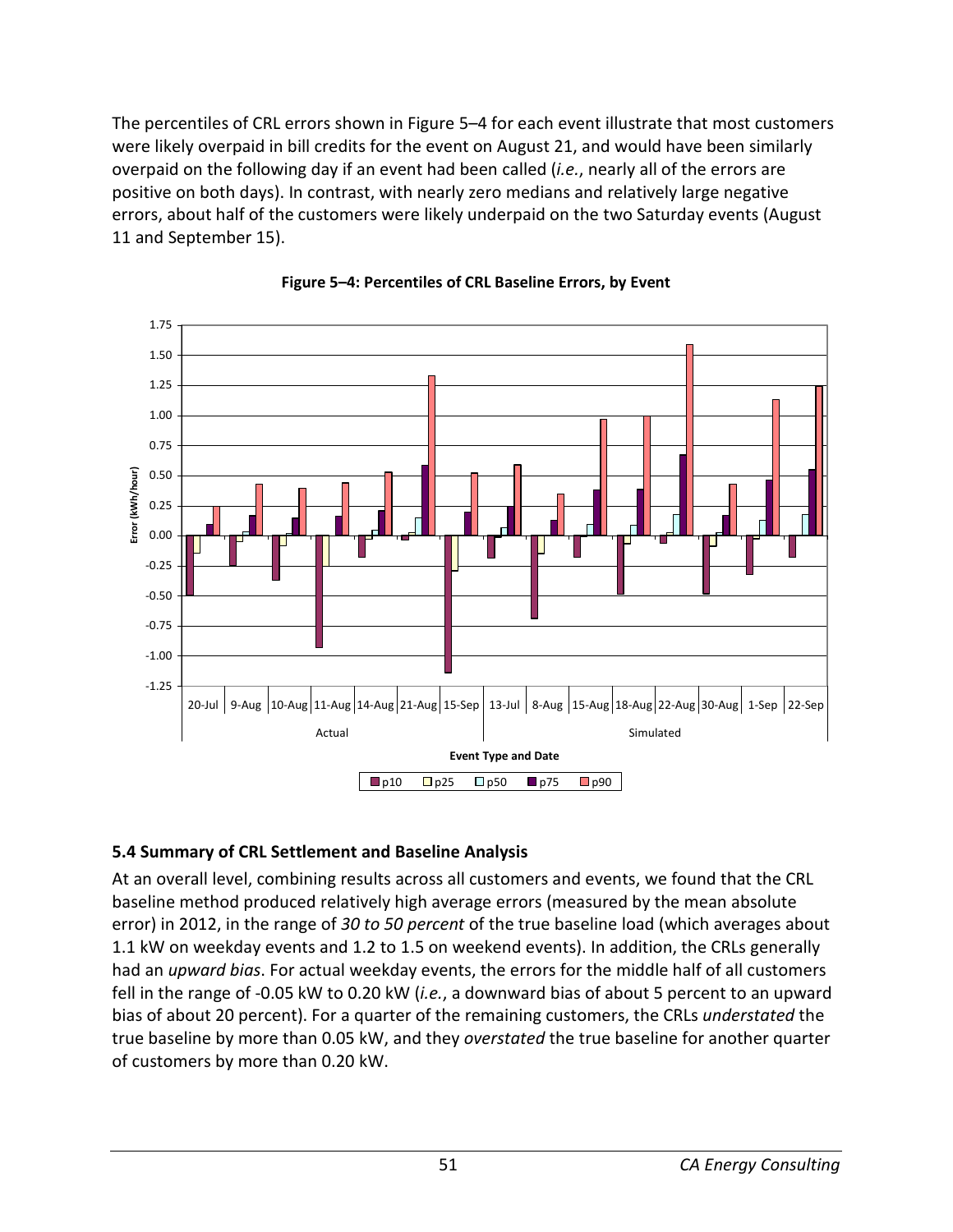Since the CRL for a given event depends on customers' usage on prior days, the nature of baseline errors can vary substantially across events, depending in part on weather conditions. Two examples for PTR in 2012 illustrate the point. First, the weekday event called on August 21 occurred on a relatively mild day following a series of relatively hot days. The customers' loads on the previous hot days produced *overstated*, or upward biased, CRLs for nearly all customers. In contrast, two weekend events were called on substantially hotter days than previous weekend days, which resulted in CRLs that *understated* the true baselines of about half of all customers, in some cases by relatively large amounts (*e.g.*, 0.25 to 1 kWh per hour).

In addition, a review of CRL settlement data indicated that net load impacts as measured by the CRLs were uniformly greater than the comparable *ex post* load impacts, ranging from 50 percent greater for the opt-in alert customers, to twice as great for the IHD customers, and four times as great for SDEC customers. Most importantly, for the much larger number of customers in the remaining population, the CRL-based net impacts indicate *usage reductions* of 10 MW, while the *ex post* impact estimates represent load *increases* of 14 MW (though they are not statistically significant). However, PTR bill credits are paid for *usage reductions* relative to CRLs, not net impacts, and these amounted to an average event-hour value of 245 MW for the nonalert population.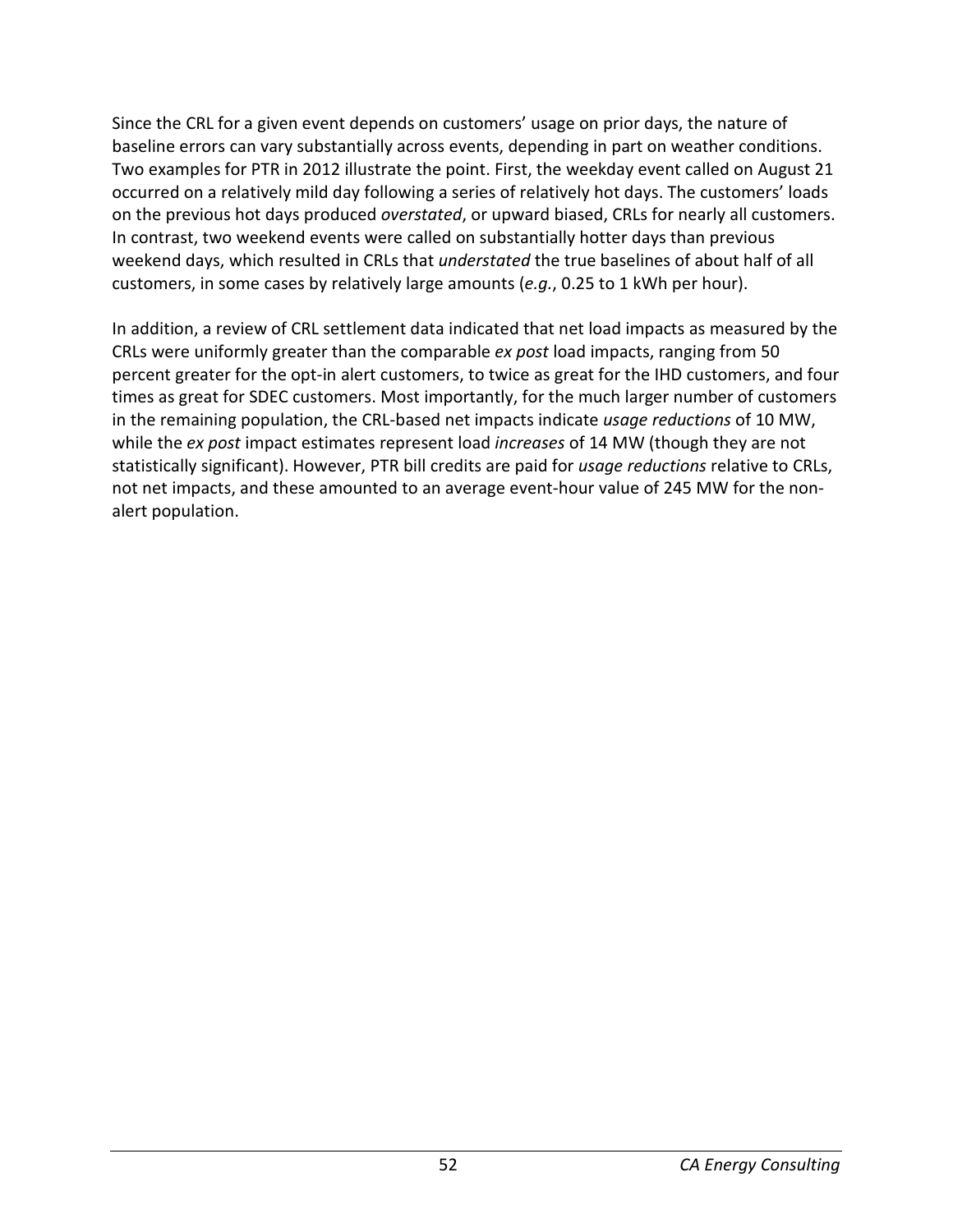## **6. SDEC CONSERVATION EFFECTS**

In addition to analyzing the effects of SDEC participation on usage reductions during PTR event hours, SDG&E is also interested in examining effects on overall electricity consumption. In particular, SDG&E wishes to measure energy usage changes of SDEC participants between the summer months of 2011 and 2012. An important barrier to estimating the conservation effects of SDEC participation over this time frame is the major difference in summer weather conditions between the two years; that is, the summer of 2011 was considerably milder than the summer of 2012, leading to nominally higher electricity use in 2012.

## **6.1 Analysis Approach**

To aid in disentangling potential conservation effects of SDEC from differences in weather conditions, our analysis included selection of a control group of comparable non-SDEC customers, which allows a comparison of differences in energy consumption between the summers of 2011 and 2012 for SDEC participants to similar differences for the control group customers.

To identify customers for the control group that matched the SDEC participants, we constructed usage metrics for each SDEC participant and potential control group customer, and then compared them to determine the best matches. Specifically, for each SDEC participant, 25 average usage measures, for the 24 hours and the average across hours for August and September of 2011, were compared to the same usage measures for all customers from the population sample within the same zip code. The measures were compared using standard, or z-scores, which normalize differences in measures by standard deviations of the measure in the population. Z-scores were calculated for each matching candidate, and the population customer with the lowest z-score was selected as the match and included in the control group.

Formally, for each SDEC participant, z-scores were calculated for each hourly load measure, and then averaged across hours and added to the score for average usage, as follows:

$$
z_i^1 = \frac{|measure1_i - measure1_{\text{SDEC}_i}|}{\sigma_{measure1}}
$$

$$
Z_{Ai} = \frac{\sum_{h=1}^{24} z_i^h}{24}
$$

$$
Z_{Bi} = z_i^{avgkWh}, \text{ and}
$$

$$
Z_i = Z_{Ai} + Z_{Bi}
$$

SDEC*<sup>j</sup>* represents the SDEC customer for which a match is required, the subscript *i* represents each potential match from the sample population in the relevant ZIP code, and σ represents the standard deviation of the usage measure across all potential matches. That is, the z-scores for the 24 hourly kWh measures are averaged to produce *ZAi*, which is added to the z-score for the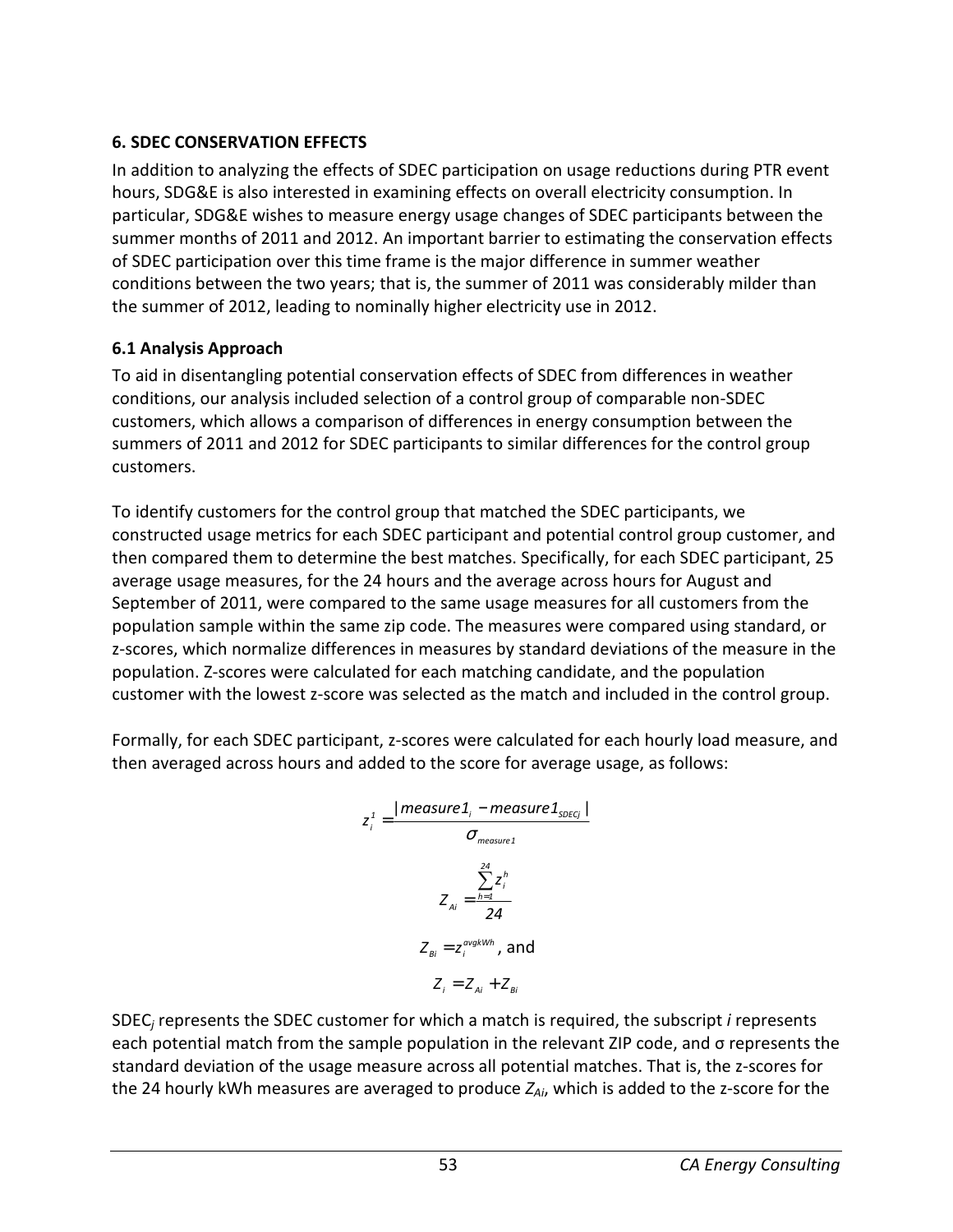25th measure, *ZBi*, average kWh across August and September. The service account with the lowest overall z-score,  $Z_i$ , was included in the control group. Population service accounts may be matched to multiple SDEC participants and are weighted according to the number of SDEC participant matches.

## **6.2 Comparison of Treatment and Control Usage Profiles in 2011 and 2012**

To illustrate the comparability of usage patterns of the SDEC participants and the matched control group, Figure 6–1 illustrates average hourly electricity usage for the two groups in 2011, before customers were invited to participate in SDEC.<sup>23</sup> As shown, profiles for the two groups are almost identical with the exception of hours in the morning and evening where SDEC energy consumption is slightly higher than that of the control group.<sup>24</sup>





<sup>.</sup> <sup>23</sup> As noted above, matched population service accounts are weighted based on the number of SDEC participants to which the account is matched.

<sup>&</sup>lt;sup>24</sup> Averaging over 24 hours, the mean percent error (MPE) between treatment and control group load profiles is -0.2% and the mean absolute percent error (MAPE) is 1.2%. When analyzed by zip code, of which there are 29, there is somewhat more variation between treatment and control load profiles. However, the fit is still quite good. All zip codes but one have MPEs between -1.3% and 0.8% and MAPEs less than 3.8%. The outlying zip code, which only has 21 of 4,227 SDEC customers included in this analysis, has an MPE of -6.5% and a MAPE of 9.9%.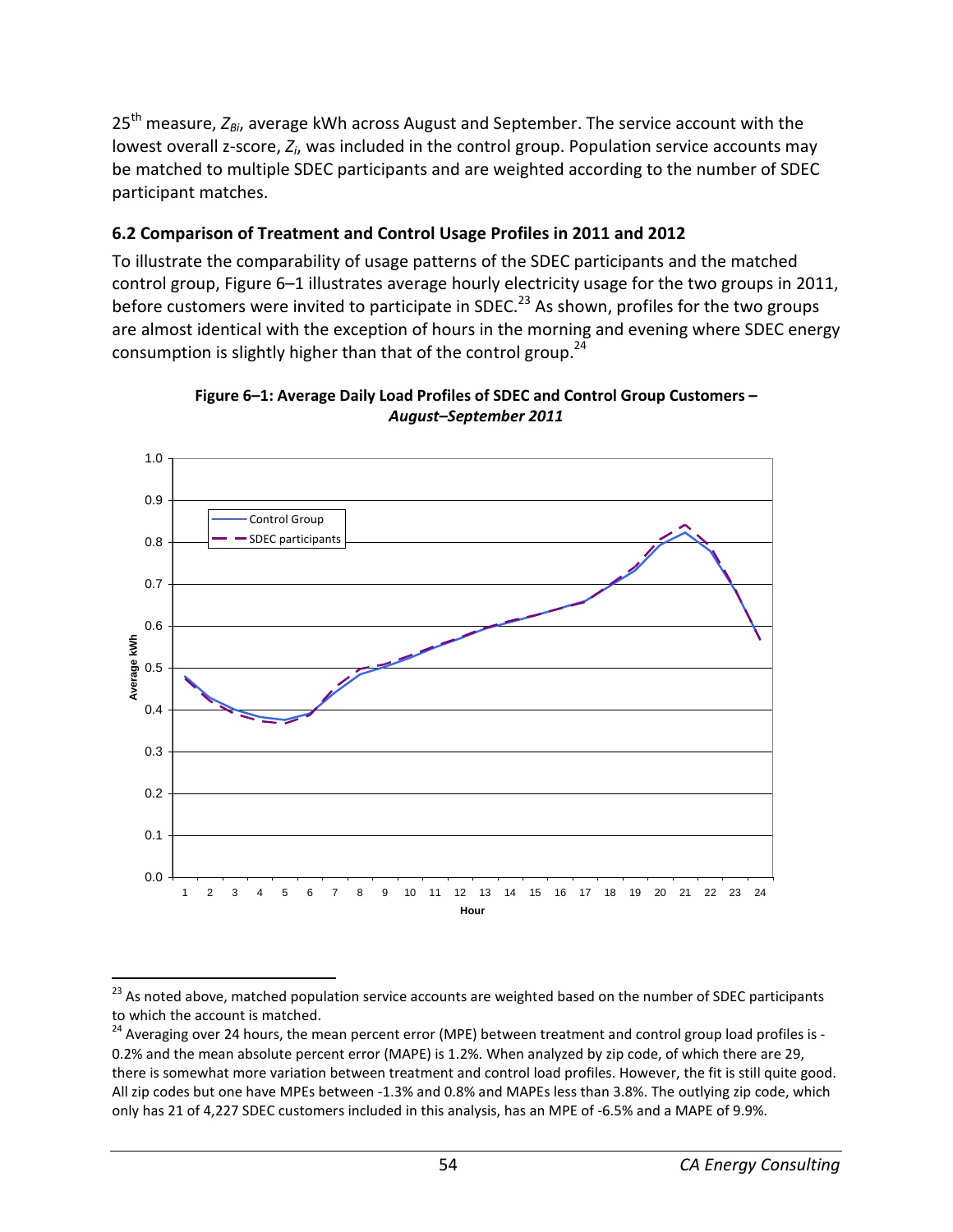To provide an initial comparison of post-SDEC usage patterns, Figure 6–2 shows average hourly usage in August and September 2012 for the same customers represented in Figure 6–1. The shape of the 2012 load profile for SDEC participants is similar to that for the control group but is lower in all hours. A fundamental question is the extent to which this difference represents an SDEC conservation effect or the result of some other factors that were omitted in the matching process (*e.g.* differences in weather sensitivity). For example, as noted above, weather in summer 2011 was milder than that in 2012, which could mean that the 2011 electricity usage data used to determine treatment and control matches was based largely on usage other than air conditioning energy consumption. If there is an underlying difference in the presence and usage of air conditioning between population and SDEC service accounts, then we would expect 2012 usage profiles to differ between the groups as a result of higher temperatures, with or without conservation effects.



**Figure 6–2: Average Daily Load Profiles of SDEC and Control Group Customers –**  *August–September 2012*

# **6.3 SDEC Conservation Impacts**

#### *6.3.1 Basic statistical analysis*

The availability of usage data for periods before and after SDEC participation, and for both the SDEC treatment customers and a matched control group, allows the calculation of a basic estimate of SDEC conservation effects by using a straightforward *difference-in-differences*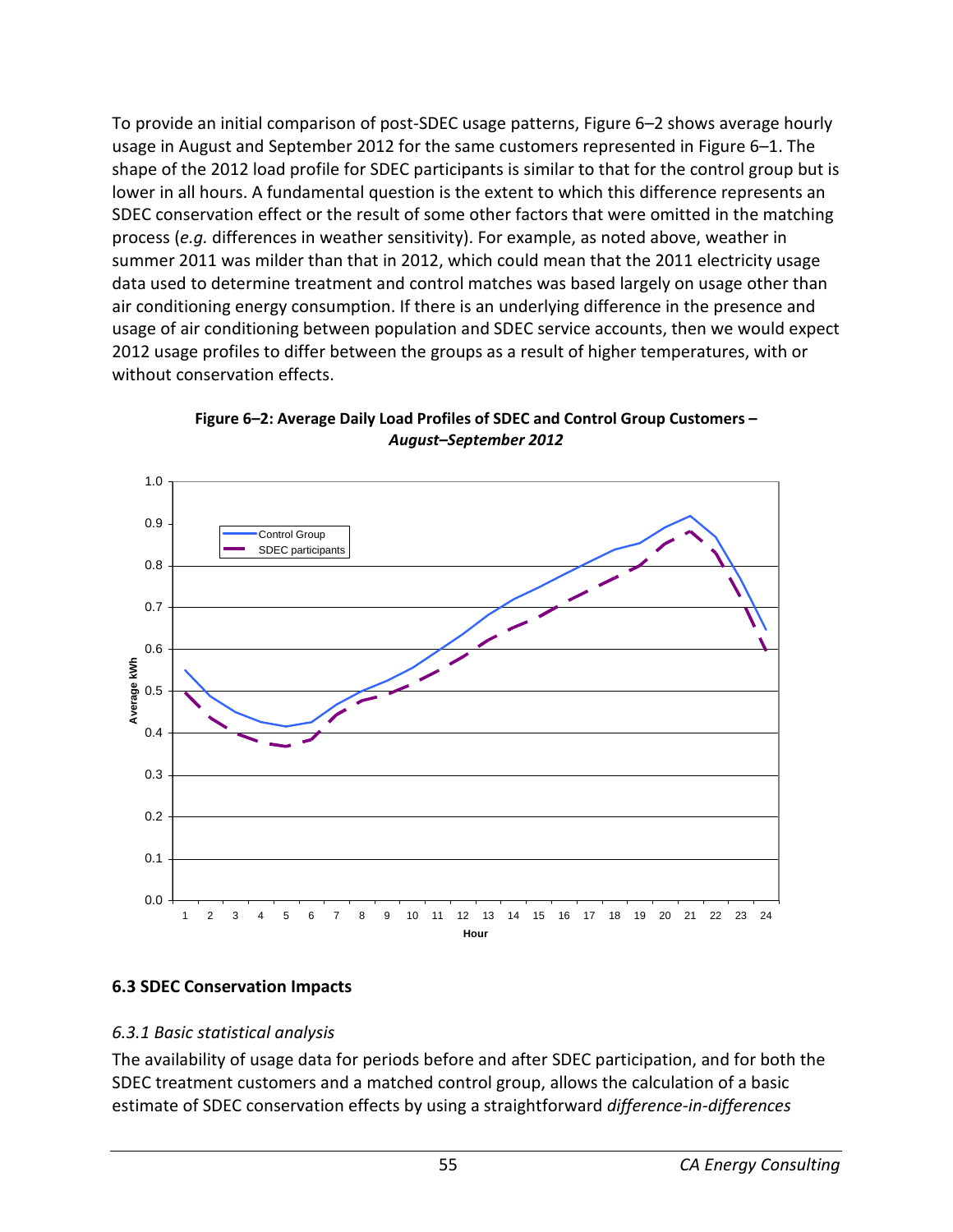approach. The results from this basis statistical approach are shown in Table 6–1. The first row shows average hourly kWh usage for August through September 2011 for SDEC participants and the control group. The second row shows comparable values for 2012, and the third row calculates the year-to-year differences. As shown in the third row, average hourly electricity usage for SDEC participants increased by 0.096 kWh between 2011 and 2012. In contrast, the control group saw an average increase of 0.154 kWh. The difference between these two values (difference-in-differences) is shown in the bottom row and represents one measure of the SDEC conservation effect: 0.058 kWh, or 8% of the 2012 control group average hourly load. While these values represent one estimate of the SDEC conservation effect, they do not account for possible differences between the treatment and control customers and the conditions that they faced in the two years. The potential effect of these factors is explored in regression modeling approaches in the next sub-section.

| Year                          | <b>SDEC</b><br><b>Participants</b> | <b>Control</b><br><b>Group</b> |
|-------------------------------|------------------------------------|--------------------------------|
| 2011                          | 0.575                              | 0.573                          |
| 2012                          | 0.670                              | 0.727                          |
| Difference                    | 0.096                              | 0.154                          |
| Difference-in-<br>differences | 0.058                              | 8.0%                           |

**Table 6–1: Observed Differences in SDEC and Control Group Usage –**  *Average Hourly Consumption (August and September, 2011 and 2012)*

# *6.3.2 Fixed-effects models of conservation*

We can formalize and expand the basic difference-in-differences approach applied above by specifying a fixed-effects regression model, and applying it to average kWh data for all of the SDEC and control group customers. The first and most basic fixed-effects model is specified as follows:

$$
Q_{ii} = \beta_1 \times yr2012 + \beta_2 \times (yr2012 \times SDEC_i) + v_i + \varepsilon_t
$$

where:

.

*i* represents a treatment or control customer;

*t* represents year;

*Qit* represents average hourly kWh usage during August and September for customer *i* in year *t*;

*yr2012* is an indicator variable that equals one in 2012 and zero otherwise;

yr2012xSDEC<sub>i</sub> equals one for SDEC participants during 2012 and zero otherwise;

 $v_i$  is the fixed effect for customer  $i_i^{25}$  and

*εt* is the error term.

<sup>&</sup>lt;sup>25</sup> Although these models are estimated by a fixed effects estimator, the procedure is equivalent to ordinary least squares when a dummy variable, or indicator variable, is included for each customer.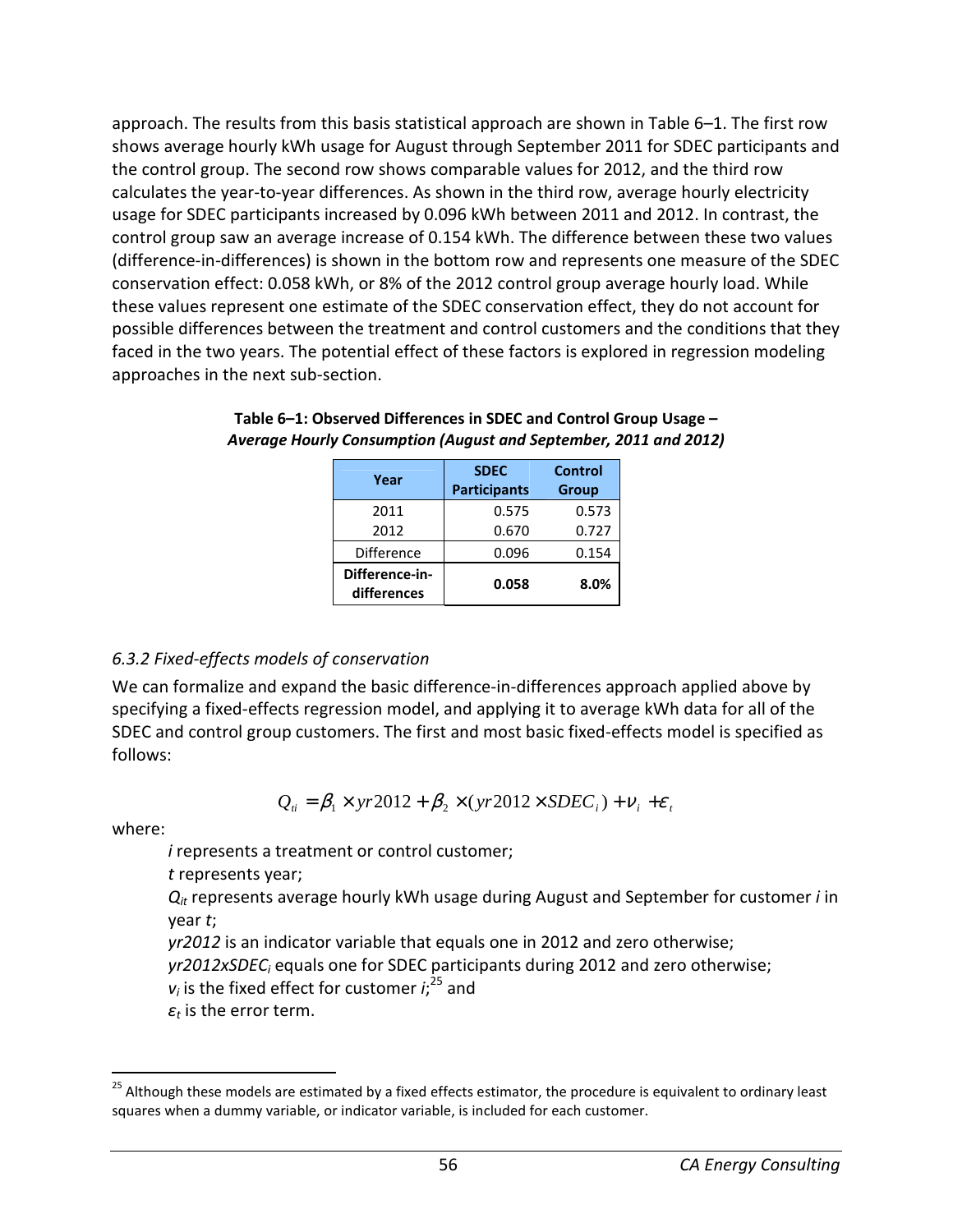The model includes two observations per customer, one representing average hourly kWh during August through September 2011, and another for the same period in 2012. The model also includes independent variables for customer-specific fixed effects, which account for differences in average usage levels between customers, and an indicator for *yr2012*. Finally, an interaction term between *yr2012* and *SDEC<sup>i</sup>* participation is also included and provides the estimated coefficient of interest. That is, the coefficient on that variable represents the difference between the average SDEC participant and the average control group customer in their change in average usage between 2011 and 2012.

Table 6–2 presents the estimated coefficients from the fixed-effects model described above. The right column contains estimated coefficients for a variant of the model where the dependent variable is calculated over non-event days only (*i.e.* excludes data for the six days in 2012 on which PTR events were called). Excluding the 2012 event days in calculating average hourly energy use potentially allows investigation of the confounding effects of the PTR program on energy usage reductions. In both models, the estimated constant term represents average hourly kWh electricity usage in 2011 for treatment and control customers. The second coefficient indicates that average hourly electricity usage for both customer types increased by 0.154 kWh (or 0.146 kWh) in 2012. However, the third coefficient indicates that participation in the SDEC program *reduces* the 2012 increase by 0.058 kWh (or 0.056 kWh in the second model) to only 0.096 kWh (0.096 = 0.154 – 0.058) in the first model. *That coefficient on the interaction term represents the estimated conservation effect and corresponds to, and is in fact the same as the basic difference-in-differences statistical calculation of 0.058 kWh in Table 6–1.*

|                                                         | <b>Dependent variable:</b>                          |                                               |  |
|---------------------------------------------------------|-----------------------------------------------------|-----------------------------------------------|--|
| <b>Variable</b>                                         | <b>Average Hourly</b><br>Aug. & Sept.<br><b>kWh</b> | <b>Average Hourly</b><br><b>Non-Event kWh</b> |  |
| Constant                                                | $0.574++$                                           | $0.574++$                                     |  |
|                                                         | (0.002)                                             | (0.002)                                       |  |
| vr2012                                                  | $0.154++$                                           | $0.146++$                                     |  |
|                                                         | (0.004)                                             | (0.004)                                       |  |
| yr2012*SDEC                                             | $-0.058++$                                          | $-0.056++$                                    |  |
|                                                         | (0.006)                                             | (0.006)                                       |  |
| Observations                                            | 16,906                                              | 16,906                                        |  |
| R-squared                                               | 0.176                                               | 0.166                                         |  |
| Number of service accounts                              | 7,137                                               | 7,137                                         |  |
| Standard errors in parentheses. $++$ p<0.01, $+$ p<0.05 |                                                     |                                               |  |

**Table 6–2: Basic Fixed Effects Model Estimate of SDEC Conservation Effect** 

As illustrated in Figure 6–2 above, the usage reductions of the average SDEC participant and control group customer appear to take place in all hours of the day. $^{26}$  This feature raises questions about what behaviors the treatment customers may have undertaken in order to

l

<sup>&</sup>lt;sup>26</sup> Conservation effects during all hours were also verified by estimating 24 hourly fixed-effects models, yielding hourly estimates of conservation. While there was variation from hour to hour in the size of the effects, all 24 hours showed load reductions ranging from -0.04 kWh to -0.083 kWh.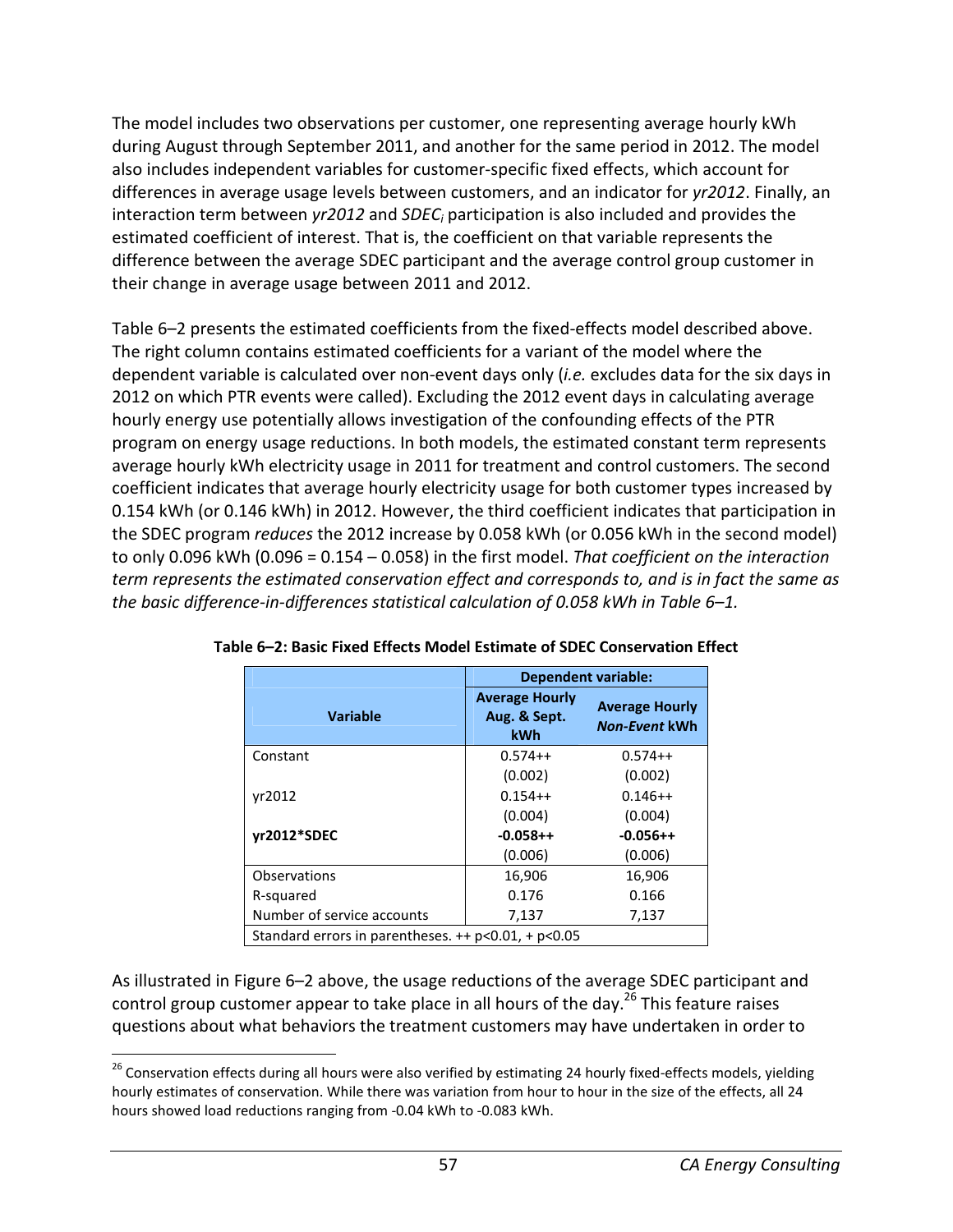reduce usage in all hours.<sup>27</sup> In an attempt to verify the conservation findings and to further disentangle weather effects, an additional fixed-effects model was estimated using *daily*, rather than yearly, average usage data, along with a weather variable. The *daily* fixed-effects model is specified as follows:

$$
Q_{ti} = \beta_1 \times yr2012 + \beta_2 \times (yr2012 \times SDEC_i) + \beta_3 \times CDD65 + \sum_{d=1}^{6} \beta_d^{Dtype} \times DType_t + v_i + \varepsilon_t
$$

Where the additional variables are:

l

*CDD65* equals the difference between the day's average temperature and 65 if the average temperature is above 65 and equals zero otherwise; and *DType<sup>d</sup>* is an indicator variable for each day of the week.

This equation models customers' average hourly kWh electricity usage per day as a function of weather (represented by cooling degree days), day of the week, year, and year interacted with SDEC treatment. Two variations of the model are estimated, where one includes additional interactions between weather and SDEC and year indicator variables. Results for the daily fixed effect-models are reported in Table 6–3.

 $27$  Behaviors such as reducing thermostat set points could result in such shifts in usage patterns to the extent that air conditioning is needed during overnight hours.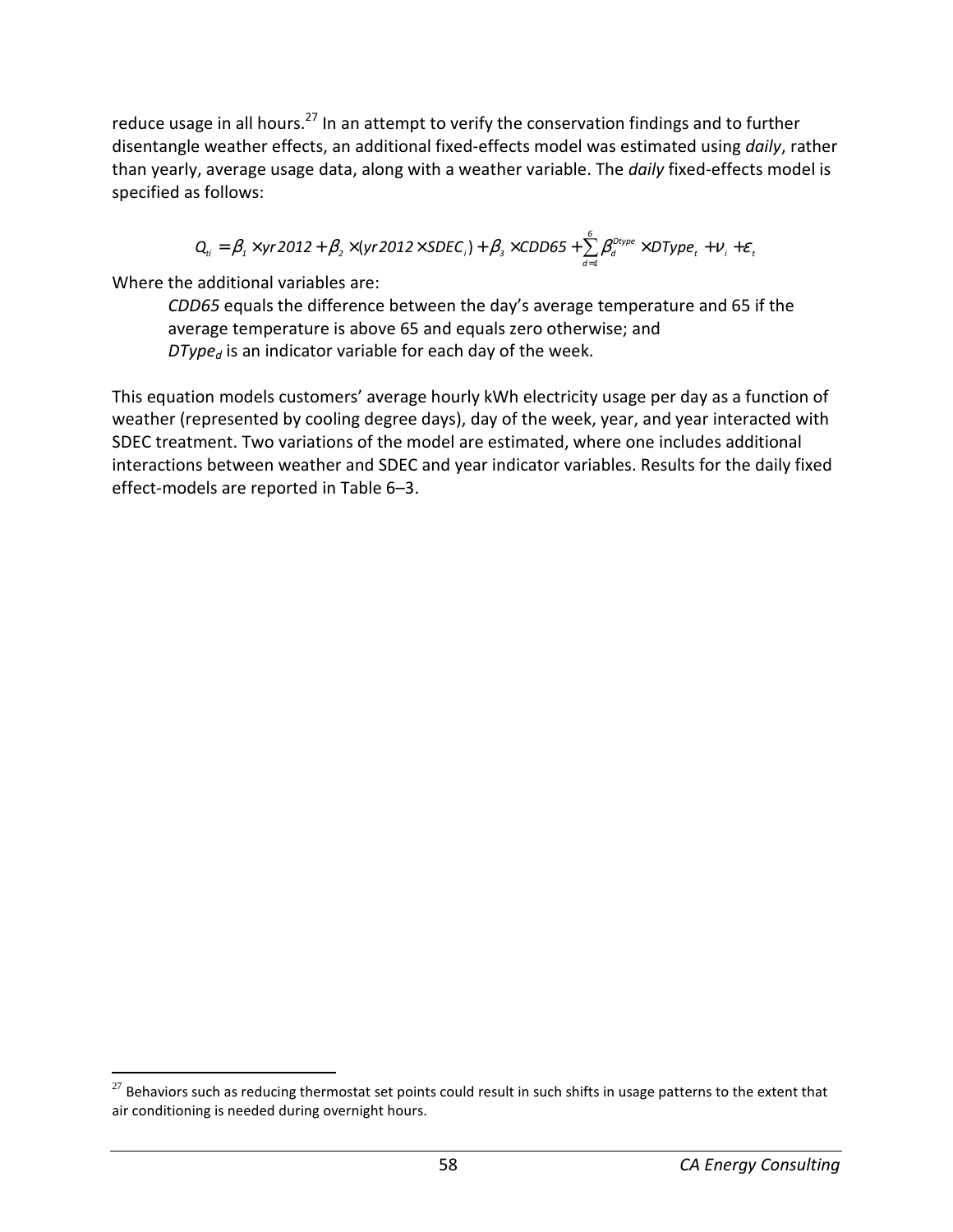|                                                     | <b>Dependent variable:</b> |            |                |
|-----------------------------------------------------|----------------------------|------------|----------------|
| <b>Variable</b>                                     | <b>Average</b>             | Average    | <b>Average</b> |
|                                                     | kWh                        | <b>kWh</b> | kWh            |
| Constant                                            | $0.531++$                  | $0.531++$  | $0.547++$      |
|                                                     | (0.001)                    | (0.001)    | (0.001)        |
| yr2012                                              | $0.062++$                  | $0.060++$  | $-0.008++$     |
|                                                     | (0.001)                    | (0.001)    | (0.002)        |
| yr2012*SDEC                                         | $-0.059++$                 | $-0.055++$ | $-0.044++$     |
|                                                     | (0.001)                    | (0.001)    | (0.002)        |
| Monday                                              | $-0.018++$                 | $-0.018++$ | $-0.017++$     |
|                                                     | (0.001)                    | (0.001)    | (0.001)        |
| Tuesday                                             | $-0.043++$                 | $-0.043++$ | $-0.038++$     |
|                                                     | (0.001)                    | (0.001)    | (0.001)        |
| Wednesday                                           | $-0.045++$                 | $-0.045++$ | $-0.040++$     |
|                                                     | (0.001)                    | (0.001)    | (0.001)        |
| Thursday                                            | $-0.064++$                 | $-0.064++$ | $-0.059++$     |
|                                                     | (0.001)                    | (0.001)    | (0.001)        |
| Friday                                              | $-0.048++$                 | $-0.048++$ | $-0.049++$     |
|                                                     | (0.001)                    | (0.001)    | (0.001)        |
| Saturday                                            | $-0.018++$                 | $-0.018++$ | $-0.020++$     |
|                                                     | (0.001)                    | (0.001)    | (0.001)        |
| CDD65                                               | $0.016++$                  | $0.017++$  | $0.013++$      |
|                                                     | (0.000)                    | (0.000)    | (0.000)        |
| CDD65*SDEC                                          |                            | $-0.001++$ | 0.000          |
|                                                     |                            | (0.000)    | (0.000)        |
| CDD65*yr2012                                        |                            |            | $0.009++$      |
|                                                     |                            |            | (0.000)        |
| CDD65*SDEC*yr2012                                   |                            |            | $-0.001++$     |
|                                                     |                            |            | (0.000)        |
| <b>Observations</b>                                 | 1,026,768                  | 1,026,768  | 1,026,768      |
| R-squared                                           | 0.105                      | 0.105      | 0.108          |
| Number of service accounts                          | 7,138                      | 7,138      | 7,138          |
| Standard errors in parentheses. ++ p<0.01, + p<0.05 |                            |            |                |

**Table 6–3: Daily Fixed Effects Models of SDEC Conservation Effect** 

Again, the estimated coefficients on the interaction term *yr2012\*SDEC* represent the conservation effect of interest. In the first model, the conservation effect is estimated to be 0.059 kWh (see bold values in the table), which is very similar to the results presented in Tables 6–1 and 6–2. The remaining two models include interaction terms that allow weather sensitivity to vary across treatment status and across years. This added flexibility results in somewhat smaller conservation estimates of 0.055 and 0.044 kWh. Given the strongly significant coefficients on the interactive variables, we conclude that the most comprehensive model, shown in the third column does the best job of controlling for as many factors as possible in estimating SDEC conservation effects.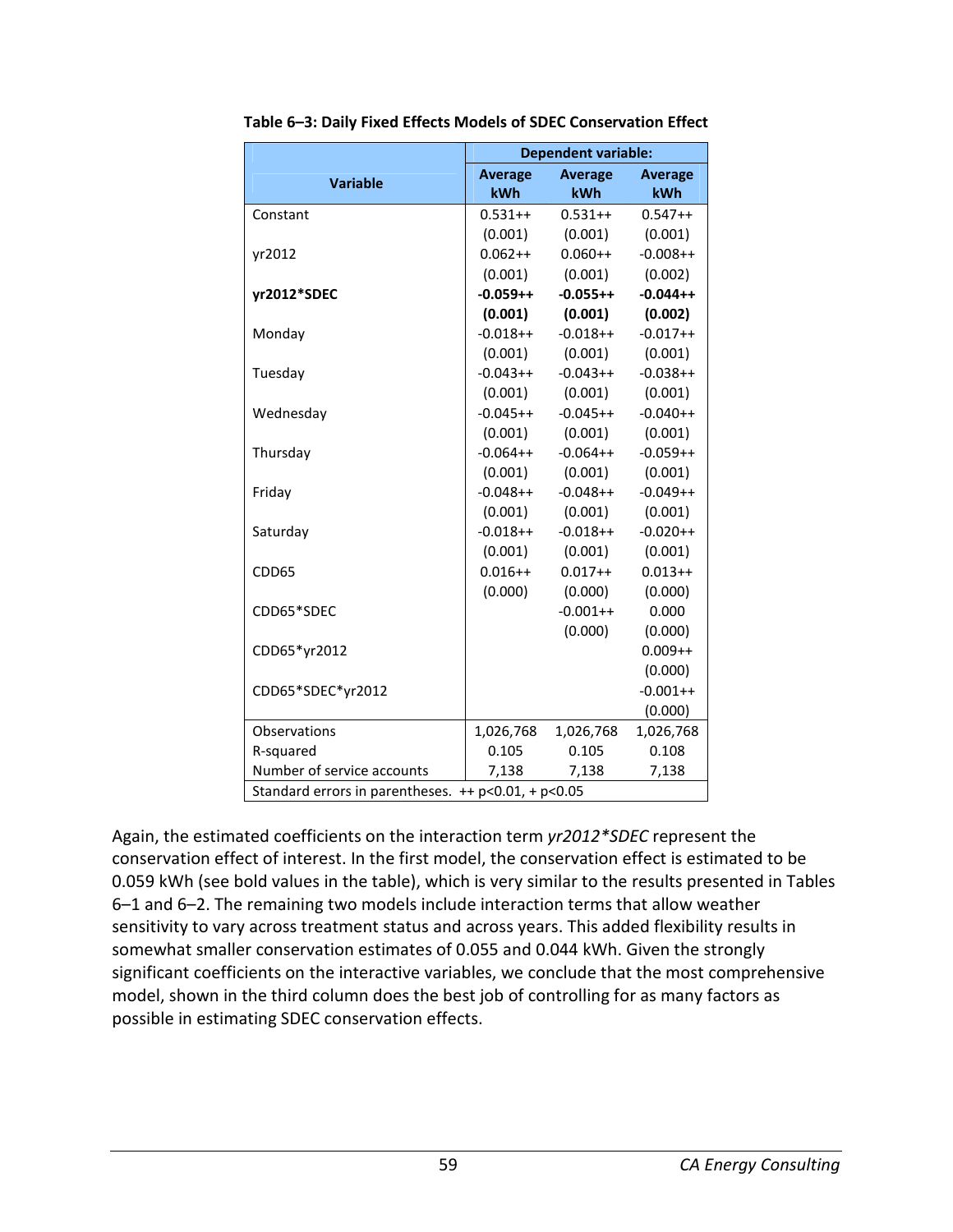### **6.4 Conclusions Regarding SDEC Conservation Effects**

Table 6–4 summarizes the estimates of average hourly SDEC conservation effects from the alternative analysis methods described above, where the signs of the coefficients have been changed so that positive values represent usage reductions. As noted above, we conclude that the estimate of 0.044 kWh per hour from the most comprehensive daily fixed-effects model represents the best estimate of average hourly summer usage reductions of SDEC participants relative to the control group customers. This effect represents a 6.1 percent usage reduction, measured relative to the average hourly control group customer usage in 2012. Converting the average hourly value to a daily value translates into 1.1 kWh per day, or 64.4 kWh for the 61 days in August and September, for the average SDEC participant. Multiplying the average value by the 4,633 SDEC participants produces an estimate of total energy savings in August and September of approximately 300 MWh.

| <b>Analysis Method</b>                  | <b>SDEC</b><br><b>Conservation</b><br><b>Effect</b><br>(Average kW) | <b>Percent</b><br>Impact |
|-----------------------------------------|---------------------------------------------------------------------|--------------------------|
| Observed differences (Summer 2011-2012) | 0.058                                                               | 8.0%                     |
| Summer fixed-effects model              |                                                                     |                          |
| All days                                | 0.058                                                               | 8.0%                     |
| Non-event days                          | 0.056                                                               | 7.7%                     |
| Daily fixed-effects model               |                                                                     |                          |
| Same weather response                   | 0.059                                                               | 8.1%                     |
| Separate SDEC weather response          | 0.055                                                               | 7.6%                     |
| Separate SDEC and 2012 weather response | 0.044                                                               | 6.1%                     |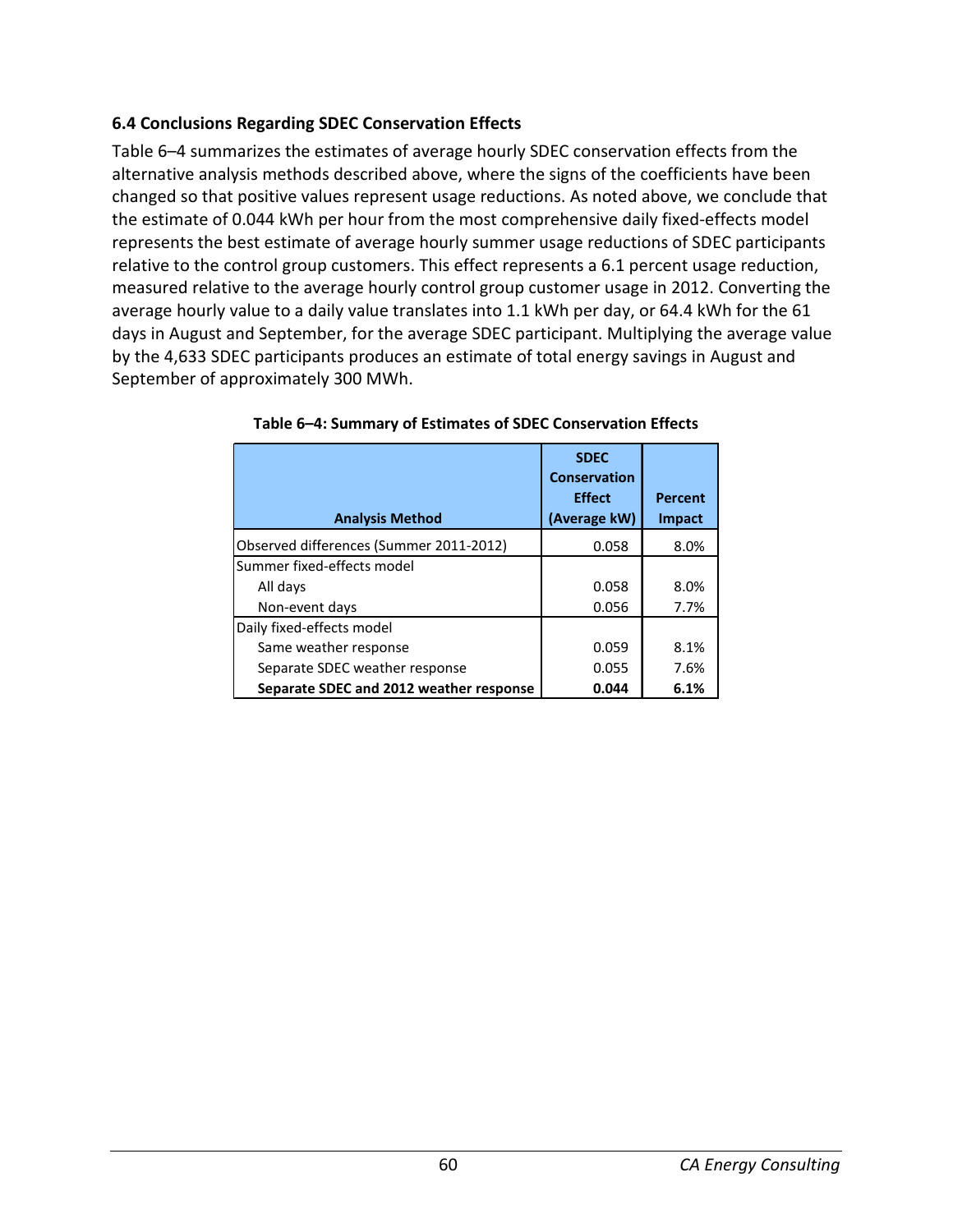### **7.** *EX ANTE* **EVALUATION**

This section describes the *ex ante* load impact requirements, methods used, assumptions made, and the resulting load impact forecasts.

### **7.1** *Ex ante* **Load Impact Requirements**

The DR Load Impact Evaluation Protocols require that hourly load impact forecasts for eventbased DR resources must be reported at the program level and by Local Capacity Area (LCA)<sup>28</sup> for the following scenarios:

- For a typical event day in each year; and
- For the monthly system peak load day in each month for which the resource is available;

under both:

- 1-in-2 weather-year conditions, and
- 1-in-10 weather-year conditions.

at both:

.

- the program level (*i.e.*, in which only the program in question is called), and
- the portfolio level (*i.e.*, in which all demand response programs are called).

The program-level load impacts include load impacts from customers dually enrolled in PTR and Summer Saver. The portfolio-level load impacts exclude customers enrolled in the Summer Saver program.

#### **7.2 Description of Methods**

This section describes the methods used to develop reference loads for the relevant customer base and event day-types, and to develop percentage load impacts for a typical event day.

#### *7.2.1 Development of Reference Loads and Load Impacts*

Reference loads and load impacts for all of the required factors were developed in the following series of steps:

- 1. Define data sources
- 2. Estimate *ex ante* regressions and simulate reference loads by customer group and scenario
- 3. Calculate percentage load impacts by customer group
- 4. Apply percentage load impacts to the reference loads
- 5. Scale the reference loads using enrollment forecasts

Each of these steps is described below.

<sup>&</sup>lt;sup>28</sup> SDG&E's entire service area is considered to be one LCA.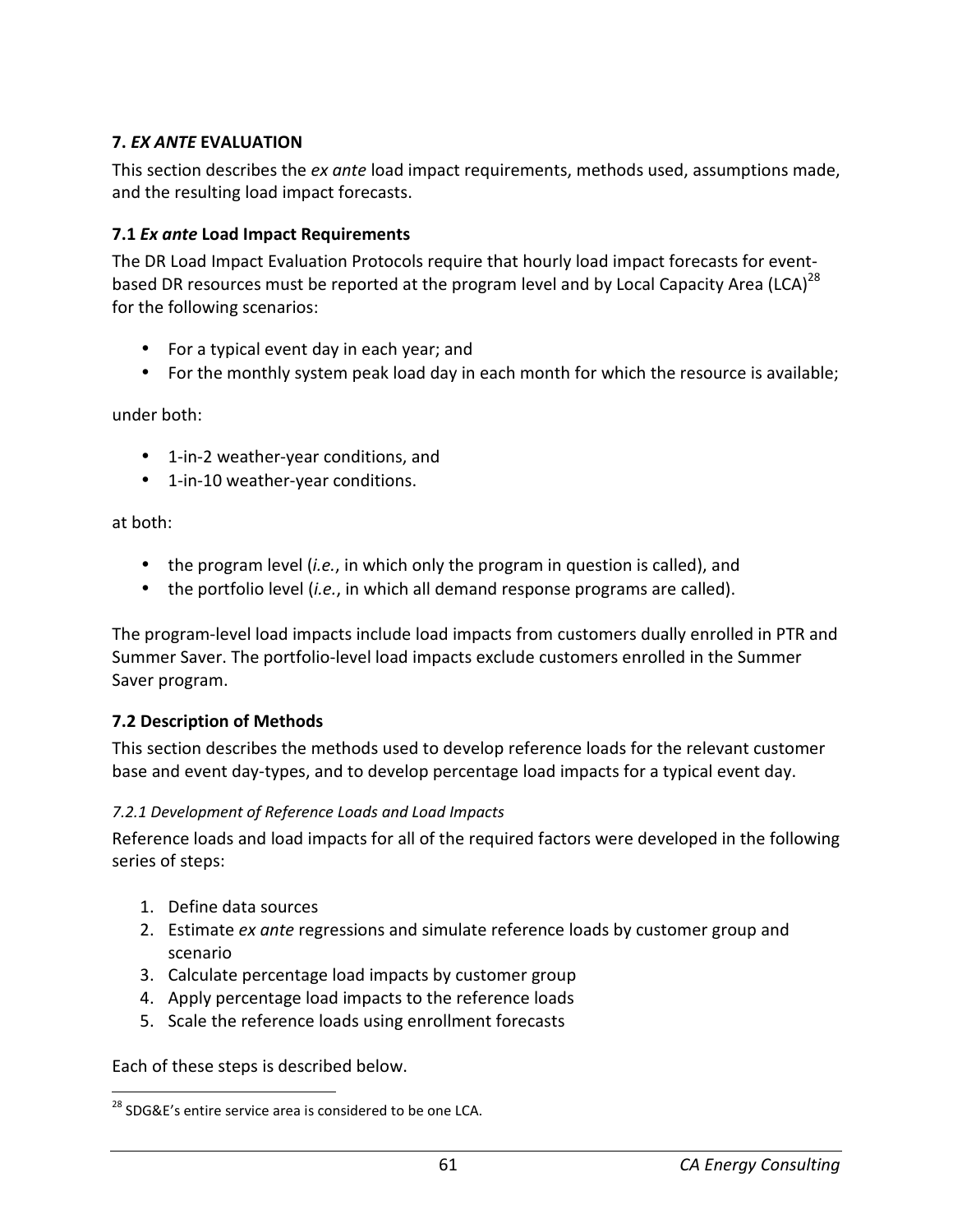#### *Define data sources*

In the *ex ante* forecast, we consider only opt-in alert customers. The majority of these customers are represented by the sample of approximately 17,000 customers. Some additional opt-in alert customers are contained in the sub-set of SDEC customers. These are merged in with the larger sample of customers to represent all opt-in alert PTR customers.

The percentage load impacts that are applied to the reference loads to create hourly load impacts are based upon the *ex post* load impacts from the 2012 *ex post* evaluation. Because the *ex ante* forecast includes non-summer months (*i.e.*, because PTR events may be called in any month of the year) but we do not observe any events during those months, we use information from the Statewide Pricing Pilot (SPP) to adjust the summer load impacts to the conditions in the non-summer months.<sup>29</sup>

### *Simulate reference loads*

.

In order to develop reference loads, we first re-estimated regression equations for the average customer in each cell defined by climate zone, size, and whether the customer was in SDEC. Separate equations were estimated for the summer months of May through October, and for the remaining non-summer months. These equations were then used to simulate reference loads by customer type under the various scenarios required by the Protocols (*e.g.*, the typical event day in a 1-in-2 weather year).

For the summer months, the re-estimated regression equations were similar in design to the *ex post* load impact equations described in Section 3.3, differing in two ways. First, the *ex ante* models excluded the morning-usage variables. While these variables are useful for improving accuracy in estimating *ex post* load impacts for particular events, they complicate the use of the equations in *ex ante* simulation. That is, they would require a separate simulation of the level of the morning load. The second difference between the *ex post* and *ex ante* models is that the *ex ante* models use CDH65 as the weather variables in place of the weather variables used in the *ex post* regressions. The primary reason for this is that *ex ante* weather days were selected based on current-day temperatures, not factoring in lagged values. Therefore, we determined that this method is the most consistent way of reflecting the 1-in-2 and 1-in-10 weather conditions in the reference loads.

Because PTR events may be called in any month of the year, we estimated separate regression models to allow us to simulate non-summer reference loads. The non-summer model is shown below. This model is estimated separately from the summer *ex ante* model. It only differs from the summer model in three ways: it includes HDH<sub>t</sub> variables, where the summer model does not; the month dummies relate to a different set of months; and the event variables are

<sup>&</sup>lt;sup>29</sup> The California SPP included a voluntary CPP rate for residential and small commercial customers, as well as a TOU rate, an information-only component, and a residential enabling technology component. Customers' price response was modeled by a demand model for which an elasticity of substitution and overall elasticity were estimated. In this study, we used the relevant model for voluntary CPP.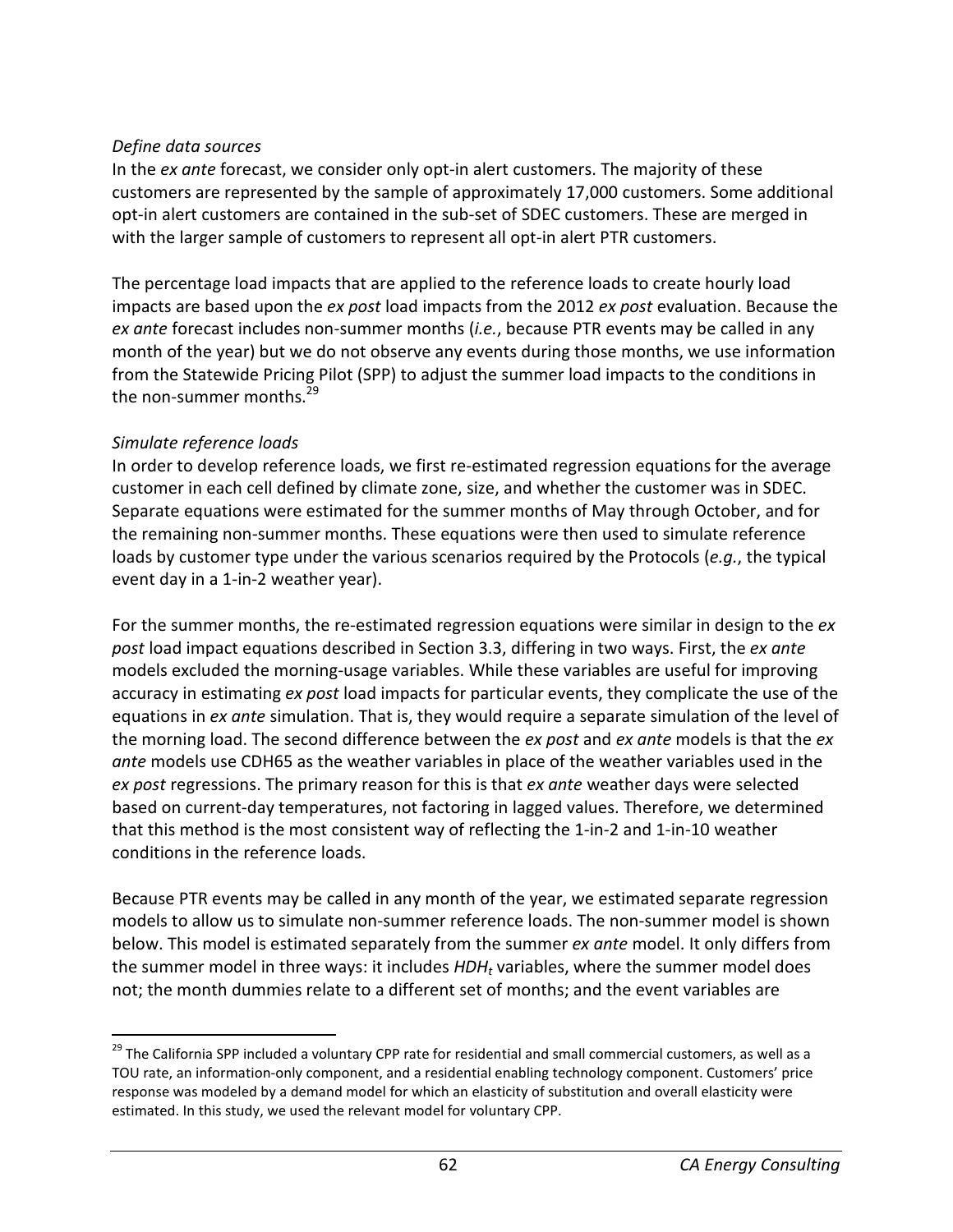removed (because no event days occurred during the regression timeframe). Table 6–1 describes the terms included in the equation.

$$
Q_{t} = a + \sum_{i=1}^{24} (b_{i}^{CDH} \times h_{i,t} \times CDH_{t}) + \sum_{i=1}^{24} (b_{i}^{HDH} \times h_{i,t} \times HDH_{t}) + \sum_{i=2}^{24} (b_{i}^{MON} \times h_{i,t} \times MON_{t})
$$
  
+ 
$$
\sum_{i=2}^{24} (b_{i}^{FRH} \times h_{i,t} \times FRI_{t}) + \sum_{i=2}^{24} (b_{i}^{h} \times h_{i,t}) + \sum_{i=2}^{5} (b_{i}^{DTVPE} \times DTYPE_{i,t})
$$
  
+ 
$$
\sum_{i=2-5,10-12} (b_{i}^{MONTH} \times MONTH_{i,t}) + e_{t}
$$

| <b>Variable Name</b> | <b>Variable Description</b>                                |
|----------------------|------------------------------------------------------------|
|                      | the demand in hour <i>t</i> for the modeled customer group |
| The various b's      | the estimated parameters                                   |
| $h_{i,t}$            | a dummy variable for hour i                                |
| $CDH_t$              | cooling degree hours                                       |
| $HDH_t$              | heating degree hours <sup>30</sup>                         |
| $MON_t$              | a dummy variable for Monday                                |
| $FRI_t$              | a dummy variable for Friday                                |
| $DTYPE_{it}$         | a series of dummy variables for each day of the week       |
| $MONTH_{i,t}$        | a series of dummy variables for each month                 |
| $e_{t}$              | the error term.                                            |

| Table 6-1: Descriptions of Terms included in the Ex ante Regression Equation |  |  |
|------------------------------------------------------------------------------|--|--|
|                                                                              |  |  |

Once these models were estimated, we simulated 24-hour load profiles for each required scenario. The typical event day was assumed to occur in August. Much of the differences across scenarios can be attributed to varying weather conditions. The definitions of the 1-in-2 and 1 in-10 weather years were provided by SDG&E.

## *Calculate forecast percentage load impacts*

l

The *ex ante* percentage load impacts are based on the estimated ex load impacts from the 2012 program year. That is, we calculate the average hourly percentage load impacts across the event days. To account for the effect of changing weather conditions and seasons on customer price responsiveness, we varied the hourly percentage load impacts from the *ex post* typical event day using the estimated elasticity of substitution equations from the SPP. In those equations, the elasticity of substitution varies with the weather conditions (the difference between peak and off-peak cooling degree hours), the central air conditioning saturation rate, and season (summer, winter, and "inner" winter).

Using these SPP equations, we simulated the elasticity of substitution for the *ex post* typical event day using the conditions averaged across the PY2012 event days. We then performed the same calculation for each of the Protocol scenarios. The hourly percentage load impacts for

<sup>&</sup>lt;sup>30</sup> Heating degree hours (HDH) was defined as MAX[0, 60 – TMP], where TMP is the hourly temperature expressed in degrees Fahrenheit. Customer-group-specific HDH values are calculated using data from the most appropriate weather station. In the non-summer model, CDH variables are also calculated with a threshold of 60 degrees Fahrenheit.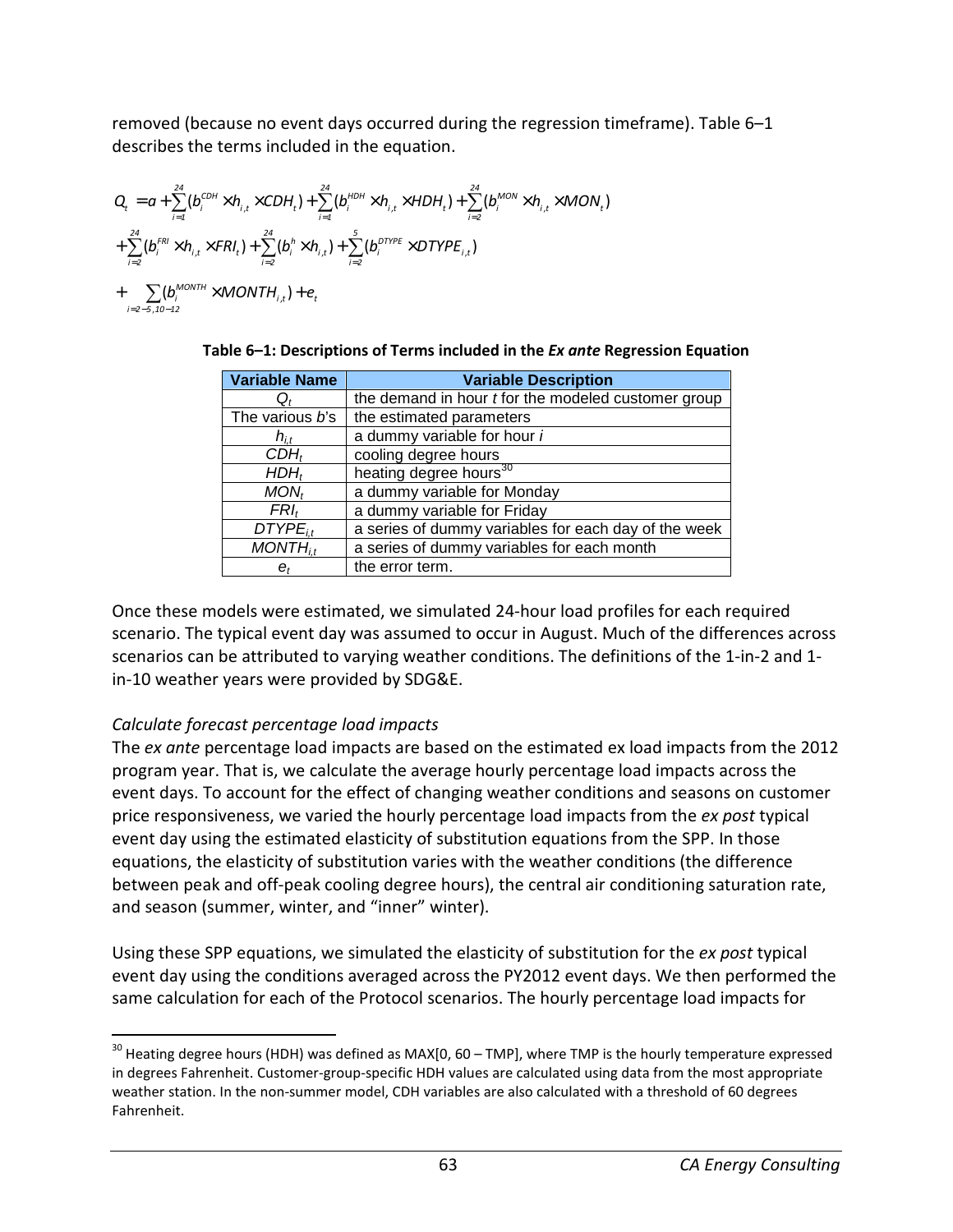each Protocol scenario were then calculated as the *ex post* typical event day percentage load impacts multiplied by the ratio of the SPP elasticity of substitution for the Protocol day divided by the value for the PY2012 typical event day.

The uncertainty-adjusted scenarios of load impacts were developed using the variability of the percentage load impacts across the event days. Specifically, we calculated the standard deviation of the percentage load impacts for each hour of the typical event day. These values were adjusted using the SPP-based elasticity ratios described above.

Finally, the percentage load impacts are shifted to account for the event windows required by the Protocols, which are 1:00 to 6:00 p.m. from April through October and 4:00 to 9:00 p.m. in all other months. The event window is reduced from the historical window of seven hours to the forecast window of five hours as follows: the  $2^{nd}$  and  $3^{rd}$  hours of the historical window are averaged together to form the  $2^{nd}$  hour of the forecast window; and the 4<sup>th</sup> and 5<sup>th</sup> hours of the historical window are averaged together to form the  $3<sup>rd</sup>$  hour of the forecast window. To account for the timing of the window, the load impacts are shifted back two hours (for April through October) to four hours (for all other months), with zero load impact values inserted at the beginning of the day.

*Apply percentage load impacts to reference loads for each event scenario*. In this step, the percentage load impacts were applied to the reference loads for each scenario to produce all of the required reference loads, estimated event-day loads, and scenarios of load impacts.

*Apply forecast enrollments to produce program-level load impacts*. The enrollment forecast provided by SDG&E was used to scale up the per-customer reference loads and load impacts for each customer group. We then added results across customer groups as necessary for reporting purposes.

## **7.3 Enrollment Forecasts**

Table 7–1 shows the PTR enrollment forecast provided by SDG&E, which includes only customers who are assumed to opt into event notification. SDG&E expects a significant increase in these customer between 2013 and 2014 (increasing by 16 percent), with the growth rate converging to 1.1 percent in subsequent years. SDEC customers are assumed to continue in the program in their current numbers, with only those opting to receive PTR alerts included in these enrollments. Increases in enrollment for the remaining customers are spread proportionately across the climate zone and size groups.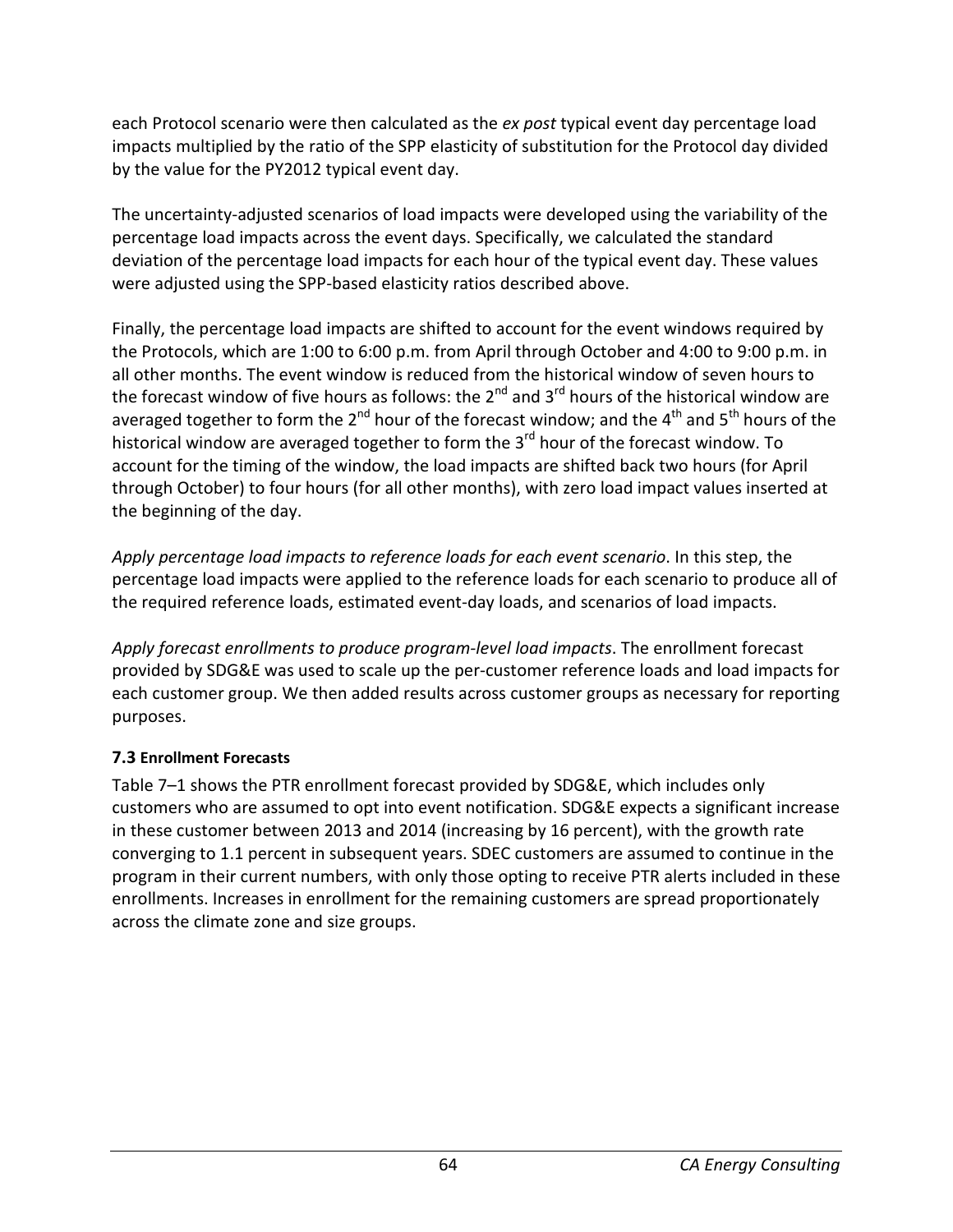| Year | <b>August Opt-in Alert Enrollment</b> |
|------|---------------------------------------|
| 2013 | 63,221                                |
| 2014 | 73,221                                |
| 2015 | 73,807                                |
| 2016 | 74,675                                |
| 2017 | 75,522                                |
| 2018 | 76,355                                |
| 2019 | 77,183                                |
| 2020 | 78,003                                |
| 2021 | 78,826                                |
| 2022 | 79,658                                |
| 2023 | 80,499                                |

#### **Table 7–1: PTR Enrollment Forecast**

#### **7.4 Reference Loads and Load Impacts**

l

We provide the following illustrative information regarding the load impact forecasts, including the hourly profile of reference loads and load impacts for typical event days; and the pattern of estimate load impacts across months. Figure 7–1 shows estimated reference load, event-day load, and load impacts (right axis) for the *portfolio-level* results (*i.e.*, excluding Summer Saver customers, since both SS and PTR programs are assumed to be called) for opt-in alert PTR customers on the August peak day in 2015 in the 1-in-2 weather scenario. Figure 7–2 shows program-level results (*i.e.*, including the PTR load impacts of customers who are dually enrolled in the Summer Saver program), for the same scenario. $31$ 

<sup>&</sup>lt;sup>31</sup> Note that the *ex ante* protocols specify a five-hour event window, so PTR load impacts are shown only for those hours. This contrasts with the seven event hours shown in *ex post* results.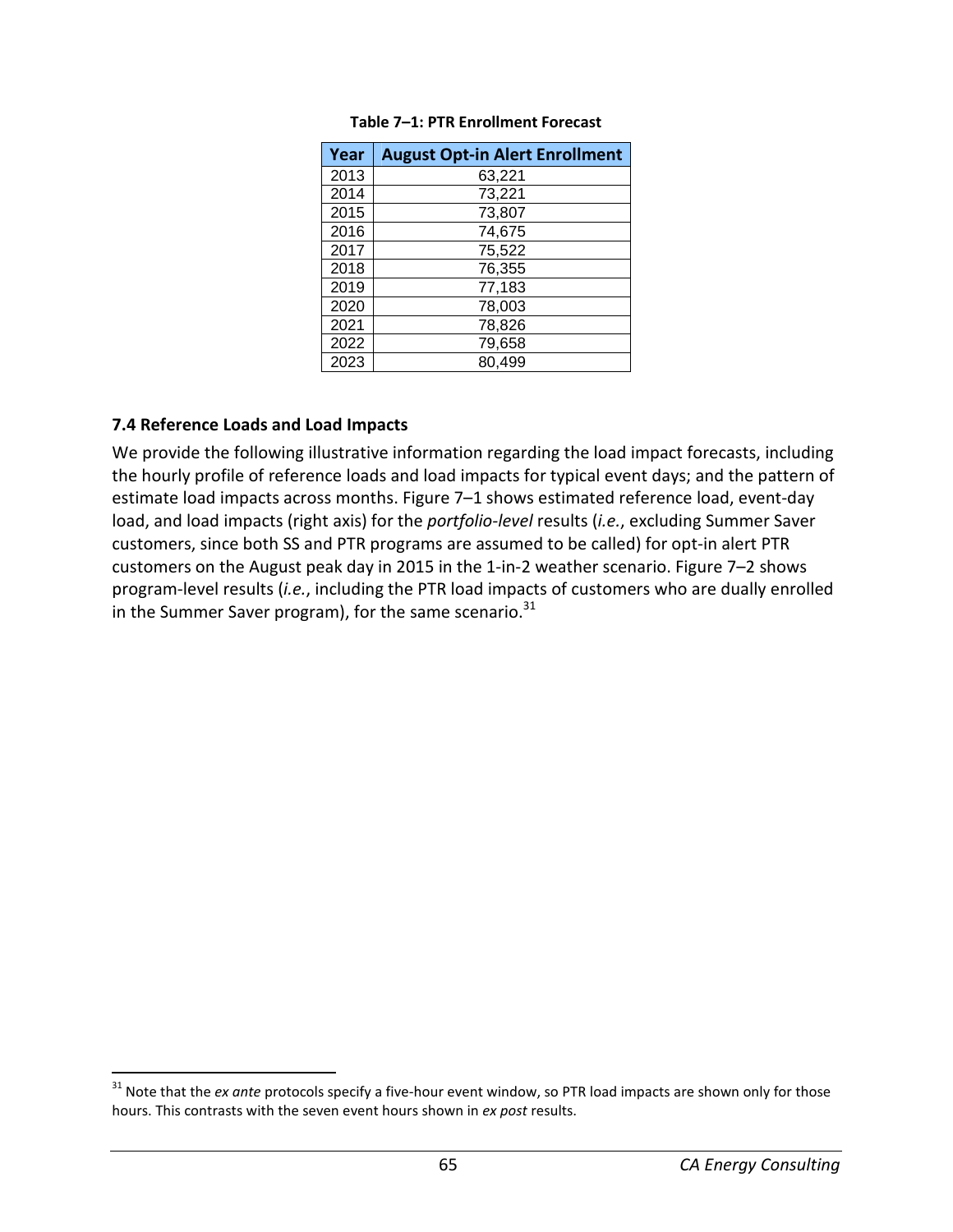

**Figure 7–1: PTR Opt-in Alert Reference Load and Load Impacts –**  *(August Peak Day; 2015; 1-in-2 Weather Scenario; Portfolio-level)*

**Figure 7–2: PTR Opt-in Alert Reference Load and Load Impacts –**  *(August Peak Day; 2015; 1-in-2 Weather Scenario; Program-level)*

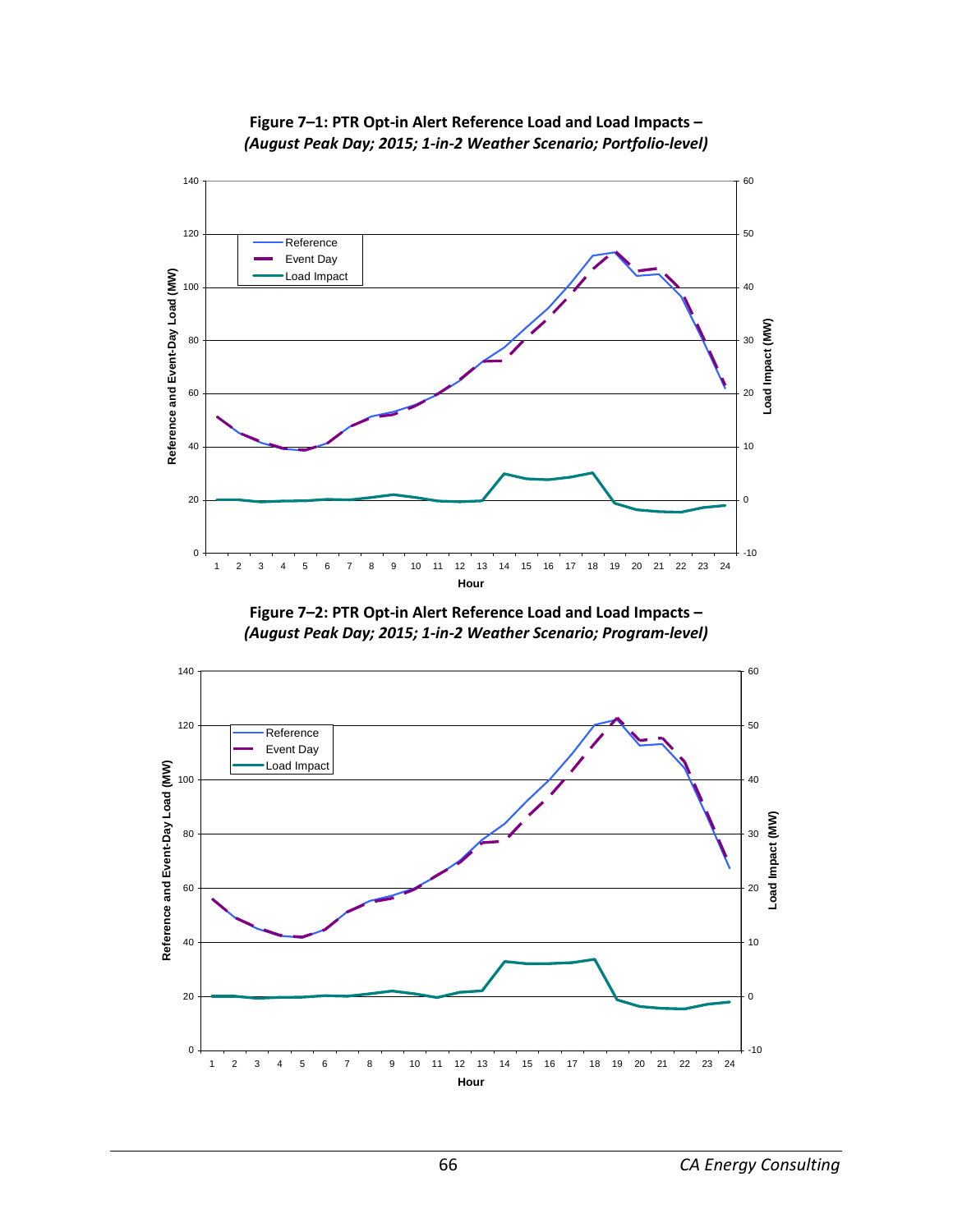Figure 7–3 illustrates the average event-hour *ex ante* load impacts for August of each forecast month. Results are differentiated by program versus portfolio level and weather year (1-in2 versus 1-in-10), in units of MW. Load impacts increase sharply between the last historical year of 2012, and 2013 and 2014, in parallel with the enrollment forecast. The program-level load impacts shown in the top two lines differ between weather scenarios by more than the portfolio-level results shown in the lower two lines. This outcome is due to the larger size and greater weather sensitivity of the Summer Saver customers, who are included only in the program-level load impacts.



**Figure 7–3: PTR Average Event-Hour Load Impacts for August of Each Forecast Year, by Program/Portfolio Level and Weather Scenario** 

Figure 7–4 illustrates the pattern of average portfolio-level event-hour load impacts across months in 2015 in a 1-in-2 weather year. Estimated load impacts are greatest during summer months, reaching their highest level in September.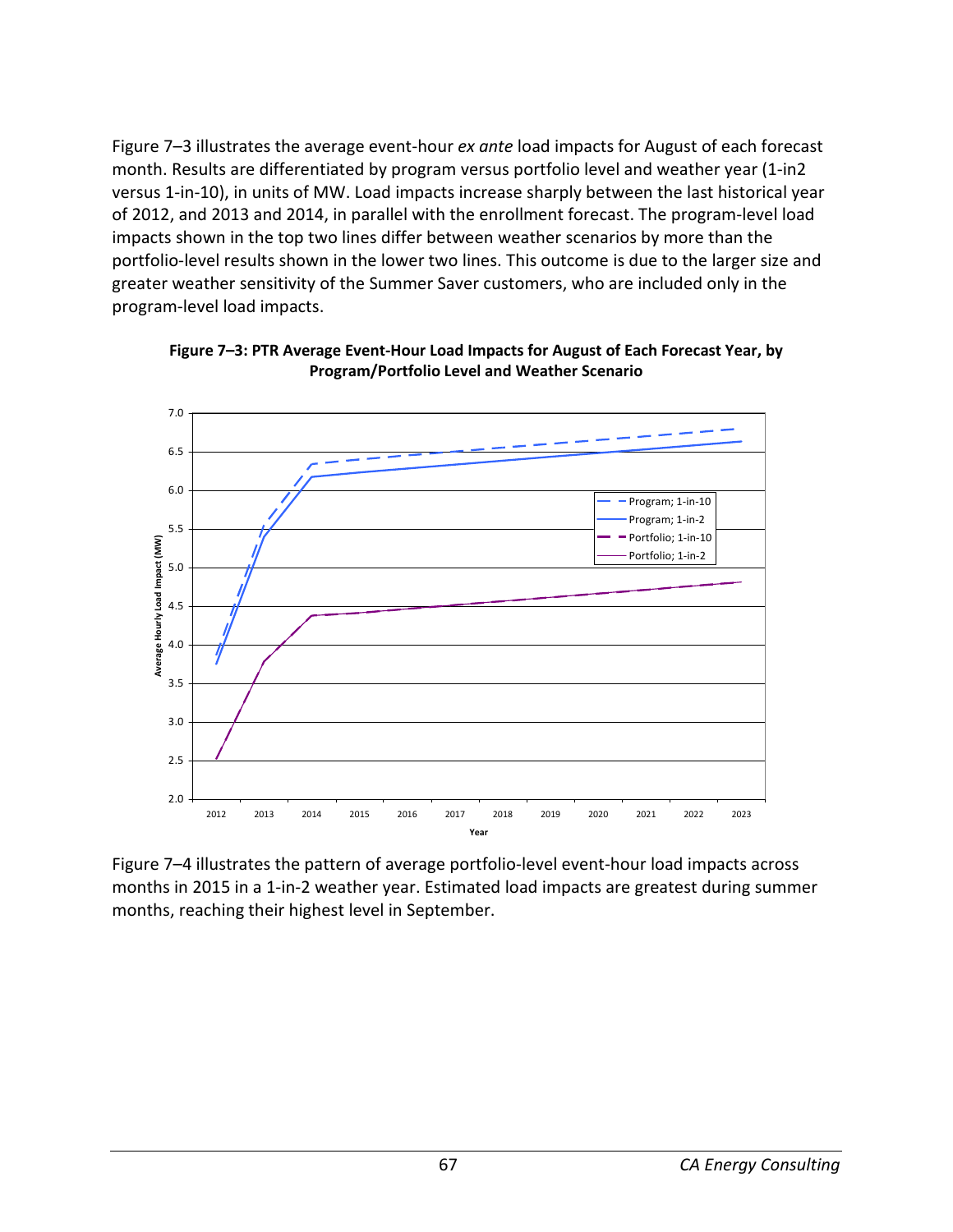

**Figure 7–4: Opt-in Alert PTR Portfolio-Level Average Event-Hour Load Impacts: by Monthly Peak Day** *(2015; 1-in-2 Weather Scenario)<sup>32</sup>*

All of the tables required by the DR Protocols are provided in an Appendix.

.

<sup>32</sup> *Ex ante* event hours are 1 p.m. – 6 p.m. in summer and 4 p.m. – 9 p.m. in non-summer months.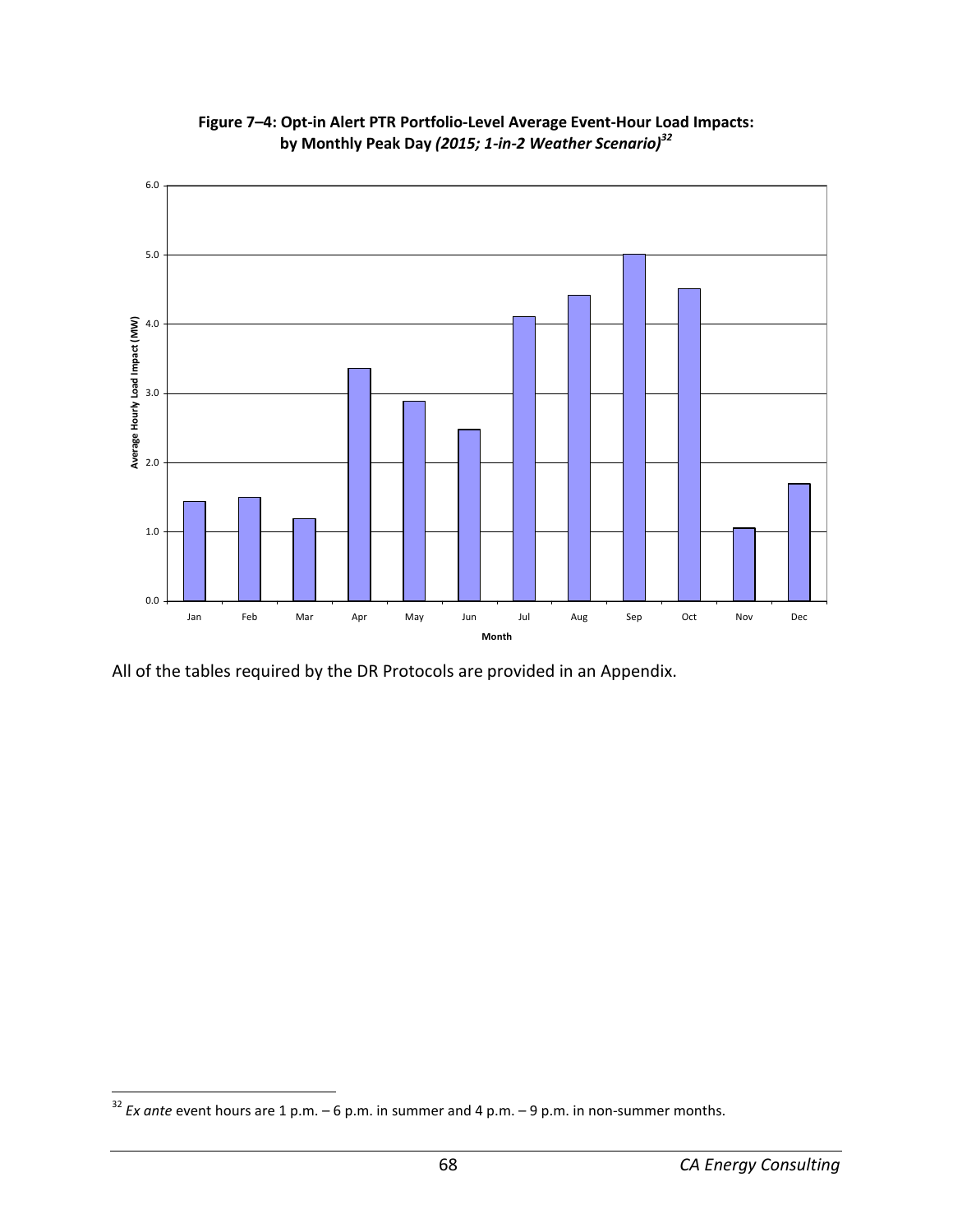## **8. CONCLUSIONS AND RECOMMENDATIONS**

This study found small but statistically significant usage reductions on PTR event days in 2012 for the average of the 855 SDEC participants and 41,000 other SDG&E customers who opted to receive electronic event notification, or alerts.<sup>33</sup> Customers with IHD devices reduced usage by comparable amounts. In contrast, the more than 1 million customers who did not receive PTR alerts, including those who registered for My Account, showed virtually no usage reductions. Analysis of a separate sample of customers who were identified in a post-event survey as "aware" of the event found substantially greater usage reductions among aware customers than for those who were not aware, even among opt-in alert customers.

In addition to reporting on the nature of PTR usage impacts, this study found that the program's CRL baseline method for calculating usage changes and bill credits performed relatively poorly. In addition to raising fairness issues (*e.g.*, some customers being paid for "false" usage reductions and others not being paid due to under-stated usage reductions), these results suggest that customers could become wary about the value of making efforts to reduce usage. Discussion of ways to improve the CRL method seems warranted.

The above findings that significant PTR load impacts were largely limited to customers who opted to receive electronic alerts, and that the program's CRL method produced substantial errors in measuring customers' true baselines suggests two recommendations. One is that PTR bill credits be restricted to only those customers who opt to receive program alerts. The other is that efforts be made to improve the CRL baseline method, such as applying day-of adjustments.

l

<sup>&</sup>lt;sup>33</sup> Approximately 2,900 Summer Saver participants also opted to receive alerts and reduced usage by even greater amounts, as reported in a separate evaluation of the Summer Saver program.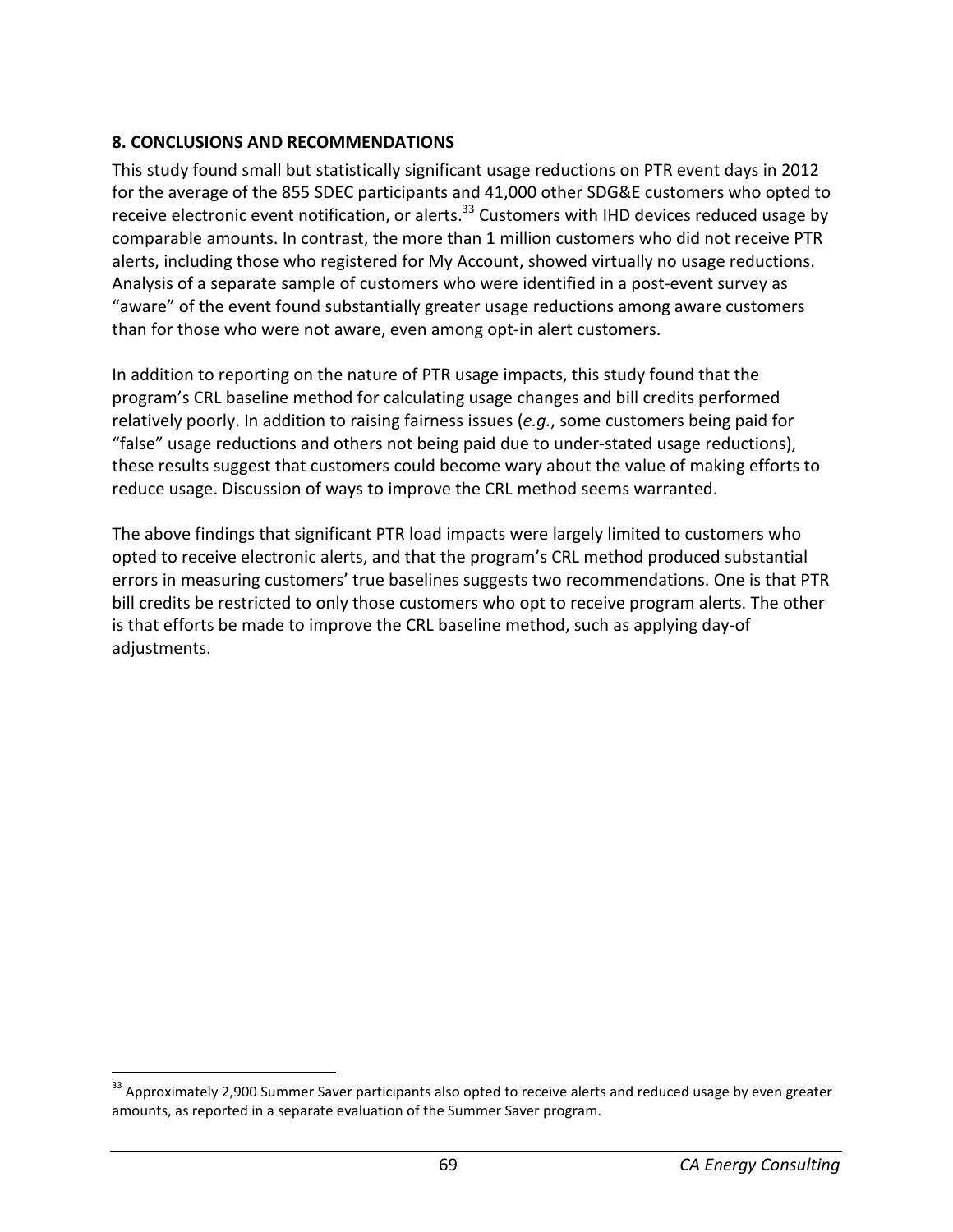#### **APPENDIX A. MODEL SELECTION AND VALIDITY ASSESSMENT**

## **A.1 Model Specification Tests**

A range of model specifications were tested before arriving at the model used in the *ex post* load impact analysis. The basic structure of the model is shown in Section 3.3. The tests are conducted using average-customer data by customer group, where customer groups are defined by region (coastal or inland), size, and whether they opted to receive an event alert.<sup>34</sup>

The model variations are based on differing methods of characterizing weather conditions. We tested 18 different combinations of weather variables. The weather variables include: heat index (HI)<sup>35</sup>; the 3-hour moving average if HI; temperature-humidity index (THI)<sup>36</sup>; the 3-hour moving average of THI; the 24-hour moving average of THI; cooling degree hours (CDH) $^{37}$ , including both a 60 and 65 degree Fahrenheit threshold; the 3-hour moving average of CDH; the 24-hour moving average of CDH; and the one-day lag of cooling degree days (CDD)<sup>38</sup>, including both a 60 and 65 degree Fahrenheit threshold. A list of the 18 combinations of these variables that we tested is provided in Table A–1.

<sup>.</sup> <sup>34</sup> A separate set of validation models was estimated for the SDEC customers, using average customer load profiles for four customer groups defined by climate zone and whether the customer opted into event notification (versus being defaulted onto it).

<sup>&</sup>lt;sup>35</sup> HI =  $c_1$  +  $c_2$ T +  $c_3$ R +  $c_4$ TR +  $c_5$ T<sup>2</sup> +  $c_6$ R<sup>2</sup> +  $c_7$ T<sup>2</sup>R +  $c_8$ TR<sup>2</sup> +  $c_9$ T<sup>2</sup>R<sup>2</sup> +  $c_{10}$ T<sup>3</sup> +  $c_{11}$ R<sup>3</sup> +  $c_{12}$ T<sup>3</sup>R +  $c_{13}$ TR<sup>3</sup> +  $c_{14}$ T<sup>3</sup>R<sup>2</sup> +  $c_{15}$ T<sup>2</sup>R<sup>3</sup> +  $c_{16}$  $7^3$  $R^3$ , where  $T$  = ambient dry-bulb temperature in degrees Fahrenheit and  $R$  = relative humidity (where 10 percent is expressed as "10"). The values for the various *c*'s may be found here: http://en.wikipedia.org/wiki/Heat\_index.

 $\frac{36}{36}$  THI =  $T - 0.55$  x (1 – HUM) x (T – 58) if T>=58 or THI = T if T<58, where T = ambient dry-bulb temperature in degrees Fahrenheit and *HUM* = relative humidity (where 10 percent is expressed as "0.10").

 $37$  Cooling degree hours (CDH) was defined as MAX[0, Temperature – Threshold], where Temperature is the hourly temperature in degrees Fahrenheit and Threshold is either 60 or 65 degrees Fahrenheit. Customer-specific CDH values are calculated using data from the most appropriate weather station.

 $38$  Cooling degree days (CDD) are defined as MAX[0, (Max Temp + Min Temp) / 2 – Threshold], where Max Temp is the daily maximum temperature in degrees Fahrenheit and Min Temp is the daily minimum temperature. Customer-specific CDD values are calculated using data from the most appropriate weather station.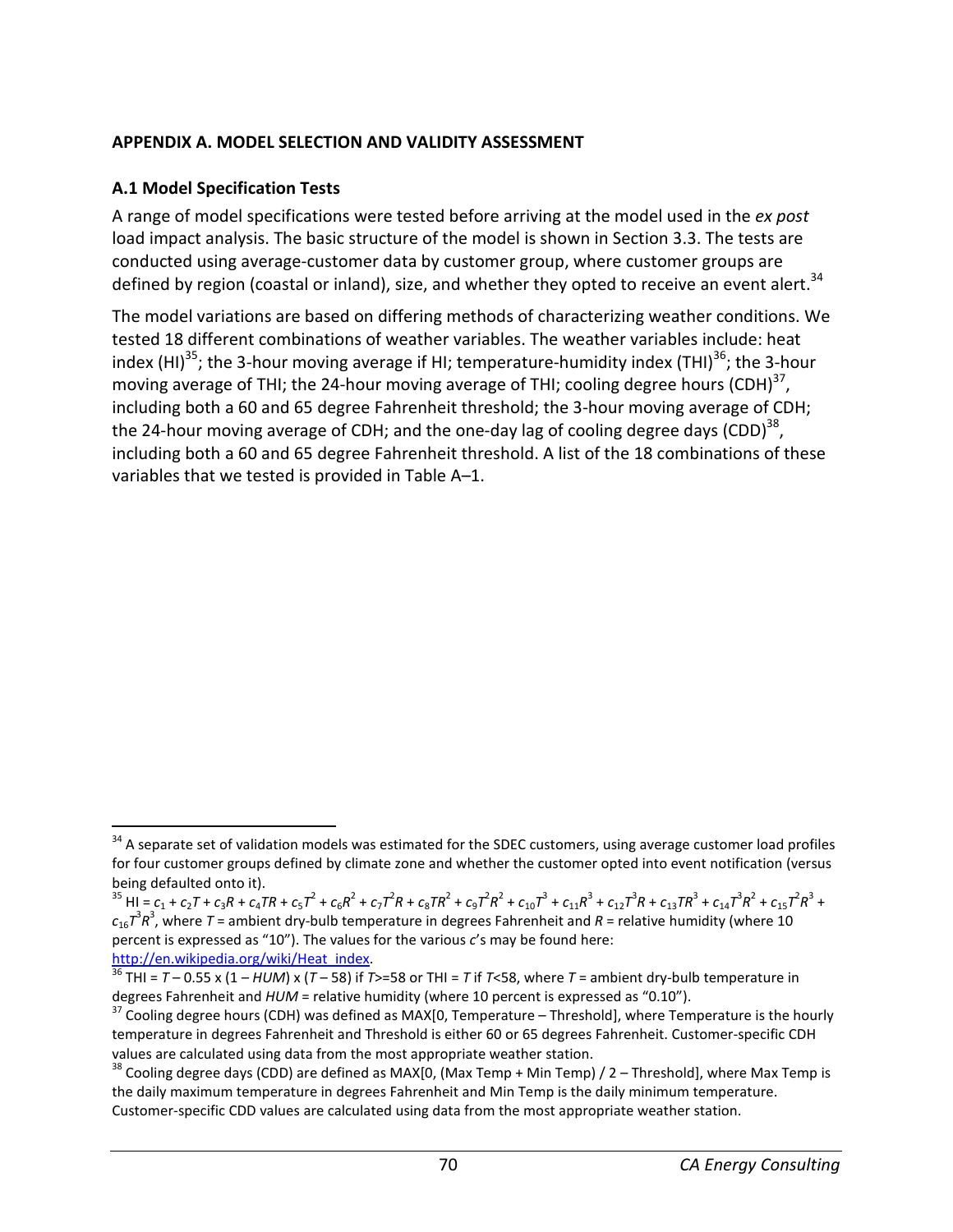| <b>Model Number</b> | <b>Included Weather Variables</b> |  |  |  |
|---------------------|-----------------------------------|--|--|--|
| 1                   | ΗI                                |  |  |  |
| 2                   | HI, HI MA3                        |  |  |  |
| 3                   | HI, HI_MA3, LagCDD65              |  |  |  |
| 4                   | CDH60, LagCDD60                   |  |  |  |
| 5                   | CDH65, LagCDD65                   |  |  |  |
| 6                   | CDH65, CDD65, LagCDD65            |  |  |  |
| 7                   | HI, CDD60, LagCDD60               |  |  |  |
| 8                   | THI, CDD60, LagCDD60              |  |  |  |
| 9                   | THI, CDD65, LagCDD65              |  |  |  |
| 10                  | CDH60, CDH60 MA3, LagCDD60        |  |  |  |
| 11                  | CDH65, CDH65_MA3, LagCDD65        |  |  |  |
| 12                  | THI, THI MA3, LagCDD65            |  |  |  |
| 13                  | CDH60_MA3, CDH60_MA24             |  |  |  |
| 14                  | CDH65 MA3, CDH65 MA24             |  |  |  |
| 15                  | THI MA3, THI MA24                 |  |  |  |
| 16                  | CDH60_MA3, LagCDD60               |  |  |  |
| 17                  | CDH65_MA3, LagCDD65               |  |  |  |
| 18                  | THI MA3, LagCDD65                 |  |  |  |

**Table A–1: Weather Variables Included in the Tested Specifications** 

The model variations are evaluated according to two primary validation tests:

- 1. Ability to predict usage on event-like *non-event days*. Specifically, we identified a set of days that were similar to event days, but were not called as event days (*i.e.*, "test days"). The use of non-event test days allows us to test model performance against known "reference loads," or customer usage in the absence of an event. We estimate the model excluding one of the test days and use the estimates to make out-of-sample predictions of customer loads on that day. The process is repeated for all of the test days. The model fit (*i.e.*, the difference between the actual and predicted loads on the test days, during afternoon hours in which events are typically called) is evaluated using mean absolute percentage error (MAPE) as a measure of accuracy, and mean percentage error (MPE) as a measure of bias.
- 2. Performance on *synthetic* event days (*e.g.*, event-like non-event days that are treated as event days in estimation), to test for "event" coefficients that demonstrate statistically significant bias, as opposed to expected non-significance, since customers have no reason to modify usage on days that are not actual events. This is an extension of the previous test. The same test days are used, with a set of hourly "synthetic" event variables included in addition to the rest of the specification to test whether non-zero load impacts are estimated for these days. A successful test involves synthetic event load impact coefficients that are not statistically significantly different from zero.

#### *A.1.1 Selection of Event-Like Non-Event Days*

In order to select event-like non-event days, we created an average weather profile using the load-weighted average across customers, each of which is associated with a weather station. We "scored" each day (separately for weekends and weekdays) by comparing the values of HI, CDH65, and the one-day lag of CDH65 to the values for each event day. For example, we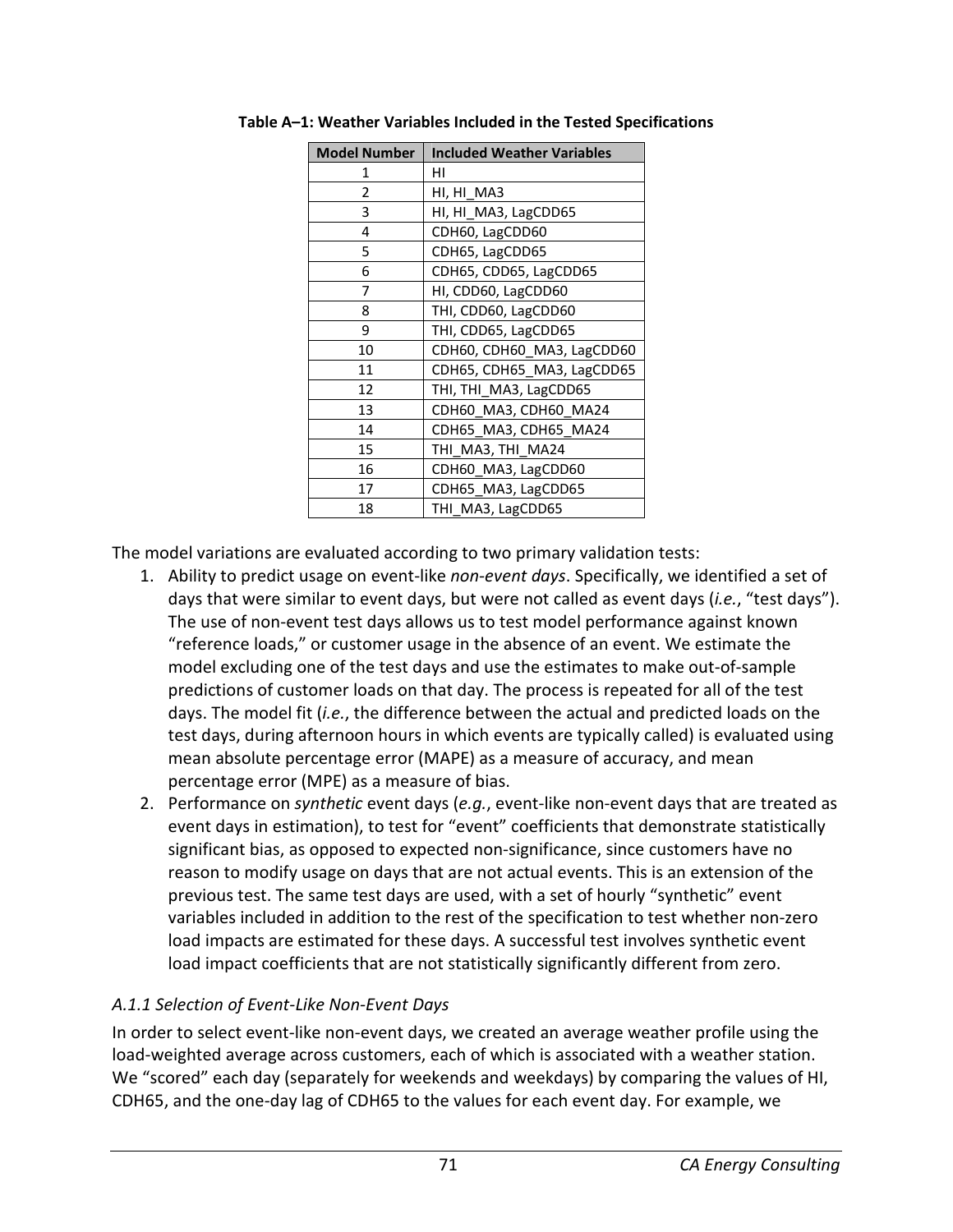calculated the following statistic for each day relative to the first day: abs(*HI<sup>t</sup>* – *HIEvt*) / StdDev(*HI*). A similar score was calculated for the other two weather measures, and the sum of the three was used to rank the days. We selected the three lowest-scoring days (low scores indicate greater similarity to the event day) for each event day. Days were excluded from the list as necessary (*e.g.*, to exclude other event days).

| Weekday   | Weekend   |
|-----------|-----------|
| 7/13/2012 | 8/18/2012 |
| 8/6/2012  | 9/1/2012  |
| 8/7/2012  | 9/22/2012 |
| 8/8/2012  |           |
| 8/15/2012 |           |
| 8/22/2012 |           |
| 8/30/2012 |           |
| 9/10/2012 |           |
| 9/13/2012 |           |
| 9/19/2012 |           |
| 9/20/2012 |           |

#### **Table A–2: List of Event-Like Non-Event Days by Event Day Type**

# *A.1.2 Results from Tests of Alternative Weather Specifications*

As described above, we tested 18 different sets of weather variables for each of 12 customer sub-groups. The tests are conducted by estimating one model for every customer group (12), specification (18), and event-like day (14). Each model excludes one event-like day from the estimation model and uses the estimated parameters to predict the usage for that day. The MPE and MAPE are calculated across the event windows of the withheld days.

Table A–3 shows the adjusted R-squared, mean percentage error (MPE), and mean absolute percentage error (MAPE) for the selected ("winning") specification for each utility and program, which was specification 14 from Table A-1 (which uses the 3-hour and 24-hour moving averages of CDH65). The values in parentheses are the standard deviations of the statistic across the 18 specifications. The adjusted R-squared values are uniformly high (in excess of 0.96) and vary little across the specifications tested. The bias (measured using MPE) tends to be positive, indicating a tendency for the model to overstate true baselines. However, the bias results are mixed for the most responsive groups found in the bottom two rows of the table (with opt-in notice, in the inland zone, for the medium and large sizes). The biases generally tend to be small. However, the -1.6 percent bias for the high-use, opt-in notice, coastal customers is an exception, and is reasonably large given the relatively small magnitude of the estimated load impacts.

Model error, as measured by MAPE, ranges from 2.0 percent to 7.0 percent across the customer groups. The error rate does not display much variation across the alternative specifications (as indicated by the small standard errors).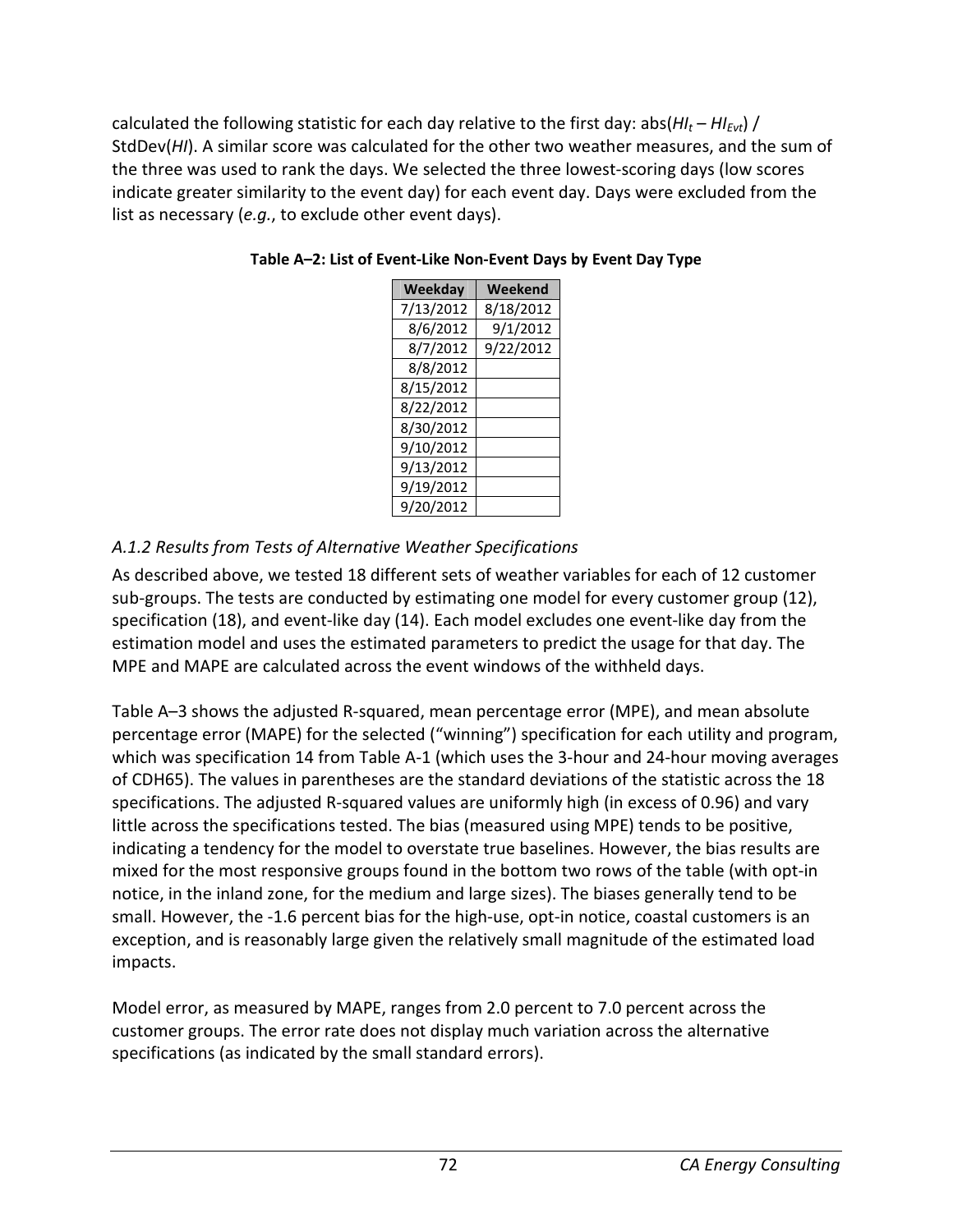| <b>Opted into</b><br>Alert? | <b>Region</b><br><b>Size Group</b> |                   | <b>MPE</b> | <b>MAPE</b> | Adjusted $R^2$ |
|-----------------------------|------------------------------------|-------------------|------------|-------------|----------------|
|                             |                                    | Low Use           | 0.3%       | 2.0%        | 0.988          |
|                             |                                    |                   | $(0.2\%)$  | (0.2%)      | (0.002)        |
|                             | Coastal                            | <b>Medium Use</b> | 0.1%       | 2.6%        | 0.989          |
|                             |                                    |                   | (0.4% )    | $(0.4\%)$   | (0.004)        |
|                             |                                    |                   | $-1.1%$    | 3.0%        | 0.988          |
| No                          |                                    | <b>High Use</b>   | (0.5%)     | (0.3%)      | (0.004)        |
|                             |                                    | Low Use           | 0.7%       | 3.6%        | 0.981          |
|                             |                                    |                   | (0.5%)     | (0.6%)      | (0.005)        |
|                             | Inland                             |                   | 0.8%       | 4.9%        | 0.983          |
|                             |                                    | <b>Medium Use</b> | (0.7%)     | $(0.9\%)$   | (0.005)        |
|                             |                                    |                   | 0.1%       | 3.9%        | 0.986          |
|                             |                                    | High Use          | $(0.6\%)$  | (0.9%       | (0.005)        |
|                             | Coastal                            | Low Use           | 1.1%       | 3.8%        | 0.981          |
|                             |                                    |                   | (0.2%      | (0.2%)      | (0.003)        |
| Yes                         |                                    | <b>Medium Use</b> | 0.2%       | 4.0%        | 0.984          |
|                             |                                    |                   | (0.4% )    | (0.3%)      | (0.005)        |
|                             |                                    | <b>High Use</b>   | $-1.6%$    | 4.8%        | 0.982          |
|                             |                                    |                   | $(0.6\%)$  | (0.2%)      | (0.006)        |
|                             | Inland                             | Low Use           | 0.4%       | 7.0%        | 0.963          |
|                             |                                    |                   | (0.5%)     | (0.3%)      | (0.005)        |
|                             |                                    | <b>Medium Use</b> | 0.8%       | 5.7%        | 0.979          |
|                             |                                    |                   | (0.7%      | (0.9%       | (0.006)        |
|                             |                                    | <b>High Use</b>   | $-0.5%$    | 4.9%        | 0.983          |
|                             |                                    |                   | (0.7%)     | $(1.0\%)$   | (0.005)        |

**Table A–3: Specification Test Results for the "Winning" Model** 

For each specification, we estimated a single model that included all of the days (*i.e.*, not withholding any event-like days), but using a single set of actual event variables (*i.e.*, a 24-hour profile of the average event-day load impacts). The results of these tests demonstrate the implication on estimated load impacts associated with each tested specification.

Figures A–1 through A–8 show the estimated hourly load impacts for the average event for each of the 18 level models by notice/climate zone/size. (For brevity, we omit the figures for the low-use groups since they account for a very small share of total load impacts.) The first four figures show the results for the "population" customers (*i.e.*, those that did not opt into notification alerts). For each group, the estimated load impacts are uniformly wrong signed during event hours. The specification we selected, which is shown by the bold line, tends to minimize the extent of this effect. The model results show that different weather specifications can have strong effects on estimated load impacts, but cannot completely remove wrongsigned load impacts from the estimates (presumably because there are no load impacts to be found for these groups).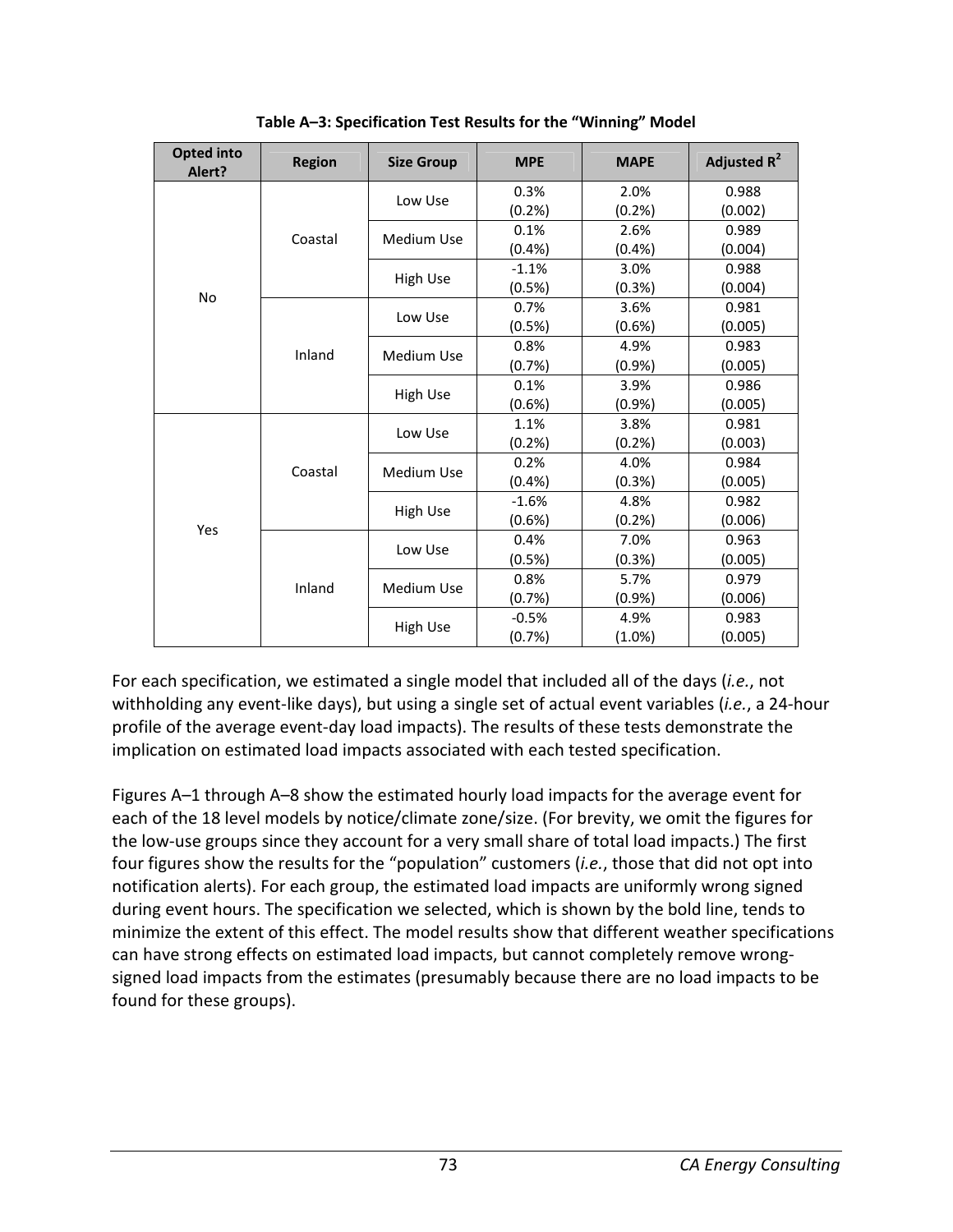

**Figure A–1: Average Event-Hour Load Impacts by Specification:** *Population, Coastal, Medium Use*

**Figure A–2: Average Event-Hour Load Impacts by Specification,** *Population, Coastal, High Use*

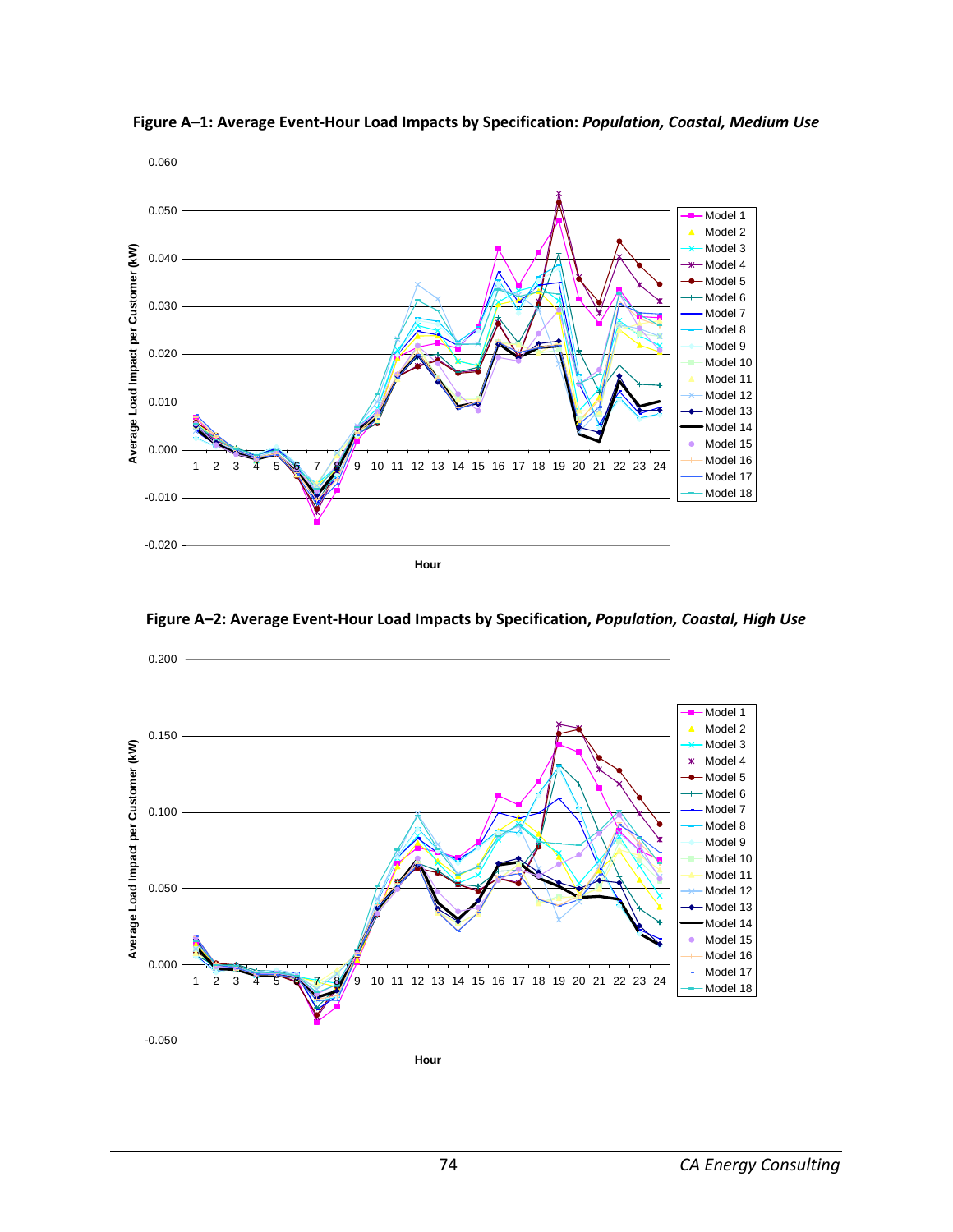

**Figure A–3: Average Event-Hour Load Impacts by Specification,** *Population, Inland, Med. Use*

**Figure A–4: Average Event-Hour Load Impacts by Specification,** *Population, Inland, High Use*

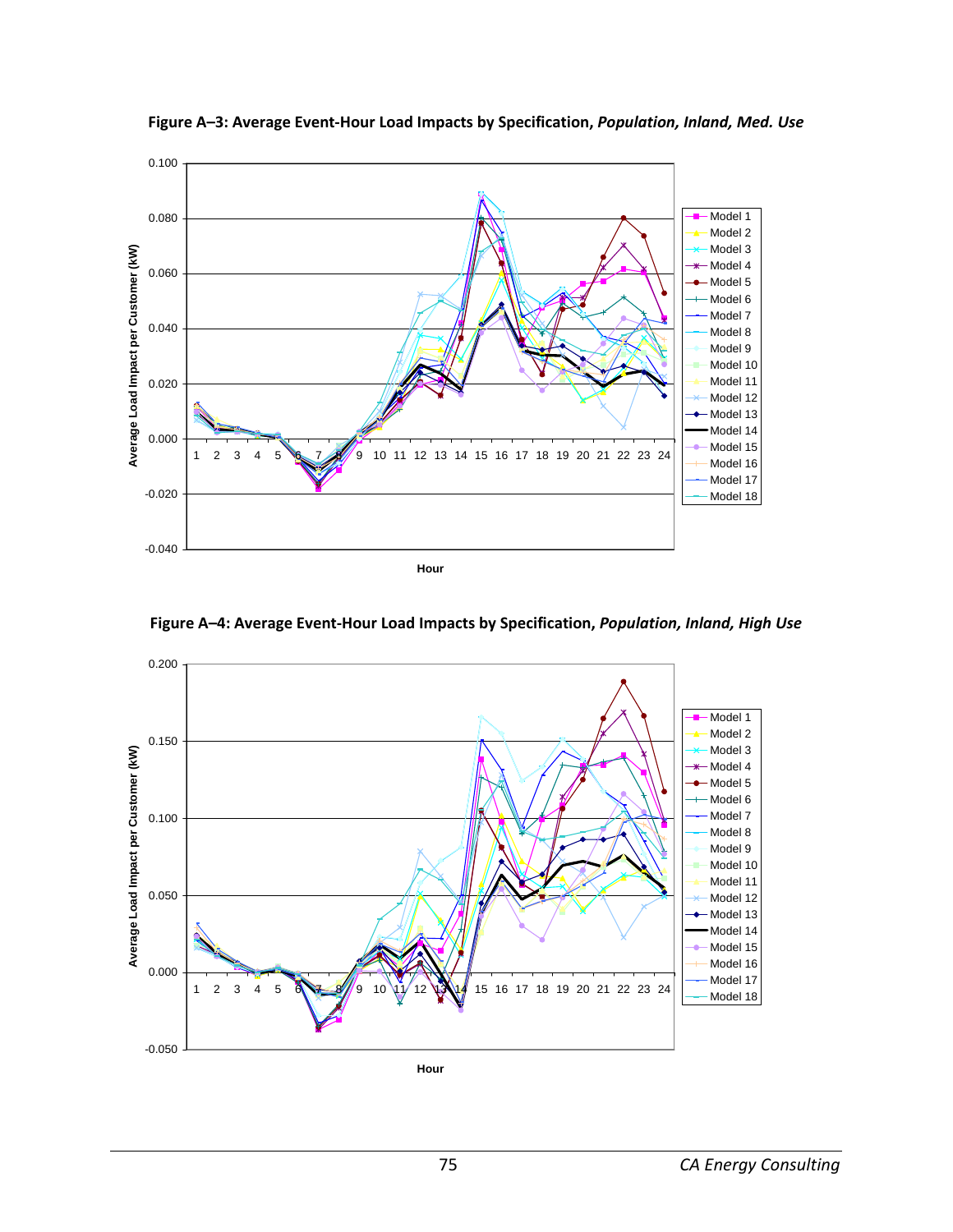Figures A-5 through A-8 show the range of estimated load impacts for customers who opted into the alert notifications. The range of estimated load impacts across models tends to be smaller for these customers than it is for the population customers. This is likely due to the fact that the customers exhibited more demand response, such that the event days have a response "signal" to identify. In the absence of that, the event variables will attempt to account for any unexplained variations, which could be positively or negatively signed.



**Figure A–5: Average Event-Hour Load Impacts by Specification,** *Opt-in Alert, Coastal, Med. Use*

**Hour**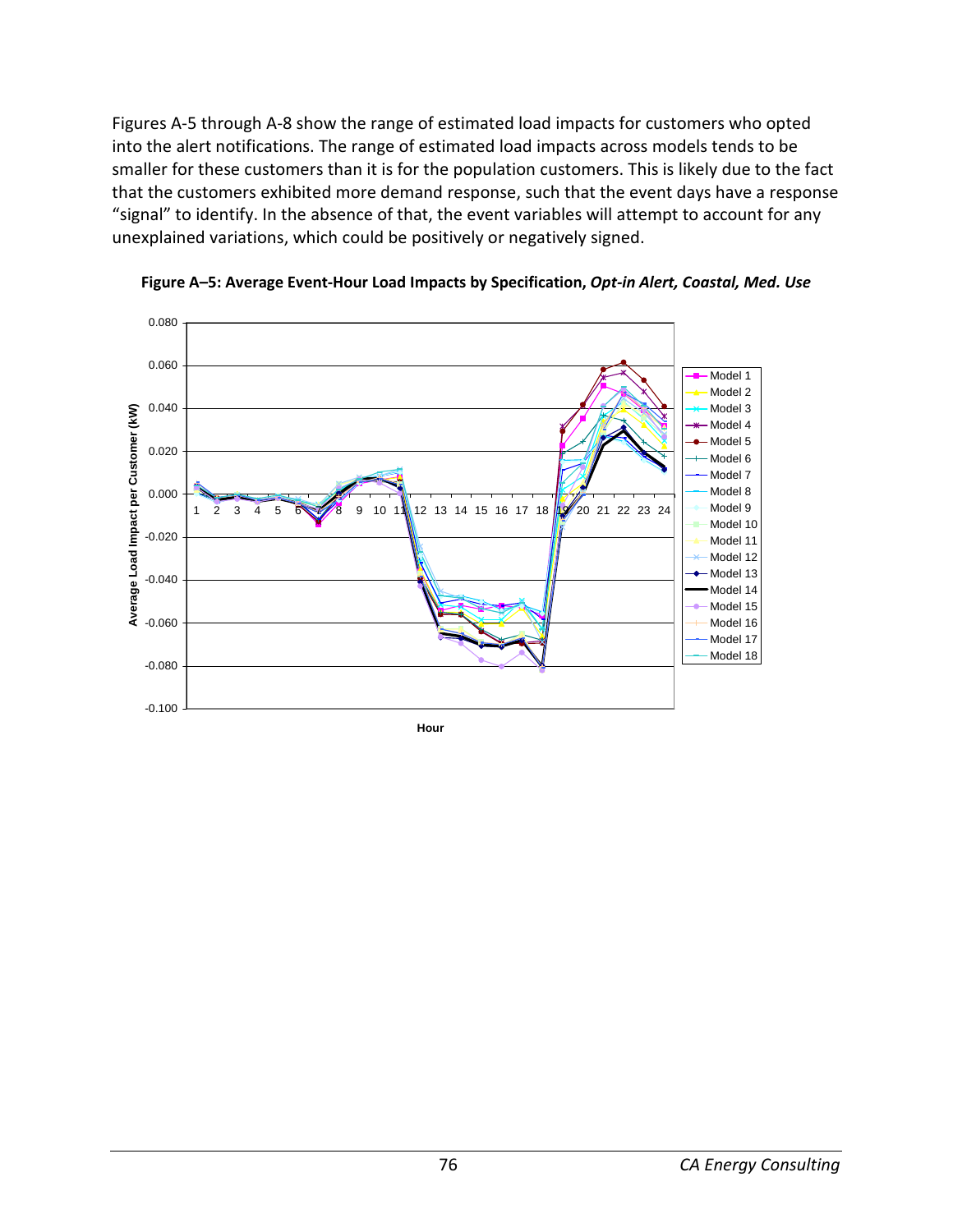

**Figure A–6: Average Event-Hour Load Impacts by Specification,** *Opt-in Alert, Coastal, High Use*

**Figure A–7: Average Event-Hour Load Impacts by Specification,** *Opt-in Alert, Inland, Med. Use*

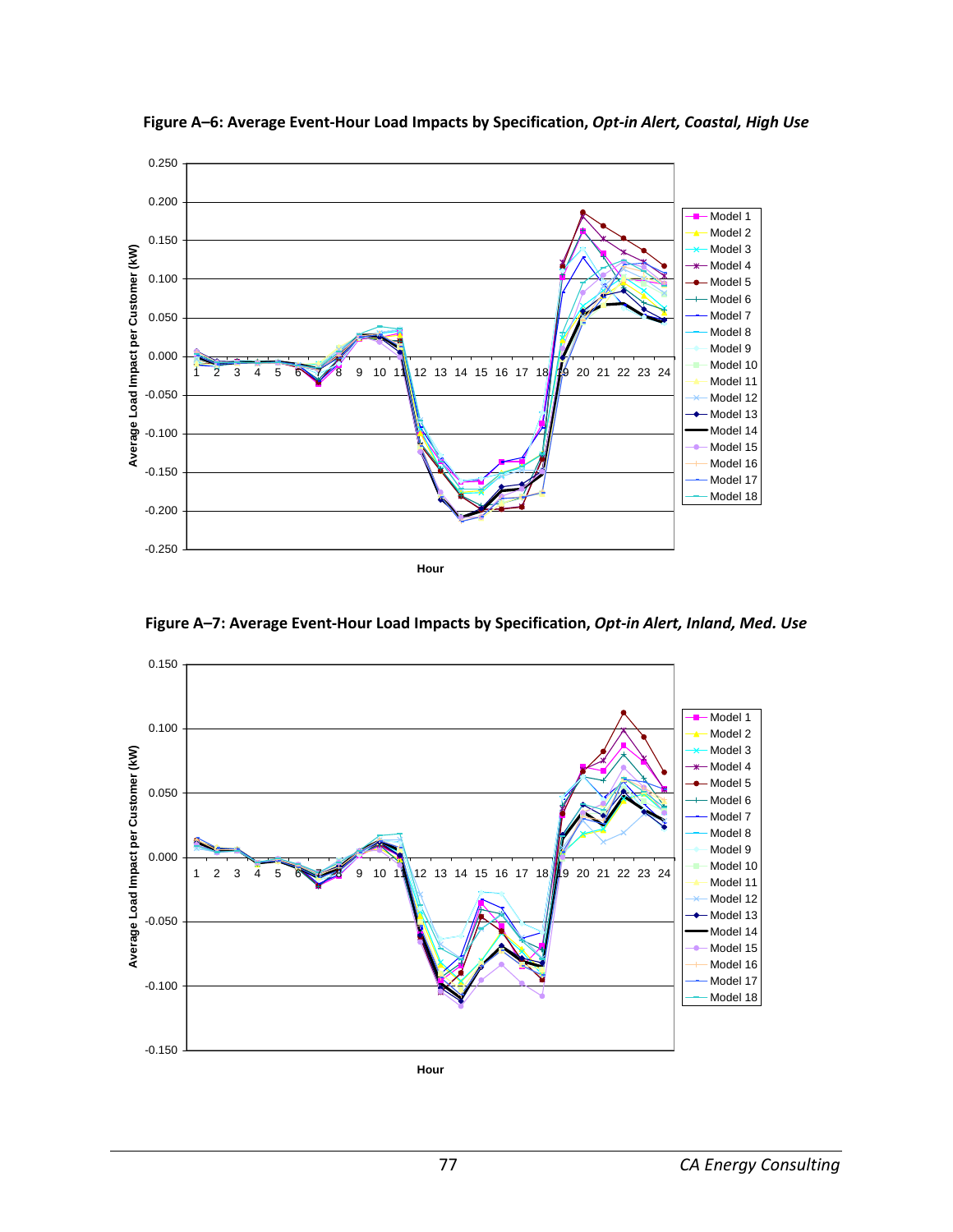

**Figure A–8: Average Event-Hour Load Impacts by Specification,** *Opt-in Alert, Inland, High Use*

## *A.1.3 Synthetic Event Day Tests*

For the specification selected from the testing described in Section A.1.2, we conducted an additional test. The selected specification was estimated on the aggregate customer data, including a set of 24 hourly "synthetic" event-day variables. These variables equaled one on the days listed in Table A–1, with a separate estimate for each hour of the day.

If the model produces synthetic event-day coefficients that are not statistically significantly different from zero, the test provides some added confidence that our actual event-day coefficients are not biased. That is, the absence of statistically significant results for the synthetic event days indicates that the remainder of the model is capable of explaining the loads on those days.

Tables A–4 and A-5 present the results of this test for each customer group, showing only the coefficients during a typical event window of hours-ending 12 through 18. Bold type indicates that the estimated coefficient is statistically significantly different from zero with 90 percent confidence. The majority of the estimated coefficients pass the test (they are not statistically significantly different from zero). The notable exceptions are found in the two coastal high use customer groups, which have six statistically significant coefficients between them. The positive sign of these coefficients indicates the potential that the load impacts are underestimated for